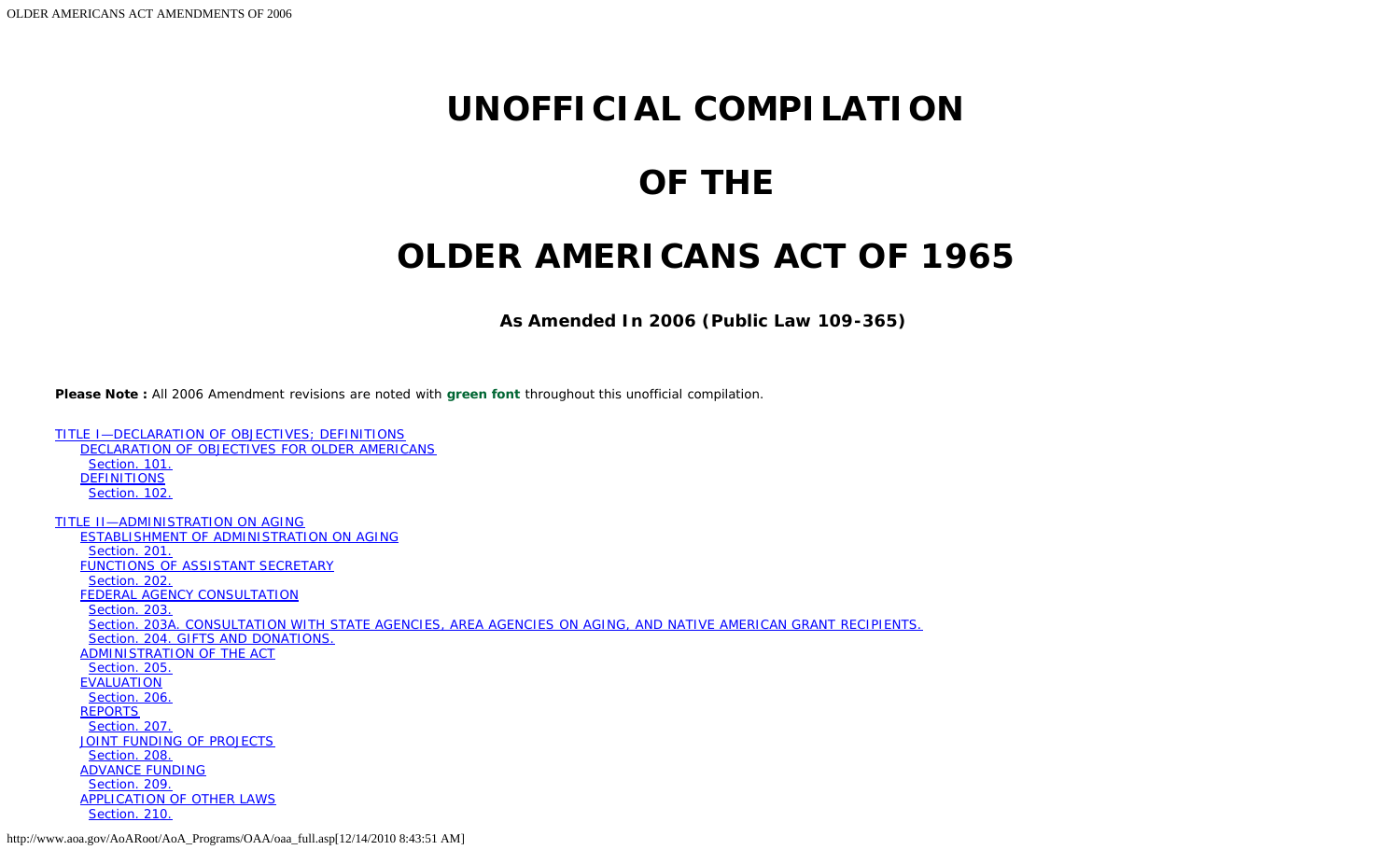[REDUCTION OF PAPERWORK](#page-22-2) [Section. 211.](#page-22-3) [CONTRACTING AND GRANT AUTHORITY](#page-22-4) [Section. 212. CONTRACTING AND GRANT AUTHORITY; PRIVATE PAY RELATIONSHIPS; APPROPRIATE USE OF FUNDS.](#page-22-5) [SURPLUS PROPERTY ELIGIBILITY](#page-23-0) [Section. 213.](#page-23-1) [Section. 214. NUTRITION EDUCATION.](#page-23-2) [Section. 215. PENSION COUNSELING AND INFORMATION PROGRAMS.](#page-23-3) [Section. 216. AUTHORIZATION OF APPROPRIATIONS.](#page-25-0) [TITLE III—GRANTS FOR STATE AND COMMUNITY PROGRAMS ON AGING](#page-25-1) [PART A—GENERAL PROVISIONS](#page-25-2) [PURPOSE; ADMINISTRATION](#page-25-3) [Section. 301.](#page-25-4) **[DEFINITIONS](#page-26-0)** [Section. 302.](#page-26-1) [AUTHORIZATION OF APPROPRIATIONS; USES OF FUNDS](#page-26-2) [Section. 303.](#page-26-3) [ALLOTMENT; FEDERAL SHARE](#page-27-0) [Section. 304.](#page-27-1) **[ORGANIZATION](#page-28-0)** [Section. 305.](#page-28-1) [AREA PLANS](#page-30-0) [Section. 306.](#page-30-1) **[STATE PLANS](#page-34-0)** [Section. 307.](#page-34-1) [PLANNING, COORDINATION, EVALUATION, AND ADMINISTRATION OF STATE PLANS](#page-38-0) [Section. 308.](#page-39-0) **[PAYMENTS](#page-40-0)** [Section. 309.](#page-40-1) [DISASTER RELIEF REIMBURSEMENTS](#page-40-2) [Section. 310.](#page-40-3) [NUTRITION SERVICES INCENTIVE PROGRAM](#page-41-0) [Section. 311.](#page-41-1) [MULTIPURPOSE SENIOR CENTERS: RECAPTURE OF PAYMENTS](#page-42-0) [Section. 312.](#page-42-1) [AUDIT](#page-42-2) [Section. 313.](#page-42-3) [Section. 314. RIGHTS RELATING TO IN-HOME SERVICES FOR FRAIL OLDER INDIVIDUALS.](#page-42-4) [Section. 315. CONSUMER CONTRIBUTIONS.](#page-42-5) [Section. 316. WAIVERS.](#page-44-0) [PART B—SUPPORTIVE SERVICES AND SENIOR CENTERS PROGRAM AUTHORIZED](#page-44-1) [Section. 321.](#page-44-2) [PART C—NUTRITION SERVICE](#page-46-0) [Subpart 1—Congregate Nutrition Services](#page-46-1) [PROGRAM AUTHORIZED](#page-46-2) [Section. 330. PURPOSES.](#page-46-3) [Section. 331.](#page-46-4) [Subpart 2—Home Delivered Nutrition Services](#page-46-5) [PROGRAM AUTHORIZED](#page-46-6) [Section. 336. PROGRAM AUTHORIZED.](#page-46-7) [Section. 337. CRITERIA.](#page-47-0) [Subpart 3—General Provisions](#page-47-1) [Section. 339. NUTRITION.](#page-47-2)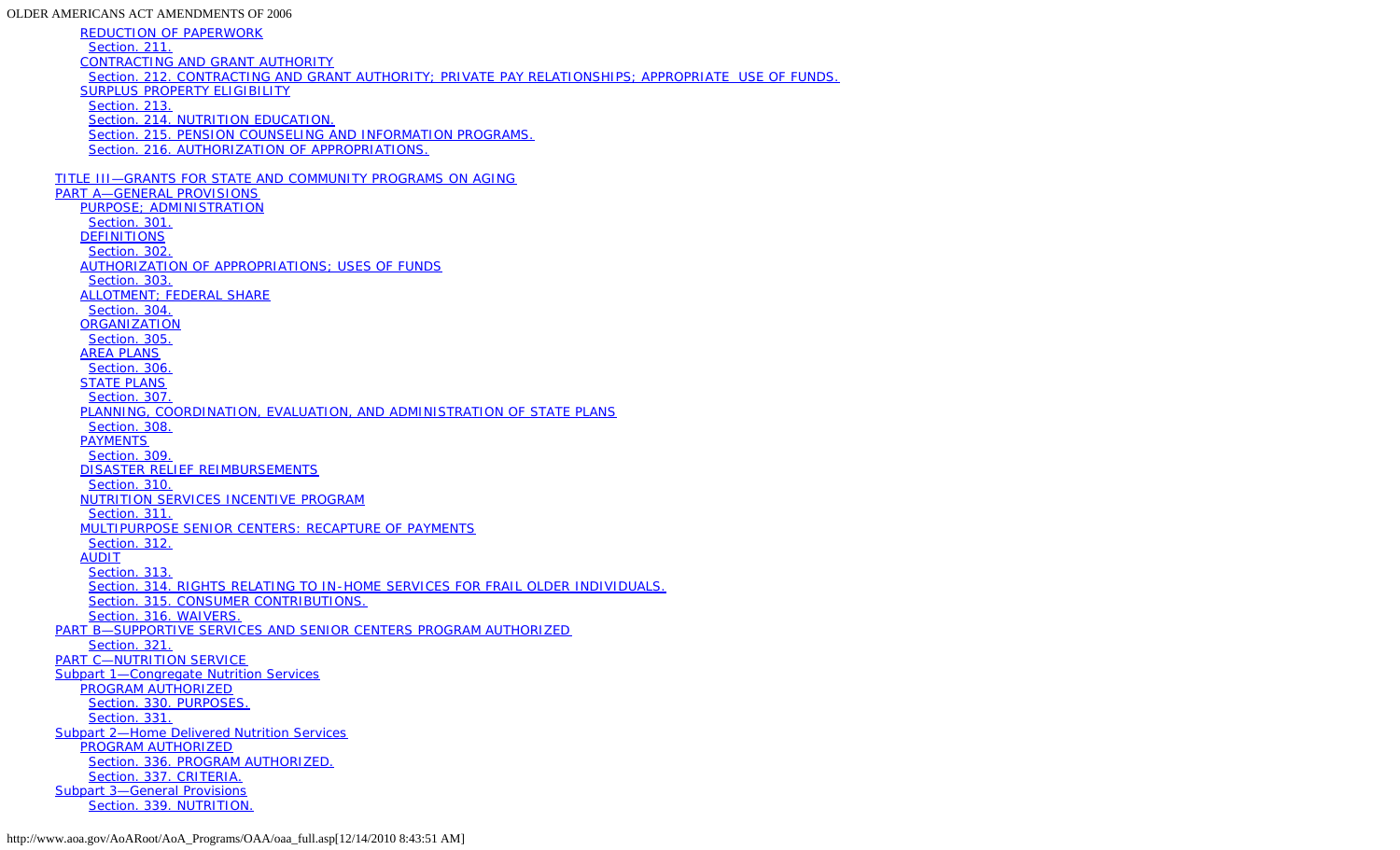[Section. XXX. Study of Nutrition](#page-49-0) [Section. XXX. Sense of Congress](#page-49-1) [Section. 339A. PAYMENT REQUIREMENT.](#page-49-2) [PART D—DISEASE PREVENTION AND HEALTH PROMOTION SERVICES PROGRAM AUTHORIZED](#page-49-3) [Section. 361.](#page-49-4) [DISTRIBUTION TO AREA AGENCIES ON AGING](#page-49-5) Section. 362 [PART E—NATIONAL FAMILY CAREGIVER SUPPORT PROGRAM](#page-50-0) [Section. 371. SHORT TITLE.](#page-50-1) [Subpart 1—Caregiver Support Program](#page-50-2) [Section. 372. DEFINITIONS.](#page-50-3) [Section. 373. PROGRAM AUTHORIZED.](#page-50-4) [Section. 374. MAINTENANCE OF EFFORT.](#page-51-0) [TITLE IV – ACTIVITIES FOR HEALTH INDEPENDENCE, AND LONGEVITY](#page-52-0) [Section. 401. PURPOSES.](#page-52-1) [PART A—GRANT PROGRAMS](#page-52-2) [Section. 411. PROGRAM AUTHORIZED.](#page-52-3) [Section. 412. CAREER PREPARATION FOR THE FIELD OF AGING.](#page-53-0) [Section. 413. OLDER INDIVIDUALS' PROTECTION FROM VIOLENCE PROJECTS.](#page-53-1) [Section. 414. HEALTH CARE SERVICE DEMONSTRATION PROJECTS IN RURAL AREAS.](#page-53-2) [Section. 415. COMPUTER TRAINING.](#page-54-0) [Section. 416. TECHNICAL ASSISTANCE AND INNOVATION TO IMPROVE TRANSPORTATION FOR OLDER INDIVIDUALS.](#page-54-1) [SECTION.417. DEMONSTRATION, SUPPORT, AND RESEARCH PROJECTS FOR MULTIGENERATIONAL AND CIVIC ENGAGEMENT ACTIVITIES.](#page-55-0) [Section. 418. NATIVE AMERICAN PROGRAMS.](#page-56-0) [Section.419. MULTIDISCIPLINARY CENTERS AND MULTIDISCIPLINARY SYSTEMS.](#page-57-0) [Section. 420. DEMONSTRATION AND SUPPORT PROJECTS FOR LEGAL ASSISTANCE FOR OLDER INDIVIDUALS.](#page-58-0) [Section. 421. OMBUDSMAN AND ADVOCACY DEMONSTRATION PROJECTS.](#page-58-1) [Section. 422. COMMUNITY INNOVATIONS FOR AGING IN PLACE.](#page-59-0) [PART B—GENERAL PROVISIONS](#page-60-0) [Section. 431. PAYMENT OF GRANTS.](#page-60-1) [Section. 432. RESPONSIBILITIES OF ASSISTANT SECRETARY.](#page-61-0) [TITLE V—COMMUNITY SERVICE SENIOR OPPORTUNITIES ACT](#page-61-1) [Section. 501. SHORT TITLE.](#page-61-2) [Section. 502. OLDER AMERICAN COMMUNITY SERVICE EMPLOYMENT PROGRAM.](#page-61-3) [Section. 503. ADMINISTRATION.](#page-66-0) [Section. 504. PARTICIPANTS NOT FEDERAL EMPLOYEES.](#page-67-0) [Section. 505. INTERAGENCY COOPERATION.](#page-68-0) [Section. 506. DISTRIBUTION OF ASSISTANCE.](#page-68-1) [Section. 507. EQUITABLE DISTRIBUTION.](#page-70-0) [Section. 508. REPORT.](#page-70-1) [Section. 509. EMPLOYMENT ASSISTANCE AND FEDERAL HOUSING AND FOOD STAMP PROGRAMS.](#page-70-2) [Section. 510. ELIGIBILITY FOR WORKFORCE INVESTMENT ACTIVITIES.](#page-70-3) [Section. 511. COORDINATION WITH THE WORKFORCE INVESTMENT ACT OF 1998.](#page-70-4) [Section. 512. TREATMENT OF ASSISTANCE.](#page-70-5) [Section. 513. PERFORMANCE.](#page-70-6) [Section. 514. COMPETITIVE REQUIREMENTS RELATING TO GRANT AWARDS.](#page-72-0) [Section. 515. REPORT ON SERVICE TO MINORITY INDIVIDUALS.](#page-74-0) [Section. 516. SENSE OF CONGRESS.](#page-74-1) [Section. 517. AUTHORIZATION OF APPROPRIATIONS.](#page-74-2) [Section. 518. DEFINITIONS AND RULE.](#page-75-0) [TITLE VI—GRANTS FOR NATIVE AMERICANS](#page-76-0)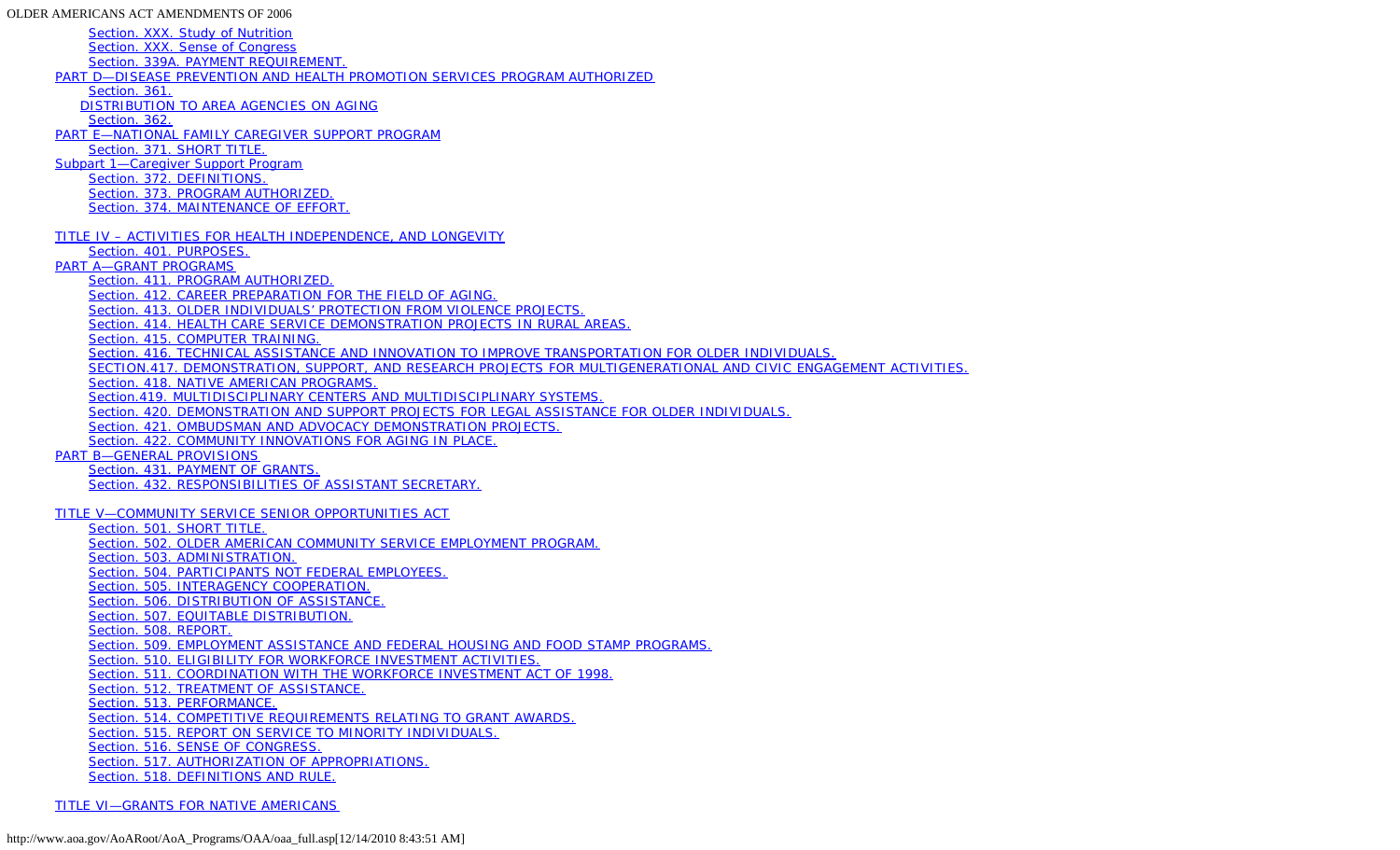[STATEMENT OF PURPOSE](#page-76-1) [Section. 601.](#page-76-2) [SENSE OF CONGRESS](#page-76-3) [Section. 602.](#page-76-4) [PART A—INDIAN PROGRAM FINDINGS](#page-76-5) [Section. 611.](#page-76-6) **[ELIGIBILITY](#page-77-0)** [Section. 612.](#page-77-1) [GRANTS AUTHORIZED](#page-77-2) [Section. 613.](#page-77-3) [APPLICATIONS](#page-77-4) [Section. 614.](#page-77-5) [Section. 614A. DISTRIBUTION OF FUNDS AMONG TRIBAL ORGANIZATIONS.](#page-78-0) [SURPLUS EDUCATIONAL FACILITIES](#page-78-1) [Section. 615.](#page-78-2) [PART B—NATIVE HAWAIIAN PROGRAM FINDINGS](#page-79-0) [Section. 621.](#page-79-1) **[ELIGIBILITY](#page-79-2)** [Section. 622.](#page-79-3) [GRANTS AUTHORIZED](#page-79-4) [Section. 623.](#page-79-5) **[APPLICATION](#page-79-6)** Section. 624 [Section. 624A. DISTRIBUTION OF FUNDS AMONG ORGANIZATIONS.](#page-80-0) **[DEFINITION](#page-80-1)** [Section. 625.](#page-80-2) [PART C—NATIVE AMERICAN CAREGIVER SUPPORT PROGRAM](#page-80-3) [Section. 631. PROGRAM.](#page-80-4) [PART D—GENERAL PROVISIONS ADMINISTRATION](#page-80-5) [Section. 641.](#page-80-6) **[PAYMENTS](#page-80-7)** [Section. 642.](#page-80-8) [Section. 643. AUTHORIZATION OF APPROPRIATIONS.](#page-81-0) [TITLE VII—ALLOTMENTS FOR VULNERABLE ELDER RIGHTS PROTECTION ACTIVITIES](#page-81-1) [Subtitle A—State Provision](#page-81-2) [CHAPTER 1—GENERAL STATE PROVISIONS](#page-81-3) [Section. 701. ESTABLISHMENT.](#page-81-4) [Section. 702. AUTHORIZATION OF APPROPRIATIONS.](#page-81-5) [Section. 703. ALLOTMENT.](#page-81-6) [Section. 704. ORGANIZATION.](#page-82-0) [Section. 705. ADDITIONAL STATE PLAN REQUIREMENTS.](#page-82-1) [Section. 706. DEMONSTRATION PROJECTS.](#page-83-0) [CHAPTER 2—OMBUDSMAN PROGRAMS](#page-83-1) [Section. 711. DEFINITIONS.](#page-83-2) [Section. 712. STATE LONG-TERM CARE OMBUDSMAN PROGRAM.](#page-83-3) [Section. 713. REGULATIONS.](#page-87-0) [CHAPTER 3—PROGRAMS FOR PREVENTION OF ELDER ABUSE, NEGLECT, AND EXPLOITATION](#page-88-0) [Section. 721. PREVENTION OF ELDER ABUSE, NEGLECT, AND EXPLOITATION.](#page-88-1) [CHAPTER 4—STATE LEGAL ASSISTANCE DEVELOPMENT PROGRAM](#page-90-0) [Section. 731. STATE LEGAL ASSISTANCE DEVELOPMENT.](#page-90-1) [Subtitle B—Native American Organization and Elder Justice Provisions](#page-90-2) [Section. 751. NATIVE AMERICAN PROGRAM.](#page-90-3) [Subtitle C—General Provisions](#page-91-0)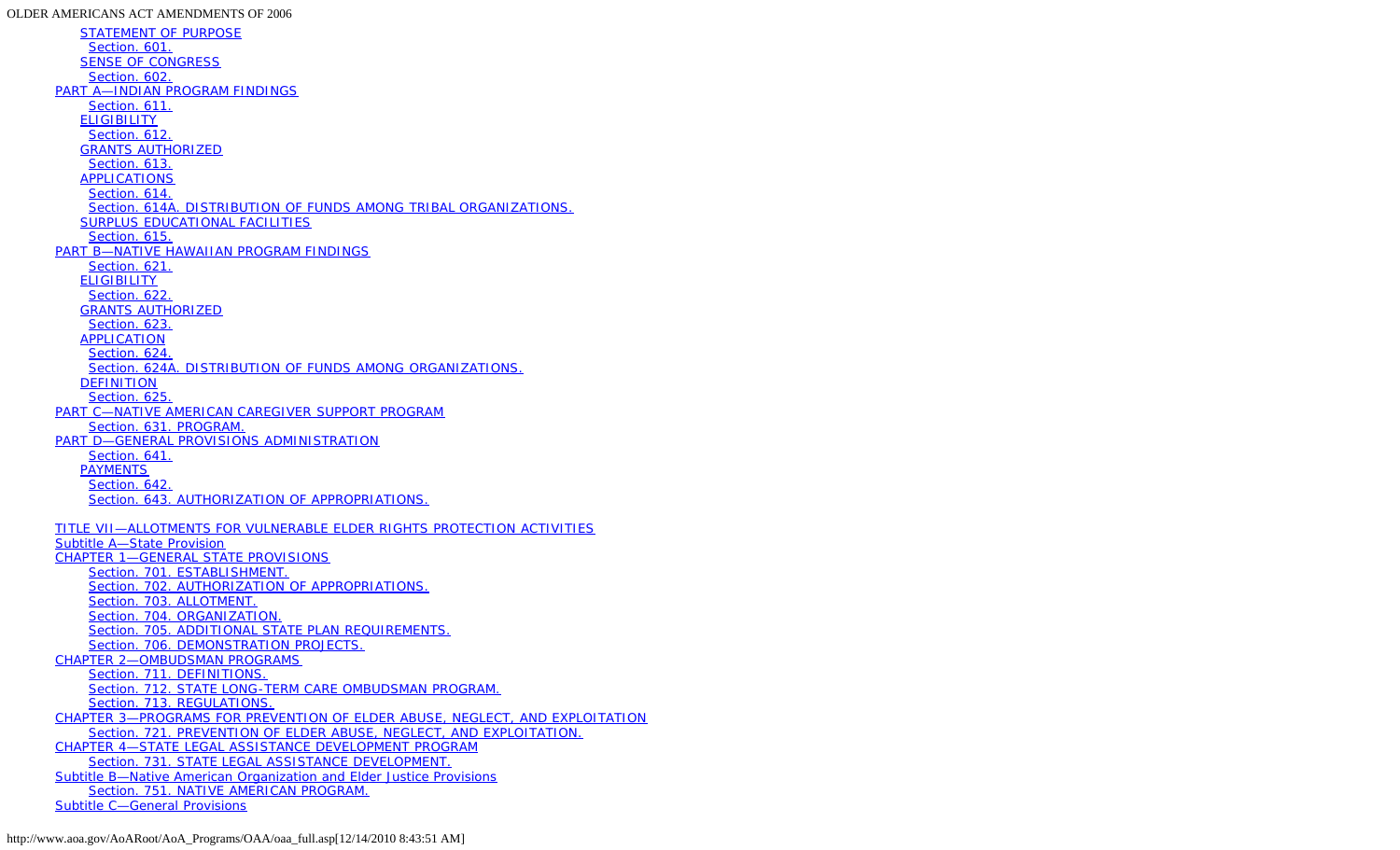[Section. 761. DEFINITIONS.](#page-91-1) [Section. 762. ADMINISTRATION.](#page-91-2) [Section. 763. TECHNICAL ASSISTANCE.](#page-92-0) [Section. 764. AUDITS.](#page-92-1) [Section. 765. RULE OF CONSTRUCTION.](#page-92-2)

# OLDER AMERICANS ACT OF 2006

# <span id="page-4-0"></span>TITLE I—DECLARATION OF OBJECTIVES; DEFINITIONS

# <span id="page-4-1"></span>*DECLARATION OF OBJECTIVES FOR OLDER AMERICANS*

## <span id="page-4-2"></span>**Section. 101.**

The Congress hereby finds and declares that, in keeping with the traditional American concept of the inherent dignity of the individual in our democratic society, the older people of our Nation are entitled to, and it is the joint and several duty and responsibility of the governments of the United States, of the several States and their political subdivisions, and of Indian tribes to assist our older people to secure equal opportunity to the full and free enjoyment of the following objectives

(1) An adequate income in retirement in accordance with the American standard of living.

(2) The best possible physical and mental health which science can make available and without regard to economic status.

(3) Obtaining and maintaining suitable housing, independently selected, designed and located with reference to special needs and available at costs which older citizens can afford.

(4) Full restorative services for those who require institutional care, and a comprehensive array of community-based, long-term care services adequate to appropriately sustain older people in their communities and in their homes, including support to family members and other persons providing voluntary care to older individuals needing long-term care services.

(5) Opportunity for employment with no discriminatory personnel practices because of age.

(6) Retirement in health, honor, dignity—after years of contribution to the economy.

(7) Participating in and contributing to meaningful activity within the widest range of civic, cultural, educational and training and recreational opportunities.

(8) Efficient community services, including access to low cost transportation, which provide a choice in supported living arrangements and social assistance in a coordinated manner and which are readily available when needed, with emphasis on maintaining a continuum of care for vulnerable older individuals.

(9) Immediate benefit from proven research knowledge which can sustain and improve health and happiness.

(10) Freedom, independence, and the free exercise of individual initiative in planning and managing their own lives, full participation in the planning and operation of community based services and programs provided for their benefit, and protection against abuse, neglect, and exploitation.

(42 U.S.C. 3001)

# <span id="page-4-3"></span>*DEFINITIONS*

### <span id="page-4-4"></span>Section. 102.

(a) For the purposes of this Act—

(1) The term ''abuse'' means the willful—

(A) infliction of injury, unreasonable confinement, intimidation, or cruel punishment with resulting physical harm, pain, or mental anguish; or

(B) deprivation by a person, including a caregiver, of goods or services that are necessary to avoid physical harm, mental anguish, or mental illness.

(2) The term ''Administration'' means the Administration on Aging.

(3) The term ''adult child with a disability'' means a child who—

(A) is 18 years of age or older;

(B) is financially dependent on an older individual who is a parent of the child; and

(C) has a disability.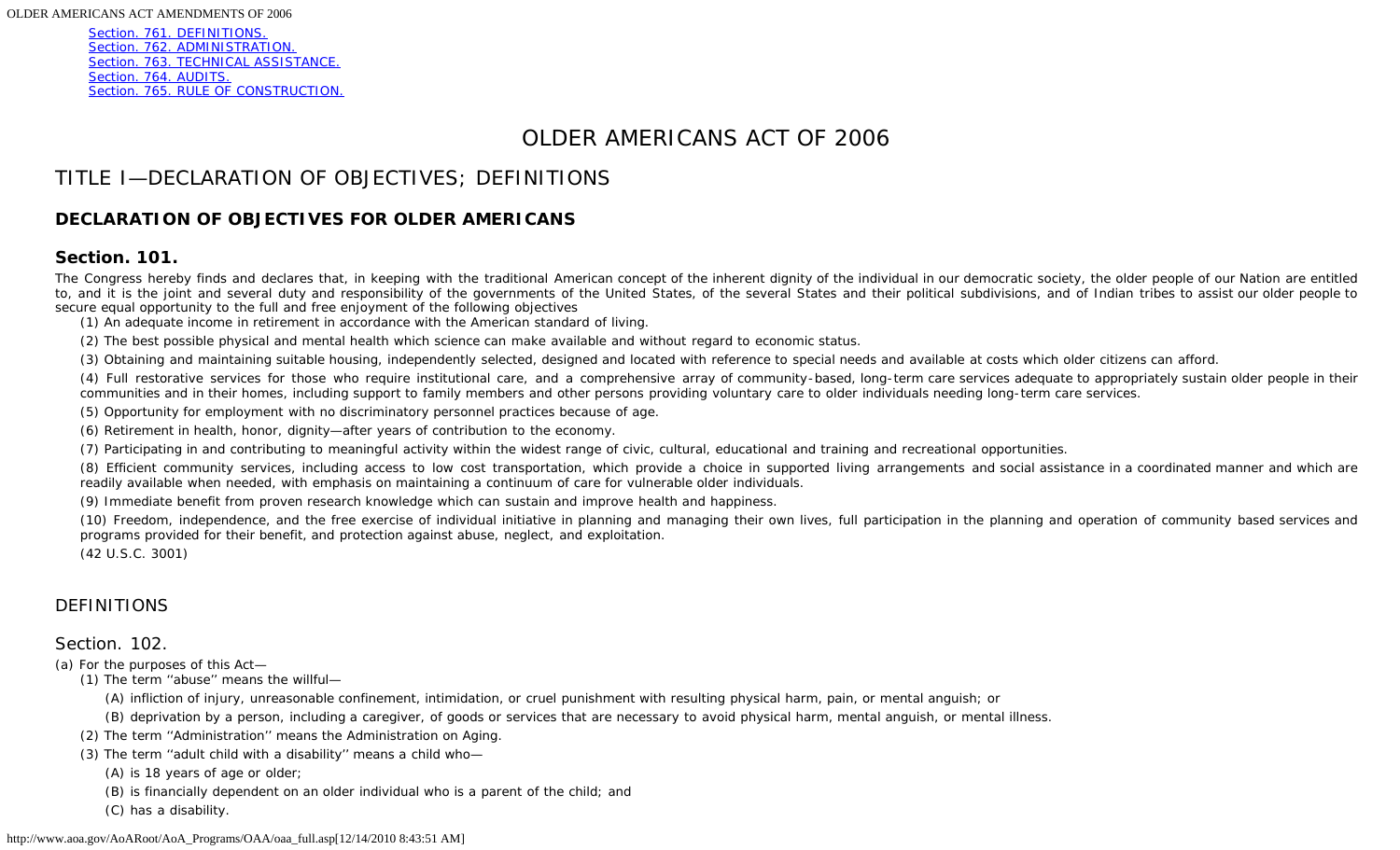**(4) The term 'Aging and Disability Resource Center' means an entity established by a State as part of the State system of long-term care, to provide a coordinated system for providing –**

**(A) comprehensive information on the full range of available public and private long-term care programs, options, service providers, and resources within a community, including information on the availability of integrated long-term care;**

**(B) personal counseling to assist individuals in assessing their existing or anticipated long-term care needs, and developing and implementing a plan for long-term care designed to meet their specific needs and circumstances; and**

**(C) consumers access to the range of publicly-supported long-term care programs for which consumers may be eligible, by serving as a convenient point of entry for such programs.**

(5) The term ''aging network'' means the network of—

- (A) State agencies, area agencies on aging, title VI grantees, and the Administration; and
- (B) organizations that—
	- (i) (I) are providers of direct services to older individuals; or
		- (II) are institutions of higher education; and
	- (ii) receive funding under this Act.

(6) The term ''area agency on aging'' means an area agency on aging designated under section 305(a)(2)(A) or a State agency performing the functions of an area agency on aging under section  $305(b)(5)$ .

(7) The term ''Assistant Secretary'' means the Assistant Secretary for Aging.

**(8) (A) The term 'assistive device' includes an assistive technology device.**

**(B) The terms 'assistive technology', "assistive technology device', and 'assistive technology service' have the meanings given such terms in section 3 of the Assistive Technology Act of 1998 (29 U.S.C. 3002).**

**(9) The term 'at risk for institutional placement' means, with respect to an older individual, that such individual is unable to perform at least 2 activities of daily living without substantial assistance (including verbal reminding, physical cuing, or supervision) and is determined by the State involved to be in need of placement in a long-term care facility.**

(10) The term ''board and care facility'' means an institution regulated by a State pursuant to section 1616(e) of the Social Security Act (42 U.S.C. 1382e(e)).

- (11) The term ''case management service''—
	- (A) means a service provided to an older individual, at the direction of the older individual or a family member of the individual—

(i) by an individual who is trained or experienced in the case management skills that are required to deliver the services and coordination described in subparagraph (B); and

(ii) to assess the needs, and to arrange, coordinate, and monitor an optimum package of services to meet the needs, of the older individual; and

(B) includes services and coordination such as—

(i) comprehensive assessment of the older individual (including the physical, psychological, and social needs of the individual);

(ii) development and implementation of a service plan with the older individual to mobilize the formal and informal resources and services identified in the assessment to meet the needs of the older individual, including coordination of the resources and services—

- (I) with any other plans that exist for various formal services, such as hospital discharge plans; and
- (II) with the information and assistance services provided under this Act;
- (iii) coordination and monitoring of formal and informal service delivery, including coordination and monitoring to ensure that services specified in the plan are being provided;
- (iv) periodic reassessment and revision of the status of the older individual with—
	- (I) the older individual; or
	- (II) if necessary, a primary caregiver or family member of the older individual; and
- (v) in accordance with the wishes of the older individual, advocacy on behalf of the older individual for needed services or resources.

#### **(12) The term 'civic engagement' means an individual or collective action designed to address a public concern or an unmet human, educational, health care, environmental, or public safety need.**

(13) The term ''disability'' means (except when such term is used in the phrase ''severe disability'', ''developmental disability- ''physical or mental disability'', ''physical and mental disabilities'', or ''physical disabilities'') a disability attributable to mental or physical impairment, or a combination of mental and physical impairments, that results in substantial functional limitations in 1 or more of the following areas of major life activity:

(A) self-care,

(B) receptive and expressive language,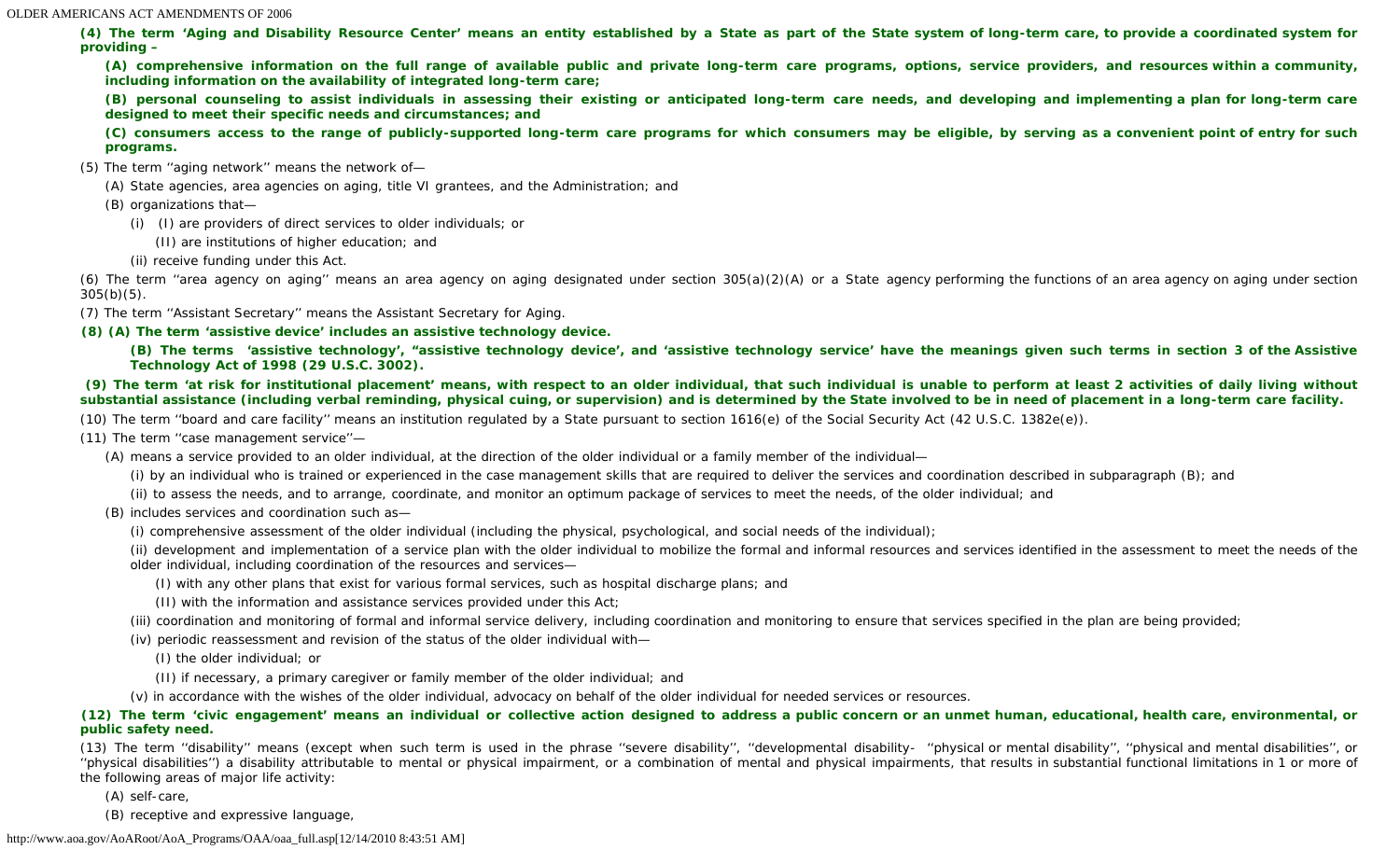(C) learning,

(D) mobility,

(E) self-direction,

(F) capacity for independent living,

(G) economic self-sufficiency,

(H) cognitive functioning, and

(I) emotional adjustment.

(14) The term ''disease prevention and health promotion services'' means—

(A) health risk assessments;

(B) routine health screening, which may include hypertension, glaucoma, cholesterol, cancer, vision, hearing, diabetes, bone density, and nutrition screening;

(C) nutritional counseling and educational services for individuals and their primary caregivers;

**(D) evidence-based health promotion programs, including programs related to the prevention and mitigation of the effects of chronic disease (including osteoporosis, hypertension, obesity, diabetes, and cardiovascular disease), alcohol and substance abuse reduction, smoking cessation, weight loss and control, stress management, falls prevention, physical activity and improved nutrition;**

(E) programs regarding physical fitness, group exercise, and music therapy, art therapy, and dance-movement

therapy, including programs for multigenerational participation that are provided by—

(i) an institution of higher education;

(ii) a local educational agency, as defined in section 14101 of the Elementary and Secondary Education

Act of 1965 (20 U.S.C. 8801); or

(iii) a community-based organization;

(F) home injury control services, including screening of high-risk home environments and provision of educational programs on injury prevention (including fall and fracture prevention) in the home environment;

(G) screening for the prevention of depression, coordination of community mental health services, provision of educational activities, and referral to psychiatric and psychological services;

(H) educational programs on the availability, benefits, and appropriate use of preventive health services covered under title XVIII of the Social Security Act (42 U.S.C. 1395 et seq.);

(I) medication management screening and education to prevent incorrect medication and adverse drug reactions;

(J) information concerning diagnosis, prevention, treatment, and rehabilitation concerning age-related diseases and chronic disabling conditions, including osteoporosis, cardiovascular diseases, diabetes, and Alzheimer's disease and related disorders with neurological and organic brain dysfunction;

(K) gerontological counseling; and

(L) counseling regarding social services and follow up health services based on any of the services described in subparagraphs (A) through (K). The term shall not include services for which payment may be made under titles XVIII and XIX of the Social Security Act (42 U.S.C. 1395 et seq., 1396 et seq.).

(15) The term ''elder abuse'' means abuse of an older individual.

(16) The term ''elder abuse, neglect, and exploitation'' means abuse, neglect, and exploitation, of an older individual.

**(17) The term 'elder justice' –**

**(A) used with respect to older individuals, collectively, means efforts to prevent, detect, treat, intervene in, and respond to elder abuse, neglect, and exploitation and to protect older individuals with diminished capacity while maximizing their autonomy; and**

**(B) used with respect to an individual who is an older individual, means the recognition of the individual's rights, including the right to be free of abuse, neglect, and exploitation.**

**(18) (A) The term 'exploitation' means the fraudulent or otherwise illegal, unauthorized, or improper act or process of an individual, including a caregiver or fiduciary, that uses the resources of an older individual for monetary or personal benefit, profit, or gain, or that results in depriving an older individual of rightful access to, or use of, benefits, resources, belongings, or assets.**

**(B) In subparagraph (A), the term 'caregiver' means an individual who has the responsibility for the care of an older individual, either voluntarily, by contract, by receipt of payment for care, or as a result of the operation of law and means a family member or other individual who provides (on behalf of such individual or of a public or private agency, organization, or institution) compensated or uncompensated care to an older individual.**

(19) The term ''family violence'' has the same meaning given the term in the Family Violence Prevention and Services Act (42 U.S.C. 10408).

**(20) The term 'fiduciary'-**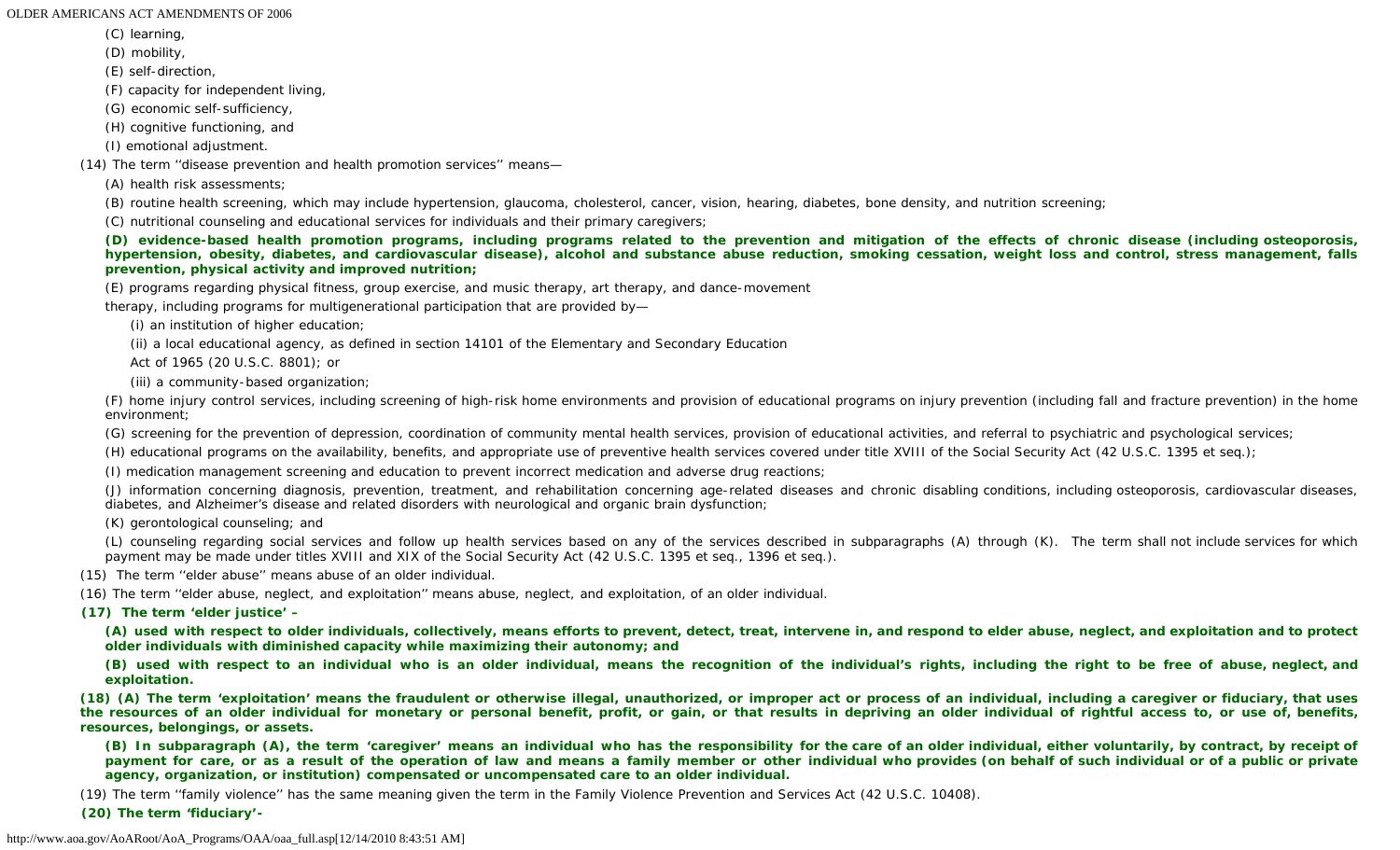**(A) means a person or entity with the legal responsibility –**

**(i) to make decisions on behalf of and for the benefit of another person; and**

**(ii) to act in good faith and with fairness; and**

#### **(B) includes a trustee, a guardian, a conservator, an executor, an agent under a financial power of attorney or health care power of attorney, or a representative payee.**

(21) The term ''focal point'' means a facility established to encourage the maximum collocation and coordination of services for older individuals.

(22) The term "frail" means, with respect to an older individual in a State, that the older individual is determined to be functionally impaired because the individual—

(A)(i) is unable to perform at least two activities of daily living without substantial human assistance, including verbal reminding, physical cueing, or supervision; or

(ii) at the option of the State, is unable to perform at least three such activities without such assistance; or

(B) due to a cognitive or other mental impairment, requires substantial supervision because the individual behaves in a manner that poses a serious health or safety hazard to the individual or to another individual.

(23) The term ''greatest economic need'' means the need resulting from an income level at or below the poverty line.

(24) The term ''greatest social need'' means the need caused by non-economic factors, which include—

(A) physical and mental disabilities;

(B) language barriers; and

(C) cultural, social, or geographical isolation, including isolation caused by racial or ethnic status, that—

(i) restricts the ability of an individual to perform normal daily tasks; or

(ii) threatens the capacity of the individual to live independently.

## **(25) The term 'Hispanic-serving institution' has the meaning given the term in section 502 of the Higher Education Act of 1965 (20 U.S.C. 1101a).**

(26) The term ''Indian'' means a person who is a member of an Indian tribe.

(27) Except for the purposes of title VI of this Act, the term "Indian tribe" means any tribe, band, nation, or other organized group or community of Indians (including any Alaska Native village or regional or village corporation as defined in or established pursuant to the Alaska Native Claims Settlement Act (Public Law 92-203; 85 Stat. 688) which (A) is recognized as eligible for the special programs and services provided by the United States to Indians because of their status as Indians; or (B) is located on, or in proximity to, a Federal or State reservation or rancheria.

(28) The term ''information and assistance service'' means a service for older individuals that—

(A) provides the individuals with current information on opportunities and services available to the individuals within their communities, including information relating to assistive technology;

(B) assesses the problems and capacities of the individuals;

(C) links the individuals to the opportunities and services that are available;

(D) to the maximum extent practicable, ensures that the individuals receive the services needed by the individuals, and are aware of the opportunities available to the individuals, by establishing adequate follow-up procedures; and

(E) serves the entire community of older individuals, particularly—

(i) older individuals with greatest social need;

(ii) older individuals with greatest economic need; **and**

## **(iii) older individuals at risk for institutional placement .**

- (29) The term ''information and referral'' includes information relating to assistive technology.
- (30) The term ''in-home services'' includes—

(A) services of homemakers and home health aides;

(B) visiting and telephone reassurance;

(C) chore maintenance;

(D) in-home respite care for families, and adult day care as a respite service for families;

(E) minor modification of homes that is necessary to facilitate the ability of older individuals to remain at home and that is not available under another program (other than a program carried out under this Act);

(F) personal care services; and

(G) other in-home services as defined—

(i) by the State agency in the State plan submitted in accordance with section 307; and

(ii) by the area agency on aging in the area plan submitted in accordance with section 306.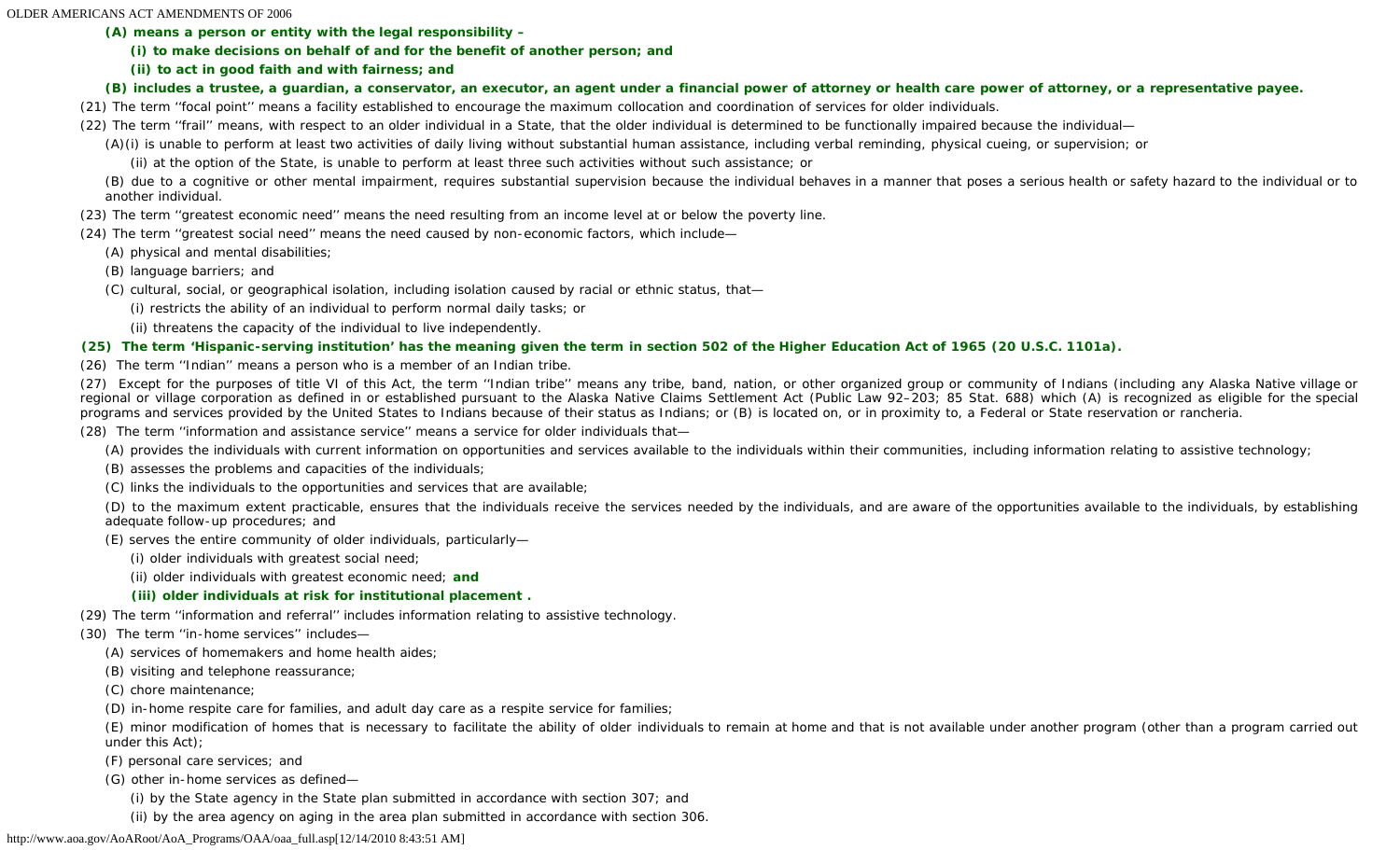- (31) The term ''institution of higher education'' has the meaning given the term in section 101 of the Higher Education Act of 1965.
- **(32) The term 'integrated long-term care'-**
	- **(A) means items and services that consist of –**
		- **(i) with respect to long-term care –**

**(I) long-term care items or services provided under a State plan for medical assistance under the Medicaid program established under Title XIX of the Social Security Act (42 U.S.C. 1396 et seq.), including nursing facility services, home and community-based services, personal care services, and case management services provided under the plan; and**

- **(II) any other supports, items, or services that are available under any federally funded long-term care program; and**
- **(ii) with respect to other health care, items and services covered under –**
	- **(I) the Medicare program established under title XVIII of the Social Security Act (42 U.S.C. 1395 et seq.);**
	- **(II) the State plan for medical assistance under the Medicaid program; or**
	- **(III) any other federally funded health care program; and**

**(B) includes items or services described in subparagraph (A) that are provided under a public or private managed care plan or through any other service provider.**

(33) The term ''legal assistance''—

(A) means legal advice and representation provided by an attorney to older individuals with economic or social needs; and

(B) includes—

(i) to the extent feasible, counseling or other appropriate assistance by a paralegal or law student under the direct supervision of an attorney; and

(ii) counseling or representation by a nonlawyer where permitted by law.

**(34) The term 'long-term care' means any service, care, or item (including an assistive device), including a disease prevention and health promotion service, an in-home service, and a case management service –**

**(A) intended to assist individuals in coping with, and to the extent practicable compensate for, a functional impairment in carrying out activities of daily living;**

**(B) furnished at home, in a community care setting (including a small community care setting as defined in subsection (g)(1), and a large community care setting as defined in subsection (h)(1), of section 1929 of the Social Security Act (42 U.S.C. 1396t)), or in a long-term care facility; and**

### **(C) not furnished to prevent, diagnose, treat, or cure a medical disease or condition.**

(35) The term ''long-term care facility'' means—

(A) any skilled nursing facility, as defined in section 1819(a) of the Social Security Act (42 U.S.C. 1395i–3(a));

(B) any nursing facility, as defined in section 1919(a) of the Social Security Act (42 U.S.C. 1396r(a));

(C) for purposes of sections 307(a)(12)  $\frac{[1]}{[1]}$  and 712, a board and care facility; and

(D) any other adult care home, including an assisted living facility, similar to a facility or institution described in subparagraphs (A) through (C).

(36) The term ''multipurpose senior center'' means a community facility for the organization and provision of a broad spectrum of services, which shall include provision of health (including mental health), social, nutritional, and educational services and the provision of facilities for recreational activities for older individuals.

(37) The term ''Native American'' means—

(A) an Indian as defined in paragraph (5); and

(B) a Native Hawaiian, as defined in section 625.

#### **(38) The term 'neglect' means-**

**(A) the failure of a caregiver (as defined in paragraph (18)(B) or fiduciary to provide the goods or services that are necessary to maintain the health or safety of an older individual; or**

#### **(B) self-neglect.**

(39) The term "nonprofit" as applied to any agency, institution, or organization means an agency, institution, or organization which is, or is owned and operated by, one or more corporations or associations no part of the net earnings of which inures, or may lawfully inure, to the benefit of any private shareholder or individual.

(40) The term ''older individual'' means an individual who is 60 years of age or older.

(41) The term ''physical harm'' means bodily injury, impairment, or disease.

(42) The term ''planning and service area'' means an area designated by a State agency under section 305(a)(1)(E), including a single planning and service area described in section 305(b)(5)(A).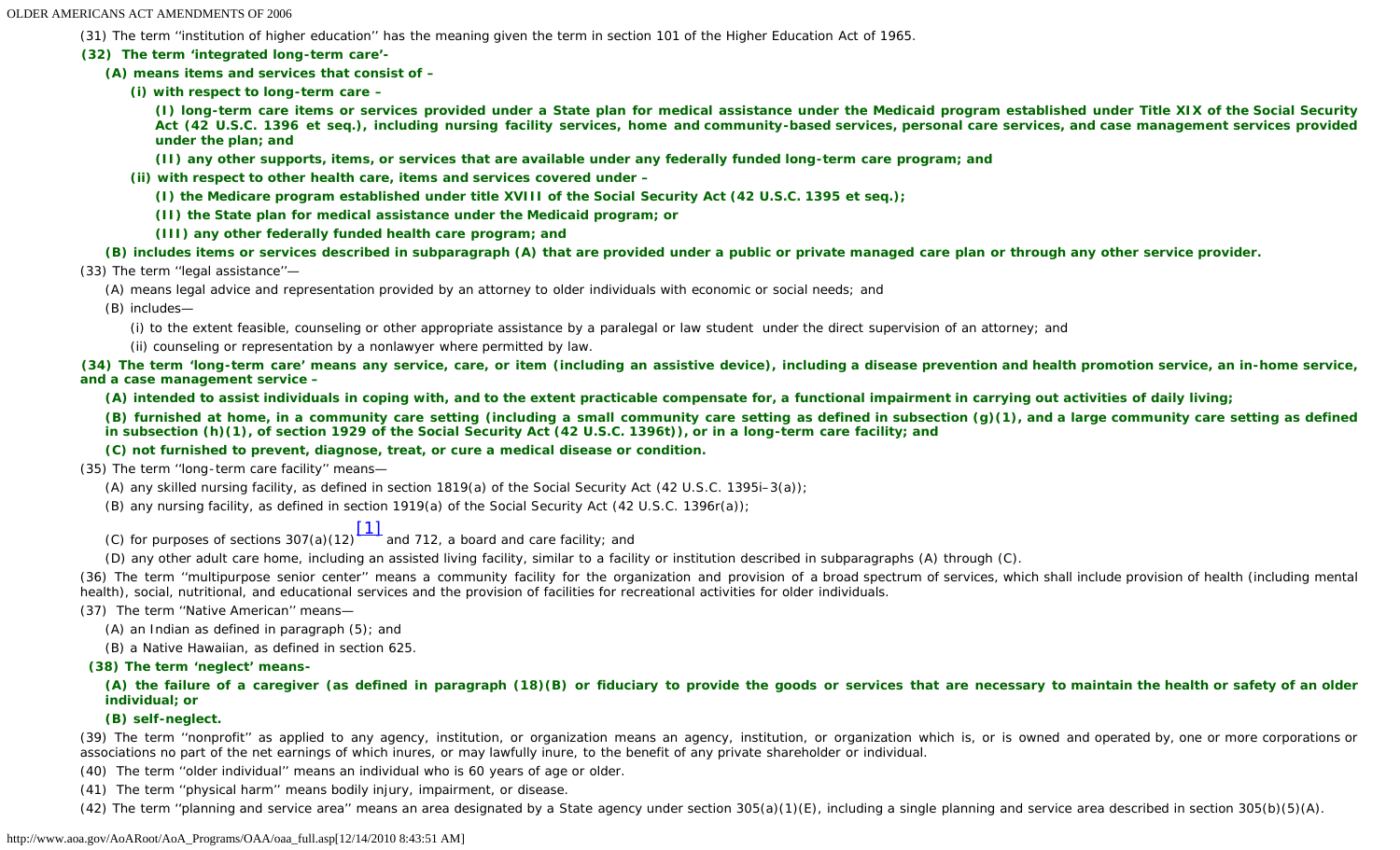(43) The term ''poverty line'' means the official poverty line (as defined by the Office of Management and Budget, and adjusted by the Secretary in accordance with section 673(2) of the Community Services Block Grant Act (42 U.S.C. 9902(2)).

(44) The term ''representative payee'' means a person who is appointed by a governmental entity to receive, on behalf of an older individual who is unable to manage funds by reason of a physical or mental incapacity, any funds owed to such individual by such entity.

(45) The term ''Secretary'' means the Secretary of Health and Human Services, expect that for purposes of title V such term means the Secretary of Labor.

**(46) The term 'self-directed care' means an approach to providing services (including programs, benefits, supports, and technology) under this Act intended to assist an individual with activities of daily living, in which –**

**(A) such services (including the amount, duration, scope, provider, and location of such services ) are planned, budgeted, and purchased under the direction and control of such individual;**

**(B) such individual is provided with such information and assistance as are necessary and appropriate to enable such individual to make informed decisions about the individual's care options;**

**(C) the needs, capabilities, and preferences of such individual with respect to such services, and such individual's ability to direct and control the individual's receipt of such services, are assessed by the area agency on aging (or other agency designated by the area a agency on aging) involved;**

**(D) based on the assessment made under subparagraph (C), the area agency on aging (or other agency designated by the area agency on aging) develops together with such individual and the individual's family, caregiver (as defined in paragraph (18)(B)), or legal representative –**

**(i) a plan of services for such individual that specifies which services such individual will be responsible for directing;**

**(ii) a determination of the role of family members (and others whose participation is sought by such individual) in providing services under such plan; and**

**(iii) a budget for such services; and**

**(E) the area agency on aging or State agency provides for oversight of such individual's self-directed receipt of services, including steps to ensure the quality of services provided and the appropriate use of funds under this Act.**

**(47) The term 'self-neglect' means an adult's inability, due to physical or mental impairment or diminished capacity, to perform essential self-care tasks including –**

**(A) obtaining essential food, clothing, shelter, and medical care;**

- **(B) obtaining goods and services necessary to maintain physical health, mental health, or general safety; or**
- **(C) managing one's own financial affairs.**

(48) The term ''severe disability'' means a severe, chronic disability attributable to mental or physical impairment, or a combination of mental and physical impairments, that—

- (A) is likely to continue indefinitely; and
- (B) results in substantial functional limitation in 3 or more of the major life activities specified in subparagraphs
- (A) through (G) of paragraph (8).

(49) The term ''sexual assault'' has the meaning given the term in section 2003 of the Omnibus Crime Control and Safe Streets Act of 1968 (42 U.S.C. 3796gg–2).

(50) The term ''State'' means any of the several States, the District of Columbia, the Virgin Islands of the United States, the Commonwealth of Puerto Rico, Guam, American Samoa, and the Commonwealth of the Northern Mariana Islands.

(51) The term ''State agency'' means the agency designated under section 305(a)(1).

**(52) The term 'State system of long-term care' means the Federal, State, and local programs and activities administered by a State that provide, support, or facilitate access to long-term care for individuals in such State.**

(53) The term ''supportive service'' means a service described in section 321(a).

(54) Except for the purposes of title VI of this Act, the term ''tribal organization'' means the recognized governing body of any Indian tribe, or any legally established organization of Indians which is controlled, sanctioned, or chartered by such governing body. In any case in which a contract is let or grant made to an organization to perform services benefiting more than one Indian tribe, the approval of each such Indian tribe shall be a prerequisite to the letting or making of such contract or grant.

(42 U.S.C. 3002)

# <span id="page-9-0"></span>TITLE II—ADMINISTRATION ON AGING

### <span id="page-9-1"></span>*ESTABLISHMENT OF ADMINISTRATION ON AGING*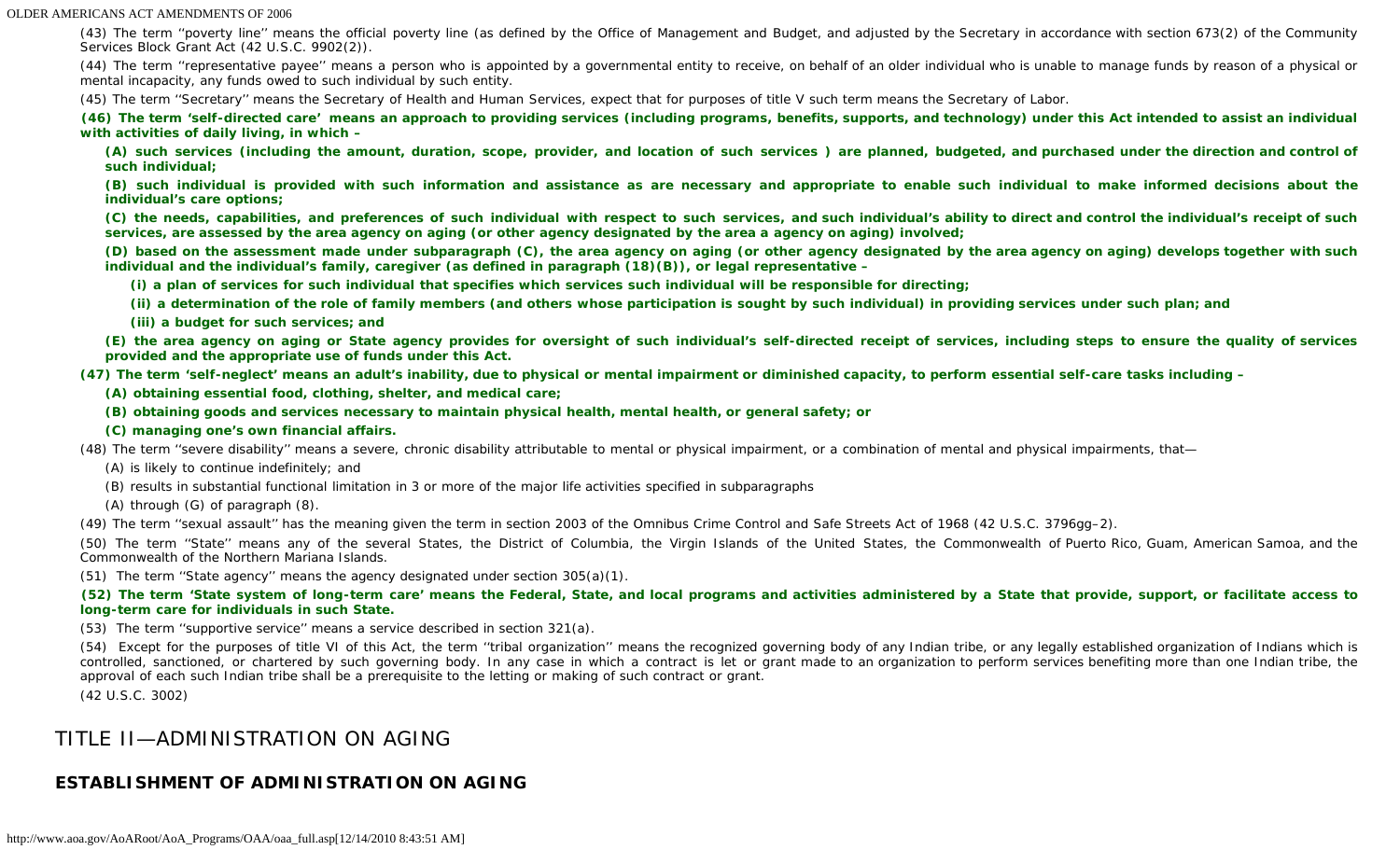# <span id="page-10-0"></span>**Section. 201**.

(a) There is established in the Office of the Secretary an Administration on Aging which shall be headed by an Assistant Secretary for Aging. Except for title V, the Administration shall be the agency for carrying out this Act. There shall be a direct reporting relationship between the Assistant Secretary and the Secretary. In the performance of the functions of the Assistant Secretary, the Assistant Secretary shall be directly responsible to the Secretary. The Secretary shall not approve or require any delegation of the functions of the Assistant Secretary (including the functions of the Assistant Secretary carried out through regional offices) to any other officer not directly responsible to the Assistant Secretary.

(b) The Assistant Secretary shall be appointed by the President by and with the advice and consent of the Senate.

- (c) (1) There is established in the Administration an Office for American Indian, Alaskan Native, and Native Hawaiian Programs.
	- (2) The Office shall be headed by a Director of the Office for American Indian, Alaskan Native, and Native Hawaiian Aging appointed by the Assistant Secretary.
	- (3) The Director of the Office for American Indian, Alaskan Native, and Native Hawaiian Aging shall—
		- (A) (i) evaluate the adequacy of outreach under title III and title VI for older individuals who are Native Americans and recommend to the Assistant Secretary necessary action to improve service delivery, outreach, coordination between title III and title VI services, and particular problems faced by older Indians and Native Hawaiians; and

(ii) include a description of the results of such evaluation and recommendations in the annual report required by section 207(a) to be submitted by the Assistant Secretary;

(B) serve as the effective and visible advocate in behalf of older individuals who are Native Americans within the Department of Health and Human Services and with other departments and agencies of the Federal Government regarding all Federal policies affecting such individuals, with particular attention to services provided to Native Americans by the Indian Health Service;

(C) coordinate activities between other Federal departments and agencies to assure a continuum of improved services through memoranda of agreements or through other appropriate means of coordination;

(D) administer and evaluate the grants provided under this Act to Indian tribes, public agencies and nonprofit private organizations serving Native Hawaiians;

(E) recommend to the Assistant Secretary policies and priorities with respect to the development and operation of programs and activities conducted under this Act relating to older individuals who are Native Americans;

(F) collect and disseminate information related to problems experienced by older Native Americans, including information (compiled with assistance from public or nonprofit private entities, including institutions of higher education, with experience in assessing the characteristics and health status of older individuals who are Native Americans) on elder abuse, in-home care, health problems, and other problems unique to Native Americans;

(G) develop research plans, and conduct and arrange for research, in the field of American Native aging with a special emphasis on the gathering of statistics on the status of older individuals who are Native Americans;

(H) develop and provide technical assistance and training programs to grantees under title VI;

(I) promote coordination—

(i) between the administration of title III and the administration of title VI; and

(ii) between programs established under title III by the Assistant Secretary and programs established under title VI by the Assistant Secretary; including sharing among grantees information on programs funded, and on training and technical assistance provided, under such titles; and

(J) serve as the effective and visible advocate on behalf of older individuals who are Indians, Alaskan Natives, and Native Hawaiians, in the States to promote the enhanced delivery of services and implementation of programs, under this Act and other Federal Acts, for the benefit of such individuals.

(d) (1) There is established in the Administration the Office of Long-Term Care Ombudsman Programs (in this subsection referred to as the ''Office'').

(2) (A) The Office shall be headed by a Director of the Office of Long-Term Care Ombudsman Programs (in this subsection referred to as the ''Director'') who shall be appointed by the Assistant Secretary from among individuals who have expertise and background in the fields of long-term care advocacy and management. The Director shall report directly to the Assistant Secretary.

- (B) No individual shall be appointed Director if—
	- (i) the individual has been employed within the previous 2 years by—
		- (I) a long-term care facility;
		- (II) a corporation that then owned or operated a long-term care facility; or
		- (III) an association of long-term care facilities;

(ii) the individual—

(I) has an ownership or investment interest (represented by equity, debt, or other financial relationship) in a long-term care facility or long-term care service; or

(II) receives, or has the right to receive, directly or indirectly remuneration (in cash or in kind) under a compensation arrangement with an owner or operator of a long-term care facility; or

(iii) the individual, or any member of the immediate family of the individual, is subject to a conflict of interest.

(3) The Director shall—

(A) serve as an effective and visible advocate on behalf of older individuals who reside in long-term care facilities, within the Department of Health and Human Services and with other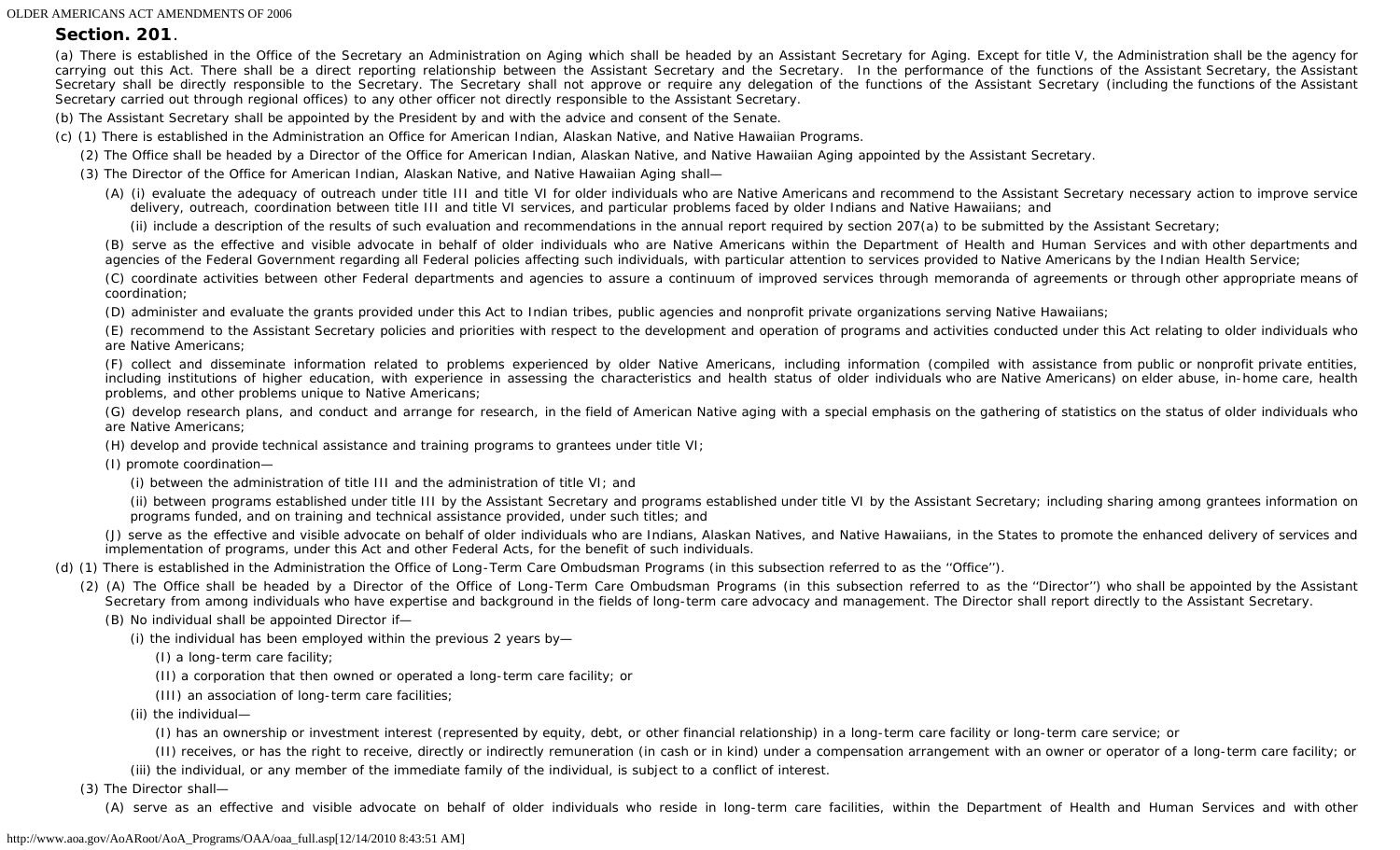departments, agencies, and instrumentalities of the Federal Government regarding all Federal policies affecting such individuals;

(B) review and make recommendations to the Assistant Secretary regarding—

(i) the approval of the provisions in State plans submitted under section 307(a) that relate to State Long-Term Care Ombudsman programs; and

(ii) the adequacy of State budgets and policies relating to the programs;

(C) after consultation with State Long-Term Care Ombudsmen and the State agencies, make recommendations to the Assistant Secretary regarding—

(i) policies designed to assist State Long-Term Care Ombudsmen; and

(ii) methods to periodically monitor and evaluate the operation of State Long-Term Care Ombudsman programs, to ensure that the programs satisfy the requirements of section 307(a)(9) and section 712, including provision of service to residents of board and care facilities and of similar adult care facilities;

(D) keep the Assistant Secretary and the Secretary fully and currently informed about—

(i) problems relating to State Long-Term Care Ombudsman programs; and

(ii) the necessity for, and the progress toward, solving the problems;

(E) review, and make recommendations to the Secretary and the Assistant Secretary regarding, existing and proposed Federal legislation, regulations, and policies regarding the operation of State Long-Term Care Ombudsman programs;

(F) make recommendations to the Assistant Secretary and the Secretary regarding the policies of the Administration, and coordinate the activities of the Administration with the activities of other Federal entities, State and local entities, and nongovernmental entities, relating to State Long-Term Care Ombudsman programs;

(G) supervise the activities carried out under the authority of the Administration that relate to State Long-Term Care Ombudsman programs;

(H) administer the National Ombudsman Resource Center established under section 202(a)(21) and make recommendations to the Assistant Secretary regarding the operation of the National Ombudsman Resource Center;

(I) advocate, monitor, and coordinate Federal and State activities of Long-Term Care Ombudsmen under this Act;

(J) submit to the Speaker of the House of Representatives and the President pro tempore of the Senate an annual report on the effectiveness of services provided under section 307(a)(9) and section 712;

(K) have authority to investigate the operation or violation of any Federal law administered by the Department of Health and Human Services that may adversely affect the health, safety, welfare, or rights of older individuals; and

(L) not later than 180 days after the date of the enactment of the Older Americans Act Amendments of 1992, establish standards applicable to the training required by section 712(h)(4).

**(e) (1) The Assistant Secretary is authorized to designate within the Administration a person to have responsibility for elder abuse prevention and services.**

**(2) It shall be the duty of the Assistant Secretary, acting through the person designated to have responsibility for elder abuse prevention and services-**

**(A) to develop objectives, priorities, policy, and a long-term plan for-**

**(i) facilitating the development, implementation, and continuous improvement of a coordinated, multidisciplinary elder justice system in the United States;**

**(ii) providing Federal leadership to support State efforts in carrying out elder justice programs and activities relating to-**

- **(I) elder abuse prevention, detection, treatment, intervention, and response;**
- **(II) training of individuals regarding the matters described in subclause (I); and**
- **(III) the development of a State comprehensive elder justice system, as defined in section 752(b);**

**(iii) establishing Federal guidelines and disseminating best practices for uniform data collection and reporting by States;**

**(iv) working with States, the Department of Justice, and other Federal entities to annually collect, maintain, and disseminate data relating to elder abuse, neglect, and exploitation, to the extent practicable;**

**(v) establishing an information clearinghouse to collect, maintain, and disseminate information concerning best practices and resources for training, technical assistance, and other activities to assist States and communities to carry out evidence-based programs to prevent and address elder abuse, neglect, and exploitation;**

**(vi) conducting research related to elder abuse, neglect, and exploitation;**

**(vii) providing technical assistance to States and other eligible entities that provide or fund the provision of the services described in title VII;**

**(viii) carrying out a study to determine the national incidence and prevalence of elder abuse, neglect, and exploitation in all settings; and**

**(ix) promoting collaborative efforts and diminishing duplicative efforts in the development and carrying out of elder justice programs at the Federal, State and local levels; and**

**(B) to assist States and other eligible entities under title VII to develop strategic plans to better coordinate elder justice activities, research, and training.**

**(3) The Secretary, acting through the Assistant Secretary, may issue such regulations as may be necessary to carry out this subsection and section 752.**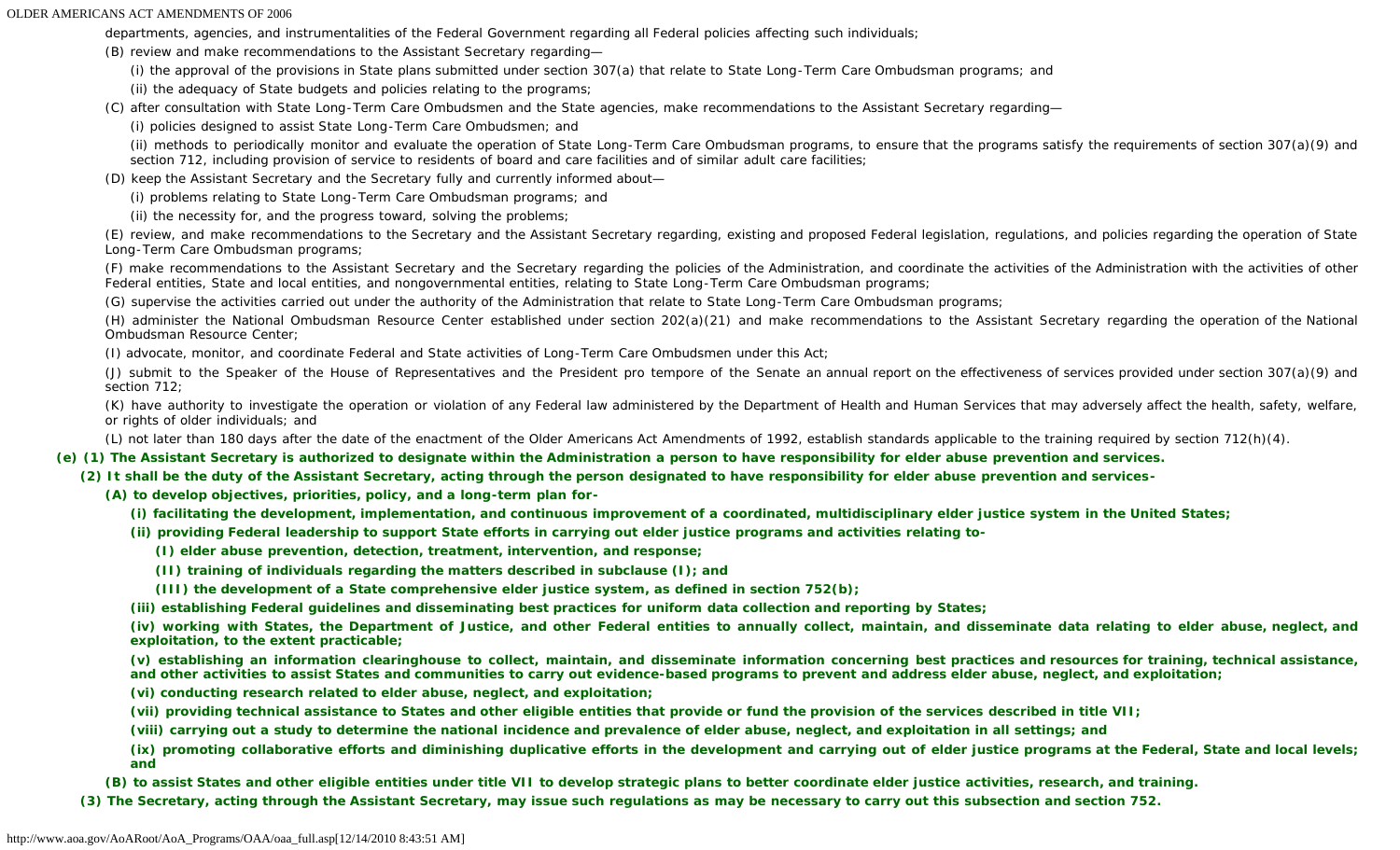**(f) (1) The Assistant Secretary may designate an officer or employee who shall be responsible for the administration of mental health services authorized under this Act.**

**(2) It shall be the duty of the Assistant Secretary, acting through the individual designated under paragraph (1), to develop objectives, priorities, and a long-term plan for supporting State and local efforts involving education about and prevention, detection, and treatment of mental disorders, including age-related dementia, depression, and Alzheimer's disease and related neurological disorders with neurological and organic brain dysfunction.**

(42 U.S.C. 3011)

## <span id="page-12-0"></span>*FUNCTIONS OF ASSISTANT SECRETARY*

### <span id="page-12-1"></span>**Section. 202.**

(a) It shall be the duty and function of the Administration to—

(1) serve as the effective and visible advocate for older individuals within the Department of Health and Human Services and with other departments, agencies, and instrumentalities of the Federal Government by maintaining active review and commenting responsibilities over all Federal policies affecting older individuals;

(2) collect and disseminate information related to problems of the aged and aging;

(3) directly assist the Secretary in all matters pertaining to problems of the aged and aging;

(4) administer the grants provided by this Act;

(5) develop plans, conduct and arrange for research in the field of aging, and assist in the establishment and implementation of programs designed to meet the needs of older individuals for supportive services, including nutrition, hospitalization, education and training services (including pre-retirement training, and continuing education), low-cost transportation and housing, **assistive technology**, and health (including mental health) services;

(6) provide technical assistance and consultation to States and political subdivisions thereof with respect to programs for the aged and aging;

(7) prepare, publish, and disseminate educational materials dealing with the welfare of older individuals;

(8) gather statistics in the field of aging which other Federal agencies are not collecting, and take whatever action is necessary to achieve coordination of activities carried out or assisted by all departments, agencies, and instrumentalities of the Federal Government with respect to the collection, preparation, and dissemination of information relevant to older individuals;

(9) develop basic policies and set priorities with respect to the development and operation of programs and activities conducted under authority of this Act;

(10) coordinate Federal programs and activities related to such purposes;

(11) coordinate, and assist in, the planning and development by public (including Federal, State, and local agencies) and private organizations or programs for older individuals with a view to the establishment of a nationwide network of comprehensive, coordinated services and opportunities for such individuals;

#### **(12) (A) consult and coordinate activities with the Administrator of the Centers for Medicare and Medicaid Services and the heads of other Federal entities to implement and build awareness of programs providing benefits affecting older individuals; and**

**(B) carry on a continuing evaluation of the programs and activities related to the objectives of this Act, with particular attention to the impact of the programs and activities carried out under –**

**(i) titles XVIII and XIX of the Social Security Act (42 U.S.C. 1395 et seq., 1396 et seq.);**

**(ii) the Age Discrimination in Employment Act of 1967 (29 U.S.C. 621 et seq.); and**

**(iii) the National Housing Act (12 U.S.C. 1701 et seq.) relating to housing for older individuals and the setting of standards for the licensing of nursing homes, intermediate care homes, and other facilities providing care for such individuals;**

(13) provide information and assistance to private organizations for the establishment and operation by them of programs and activities related to the objectives of this Act;

(14) develop, in coordination with other agencies, a national plan for meeting the needs for trained personnel in the field of aging, and for training persons for carrying out programs related to the objectives of this Act, and conduct and provide for the conducting of such training;

(15) consult with national organizations representing minority individuals to develop and disseminate training packages and to provide technical assistance efforts designed to assist State and area agencies on aging, and service providers, in providing services to older individuals with greatest economic need or individuals with greatest social need, with particular attention to and specific objectives for providing services to low-income minority individuals and older individuals residing in rural areas;

(16) collect for each fiscal year, for fiscal years beginning after September 30, 1988, directly or by contract, statistical data regarding programs and activities carried out with funds provided under this Act, including—

(A) with respect to each type of service or activity provided with such funds—

(i) the aggregate amount of such funds expended to provide such service or activity;

(ii) the number of individuals who received such service or activity; and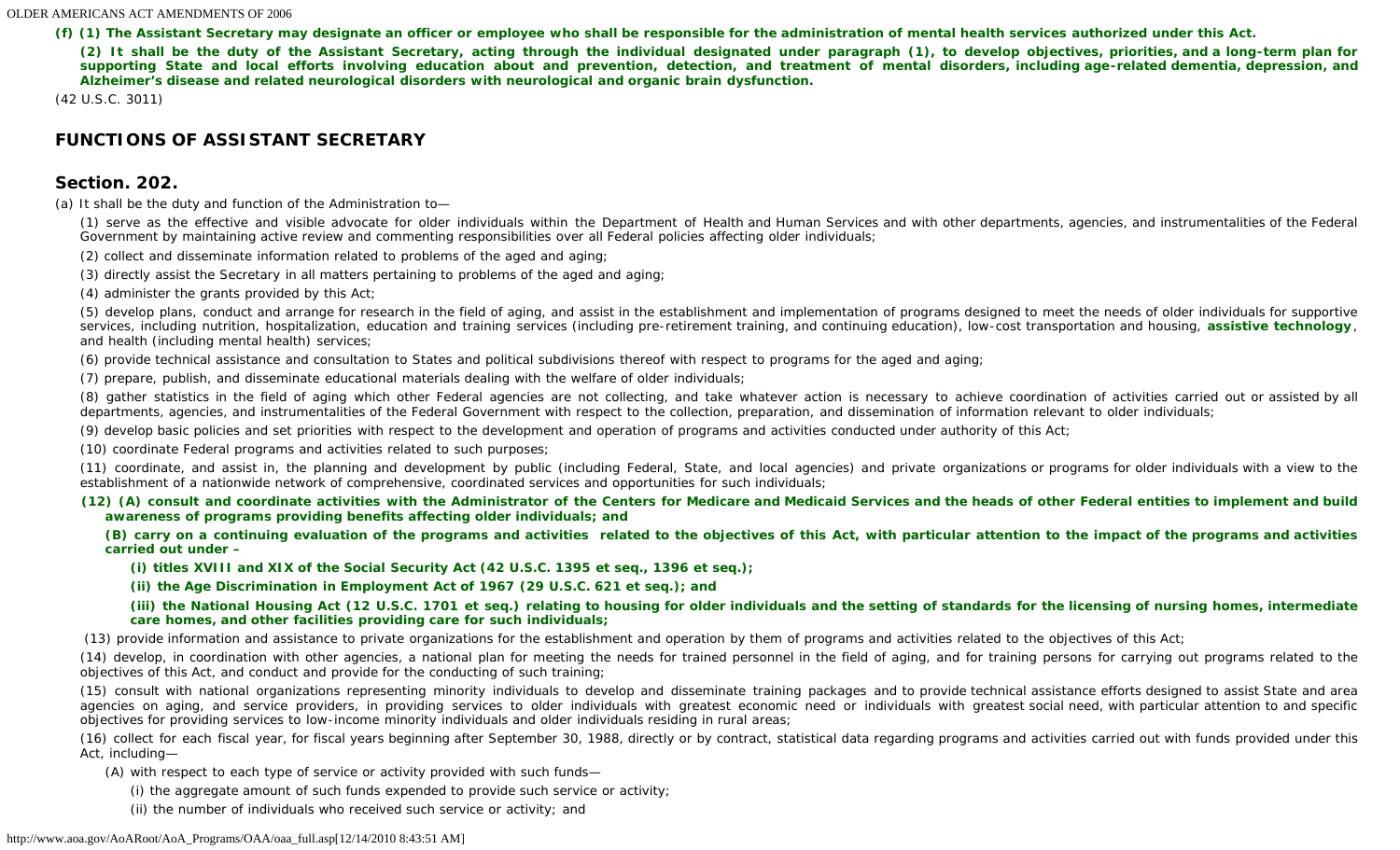(iii) the number of units of such service or activity provided;

(B) the number of senior centers which received such funds; and

(C) the extent to which each area agency on aging designated under section 305(a) satisfied the requirements of paragraphs (2) and (5)(A) of section 306(a) $\frac{[2]}{[2]}$  $\frac{[2]}{[2]}$  $\frac{[2]}{[2]}$ 

(17) obtain from—

(A) the Department of Agriculture information explaining the requirements for eligibility to receive benefits under the Food Stamp Act of 1977; and

(B) the Social Security Administration information explaining the requirements for eligibility to receive supplemental security income benefits under title XVI of the Social Security Act (or assistance under a State plan program under title XVI of that Act); and distribute such information, in written form, to State agencies, for redistribution to area agencies on aging, to carry out outreach activities and application assistance;

(18)(A) establish and operate the National Ombudsman Resource Center (in this paragraph referred to as the ''Center''), under the administration of the Director of the Office of Long-Term Care Ombudsman Programs, that will—

(i) by grant or contract—

(I) conduct research;

(II) provide training, technical assistance, and information to State Long-Term Care Ombudsmen;

(III) analyze laws, regulations, programs, and practices; and

(IV) provide assistance in recruiting and retaining volunteers for State Long-Term Care Ombudsman programs by establishing a national program for recruitment efforts that utilizes the organizations that have established a successful record in recruiting and retaining volunteers for ombudsman or other programs; relating to Federal, State, and local long-term care ombudsman policies; and

(ii) assist State Long-Term Care Ombudsmen in the implementation of State Long-Term Care Ombudsman programs; and

(B) make available to the Center not less than the amount of resources made available to the Long-Term Care Ombudsman National Resource Center for fiscal year 2000;

(19) conduct strict monitoring of State compliance with the requirements in effect, under this Act to prohibit conflicts of interest and to maintain the integrity and public purpose of services provided and service providers, under this Act in all contractual and commercial relationships;

#### **(20)(A) encourage, and provide technical assistance to, States, area agencies on aging, and service providers to carry out outreach and benefits enrollment assistance to inform and enroll older individuals with greatest economic need, who may be eligible to participate, but who are not participating, in Federal and State programs providing benefits for which the individuals are eligible, including –**

**(i) supplemental security income benefits under title XVI of the Social Security Act (42 U.S.C. 1381 et seq.), or assistance under a State plan program under such title;**

**(ii) medical assistance under title XIX of such Act (42 U.S.C. 1396 et seq.);**

**(iii) benefits under the Food Stamp Act of 1977 (7 U.S.C. 2011 et seq.); or**

**(iv) benefits under any other applicable program; and**

**(B) at the election of the Assistant Secretary and in cooperation with related Federal agency partners administering the Federal programs, make a grant to or enter into a contract with a qualified, experienced entity to establish a National Center on Senior Benefits Outreach and Enrollment, which shall-**

**(i) maintain and update web-based decision support and enrollment tools, and integrated, person-centered systems, designed to inform older individuals about the full range of benefits for which the individuals may be eligible under Federal and State programs;**

**(ii) utilize cost-effective strategies to find older individuals with greatest economic need and enroll the individuals in the programs;**

**(iii) create and support efforts for Aging and Disability Resource Centers, and other public and private State and community-based organizations, including faith-based organizations and coalitions, to serve as benefits enrollment centers for the programs;**

**(iv) develop and maintain an information clearinghouse on best practices and cost-effective methods for finding and enrolling older individuals with greatest economic need in the programs for which the individuals are eligible; and**

**(v) provide, in collaboration with related Federal agency partners administering the Federal programs, training and technical assistance on effective outreach, screening, enrollment, and follow-up strategies;**

(21) establish information and assistance services as priority services for older individuals, and develop and operate, either directly or through contracts, grants, or cooperative agreements, a National Eldercare Locator Service, providing information and assistance services through a nationwide toll free number to identify community resources for older individuals;

(22) develop guidelines for area agencies on aging to follow in choosing and evaluating providers of legal assistance;

(23) develop guidelines and a model job description for choosing and evaluating legal assistance developers referred to in sections 307(a)(18) and 731(b)(2) $\frac{\left[3\right]}{3}$ ;

(24) establish and carry out pension counseling and information programs described in section 215;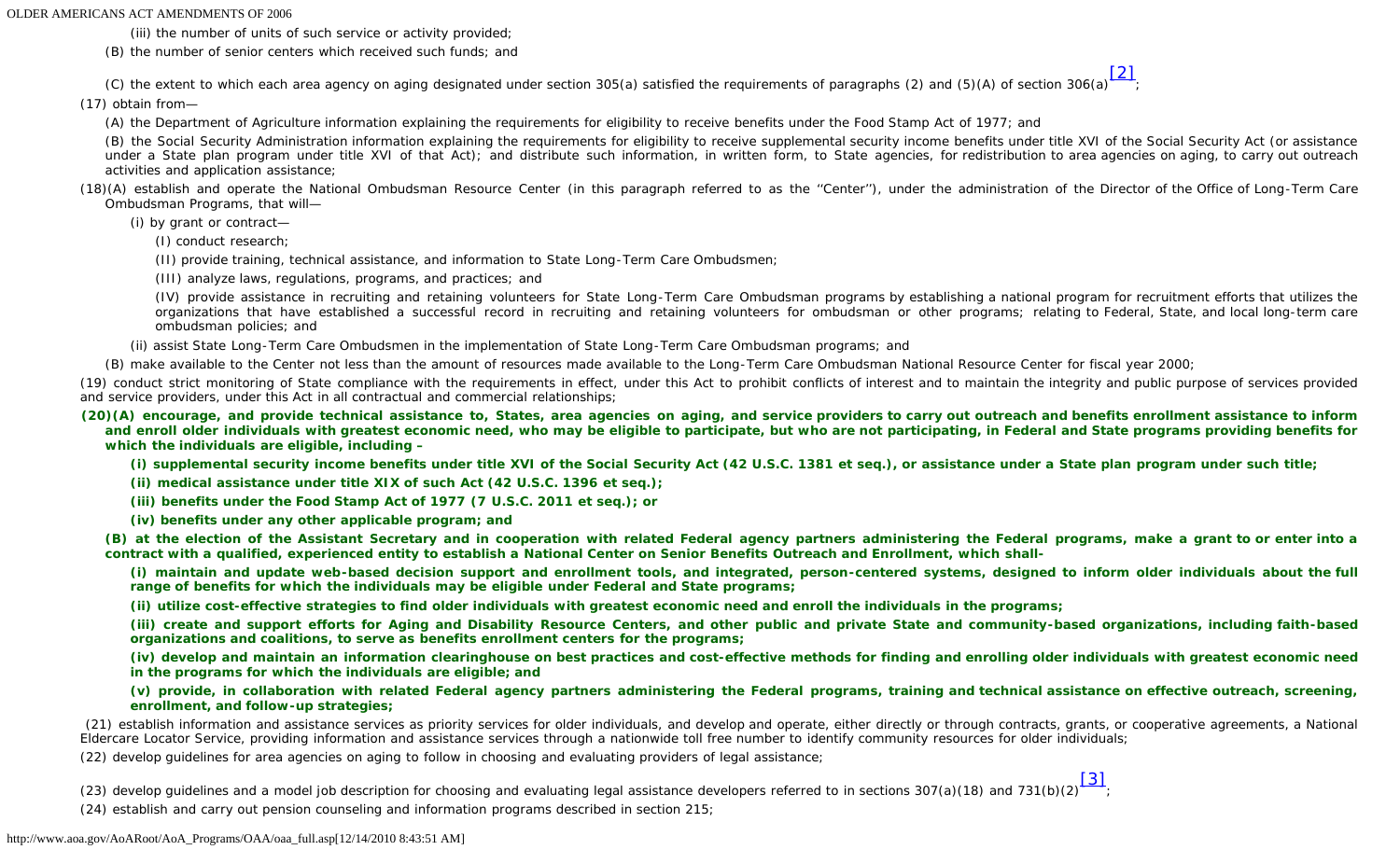(25) provide technical assistance, training, and other means of assistance to State agencies, area agencies on aging, and service providers regarding State and local data collection and analysis;

(26) design and implement, for purposes of compliance with paragraph (19), uniform data collection procedures for use by State agencies, including—

(A) uniform definitions and nomenclature;

(B) standardized data collection procedures;

(C) a participant identification and description system;

(D) procedures for collecting information on services needed by older individuals **(including services that would permit such individuals to receive long-term care in home and community-based settings)** as identified by service providers in assisting clients through the provision of the supportive services; and

(E) procedures for the assessment of unmet needs for services under this Act;

(27) improve the delivery of services to older individuals living in rural areas through—

(A) synthesizing results of research on how best to meet the service needs of older individuals in rural areas;

(B) developing a resource guide on best practices for States, area agencies on aging, and service providers; **and**

(C) providing training and technical assistance to States to implement these best practices of service delivery; and

**(28) make available to States, area agencies on aging, and service providers information and technical assistance to support the provision of evidence-based disease prevention and health promotion services.**

**(b) To promote the development and implementation of comprehensive, coordinated systems at Federal, State, and local levels that enable older individuals to receive long-term care in home and community-based settings, in a manner responsive to the needs and preferences of older individuals and their family caregivers, the Assistant Secretary shall, consistent with the applicable provisions of this title –**

**(1) collaborate, coordinate, and consult with other Federal entities responsible for formulating and implementing programs, benefits, and services related to providing long-term care, and may make grants, contracts, and cooperative agreements with funds received from other Federal entities;**

**(2) conduct research and demonstration projects to identify innovative, cost-effective strategies for modifying State systems of long-term care to –**

**(A) respond to the needs and preferences of older individuals and family caregivers; and**

**(B) target services to individuals at risk for institutional placement, to permit such individuals to remain in home and community-based settings;**

**(3) establish criteria for and promote the implementation (through area agencies on aging, service providers, and such other entities as the Assistant Secretary determines to be appropriate) of evidence-based programs to assist older individuals and their family caregivers in learning about and making behavioral changes intended to reduce the risk of injury, disease, and disability among older individuals;**

**(4) facilitate, in coordination with the Administrator of the Centers for Medicare and Medicaid Services, and other heads of Federal entities as appropriate, the provision of longterm care in home and community-based settings, including the provision of such care through self-directed care models that-**

**(A) provide for the assessment of the needs and preferences of an individual at risk for institutional placement to help such individual avoid unnecessary institutional placement and depletion of income and assets to qualify for benefits under the Medicaid program under title XIX of the Social Security Act (42 U.S.C. 1396 et seq.);**

**(B) respond to the needs and preferences of such individual and provide the option –**

**(i) for the individual to direct and control the receipt of supportive services provided; or**

**(ii) as appropriate, for a person who was appointed by the individual, or is legally acting on the individual's behalf, in order to represent or advise the individual in financial or service coordination matters (referred to in this paragraph as a "representative" of the individual), to direct and control the receipt of those services; and**

**(C) assist an older individual (or, as appropriate, a representative of the individual) to develop a plan for long-term support, including selecting, budgeting for, and purchasing home and community-based long-term care and supportive services;**

**(5) provide for the Administration to play a lead role with respect to issues concerning home and community-based long-term care, including-**

**(A) directing (as the Secretary or the President determines to be appropriate) or otherwise participating in departmental and interdepartmental activities concerning long-term care;**

**(B) reviewing and commenting on departmental rules, regulations, and policies related to providing long-term care; and**

**(C) making recommendations to the Secretary with respect to home and community-based long-term care, including recommendations based on findings made through projects conducted under paragraph (2);**

**(6) promote, in coordination with other appropriate Federal agencies –**

**(A) enhanced awareness by the public of the importance of planning in advance for long-term care; and**

**(B) the availability of information and resources to assist in such planning;**

**(7) ensure access to, and the dissemination of, information about all long-term care options and service providers, including the availability of integrated long-term care;**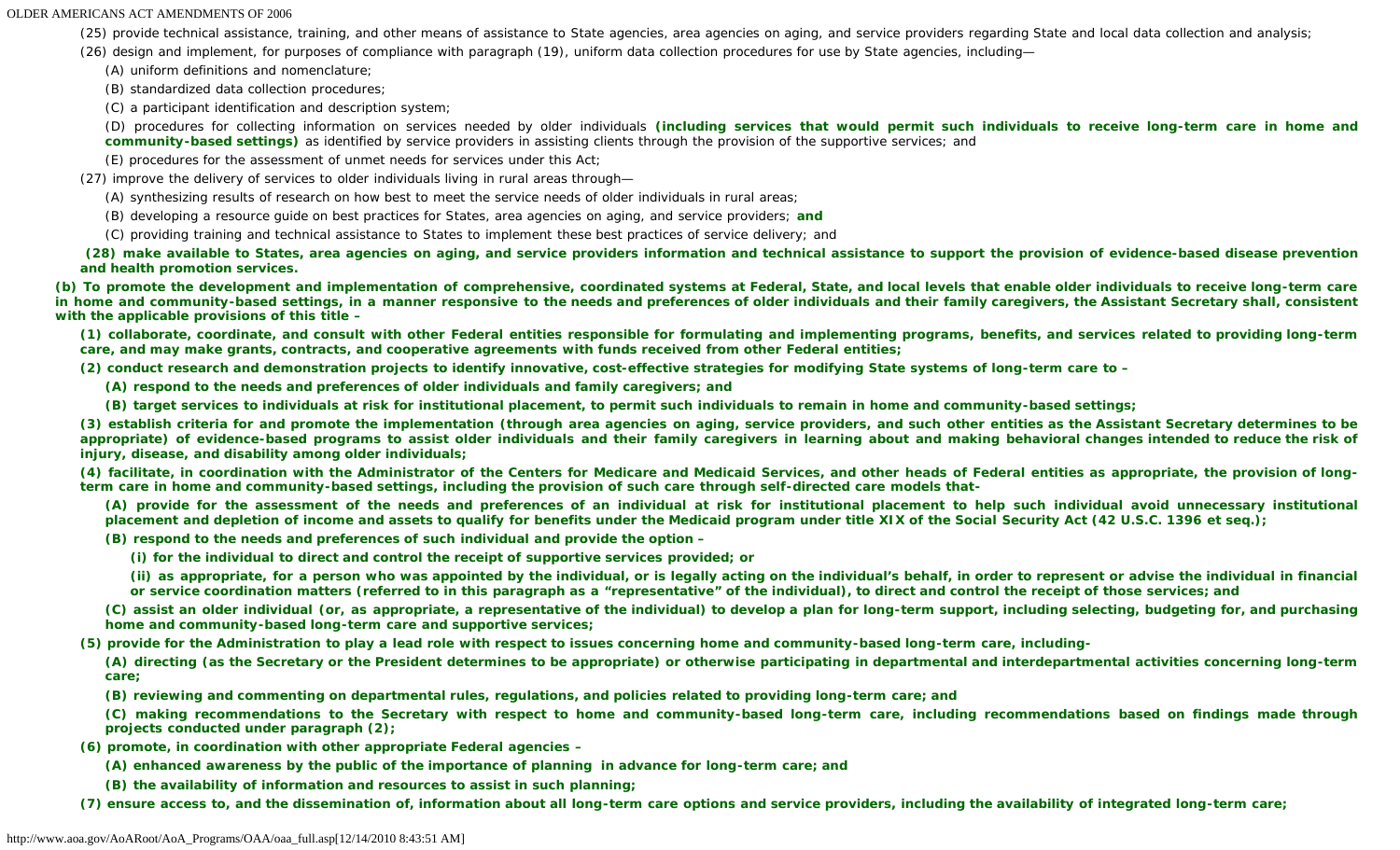**(8) implement in all States Aging and Disability Resource Centers-**

**(A) to serve as visible and trusted sources of information on the full range of long-term care options, including both institutional and home and community-based care, which are available in the community;**

**(B) to provide personalized and consumer-friendly assistance to empower individuals to make informed decisions about their care options;**

**(C) to provide coordinated and streamlined access to all publicly supported long-term care options so that consumers can obtain the care they need through a single intake, assessment, and eligibility determination process;**

**(D) to help individuals to plan ahead for their future long-term care needs; and**

**(E) to assist (in coordination with the entities carrying out the health insurance information, counseling, and assistance program (receiving funding under section 4360 of the Omnibus Budget Reconciliation Act of 1990 (42 U.S.C. 1395b-4)) in the States) beneficiaries, and prospective beneficiaries, under the Medicare program established under title XVIII of the Social Security Act (42 U.S.C. 1395 et seq.) in understanding and accessing prescription drug and preventative health benefits under the provisions of, and amendments made by, the Medicare Prescription Drug, Improvement, and Modernization Act of 2003;**

**(9) establish, either directly or through grants or contracts, national technical assistance programs to assist State agencies, area agencies on aging, and community-based service providers funded under this Act in implementing –**

**(A) home and community-based long-term care systems, including evidence-based programs; and**

**(B) evidence-based disease prevention and health promotion services programs;**

**(10) develop, in collaboration with the Administrator of the Centers for Medicare & Medicaid Services, performance standards and measures for use by States to determine the extent to which their State systems of long-term care fulfill the objectives described in this subsection; and**

**(11) conduct such other activities as the Assistant Secretary determines to be appropriate.**

**(c) The Assistant Secretary, in consultation with the Chief Executive Officer of the Corporation for National and Community Service, shall-**

**(1) encourage and permit volunteer groups (including organizations carrying out national service programs and including organizations of youth in secondary or postsecondary school) that are active in supportive services and civic engagement to participate and be involved individually or through representative groups in supportive service and civic engagement programs or activities to the maximum extent feasible;**

**(2) develop a comprehensive strategy for utilizing older individuals to address critical local needs of national concern, including the engagement of older individuals in the activities of public and nonprofit organizations such as community-based organizations, including faith-based organizations; and**

**(3) encourage other community capacity-building initiatives involving older individuals, with particular attention to initiatives that demonstrate effectiveness and cost savings in meeting critical needs.**

(d)(1) The Assistant Secretary shall establish and operate the National Center on Elder Abuse (in this subsection referred to as the ''Center'').

(2) In operating the Center, the Assistant Secretary shall—

(A) annually compile, publish, and disseminate a summary of recently conducted research on elder abuse, neglect, and exploitation;

(B) develop and maintain an information clearinghouse on all programs (including private programs) showing promise of success, for the prevention, identification, and treatment of elder abuse, neglect, and exploitation;

(C) compile, publish, and disseminate training materials for personnel who are engaged or intend to engage in the prevention, identification, and treatment of elder abuse, neglect, and exploitation;

(D) provide technical assistance to State agencies and to other public and nonprofit private agencies and organizations to assist the agencies and organizations in planning, improving, developing, and carrying out programs and activities relating to the special problems of elder abuse, neglect, and exploitation; and

(E) conduct research and demonstration projects regarding the causes, prevention, identification, and treatment of elder abuse, neglect, and exploitation.

(3) (A) The Assistant Secretary shall carry out paragraph (2) through grants or contracts.

(B) The Assistant Secretary shall issue criteria applicable to the recipients of funds under this subsection. To be eligible to receive a grant or enter into a contract under subparagraph (A), an entity shall submit an application to the Assistant Secretary at such time, in such manner, and containing such information as the Assistant Secretary may require.

(C) The Assistant Secretary shall—

(i) establish research priorities for making grants or contracts to carry out paragraph  $(2)(E)$ ; and

(ii) not later than 60 days before the date on which the Assistant Secretary establishes such priorities, publish in the Federal Register for public comment a statement of such proposed priorities.

(4) The Assistant Secretary shall make available to the Center such resources as are necessary for the Center to carry out effectively the functions of the Center under this Act and not less than the amount of resources made available to the Resource Center on Elder Abuse for fiscal year 2000.

(e)(1) (A) The Assistant Secretary shall make grants or enter into contracts with eligible entities to establish the National Aging Information Center (in this subsection referred to as the ''Center'') to—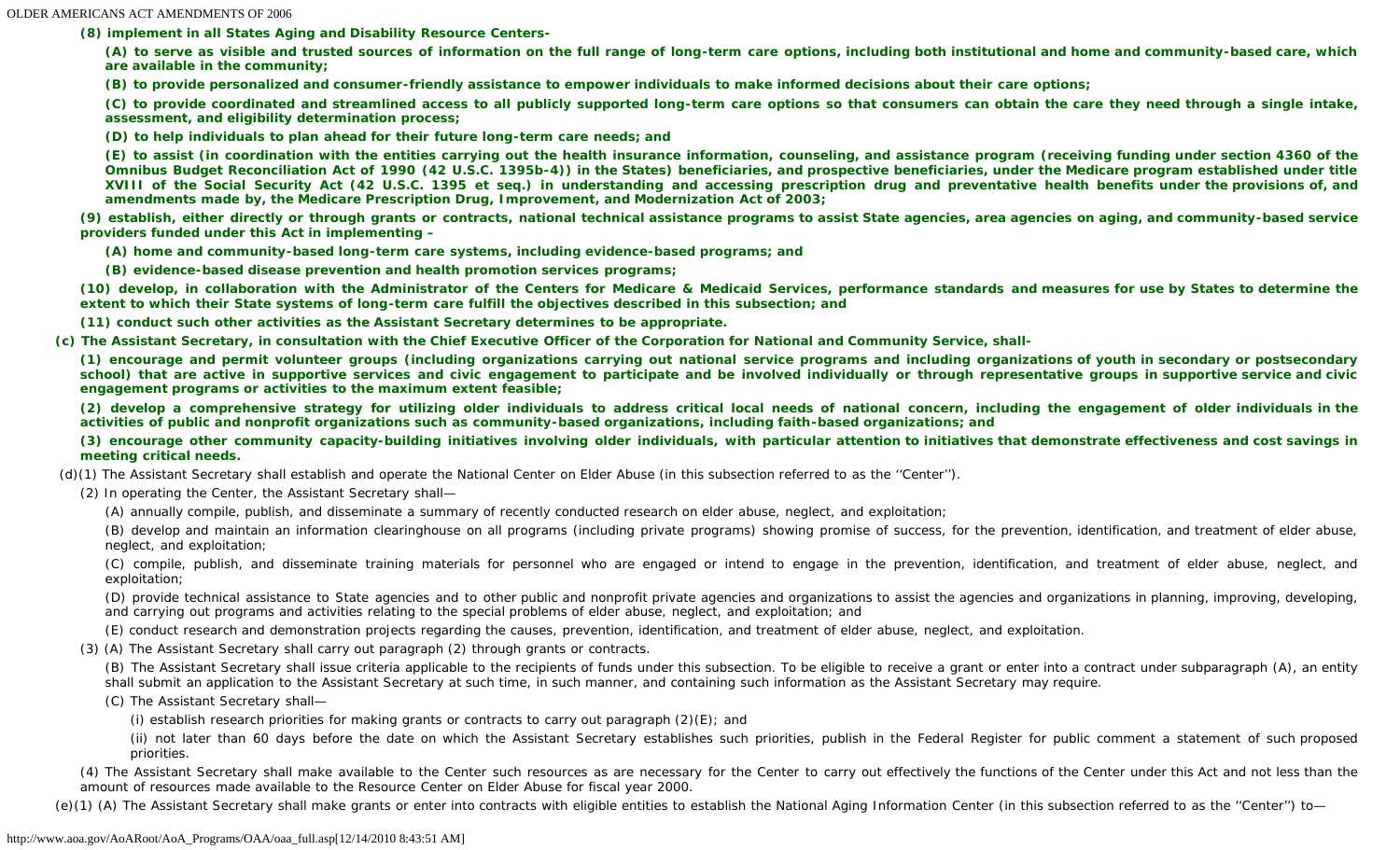provide information about grants and projects under title IV;

(ii) annually compile, analyze, publish, and disseminate—

(I) statistical data collected under subsection  $(a)(19)$ ;

(II) census data on aging demographics; and

(III) data from other Federal agencies on the health, social, and economic status of older individuals and on the services provided to older individuals;

(iii) biennially compile, analyze, publish, and disseminate statistical data collected on the functions, staffing patterns, and funding sources of State agencies and area agencies on aging;

(iv) analyze the information collected under section 201(c)(3)(F) by the Director of the Office for American Indian, Alaskan Native, and Native Hawaiian Aging;

(v) provide technical assistance, training, and other means of assistance to State agencies, area agencies on aging, and service providers, regarding State and local data collection and analysis; and

(vi) be a national resource on statistical data regarding Aging.

(B) To be eligible to receive a grant or enter into a contract under subparagraph (A), an entity shall submit an application to the Assistant Secretary at such time, in such manner, and containing such information as the Assistant Secretary may require.

(C) Entities eligible to receive a grant or enter into a contract under subparagraph (A) shall be organizations with a demonstrated record of experience in education and information dissemination.

(2)(A) The Assistant Secretary shall establish procedures specifying the length of time that the Center shall provide the information described in paragraph (1) with respect to a particular project or activity. The procedures shall require the Center to maintain the information beyond the term of the grant awarded, or contract entered into, to carry out the project or activity.

(B) The Assistant Secretary shall establish the procedures described in subparagraph (A) after consultation with—

(i) practitioners in the field of aging;

(ii) older individuals;

(iii) representatives of institutions of higher education;

(iv) national aging organizations;

(v) State agencies;

(vi) area agencies on aging;

(vii) legal assistance providers;

(viii) service providers; and

(ix) other persons with an interest in the field of aging.

(f) (1) The Assistant Secretary, in accordance with the process described in paragraph (2), and in collaboration with a representative group of State agencies, tribal organizations, area agencies on aging, and providers of services involved in the performance outcome measures shall develop and publish by December 31, 2001, a set of performance outcome measures for planning, managing, and evaluating activities performed and services provided under this Act. To the maximum extent possible, the Assistant Secretary shall use data currently collected (as of the date of development of the measures) by State agencies, area agencies on aging, and service providers through the National Aging Program Information System and other applicable sources of information in developing such measures.

(2) The process for developing the performance outcome measures described in paragraph (1) shall include—

(A) a review of such measures currently in use by State agencies and area agencies on aging (as of the date of the review);

(B) development of a proposed set of such measures that provides information about the major activities performed and services provided under this Act;

(C) pilot testing of the proposed set of such measures, including an identification of resource, infrastructure, and data collection issues at the State and local levels; and

(D) evaluation of the pilot test and recommendations for modification of the proposed set of such measures.

(42 U.S.C. 3012)

# <span id="page-16-0"></span>*FEDERAL AGENCY CONSULTATION*

# <span id="page-16-1"></span>Section. 203.

(a) (1) The Assistant Secretary, in carrying out the objectives and provisions of this Act, shall coordinate, advise, consult with, and cooperate with the head of each department, agency, or instrumentality of the Federal Government proposing or administering programs or services substantially related to the objectives of this Act, with respect to such programs or services. In particular, the Assistant Secretary shall coordinate, advise, consult, and cooperate with the Secretary of Labor in carrying out title V and with the Corporation for National and Community Service in carrying out this Act.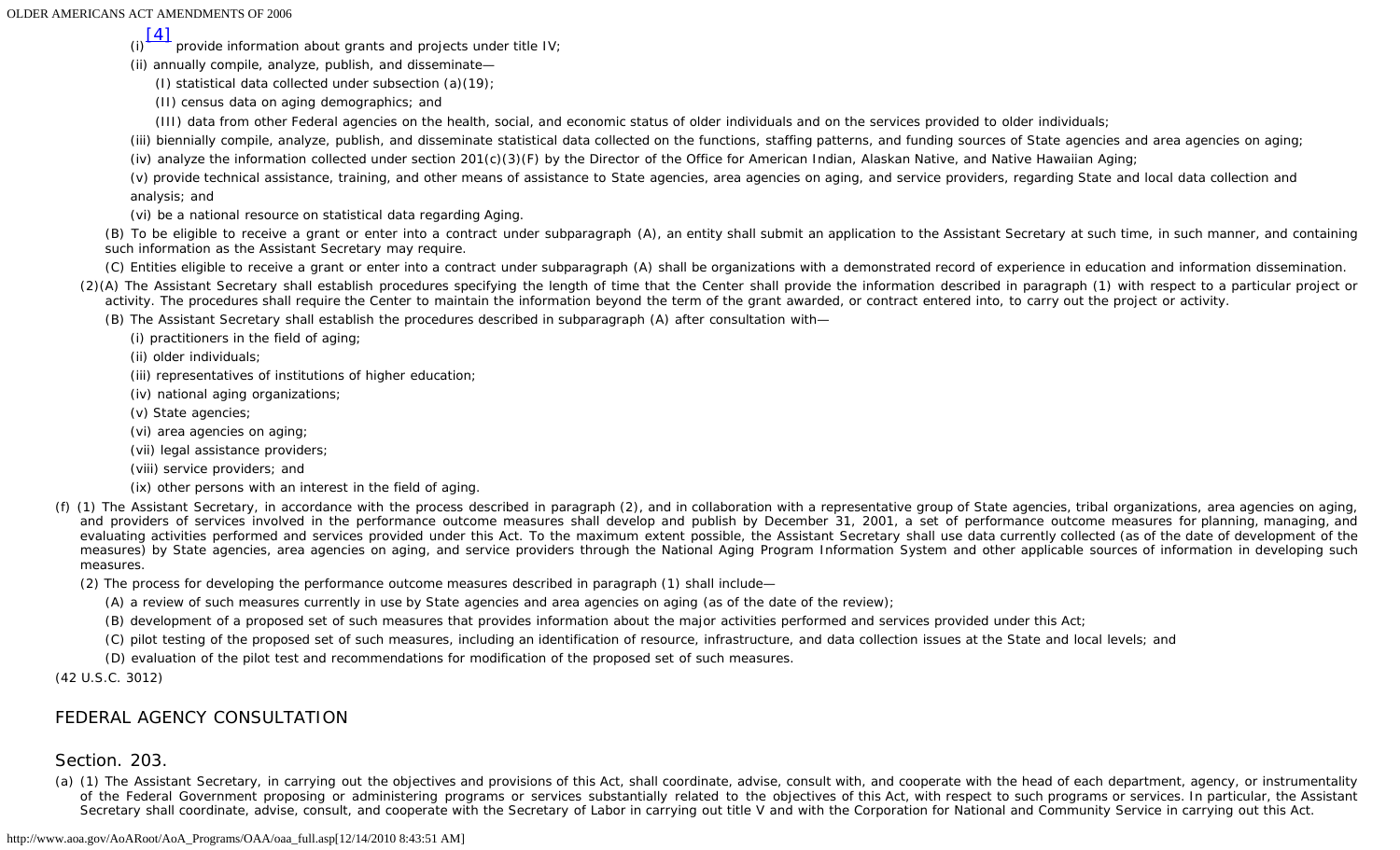(2) The head of each department, agency, or instrumentality of the Federal Government proposing to establish programs and services substantially related to the objectives of this Act shall consult with the Assistant Secretary prior to the establishment of such programs and services. To achieve appropriate coordination, the head of each department, agency, or instrumentality of the Federal Government administering any program substantially related to the objectives of this Act, particularly administering any program referred to in subsection (b), shall consult and cooperate with the

Assistant Secretary in carrying out such program. In particular, the Secretary of Labor shall consult and cooperate with the Assistant Secretary in carrying out the Job Training Partnership Act and<br>title Lof the Workforce title I of the Workforce Investment Act of 1998.

(3) The head of each department, agency, or instrumentality of the Federal Government administering programs and services substantially related to the objectives of this Act shall collaborate with the Assistant Secretary in carrying out this Act, and shall develop a written analysis, for review and comment by the Assistant Secretary, of the impact of such programs and services on-

#### (A) older individuals **(with particular attention to low-income older individuals, including low-income minority older individuals, older individuals with limited English proficiency, and older individuals residing in rural areas)** and eligible individuals (as defined in section 518); and

(B) the functions and responsibilities of State agencies and area agencies on aging.

(b) For the purposes of subsection (a), programs related to the objectives of this Act shall include—

(1) the Job Training Partnership Act or title I of the Workforce Investment Act of 1998,  $\boxed{6}$ 

(2) title II of the Domestic Volunteer Service Act of 1973,

(3) titles XVI, XVIII, XIX, and XX of the Social Security Act,

(4) sections 231 and 232 of the National Housing Act,

(5) the United States Housing Act of 1937,

(6) section 202 of the Housing Act of 1959,

(7) title I of the Housing and Community Development Act of 1974,

(8) title I of the Higher Education Act of 1965 and the Adult Education and Family Literacy Act,

(9) sections 3, 9, and 16 of the Urban Mass Transportation Act of 1964,

(10) the Public Health Service Act, including block grants under title XIX of such Act,

(11) the Low-Income Home Energy Assistance Act of 1981,

(12) part A of the Energy Conservation in Existing Buildings Act of 1976, relating to weatherization assistance for low income persons,

(13) the Community Services Block Grant Act,

(14) demographic statistics and analysis programs conducted by the Bureau of the Census under title 13, United States Code,

(15) parts II and III of title 38, United States Code,

(16) the Rehabilitation Act of 1973,

(17) the Developmental Disabilities Assistance and Bill of Rights Act of 2000,

(18) the Edward Byrne Memorial State and Local Law Enforcement Assistance Programs, established under part E of title I of the Omnibus Crime Control and Safe Streets Act of 1968 (42 U.S.C. 3750– 3766b)), **and**

**(19) sections 4 and 5 of the Assistive Technology Act of 1998 (29 U.S.C. 3003, 3004).**

**(c) (1) The Secretary, in collaboration with the Federal officials specified in paragraph (2), shall establish an Interagency Coordinating Committee on Aging (referred to in this subsection as the "Committee") focusing on the coordination of agencies with respect to aging issues.**

**(2) The officials referred to in paragraph (1) shall include the Secretary of Labor and the Secretary of Housing and Urban Development, and may include, at the direction of the President, the Attorney General, the Secretary of Transportation, the Secretary of the Treasury, the Secretary of Agriculture, the Secretary of Homeland Security, the Commissioner of Social Security, and such other Federal officials as the President may direct. An official described in this paragraph may appoint a designee to carry out the official's duties under paragraph (1).**

**(3) The Secretary of Health and Human Services shall serve as the first chairperson of the Committee, for 1 term, and the Secretary of Housing and Urban Development shall serve as the chairperson for the following term. After that following term, the Committee shall select a chairperson from among the members of the Committee, and any member may serve as the chairperson. No member may serve as the chairperson for more than 1 consecutive term.**

**(4) For purposes of this subsection, a term shall be a period of 2 calendar years.**

**(5) The Committee shall meet not less often than once each year.**

**(6) The Committee shall-**

**(A) share information with and establish an ongoing system to improve coordination among Federal agencies with responsibility for programs and services for older individuals**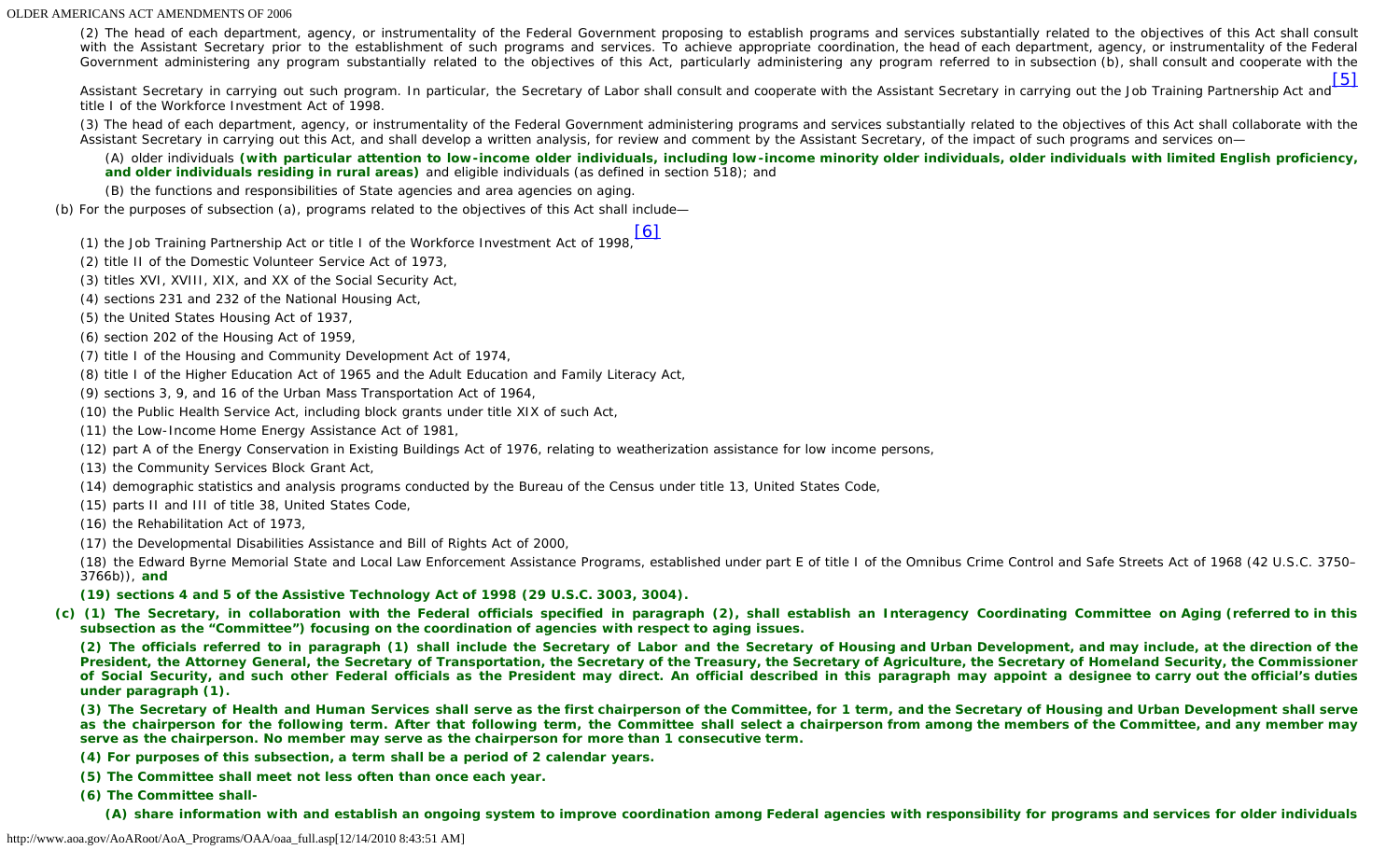**and recommend improvements to such system with an emphasis on –**

**(i) improving access to programs and services for older individuals;**

**(ii) maximizing the impact of federally funded programs and services for older individuals by increasing the efficiency, effectiveness, and delivery of such programs and services;**

**(iii) planning and preparing for the impact of demographic changes on programs and services for older individuals; and**

**(iv) reducing or eliminating areas of overlap and duplication by Federal agencies in the provision and accessibility of such programs and services;**

**(B) identify, promote, and implement (as appropriate), best practices and evidence-based program and service models to assist older individuals in meeting their housing, health care, and other supportive service needs, including –**

**(i) consumer-directed care models for home and community-based care and supportive services that link housing, health care, and other supportive services and that facilitate aging in place, enabling older individuals to remain in their homes and communities as the individuals age; and**

**(ii) innovations in technology applications (including assistive technology devices and assistive technology services) that give older individuals access to information on available services or that help in providing services to older individuals;**

**(C) collect and disseminate information about older individuals and the programs and services available to the individuals to ensure that the individuals can access comprehensive information;**

**(D) work with the Federal Interagency Forum on Aging-Related Statistics, the Bureau of the Census, and member agencies to ensure the continued collection of data relating to the housing, health care, and other supportive service needs of older individuals and to support efforts to identify and address unmet data needs;**

**(E) actively seek input from and consult with nongovernmental experts and organizations, including public health interest and research groups and foundations about the activities described in subparagraphs (A) through (F);**

**(F) identify any barriers and impediments, including barriers and impediments in statutory and regulatory law, to the access and use by older individuals of federally funded programs and services; and**

**(G) work with States to better provide housing, health care, and other supportive services to older individuals by –**

**(i) holding meetings with State agencies;**

**(ii) providing ongoing technical assistance to States about better meeting the needs of older individuals; and**

**(iii) working with States to designate liaisons, from the State agencies to the Committee.**

**(7) Not later than 90 days following the end of each term, the Committee shall prepare and submit to the Committee on Financial Services of the House of Representatives, the Committee on Education and the Workforce of the House of Representatives, the Committee on Energy and Commerce of the House of Representatives, the Committee on Ways and Means of the House of Representatives, the Committee on Banking, Housing, and Urban Affairs of the Senate, the Committee on Health, Education, Labor, and Pensions of the Senate, and the Special Committee on Aging of the Senate, a report that-**

**(A) describes the activities and accomplishments of the Committee in –**

**(i) enhancing the overall coordination of federally funded programs and services for older individuals; and**

**(ii) meeting the requirements of paragraph (6);**

**(B) incorporates an analysis from the head of each agency that is a member of the interagency coordinating committee established under paragraph (1) that describes the barriers and impediments, including barriers and impediments in statutory and regulatory law (as the chairperson of the Committee determines to be appropriate), to the access and use by older individuals of programs and services administered by such agency; and**

**(C) makes such recommendations as the chairman determines to be appropriate for actions to meet the needs described in paragraph (6) and for coordinating programs and services designed to meet those needs.**

**(8) On the request of the Committee, any Federal Government employee may be detailed to the Committee without reimbursement, and such detail shall be without interruption or loss of civil service status or privilege.**

(42 U.S.C. 3013)

### <span id="page-18-0"></span>Section. 203A. CONSULTATION WITH STATE AGENCIES, AREA AGENCIES ON AGING, AND NATIVE AMERICAN GRANT RECIPIENTS.

The Assistant Secretary shall consult and coordinate with State agencies, area agencies on aging, and recipients of grants under title VI in the development of Federal goals, regulations, program instructions, and policies under this Act.

(42 U.S.C. 3013a)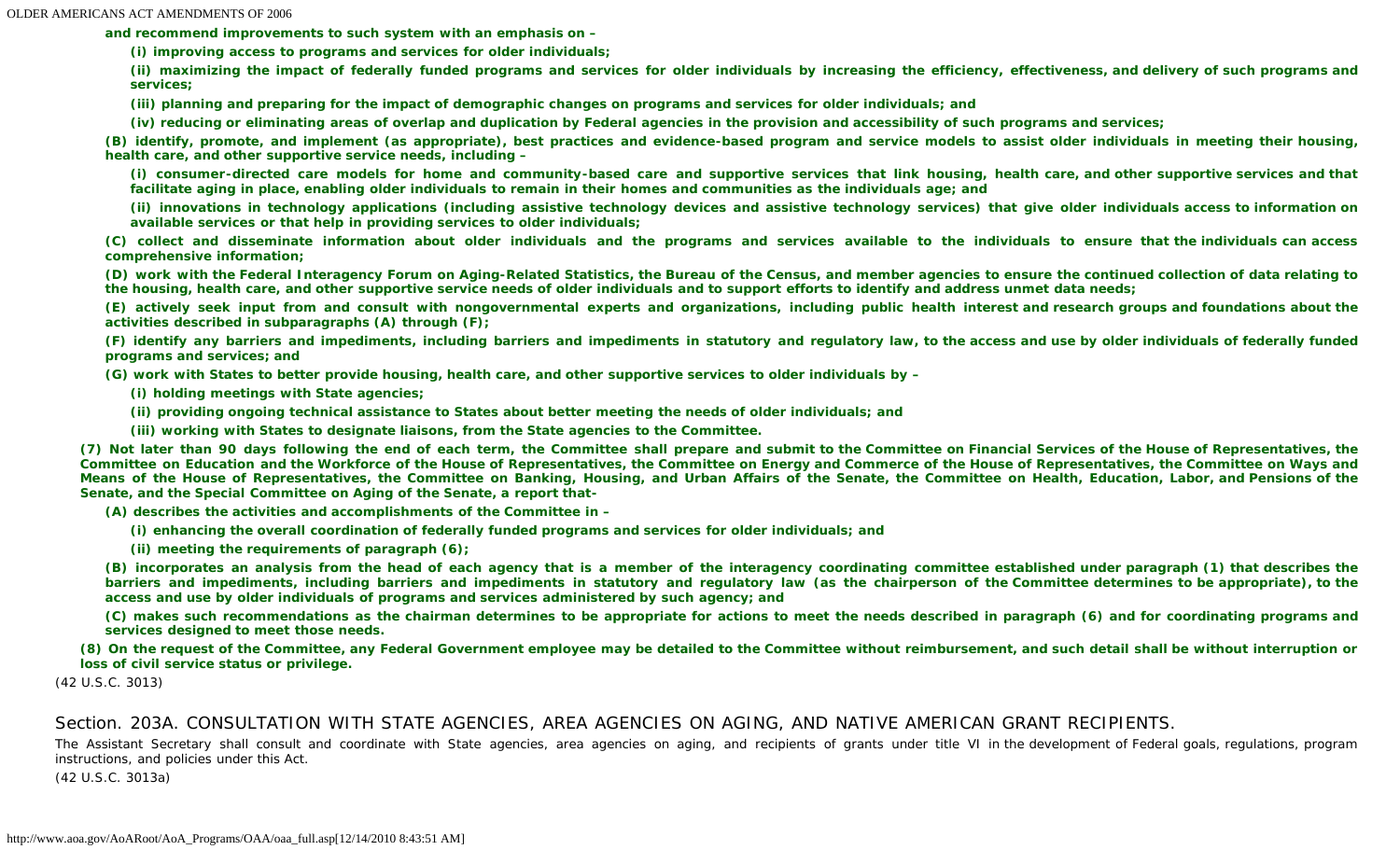<span id="page-19-0"></span>Section. 204. GIFTS AND DONATIONS.

(a) GIFTS AND DONATIONS.—The Assistant Secretary may accept, use, and dispose of, on behalf of the United States, gifts or donations (in cash or in kind, including voluntary and uncompensated services or property), which shall be available until expended for the purposes specified in subsection (b). Gifts of cash and proceeds of the sale of property shall be available in addition to amounts appropriated to carry out this Act.

(b) USE OF GIFTS AND DONATIONS.—Gifts and donations accepted pursuant to subsection (a) may be used either directly, or for grants to or contracts with public or nonprofit private entities, for the following activities:

(1) The design and implementation of demonstrations of innovative ideas and best practices in programs and services for older individuals.

(2) The planning and conduct of conferences for the purpose of exchanging information, among concerned individuals and public and private entities and organizations, relating to programs and services provided under this Act and other programs and services for older individuals.

(3) The development, publication, and dissemination of informational materials (in print, visual, electronic, or other media) relating to the programs and services provided under this Act and other matters of concern to older individuals.

(c) ETHICS GUIDELINES.—The Assistant Secretary shall establish written guidelines setting forth the criteria to be used in determining whether a gift or donation should be declined under this section because the acceptance of the gift or donation would—

(1) reflect unfavorably upon the ability of the Administration, the Department of Health and Human Services, or any employee of the Administration or Department, to carry out responsibilities or official duties under this Act in a fair and objective manner; or

(2) compromise the integrity or the appearance of integrity of programs or services provided under this Act or of any official involved in those programs or services.

(42 U.S.C. 3015)

## <span id="page-19-1"></span>*ADMINISTRATION OF THE ACT*

## <span id="page-19-2"></span>Section. 205.

(a)(1) In carrying out the objectives of this Act, the Assistant Secretary is authorized to—

- (A) provide consultative services and technical assistance to public or nonprofit private agencies and organizations;
- (B) provide short-term training and technical instruction;
- (C) conduct research and demonstrations; **and**
- (D) collect, prepare, publish, and disseminate special educational or informational materials, including reports of the projects for which funds are provided under this Act.
- (2)(A) The Assistant Secretary shall designate an officer or employee who shall serve on a full-time basis and who shall be responsible for the administration of the nutrition services described in subparts 1 and 2 of part C of title III and shall have duties that include—

#### **(i) designing, implementing, and evaluating evidence-based programs to support improved nutrition and regular physical activity for older individuals;**

(ii) developing guidelines for nutrition providers concerning safety, sanitary handling of food, equipment, preparation, and food storage;

**(iii) conducting outreach and disseminating evidence-based information to nutrition service providers about the benefits of healthful diets and regular physical activity, including information about the most current Dietary Guidelines for Americans published under section 301 of the National Nutrition Monitoring and Related Research Act of 1990 (7 U.S.C. 5341), the Food Guidance System of the Department of Agriculture, and advances in nutrition science;**

(iv) promoting coordination between nutrition service providers and community-based organizations serving older individuals;

(v) developing guidelines on cost containment;

(vi) defining a long range role for the nutrition services in community-based care systems;

(vii) developing model menus and other appropriate materials for serving special needs populations and meeting cultural meal preferences;

**(viii) disseminating guidance that describes strategies for improving the nutritional quality of meals provided under title III, including strategies for increasing the consumption of whole grains, low fat dairy products, fruits, and vegetables;**

**(ix) developing and disseminating guidelines for conducting nutrient analyses of meals provided under subparts 1 and 2 of part C of title III, including guidelines for averaging key nutrients over an appropriate period of time; and**

**(x) providing technical assistance to the regional offices of the Administration with respect to each duty described in clauses (i) through (ix).**

(B) The regional offices of the Administration shall be responsible for disseminating, and providing technical assistance regarding, the guidelines and information described in clauses (ii), (iii), and (v) of subparagraph (A) to State agencies, area agencies on aging, and persons that provide nutrition services under part C of title III.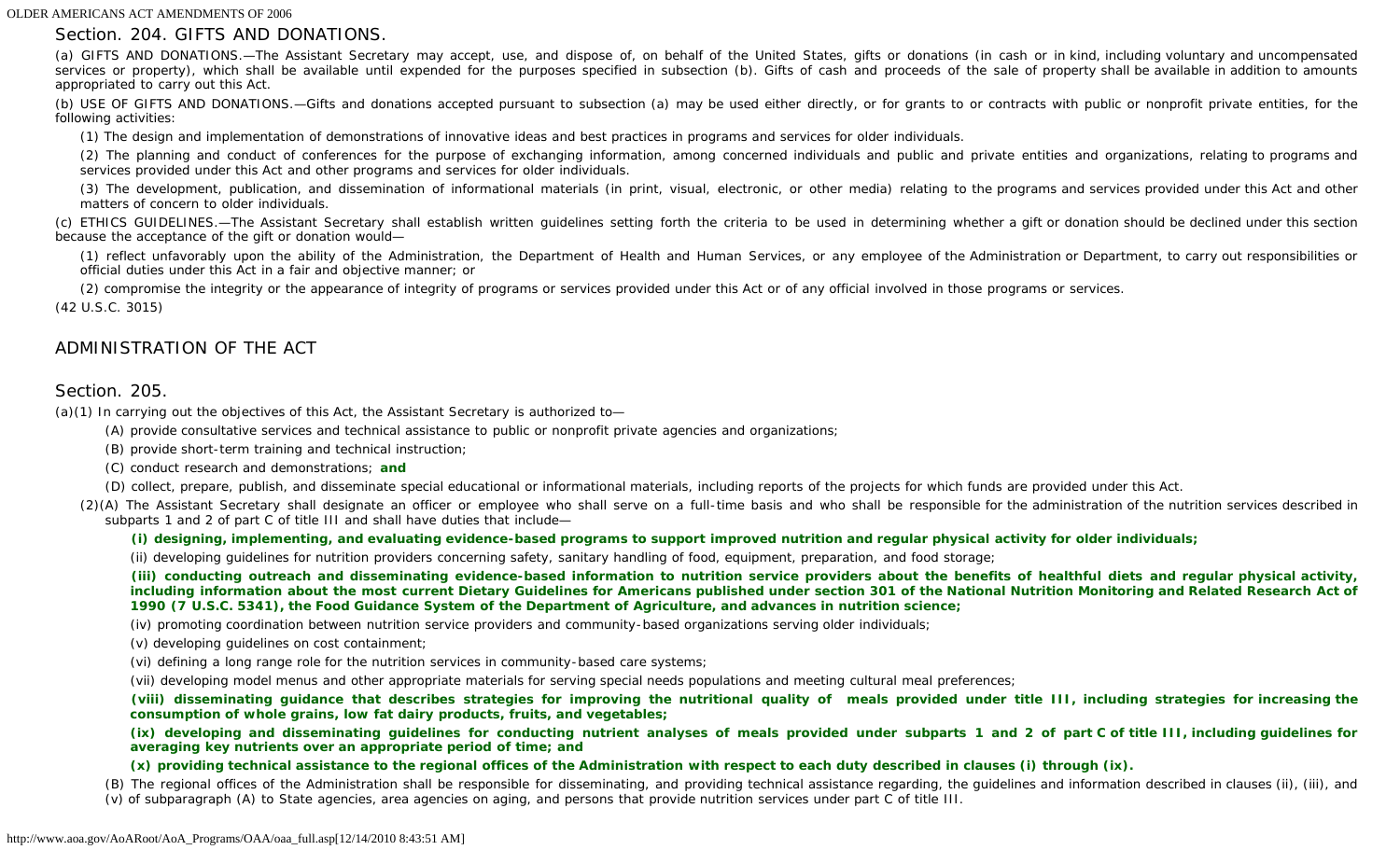(C) The officer or employee designated under subparagraph (A) shall—

(i) have expertise in nutrition, **energy balance, and meal planning; and**

(ii) (I) be a registered dietitian;

(II) be a credentialed nutrition professional; or

(III) have education and training that is substantially equivalent to the education and training for a registered dietitian or a credentialed nutrition professional.

(b) In administering the functions of the Administration under this Act, the Assistant Secretary may utilize the services and facilities of any agency of the Federal Government and of any other public or nonprofit agency or organization, in accordance with agreements between the Assistant Secretary and the head thereof, and is authorized to pay therefore, in advance or by way of reimbursement, as may be provided in the agreement.

(c) For the purpose of carrying out this section, there are authorized to be appropriated such sums as may be necessary. (42 U.S.C. 3016)

## <span id="page-20-0"></span>*EVALUATION*

## <span id="page-20-1"></span>Section. 206.

(a) The Secretary shall measure and evaluate the impact of all programs authorized by this Act, their effectiveness in achieving stated goals in general, and in relation to their cost, their impact on related programs, their effectiveness in targeting for services under this Act unserved older individuals with greatest economic need (including low-income minority individuals and older individuals residing in rural areas) and unserved older individuals with greatest social need (including low-income minority individuals and older individuals residing in rural areas), and their structure and mechanisms for delivery of services, including, where appropriate, comparisons with appropriate control groups composed of persons who have not participated in such programs. Evaluations shall be conducted by persons not immediately involved in the administration of the program or project evaluated.

(b) The Secretary may not make grants or contracts under title IV of this Act until the Secretary develops and publishes general standards to be used by the Secretary in evaluating the programs and projects assisted under such title. Results of evaluations conducted pursuant to such standards shall be included in the reports required by section 207.

(c) In carrying out evaluations under this section, the Secretary shall, whenever possible, arrange to obtain the opinions of program and project participants about the strengths and weaknesses of the programs and projects, and conduct, where appropriate, evaluations which compare the effectiveness of related programs in achieving common objectives. In carrying out such evaluations, the Secretary shall consult with organizations concerned with older individuals, including those representing minority individuals, older individuals residing in rural areas and older individuals with disabilities.

(d) The Secretary shall annually publish summaries and analyses of the results of evaluative research and evaluation of program and project impact and effectiveness, including, as appropriate, health and nutrition education demonstration projects conducted under section 307(f) the full contents of which shall be transmitted to Congress, be disseminated to Federal, State, and local agencies and private organizations with an interest in aging, and be accessible to the public.

(e) The Secretary shall take the necessary action to assure that all studies, evaluations, proposals, and data produced or developed with Federal funds shall become the property of the United States.

(f) Such information as the Secretary may deem necessary for purposes of the evaluations conducted under this section shall be made available to him, upon request, by the departments and agencies of the executive branch.

**(g) From the total amount appropriated for each fiscal year to carry out title III, the Secretary may use such sums as may be necessary, but not to exceed 1/2 of 1 percent of such amount, for purposes of conducting evaluations under this section, either directly or through grants or contracts.**

No part of such sums may be reprogrammed, transferred, or used for any other purpose. Funds expended under this subsection shall be justified and accounted for by the Secretary.

(42 U.S.C. 3017(g))

### <span id="page-20-2"></span>*REPORTS*

### <span id="page-20-3"></span>Section. 207.

(a) Not later than one hundred and twenty days after the close of each fiscal year, the Assistant Secretary shall prepare and submit to the President and to the Congress a full and complete report on the activities carried out under this Act. Such annual reports shall include—

(1) statistical data reflecting services and activities provided to individuals during the preceding fiscal year;

(2) statistical data collected under section  $202(a)(19)$ ;

(3) statistical data and an analysis of information regarding the effectiveness of the State agency and area agencies on aging in targeting services to older individuals with greatest economic need and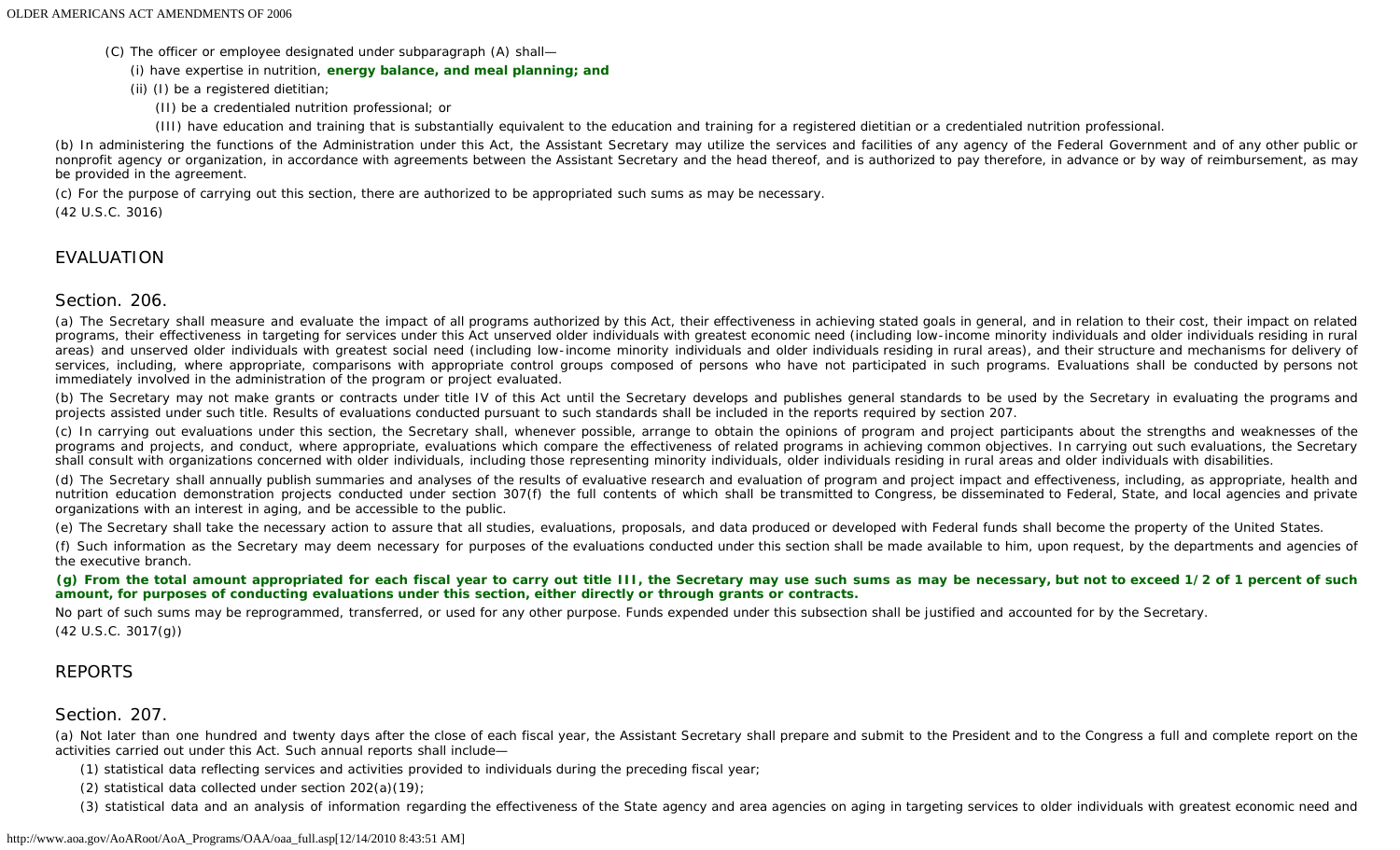older individuals with greatest social need, with particular attention to low-income minority individuals, older individuals residing in rural areas, low-income individuals, and frail individuals (including individuals with any

physical or mental functional impairment); and

(4) a description of the implementation of the plan required by section  $202(a)(17)$ .

- (b) (1) Not later than March 1 of each year, the Assistant Secretary shall compile a report—
	- (A) summarizing and analyzing the data collected under titles III and VII in accordance with section 712(c) for the then most recently concluded fiscal year;
	- (B) identifying significant problems and issues revealed by such data (with special emphasis on problems relating to quality of care and residents' rights);
	- (C) discussing current issues concerning the long-term care ombudsman programs of the States; and
	- (D) making recommendations regarding legislation and administrative actions to resolve such problems.
	- (2) The Assistant Secretary shall submit the report required by paragraph (1) to—
		- (A) the Special Committee on Aging of the Senate;
		- (B) the Committee on Education and the Workforce of the House of Representatives; and
		- (C) the Committee on **Health, Education, Labor, and Pensions** of the Senate.

(3) The Assistant Secretary shall provide the report required by paragraph (1), and make the State reports required under titles III and VII in accordance with section 712(h)(1) available, to—

(A) the Administrator of the Health Care Finance  $\boxed{7}$  Administration;

(B) the Office of the Inspector General of the Department of Health and Human Services;

(C) the Office of Civil Rights of the Department of Health and Human Services;

(D) the Secretary of Veterans Affairs; and

(E) each public agency or private organization designated as an Office of the State Long-Term Care Ombudsman under title III or VII in accordance with section 712(a)(4)(A).

(c) The Assistant Secretary shall, as part of the annual report submitted under subsection (a), prepare and submit a report on the outreach activities supported under this Act, together with such recommendations as the Assistant Secretary deems appropriate. In carrying out this subsection, the Assistant Secretary shall consider—

(1) the number of older individuals reached through the activities;

(2) the dollar amount of the assistance and benefits received by older individuals as a result of such activities;

(3) the cost of such activities in terms of the number of individuals reached and the dollar amount described in paragraph (2);

(4) the effect of such activities on supportive services and nutrition services furnished under title III of this Act; and

(5) the effectiveness of State and local efforts to target older individuals with greatest economic need (including low-income minority individuals and older individuals residing in rural areas) and older individuals with greatest social need (including low-income minority individuals and older individuals residing in rural areas) to receive services under this Act.

(42 U.S.C. 3018)

# <span id="page-21-0"></span>*JOINT FUNDING OF PROJECTS*

## <span id="page-21-1"></span>Section. 208.

Pursuant to regulations prescribed by the President and to the extent consistent with the other provisions of this Act, where funds are provided for a single project by more than one Federal agency to any agency or organization assisted under this Act, the Federal agency principally involved may be designated to act for all in administering the funds provided. In such cases, a single non-Federal share requirement may be established according to the proportion of funds advanced by each Federal agency, and any such agency may waive any technical grant or contract requirement (as defined by such regulations) which is inconsistent with the similar requirements of the administering agency or which the administering agency does not impose.

(42 U.S.C. 3019)

# <span id="page-21-2"></span>*ADVANCE FUNDING*

# <span id="page-21-3"></span>Section. 209.

(a) For the purpose of affording adequate notice of funding available under this Act, appropriations under this Act are authorized to be included in the appropriation Act for the fiscal year preceding the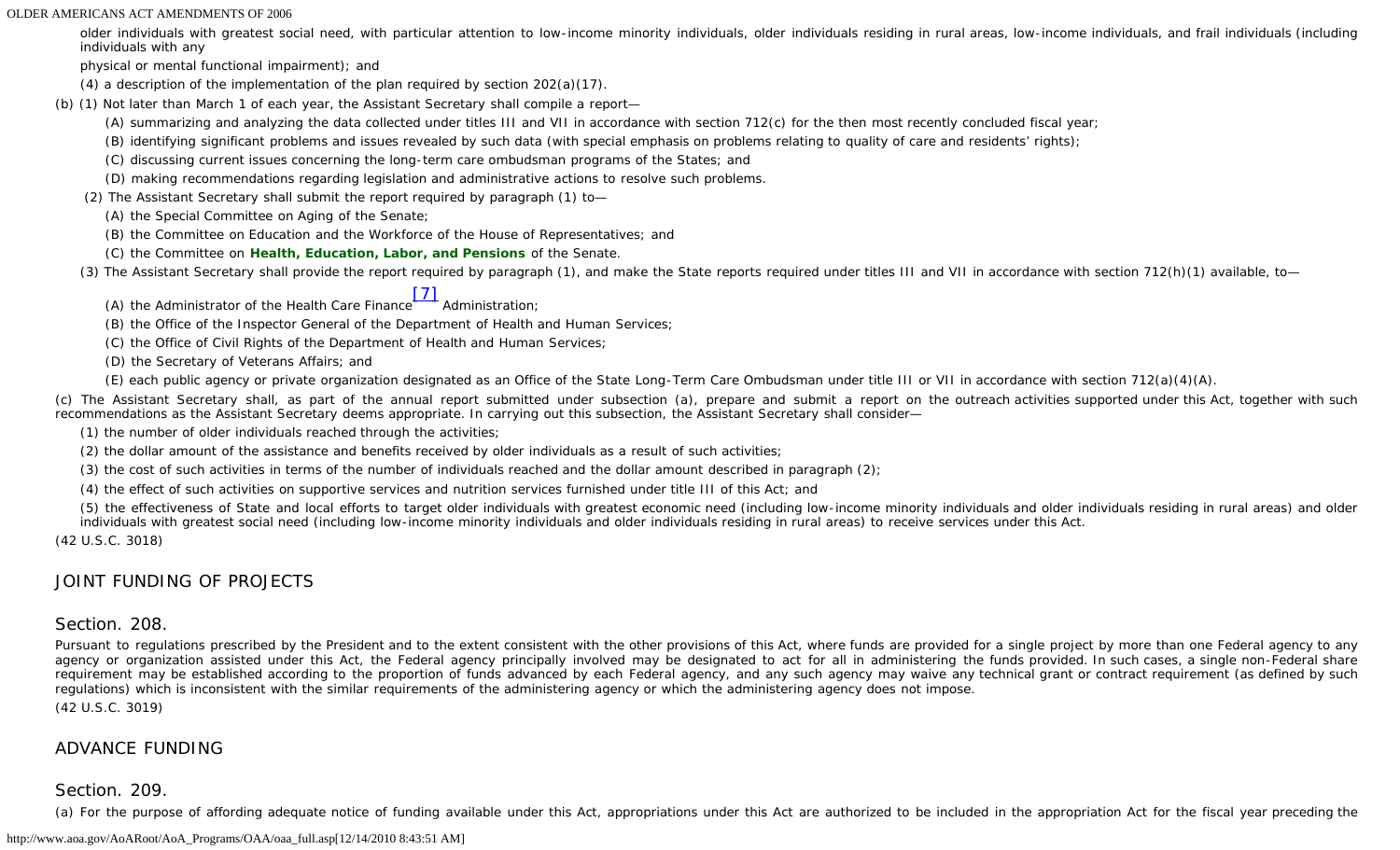fiscal year for which they are available for obligation.

(b) In order to effect a transition to the advance funding method of timing appropriation action, subsection (a) shall apply notwithstanding that its initial application will result in the enactment in the same year (whether in the same appropriation Act or otherwise) of two separate appropriations, one for the then current fiscal year and one for the succeeding fiscal year. (42 U.S.C. 3020)

## <span id="page-22-0"></span>*APPLICATION OF OTHER LAWS*

## <span id="page-22-1"></span>Section. 210.

(a) The provisions and requirements of the Act of December 5, 1974 (Public Law 93-510; 88 Stat. 1604) shall not apply to the administration of the provisions of this Act or to the administration of any program or activity under this Act.

(b) No part of the costs of any project under any title of this Act may be treated as income or benefits to any eligible individual (other than any wage or salary to such individual) for the purpose of any other program or provision of Federal or State law.

(42 U.S.C. 3020a)

### <span id="page-22-2"></span>*REDUCTION OF PAPERWORK*

<span id="page-22-3"></span>Section. 211.

In order to reduce unnecessary, duplicative, or disruptive demands for information, the Assistant Secretary, in consultation with State agencies and other appropriate agencies and organizations, shall continually review and evaluate all requests by the Administration for information under this Act and take such action as may be necessary to reduce the paperwork required under this Act. The Assistant Secretary shall request only such information as the Assistant Secretary deems essential to carry out the objectives and provisions of this Act and, in gathering such information, shall make use of uniform service definitions to the extent that such definitions are available.

(42 U.S.C. 3020b)

### <span id="page-22-4"></span>*CONTRACTING AND GRANT AUTHORITY*

# <span id="page-22-5"></span>**Section. 212. CONTRACTING AND GRANT AUTHORITY; PRIVATE PAY RELATIONSHIPS; APPROPRIATE USE OF FUNDS.**

**(a) IN GENERAL.—Subject to subsection (b), this Act shall not be construed to prevent a recipient of a grant or a contract under this Act (other than title V) from entering into an agreement with a profit-making organization for the recipient to provide services to individuals or entities not otherwise receiving services under this Act, provided that—**

**(1) if funds provided under this Act to such recipient are initially used by the recipient to pay part or all of a cost incurred by the recipient in developing and carrying out such agreement, such agreement guarantees that the cost is reimbursed to the recipient;**

**(2) if such agreement provides for the provision of 1 or more services, of the type provided under this Act by or on behalf of such recipient, to an individual or entity seeking to receive such services—**

**(A) the individuals and entities may only purchase such services at their fair market rate;**

**(B) all costs incurred by the recipient in providing such services (and not otherwise reimbursed under paragraph (1)), are reimbursed to such recipient; and**

**(C) the recipient reports the rates for providing such services under such agreement in accordance with subsection (c) and the rates are consistent with the prevailing market rate for provision of such services in the relevant geographic area as determined by the State agency or area agency on aging (as applicable); and**

**(3) any amount of payment to the recipient under the agreement that exceeds reimbursement under this subsection of the recipient's costs is used to provide, or support the provision of, services under this Act.**

#### **(b) ENSURING APPROPRIATE USE OF FUNDS.—An agreement described in subsection (a) may not—**

**(1) be made without the prior approval of the State agency (or, in the case of a grantee under title VI, without the prior recommendation of the Director of the Office for American Indian, Alaska Native, and Native Hawaiian Aging and the prior approval of the Assistant Secretary), after timely submission of all relevant documents related to the agreement including information on all costs incurred;**

**(2) directly or indirectly provide for, or have the effect of, paying, reimbursing, subsidizing, or otherwise compensating an individual or entity in an amount that exceeds the fair**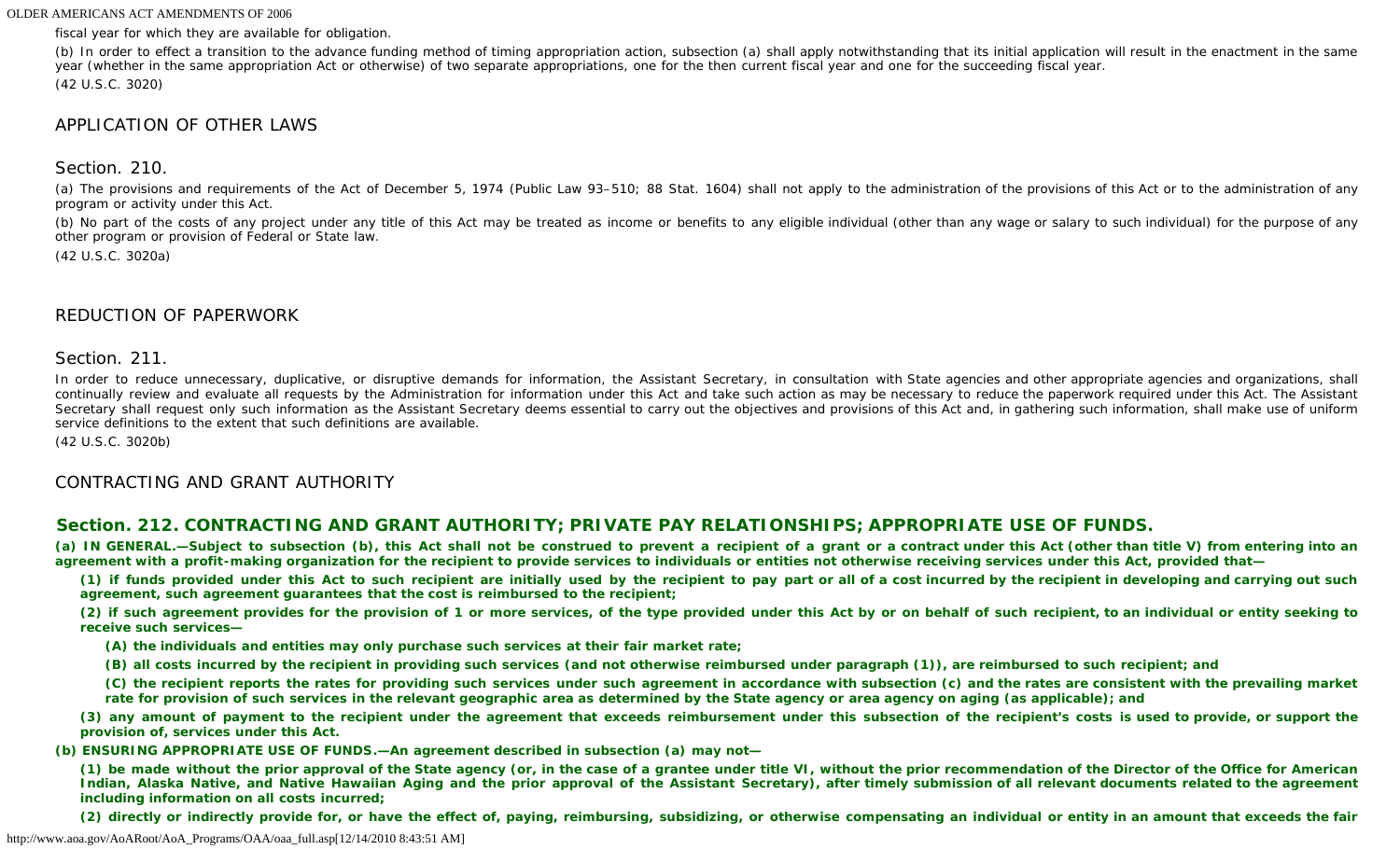**market value of the services subject to such agreement;**

**(3) result in the displacement of services otherwise available to an older individual with greatest social need, an older individual with greatest economic need, or an older individual who is at risk for institutional placement; or**

**(4) in any other way compromise, undermine, or be inconsistent with the objective of serving the needs of older individuals, as determined by the Assistant Secretary.**

**(c) MONITORING AND REPORTING.—To ensure that any agreement described in subsection (a) complies with the requirements of this section and other applicable provisions of this Act, the Assistant Secretary shall develop and implement uniform monitoring procedures and reporting requirements consistent with the provisions of subparagraphs (A) through (E) of section 306(a)(13) in consultation with the State agencies and area agencies on aging. The Assistant Secretary shall annually prepare and submit to the chairpersons and ranking members of the appropriate committees of Congress a report analyzing all such agreements, and the costs incurred and services provided under the agreements. This report shall contain information on the number of the agreements per State, summaries of all the agreements, and information on the type of organizations participating in the agreements, types of services provided under the agreements, and the net proceeds from, and documentation of funds spent and reimbursed, under the agreements.**

**(d) TIMELY REIMBURSEMENT.—All reimbursements made under this section shall be made in a timely manner, according to standards specified by the Assistant Secretary.**

**(e) Cost.—In this section, the term 'cost' means an expense, including an administrative expense, incurred by a recipient in developing or carrying out an agreement described in subsection (a), whether the recipient contributed funds, staff time, or other plant, equipment, or services to meet the expense.** (42 U.S.C. 3020c)

<span id="page-23-0"></span>*SURPLUS PROPERTY ELIGIBILITY*

<span id="page-23-1"></span>Section. 213.

Any State or local government agency, and any nonprofit organization or institution, which receives funds appropriated for programs for older individuals under this Act, under title IV or title XX of the Social Security Act, or under titles VIII and X of the Economic Opportunity Act of 1964 and the Community Services Block Grant Act, shall be deemed eligible to receive for such programs, property which is declared surplus to the needs of the Federal Government in accordance with laws applicable to surplus property.

(42 U.S.C. 3020d)

### <span id="page-23-2"></span>Section. 214. NUTRITION EDUCATION.

**The Assistant Secretary, in consultation with the Secretary of Agriculture, shall conduct outreach and provide technical assistance to agencies and organizations that serve older individuals to assist such agencies and organizations to carry out integrated health promotion and disease prevention programs that—**

**(1) are designed for older individuals; and**

**(2) include—**

**(A) nutrition education;**

**(B) physical activity; and**

**(C) other activities to modify behavior and to improve health literacy, including providing information on optimal nutrient intake, through nutrition education and nutrition assessment and counseling, in accordance with section 339(2)(J).**

#### <span id="page-23-3"></span>Section. 215. PENSION COUNSELING AND INFORMATION PROGRAMS.

(a) DEFINITIONS.—In this section:

(1) PENSION AND OTHER RETIREMENT BENEFITS.—The term ''pension and other retirement benefits'' means private, civil service, and other public pensions and retirement benefits, including benefits provided under—

(A) the Social Security program under title II of the Social Security Act (42 U.S.C. 401 et seq.);

(B) the railroad retirement program under the Railroad Retirement Act of 1974 (45 U.S.C. 231 et seq.);

(C) the government retirement benefits programs under the Civil Service Retirement System set forth in

chapter 83 of title 5, United States Code, the Federal Employees Retirement System set forth in chapter 84 of title 5, United States Code, or other Federal retirement systems; or

(D) employee pension benefit plans as defined in section 3(2) of the Employee Retirement Income Security Act of 1974 (29 U.S.C. 1002(2)).

(2) PENSION COUNSELING AND INFORMATION PROGRAM.— The term ''pension counseling and information program'' means a program described in subsection (b).

(b) PROGRAM AUTHORIZED.—The Assistant Secretary shall award grants to eligible entities to establish and carry out pension counseling and information programs that create or continue a sufficient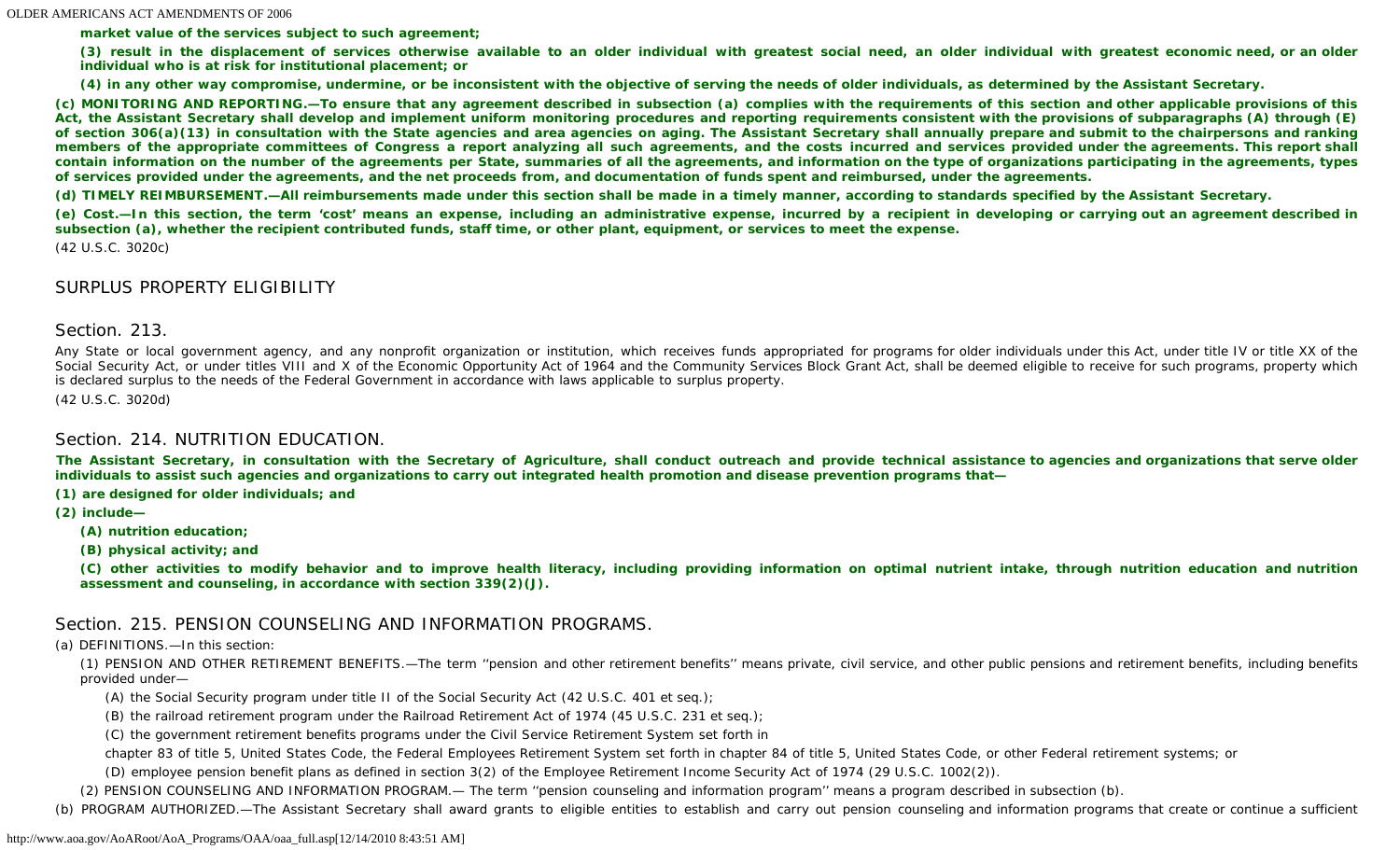number of pension assistance and counseling programs to provide outreach, information, counseling, referral, and other

assistance regarding pension and other retirement benefits, and rights related to such benefits, to individuals in the United States.

(c) ELIGIBLE ENTITIES.—The Assistant Secretary shall award grants under this section to—

- (1) State agencies or area agencies on aging; and
- (2) nonprofit organizations with a proven record of providing—
	- (A) services related to retirement of older individuals;
	- (B) services to Native Americans; or
	- (C) specific pension counseling.

(d) CITIZEN ADVISORY PANEL.—The Assistant Secretary shall establish a citizen advisory panel to advise the Assistant Secretary regarding which entities should receive grant awards under this section. Such panel shall include representatives of business, labor, national senior advocates, and national pension rights advocates. The Assistant Secretary shall consult such panel prior to awarding grants under this section.

(e) APPLICATION.—To be eligible to receive a grant under this section, an entity shall submit an application to the Assistant Secretary at such time, in such manner, and containing such information as the Assistant Secretary may require, including—

- (1) a plan to establish a pension counseling and information program that—
	- (A) establishes or continues a State or area pension counseling and information program;
	- (B) serves a specific geographic area;

(C) provides counseling (including direct counseling and assistance to individuals who need information regarding pension and other retirement benefits) and information that may assist individuals in obtaining, or establishing rights to, and filing claims or complaints regarding, pension and other retirement benefits;

- (D) provides information on sources of pension and other retirement benefits;
- (E) establishes a system to make referrals for legal services and other advocacy programs;
- (F) establishes a system of referral to Federal, State, and local departments or agencies related to pension and other retirement benefits;
- (G) provides a sufficient number of staff positions (including volunteer positions) to ensure information, counseling, referral, and assistance regarding pension and other retirement benefits;
- (H) provides training programs for staff members, including volunteer staff members, of pension and other retirement benefits programs;
- (I) makes recommendations to the Administration, the Department of Labor and other Federal, State, and local
- agencies concerning issues for older individuals related to pension and other retirement benefits; and
- (J) establishes or continues an outreach program to provide information, counseling, referral and assistance regarding pension and other retirement benefits, with particular emphasis on outreach to women, minorities, older individuals residing in rural areas**, low-income retirees, and older individuals with limited English proficiency.**

(2) an assurance that staff members (including volunteer staff members) have no conflict of interest in providing the services described in the plan described in paragraph (1).

- (f ) CRITERIA.—The Assistant Secretary shall consider the following criteria in awarding grants under this section:
	- (1) Evidence of a commitment by the entity to carry out a proposed pension counseling and information program.

**(2) The ability of the entity to perform effective outreach to affected populations, particularly populations with limited English proficiency and other populations that are identified as in need of special outreach.**

(3) Reliable information that the population to be served by the entity has a demonstrable need for the services proposed to be provided under the program.

- (4) The ability of the entity to provide services under the program on a statewide or regional basis.
- (g) TRAINING AND TECHNICAL ASSISTANCE PROGRAM.—

(1) IN GENERAL.—The Assistant Secretary shall award grants to eligible entities to establish training and technical assistance programs that shall provide information and technical assistance to the staffs of entities operating pension counseling and information programs described in subsection (b), and general assistance to such entities, including assistance in the design of program evaluation tools.

(2) ELIGIBLE ENTITIES.—Entities that are eligible to receive a grant under this subsection include nonprofit private organizations with a record of providing national information, referral, and advocacy in matters related to

pension and other retirement benefits.

(3) APPLICATION.—To be eligible to receive a grant under this subsection, an entity shall submit an application to the Assistant Secretary at such time, in such manner, and containing such information as the Assistant Secretary may require.

(h) PENSION ASSISTANCE HOTLINE AND INTRAGENCY COORDINATION.—

(1) HOTLINE.—The Assistant Secretary shall enter into agreements with other Federal agencies to establish and administer a national telephone hotline that shall provide information regarding pension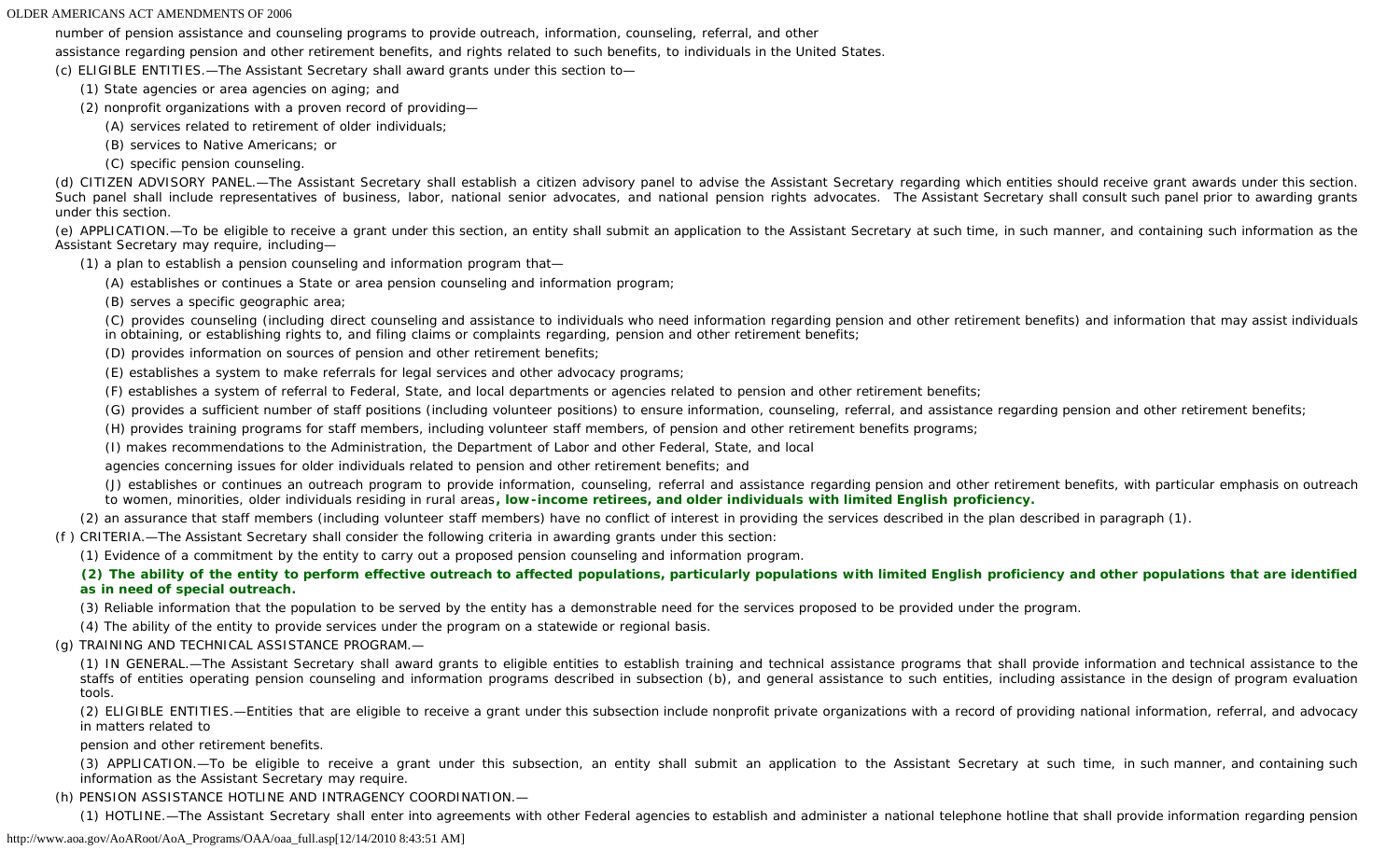and other retirement benefits, and rights related to such benefits.

(2) CONTENT.—Such hotline described in paragraph (1) shall provide information for individuals **(including individuals with limited English proficiency)** seeking outreach, information, counseling, referral, and assistance regarding pension and other retirement benefits, and rights related to such benefits.

(3) AGREEMENTS.—The Assistant Secretary may enter into agreements with the Secretary of Labor and the heads of other Federal agencies that regulate the provision of pension and other retirement benefits in order to carry out this subsection.

(i) REPORT TO CONGRESS.—Not later than 30 months after the date of the enactment of this section, the Assistant Secretary shall submit to the Committee on Education and the Workforce of the House of Representatives and the Committee on Health, Education, Labor and Pensions of the Senate a report that—

(1) summarizes the distribution of funds authorized for grants under this section and the expenditure of such funds;

(2) summarizes the scope and content of training and assistance provided under a program carried out under this section and the degree to which the training and assistance can be replicated;

(3) outlines the problems that individuals participating in programs funded under this section encountered concerning rights related to pension and other retirement benefits; and

(4) makes recommendations regarding the manner in which services provided in programs funded under this section can be incorporated into the ongoing programs of State agencies, area agencies on aging, multipurpose senior centers and other similar entities.

(j) ADMINISTRATIVE EXPENSES.—Of the funds appropriated under section 216 to carry out this section for a fiscal year, not more than \$100,000 may be used by the Administration for administrative expenses.

(42 U.S.C. 3020e–1)

## <span id="page-25-0"></span>Section. 216. AUTHORIZATION OF APPROPRIATIONS.

(a) IN GENERAL.—For purposes of carrying out this Act, there are authorized to be appropriated for administration, salaries, and expenses of the Administration such sums as may be necessary for fiscal **years 2007, 2008, 2009, 2010, and 2011.**

(b) ELDERCARE LOCATOR SERVICE.—There are authorized to be appropriated to carry out section 202(a)(24) (relating to the National Eldercare Locator Service) such sums as may be necessary for fiscal **years 2007, 2008, 2009, 2010, and 2011.**

(c) PENSION COUNSELING AND INFORMATION PROGRAMS.—There are authorized to be appropriated to carry out section 215, such sums as may be necessary for fiscal **years 2007, 2008, 2009, 2010, and 2011.**

# <span id="page-25-1"></span>TITLE III—GRANTS FOR STATE AND COMMUNITY PROGRAMS ON AGING

# <span id="page-25-2"></span>PART A—GENERAL PROVISIONS

# <span id="page-25-3"></span>*PURPOSE; ADMINISTRATION*

# <span id="page-25-4"></span>Section. 301.

- (a) (1) It is the purpose of this title to encourage and assist State agencies and area agencies on aging to concentrate resources in order to develop greater capacity and foster the development and implementation of comprehensive and coordinated systems to serve older individuals by entering into new cooperative arrangements in each State with the persons described in paragraph (2), for the planning, and for the provision of, supportive services, and multipurpose senior centers, in order to—
	- (A) secure and maintain maximum independence and dignity in a home environment for older individuals capable of self care with appropriate supportive services;
	- (B) remove individual and social barriers to economic and personal independence for older individuals;
	- (C) provide a continuum of care for vulnerable older individuals; and
	- (D) secure the opportunity for older individuals to receive managed in-home and community-based long-term care services.
	- (2) The persons referred to in paragraph (1) include—
		- (A) State agencies and area agencies on aging;
		- (B) other State agencies, including agencies that administer home and community care programs;
		- (C) Indian tribes, tribal organizations, and Native Hawaiian organizations;
		- (D) the providers, including voluntary organizations or other private sector organizations, of supportive services, nutrition services, and multipurpose senior centers;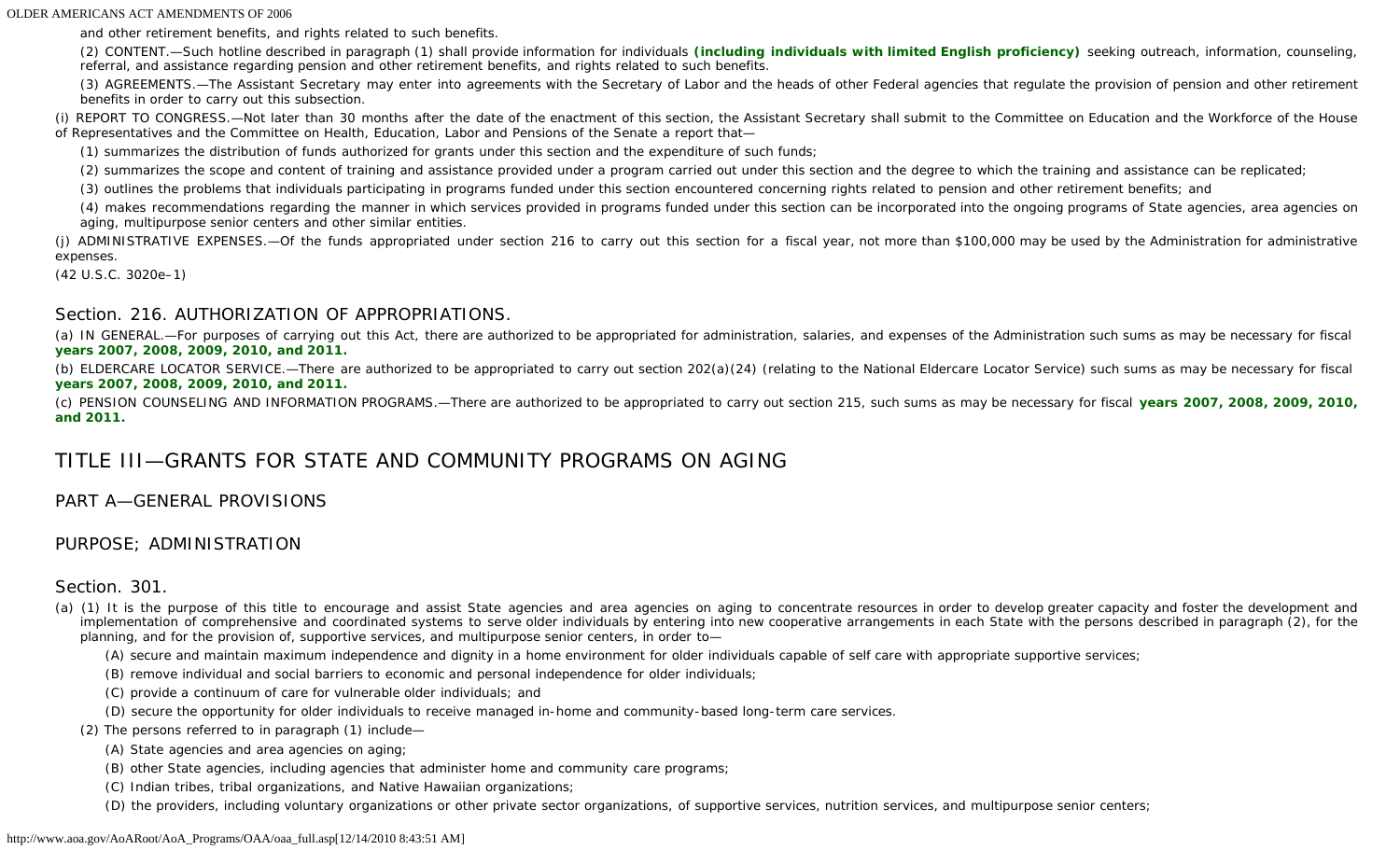(E) organizations representing or employing older individuals or their families; **and**

#### **(F) organizations that have experience in providing training, placement, and stipends for volunteers or participants who are older individuals (such as organizations carrying out Federal service programs administered by the Corporation for National and Community Service), in community service settings.**

(b) (1) In order to effectively carry out the purpose of this title, the Assistant Secretary shall administer programs under this title through the Administration.

(2) In carrying out the provisions of this title, the Assistant Secretary may request the technical assistance and cooperation of the Department of Education, the Department of Labor, the Department of Housing and Urban Development, the Department of Transportation, the Office of Community Services, the Department of Veterans Affairs, the Substance Abuse and Mental Health Services Administration, and such other agencies and departments of the Federal Government as may be appropriate.

(c) The Assistant Secretary shall provide technical assistance and training (by contract, grant, or otherwise) to State long-term care ombudsman programs established under section 307(a)(9) in accordance with section 712, and to individuals within such programs designated under section 712 to be representatives of a long-term care ombudsman, in order to enable such ombudsmen and such representatives to carry out the ombudsman program effectively.

(d)(1) Any funds received under an allotment as described in section 304(a), or funds contributed toward the non-Federal share under section 304(d), shall be used only for activities and services to benefit older individuals and other individuals as specifically provided for in this title.

(2) No provision of this title shall be construed as prohibiting a State agency or area agency on aging from providing services by using funds from sources not described in paragraph (1).

(42 U.S.C. 3021)

## <span id="page-26-0"></span>*DEFINITIONS*

<span id="page-26-1"></span>Section. 302.

For the purpose of this title—

(1) The term ''comprehensive and coordinated system'' means a system for providing all necessary supportive services, including nutrition services, in a manner designed to—

(A) facilitate accessibility to, and utilization of, all supportive services and nutrition services provided within the geographic area served by such system by any public or private agency or organization;

(B) develop and make the most efficient use of supportive services and nutrition services in meeting the needs of older individuals;

(C) use available resources efficiently and with a minimum of duplication; and

(D) encourage and assist public and private entities that have unrealized potential for meeting the service needs of older individuals to assist the older individuals on a voluntary basis.

(2) The term "education and training service" means a supportive service designed to assist older individuals to better cope with their economic, health, and personal needs through services such as consumer education, continuing education, health education, pre-retirement education, financial planning, and other education and training services which will advance the objectives of this Act.

#### **(3) The term 'family caregiver' means an adult family member, or another individual, who is an informal provider of in-home and community care to an older individual or to an individual with Alzheimer's disease or a related disorder with neurological and organic brain dysfunction.**

(4) The term ''unit of general purpose local government'' means—

(A) a political subdivision of the State whose authority is general and not limited to only one function or combination of related functions; or

(B) an Indian tribal organization.

(42 U.S.C. 3022)

# <span id="page-26-2"></span>*AUTHORIZATION OF APPROPRIATIONS; USES OF FUNDS*

<span id="page-26-3"></span>Section. 303.

(a) (1) There are authorized to be appropriated to carry out part B (relating to supportive services) such sums as may be necessary for fiscal **years 2007, 2008, 2009, 2010, and 2011.**

(2) Funds appropriated under paragraph (1) shall be available to carry out section 712.'

(b) (1) There are authorized to be appropriated to carry out subpart 1 of part C (relating to congregate nutrition services) such sums as may be necessary for fiscal **years 2007, 2008, 2009, 2010, and 2011.** 

(2) There are authorized to be appropriated to carry out subpart 2 of part C (relating to home delivered nutrition services) such sums as may be necessary for fiscal **years 2007, 2008, 2009, 2010, and 2011.**

(c) Grants made under part B, and subparts 1 and 2 of part C, of this title may be used for paying part of the cost of—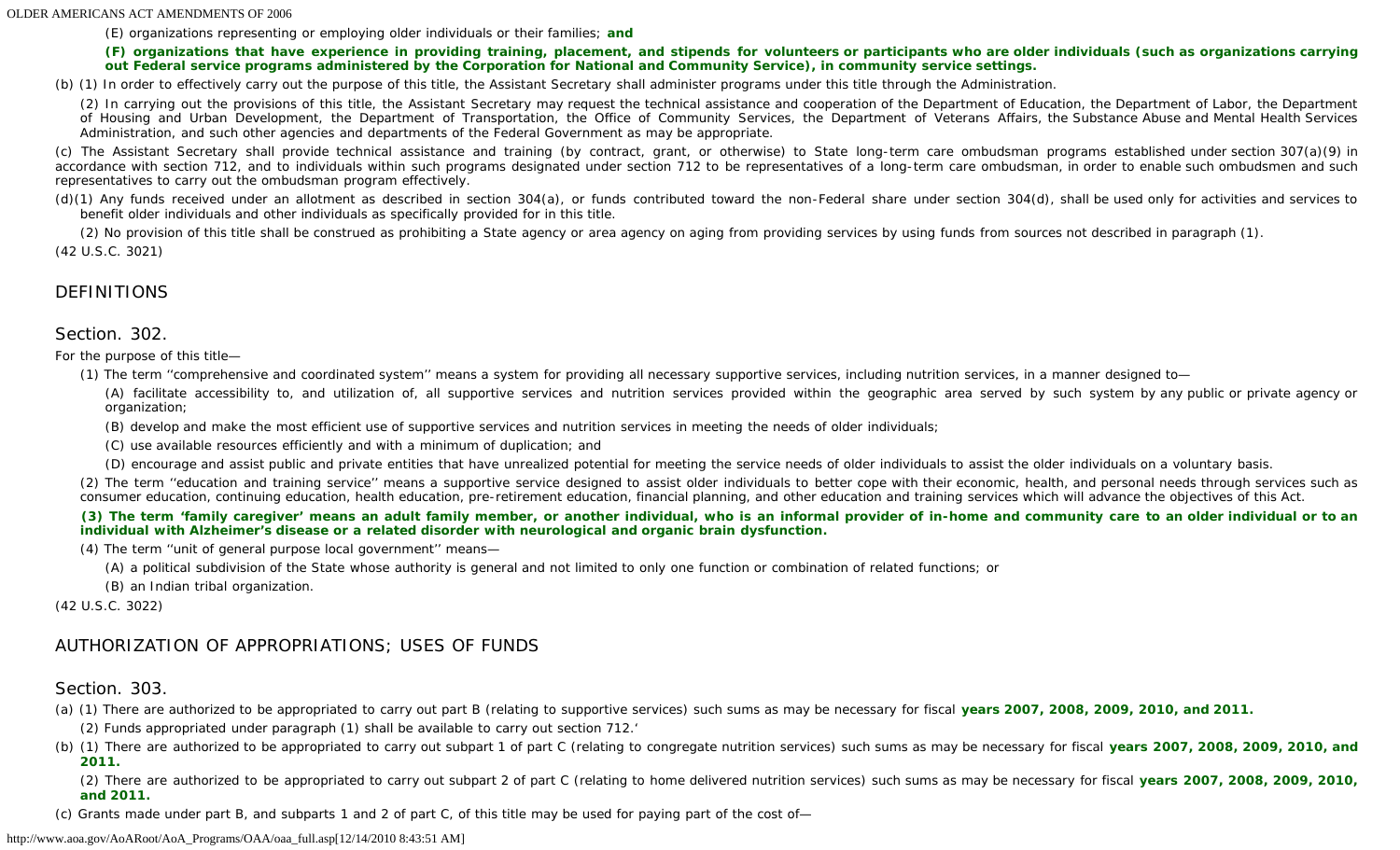(1) the administration of area plans by area agencies on aging designated under section 305(a)(2)(A), including the preparation of area plans on aging consistent with section 306 and the evaluation of activities carried out under such plans; and

(2) the development of comprehensive and coordinated systems for supportive services, congregate and home delivered nutrition services under subparts 1 and 2 of part C, the development and operation of multipurpose senior centers, and the delivery of legal assistance.

(d) There are authorized to be appropriated to carry out part D (relating to disease prevention and health promotion services) such sums as may be necessary for fiscal **years 2007, 2008, 2009, 2010, and 2011.** 

(e) (1) There are authorized to be appropriated to carry out part E (relating to family caregiver support) **\$160,000,000 for fiscal year 2007.**

(2) There are authorized to be appropriated to carry out part E (relating to family caregiver support) **\$166,500,000 for fiscal year 2008, \$173,000,000 for fiscal year 2009, \$180,000,000 for fiscal year 2010, and \$187,000,000 for fiscal year 2011.**

(3) Of the funds appropriated under paragraphs (1) and **(2), not more than 1 percent of such funds may be reserved to carry out activities described in section 411(a)(11)**(42 U.S.C. 3023)

# <span id="page-27-0"></span>*ALLOTMENT; FEDERAL SHARE*

<span id="page-27-1"></span>Section. 304.

(a) (1) From the sums appropriated under subsections (a) through (d) of section 303 for each fiscal year, each State shall be allotted an amount which bears the same ratio to such sums as the population of older individuals in such State bears to the population of older individuals in all States.

(2) In determining the amounts allotted to States from the sums appropriated under section 303 for a fiscal year, the Assistant Secretary shall first determine the amount allotted to each State under paragraph (1) and then proportionately adjust such amounts, if necessary, to meet the requirements of paragraph (3).

(3) (A) No State shall be allotted less than 1/2 of 1 percent of the sum appropriated for the fiscal year for which the determination is made.

- (B) Guam and the United States Virgin Islands shall each be allotted not less than 1/4 of 1 percent of the sum appropriated for the fiscal year for which the determination is made.
- (C) American Samoa and the Commonwealth of the Northern Mariana Islands shall each be allotted not less than 1/16 of 1 percent of the sum appropriated for the fiscal year for which the

determination is made. For the purposes of the exception contained in subparagraph (A) only, the term "State" does not include Guam, American Samoa, the United States Virgin Islands, and the Commonwealth of the Northern Mariana Islands.

**(D)(i) No State shall be allotted less than the total amount allotted to the State for fiscal year 2006.**

**(ii) No State shall receive a percentage increase in an allotment, above the State's fiscal year 2006 allotment, that is less than—**

**(I) for fiscal year 2007, 20 percent of the percentage increase above the fiscal year 2006 allotments for all of the States;**

- **(II) for fiscal year 2008, 15 percent of the percentage increase above the fiscal year 2006 allotments for all of the States;**
- **(III) for fiscal year 2009, 10 percent of the percentage increase above the fiscal year 2006 allotments for all of the States; and**

#### **(IV) For fiscal year 2010, 5 percent of the percentage increase above the fiscal year 2006 allotments for all of the States.**

(4) The number of individuals aged 60 or older in any State and in all States shall be determined by the Assistant Secretary on the basis of the most recent data available from the Bureau of the Census, and other reliable demographic data satisfactory to the Assistant Secretary.

(5) State allotments for a fiscal year under this section shall be proportionally reduced to the extent that appropriations may be insufficient to provide the full allotments of the prior year.

(b) Whenever the Assistant Secretary determines that any amount allotted to a State under part B or C, or subpart 1 of part E, for a fiscal year under this section will not be used by such State for carrying out the purpose for which the allotment was made, the Assistant Secretary shall make such allotment available for carrying out such purpose to one or more other States to the extent the Assistant Secretary determines that such other State will be able to use such additional amount for carrying out such purpose. Any amount made available to a State from an appropriation for a fiscal year in accordance with the preceding sentence shall, for purposes of this title, be regarded as part of such State's allotment (as determined under subsection (a)) for such year, but shall remain available until the end of the succeeding fiscal year.

(c) If the Assistant Secretary finds that any State has failed to qualify under the State plan requirements of section 307 or the Assistant Secretary does not approve the funding formula required under section 305(a)(2)(C), the Assistant Secretary shall withhold the allotment of funds to such State referred to in subsection (a). The Assistant Secretary shall disburse the funds so withheld directly to any public or private nonprofit institution or organization, agency, or political subdivision of such State submitting an approved plan under section 307, which includes an agreement that any such payment shall be matched in the proportion determined under subsection (d)(1)(D) for such State, by funds or in-kind resources from non-Federal sources.

(d) (1) From any State's allotment, after the application of section 308(b), under this section for any fiscal year—

(A) such amount as the State agency determines, but not more than 10 percent thereof, shall be available for paying such percentage as the agency determines, but not more than 75 percent, of the cost of administration of area plans;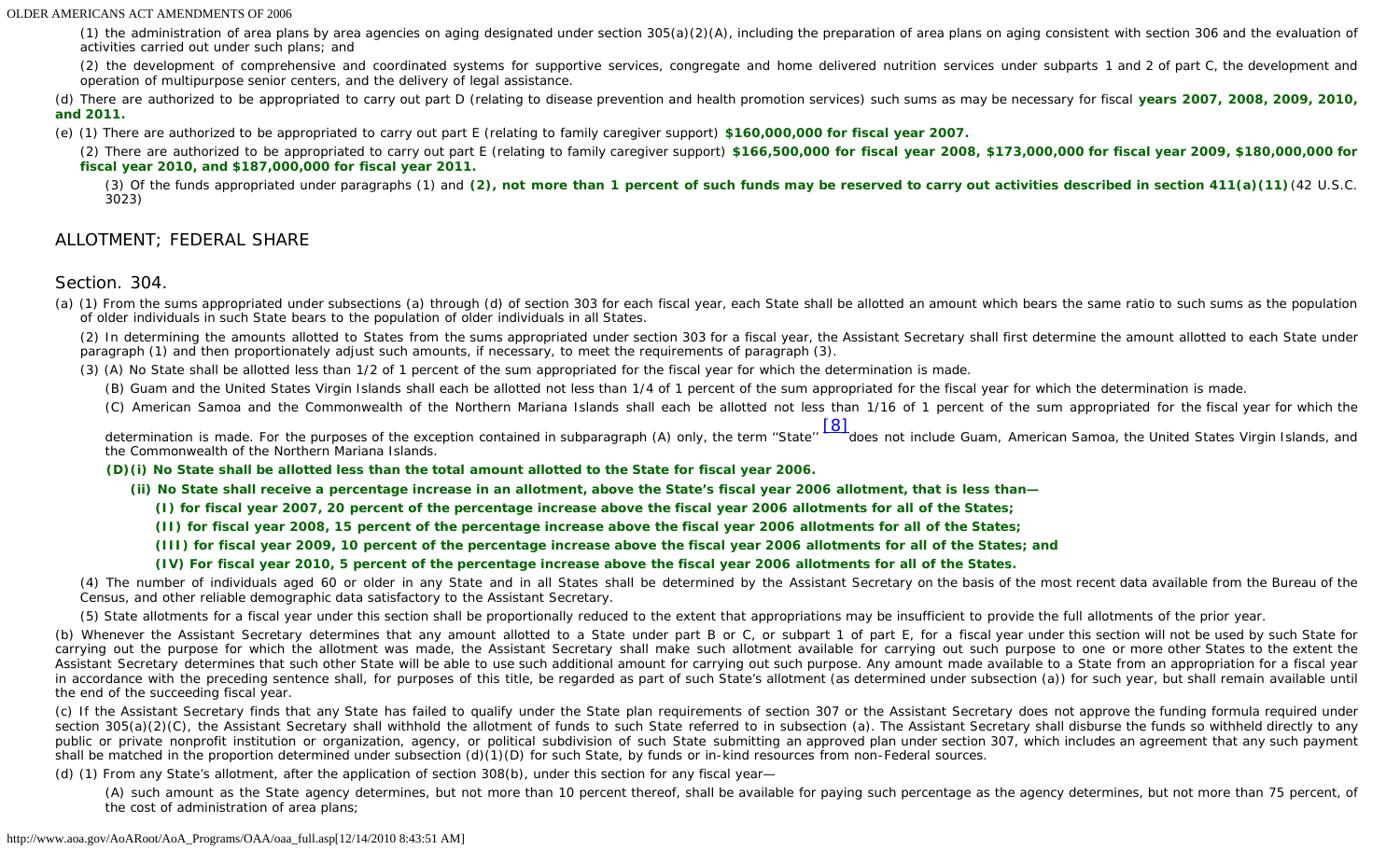(B) such amount (excluding any amount attributable to funds appropriated under section 303(a)(3)) as the State

agency determines to be adequate for conducting an effective ombudsman program under section 307(a)(9) shall be available for conducting such program;

(C) not less than \$150,000 and not more than 4 percent of the amount allotted to the State for carrying out part B, shall be available for conducting outreach demonstration projects under section 706; and

(D) the remainder of such allotment shall be available to such State only for paying such percentage as the State agency determines, but not more than 85 percent of the cost of supportive services, senior centers, and nutrition services under this title provided in the State as part of a comprehensive and coordinated system in planning and service areas for which there is an area plan approved by the State agency.

(2) The non-Federal share shall be in cash or in kind. In determining the amount of the non-Federal share, the Assistant Secretary may attribute fair market value to services and facilities contributed from non-Federal sources.

(42 U.S.C. 3024)

## <span id="page-28-0"></span>*ORGANIZATION*

## <span id="page-28-1"></span>Section. 305.

(a) In order for a State to be eligible to participate in programs of grants to States from allotments under this title—

(1) the State shall, in accordance with regulations of the Assistant Secretary, designate a State agency as the sole State agency to—

(A) develop a State plan to be submitted to the Assistant Secretary for approval under section 307;

(B) administer the State plan within such State;

(C) be primarily responsible for the planning, policy development, administration, coordination, priority setting, and evaluation of all State activities related to the objectives of this Act;

(D) serve as an effective and visible advocate for older individuals by reviewing and commenting upon all State plans, budgets, and policies which affect older individuals and providing technical assistance to any agency, organization, association, or individual representing the needs of older individuals; and

(E) divide the State into distinct planning and service areas (or in the case of a State specified in subsection (b)(5)(A), designate the entire State as a single planning and service area), in accordance with guidelines issued by the Assistant Secretary, after considering the geographical distribution of older individuals in the State, the incidence of the need for supportive services, nutrition services, multipurpose senior centers, and legal assistance, the distribution of older individuals who have greatest economic need **(with particular attention to low-income older individuals, including low-income minority older individuals, older individuals with limited English proficiency, and older individuals residing in rural areas)** residing in such areas, the distribution of older individuals who have greatest social need (with particular attention to low-income older individuals, including low-income minority older individuals, older individuals with limited English proficiency, and older individuals residing in rural areas) residing in such areas, the distribution of older individuals who are Indians residing in such areas, the distribution of resources available to provide such services or centers, the boundaries of existing areas within the State which were drawn for the planning or administration of supportive services programs, the location of units of general purpose local government within the State, and any other relevant factors;

(2) the State agency shall—

(A) except as provided in subsection (b)(5), designate for each such area after consideration of the views offered by the unit or units of general purpose local government in such area, a public or private nonprofit agency or organization as the area agency on aging for such area;

(B) provide assurances, satisfactory to the Assistant Secretary, that the State agency will take into account, in connection with matters of general policy arising in the development and administration of the State plan for any fiscal year, the views of recipients of supportive services or nutrition services, or individuals using multipurpose senior centers provided under such plan;

(C) in consultation with area agencies, in accordance with guidelines issued by the Assistant Secretary, and using the best available data, develop and publish for review and comment a formula for distribution within the State of funds received under this title that takes into account—

(i) the geographical distribution of older individuals in the State; and

(ii) the distribution among planning and service areas of older individuals with greatest economic need and older individuals with greatest social need, with particular attention to low-income minority older individuals;

(D) submit its formula developed under subparagraph

(C) to the Assistant Secretary for approval;

(E) provide assurance that preference will be given to providing services to older individuals with greatest economic need and older individuals with greatest social need **(with particular attention to low-income older individuals, including low-income minority older individuals, older individuals with limited English proficiency, and older individuals residing in rural areas)** and include proposed methods of carrying out the preference in the State plan;

(F) provide assurances that the State agency will require use of outreach efforts described in section  $307(a)(16)$ ; and

(G)(i) set specific objectives, in consultation with area agencies on aging, for each planning and service area for providing services funded under this title to low-income minority older individuals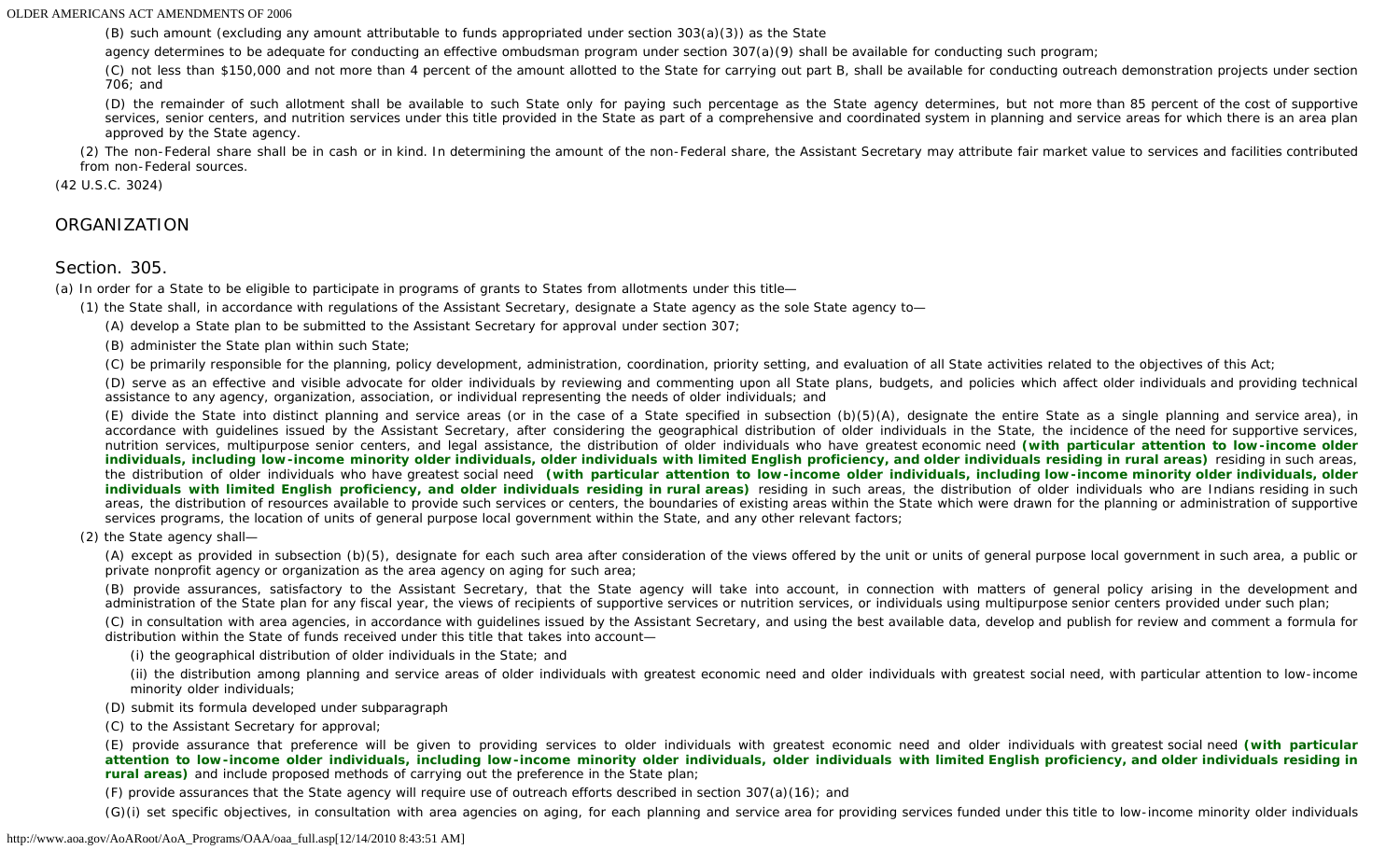and older individuals residing in rural areas;

(ii) provide an assurance that the State agency will undertake specific program development, advocacy, and outreach efforts focused on the needs of low-income minority older individuals<br>(ii) provide an assurance that the S ; and

(iii) provide a description of the efforts described in clause (ii) that will be undertaken by the State agency; **and**

**(3) the State agency shall, consistent with this section, promote the development and implementation of a State system of long-term care that is a comprehensive, coordinated** system that enables older individuals to receive long-term care in home and community-based settings, in a manner responsive to the needs and preferences of the older **individuals and their family caregivers, by—**

**(A) collaborating, coordinating, and consulting with other agencies in such State responsible for formulating, implementing, and administering programs, benefits, and services related to providing long-term care;**

**(B) participating in any State government activities concerning long-term care, including reviewing and commenting on any State rules, regulations, and policies related to long-term care;**

**(C) conducting analyses and making recommendations with respect to strategies for modifying the State system of long-term care to better—**

**(i) respond to the needs and preferences of older individuals and family caregivers;**

**(ii) facilitate the provision, by service providers, of long-term care in home and community-based settings; and**

**(iii) target services to individuals at risk for institutional placement, to permit such individuals to remain in home and community-based settings;**

**(D) implementing (through area agencies on aging, service providers, and such other entities as the State determines to be appropriate) evidence-based programs to assist older individuals and their family caregivers in learning about and making behavioral changes intended to reduce the risk of injury, disease, and disability among older individuals; and**

**(E) providing for the availability and distribution (through public education campaigns, Aging and Disability Resource Centers, area agencies on aging, and other appropriate means) of information relating to—**

**(i) the need to plan in advance for long-term care; and**

**(ii) the full range of available public and private long-term care (including integrated long-term care) programs, options, service providers, and resources.**

(b)(1) In carrying out the requirement of subsection (a)(1), the State may designate as a planning and service area any unit of general purpose local government which has a population of 100,000 or more. In any case in which a unit of general purpose local government makes application to the State agency under the preceding sentence to be designated as a planning and service area, the State agency shall, upon request, provide an opportunity for a hearing to such unit of general purpose local government. A State may designate as a planning and service area under subsection (a)(1) any region within the State recognized for purposes of area wide planning which includes one or more such units of general purpose local government when the State determines that the designation of such a regional planning and service area is necessary for, and will enhance, the effective administration of the programs authorized by this title. The State may include in any planning and service area designated under subsection (a)(1) such additional areas adjacent to the unit of general purpose local government or regions so designated as the State determines to be necessary for, and will enhance the effective administration of the programs authorized by this title.

(2) The State is encouraged in carrying out the requirement of subsection (a)(1) to include the area covered by the appropriate economic development district involved in any planning and service area designated under subsection (a)(1), and to include all portions of an Indian reservation within a single planning and service area, if feasible.

(3) The chief executive officer of each State in which a planning and service area crosses State boundaries, or in which an interstate Indian reservation is located, may apply to the Assistant Secretary to request re-designation as an interstate planning and service area comprising the entire metropolitan area or Indian reservation. If the Assistant Secretary approves such an application, the Assistant Secretary shall adjust the State allotments of the areas within the planning and service area in which the interstate planning and service area is established to reflect the number of older individuals within the area who will be served by an interstate planning and service area not within the State.

(4) Whenever a unit of general purpose local government, a region, a metropolitan area or an Indian reservation is denied designation under the provisions of subsection (a)(1), such unit of general purpose local government, region, metropolitan area, or Indian reservation may appeal the decision of the State agency to the Assistant Secretary. The Assistant Secretary shall afford such unit, region, metropolitan area, or Indian reservation an opportunity for a hearing. In carrying out the provisions of this paragraph, the Assistant Secretary may approve the decision of the State agency, disapprove the decision of the State agency and require the State agency to designate the unit, region, area, or Indian reservation appealing the decision as a planning and service area, or take such other action as the Assistant Secretary deems appropriate.

(5) (A) A State which on or before October 1, 1980, had designated, with the approval of the Assistant Secretary, a single planning and service area covering all of the older individuals in the State, in which the State agency was administering the area plan, may after that date designate one or more additional planning and service areas within the State to be administered by public or private nonprofit agencies or organizations as area agencies on aging, after considering the factors specified in subsection (a)(1)(E). The State agency shall continue to perform the functions of an area agency on aging for any area of the State not included in a planning and service area for which an area agency on aging has been designated.

(B) Whenever a State agency designates a new area agency on aging after the date of enactment of the Older Americans Act Amendments of 1984, the State agency shall give the right to first refusal to a unit of general purpose local government if

(i) such unit can meet the requirements of subsection (c), and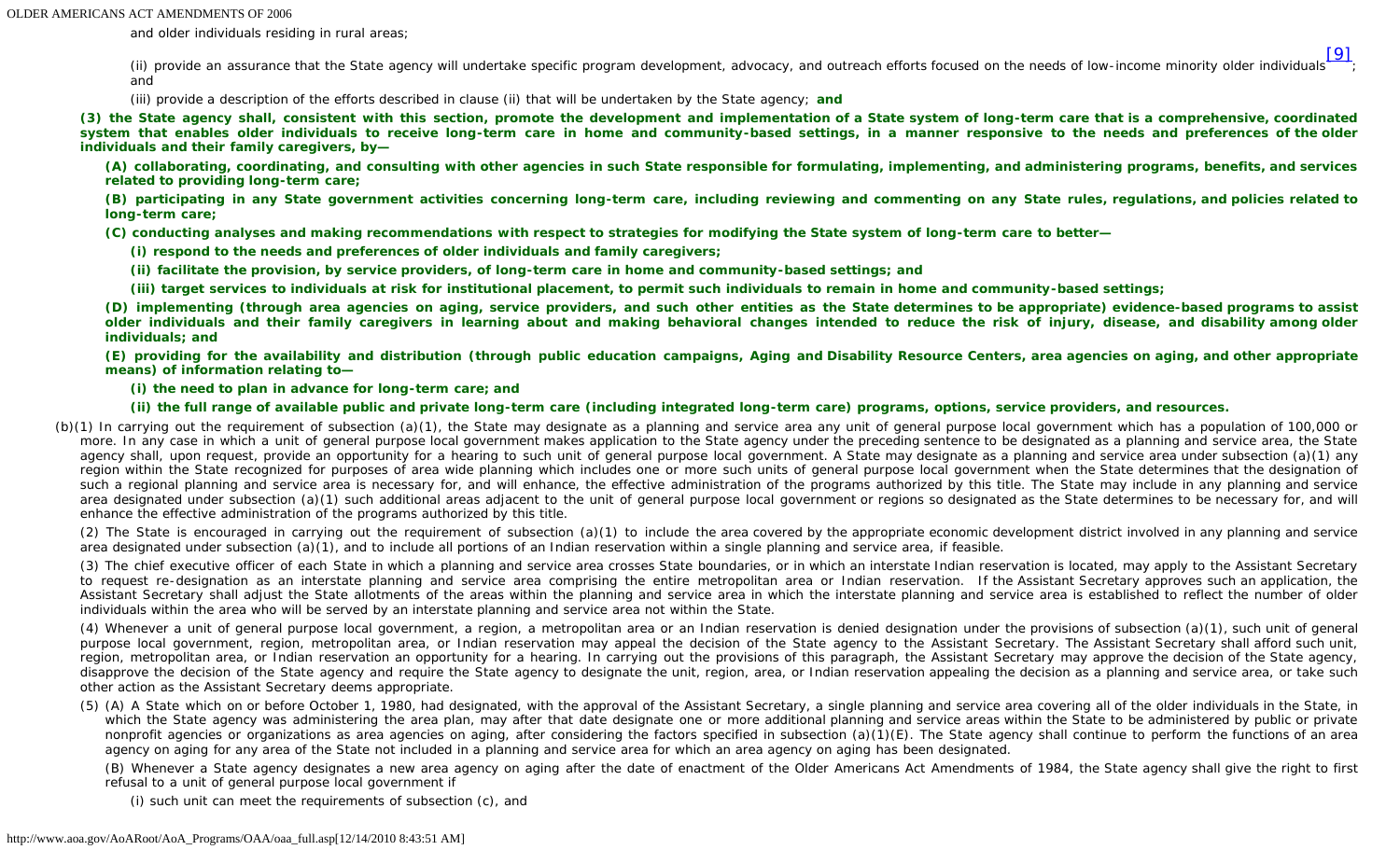(ii) the boundaries of such a unit and the boundaries of the area are reasonably contiguous.

- (C)(i) A State agency shall establish and follow appropriate procedures to provide due process to affected parties, if the State agency initiates an action or proceeding to—
	- (I) revoke the designation of the area agency on aging under subsection (a);
	- (II) designate an additional planning and service area in a State;

(III) divide the State into different planning and services<sup>[\[10\]](#page-93-3)</sup> areas; or

(IV) otherwise affect the boundaries of the planning and service areas in the State.

(ii) The procedures described in clause (i) shall include procedures for—

(I) providing notice of an action or proceeding described in clause  $(i)$ ;

(II) documenting the need for the action or proceeding;

(III) conducting a public hearing for the action or proceeding;

(IV) involving area agencies on aging, service providers, and older individuals in the action or proceeding; and

(V) allowing an appeal of the decision of the State agency in the action or proceeding to the Assistant Secretary.

(iii) An adversely affected party involved in an action or proceeding described in clause (i) may bring an appeal described in clause (ii)(V) on the basis of—

(I) the facts and merits of the matter that is the subject of the action or proceeding; or

(II) procedural grounds.

(iv) In deciding an appeal described in clause (ii)(V), the Assistant Secretary may affirm or set aside the decision of the State agency. If the Assistant Secretary sets aside the decision, and the State agency has taken an action described in sub-clauses (I) through (III) of clause (i), the State agency shall nullify the action.

(c) An area agency on aging designated under subsection (a) shall be—

(1) an established office of aging which is operating within a planning and service area designated under subsection (a);

(2) any office or agency of a unit of general purpose local government, which is designated to function only for the purpose of serving as an area agency on aging by the chief elected official of such unit;

(3) any office or agency designated by the appropriate chief elected officials of any combination of units of general purpose local government to act only on behalf of such combination for such purpose;

(4) any public or nonprofit private agency in a planning and service area, or any separate organizational unit within such agency, which is under the supervision or direction for this purpose of the designated State agency and which can and will engage only in the planning or provision of a broad range of supportive services, or nutrition services within such planning and service area; or

(5) in the case of a State specified in subsection (b)(5), the State agency; and shall provide assurance, determined adequate by the State agency, that the area agency on aging will have the ability to develop an area plan and to carry out, directly or through contractual or other arrangements, a program in accordance with the plan within the planning and service area. In designating an area agency on aging within the planning and service area or within any unit of general purpose local government designated as a planning and service area the State shall give preference to an established office on aging, unless the State agency finds that no such office within the planning and service area will have the capacity to carry out the area plan.

(d) The publication for review and comment required by paragraph (2)(C) of subsection (a) shall include—

(1) a descriptive statement of the formula's assumptions and goals, and the application of the definitions of greatest economic or social need,

(2) a numerical statement of the actual funding formula to be used,

(3) a listing of the population, economic, and social data to be used for each planning and service area in the State, and

(4) a demonstration of the allocation of funds, pursuant to the funding formula, to each planning and service area in the State.

(42 U.S.C. 3025)

# <span id="page-30-0"></span>*AREA PLANS*

# <span id="page-30-1"></span>Section. 306.

(a) Each area agency on aging designated under section 305(a)(2)(A) shall, in order to be approved by the State agency, prepare and develop an area plan for a planning and service area for a two-, three-, or four-year period determined by the State agency, with such annual adjustments as may be necessary. Each such plan shall be based upon a uniform format for area plans within the State prepared in accordance with section  $307(a)(1)$ . Each such plan shall—

(1) provide, through a comprehensive and coordinated system, for supportive services, nutrition services, and, where appropriate, for the establishment, maintenance, or construction of multipurpose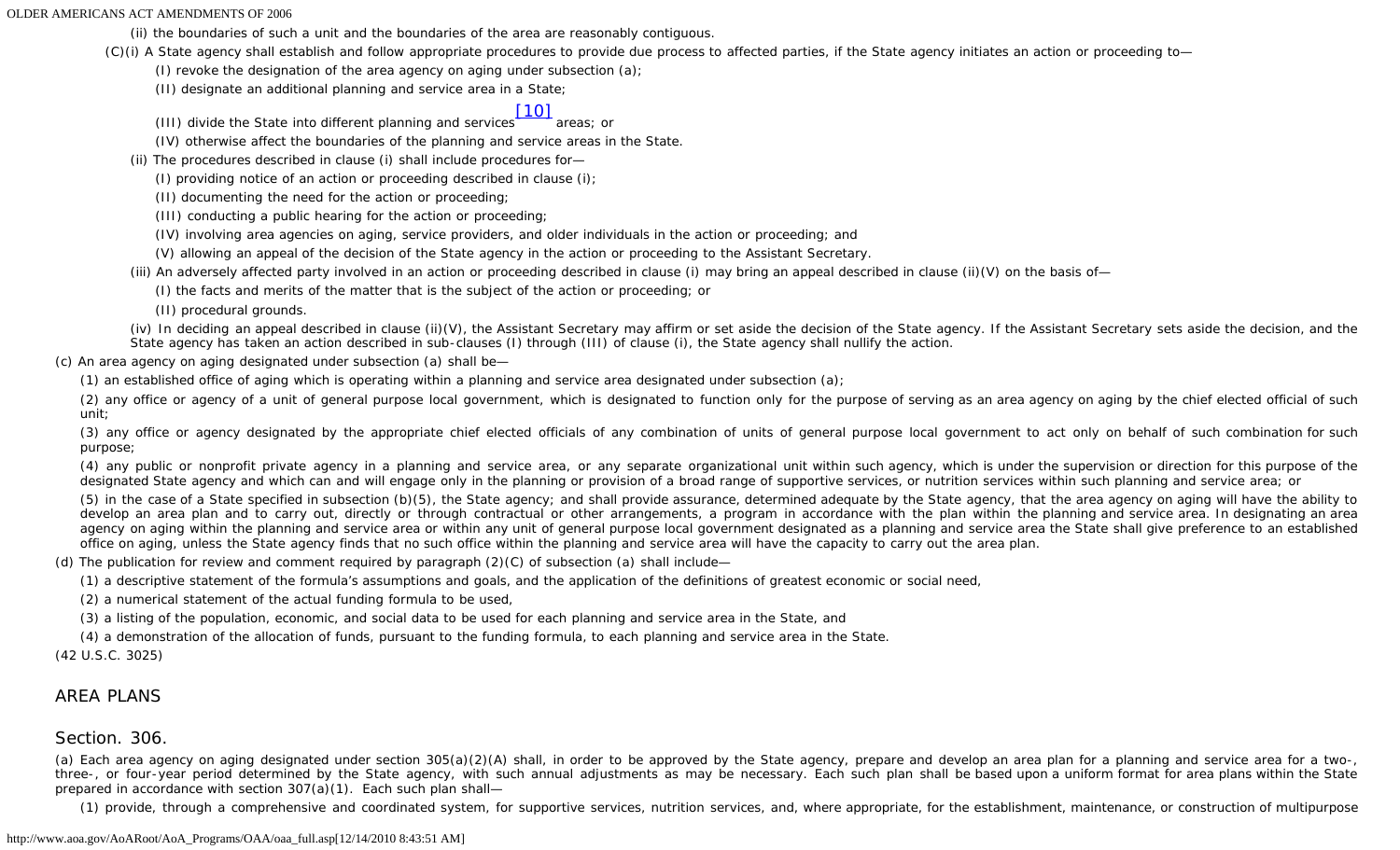senior centers, within the planning and service area covered by the plan, including determining the extent of need for supportive services, nutrition services, and multipurpose senior centers in such area (taking into consideration, among other things, the number of older individuals with low incomes residing in such area, the number of older individuals who have greatest economic need **(with particular attention to low-income older individuals, including low-income minority older individuals, older individuals with limited English proficiency, and older individuals** residing in rural areas) residing in such area, the number of older individuals who have greatest social need (with particular attention to low-income older individuals, including low-income **minority older individuals, older individuals with limited English proficiency, and older individuals residing in rural areas)** residing in such area, **the number of older individuals at risk** for institutional placement residing in such area, and the number of older individuals who are Indians residing in such area, and the efforts of voluntary organizations in the community, evaluating the effectiveness of the use of resources in meeting such need, and entering into agreements with providers of supportive services, nutrition services, or multipurpose senior centers in such area, for the provision of such services or centers to meet such need;

(2) provide assurances that an adequate proportion, as required under section 307(a)(2), of the amount allotted for part B to the planning and service area will be expended for the delivery of each of the following categories of services—

(A) services associated with access to services (transportation, **health services (including mental health services)** outreach, information and assistance, **(which may include information and assistance to consumers on availability of services under part B and how to receive benefits under and participate in publicly supported programs for which the consumer may be eligible)** and case management services);

(B) in-home services, including supportive services for families of older individuals who are victims of Alzheimer's disease and related disorders with neurological and organic brain dysfunction; and

(C) legal assistance; and assurances that the area agency on aging will report annually to the State agency in detail the amount of funds expended for each such category during the fiscal year most recently concluded;

(3) (A) designate, where feasible, a focal point for comprehensive service delivery in each community, giving special consideration to designating multipurpose senior centers (including multipurpose senior centers operated by organizations referred to in paragraph (6)(C)) as such focal point; and

(B) specify, in grants, contracts, and agreements implementing the plan, the identity of each focal point so designated;

#### (4)(A)**(i) (I) provide assurances that the area agency on aging will—**

**(aa) set specific objectives, consistent with State policy, for providing services to older individuals with greatest economic need, older individuals with greatest social need, and older individuals at risk for institutional placement;**

**(bb) include specific objectives for providing services to low-income minority older individuals, older individuals with limited English proficiency, and older individuals residing in rural areas; and**

#### **(II) include proposed methods to achieve the objectives described in items (aa) and (bb) of subclause (I);**

(ii) provide assurances that the area agency on aging will include in each agreement made with a provider of any service under this title, a requirement that such provider will—

(I) specify how the provider intends to satisfy the service needs of low-income minority individuals, **older individuals with limited English proficiency,** and older individuals residing in rural areas in the area served by the provider;

(II) to the maximum extent feasible, provide services to low-income minority individuals, **older individuals with limited English proficiency,** and older individuals residing in rural areas in accordance with their need for such services; and

(III) meet specific objectives established by the area agency on aging, for providing services to low-income minority individuals, **older individuals with limited English proficiency,** and older individuals residing in rural areas within the planning and service area; and

#### (iii) with respect to the fiscal year preceding the fiscal year for which such plan is prepared—

(I) identify the number of low-income minority older individuals in the planning and service area;

(II) describe the methods used to satisfy the service needs of such minority older individuals; and

(III) provide information on the extent to which the area agency on aging met the objectives described in

clause (i);

- (B) provide assurances that the area agency on aging will use outreach efforts that will—
	- (i) identify individuals eligible for assistance under this Act, with special emphasis on—

(I) older individuals residing in rural areas;

(II) older individuals with greatest economic need (with particular attention to low-income minority individuals and older individuals residing in rural areas);

(III) older individuals with greatest social need (with particular attention to low-income minority individuals and older individuals residing in rural areas);

(IV) older individuals with severe disabilities;

(V) older individuals **with limited English proficiency;**

(VI) older individuals with Alzheimer's disease **and related** disorders with neurological and organic brain dysfunction (and the caretakers of such individuals); and

**(VII) older individuals at risk for institutional placement; and**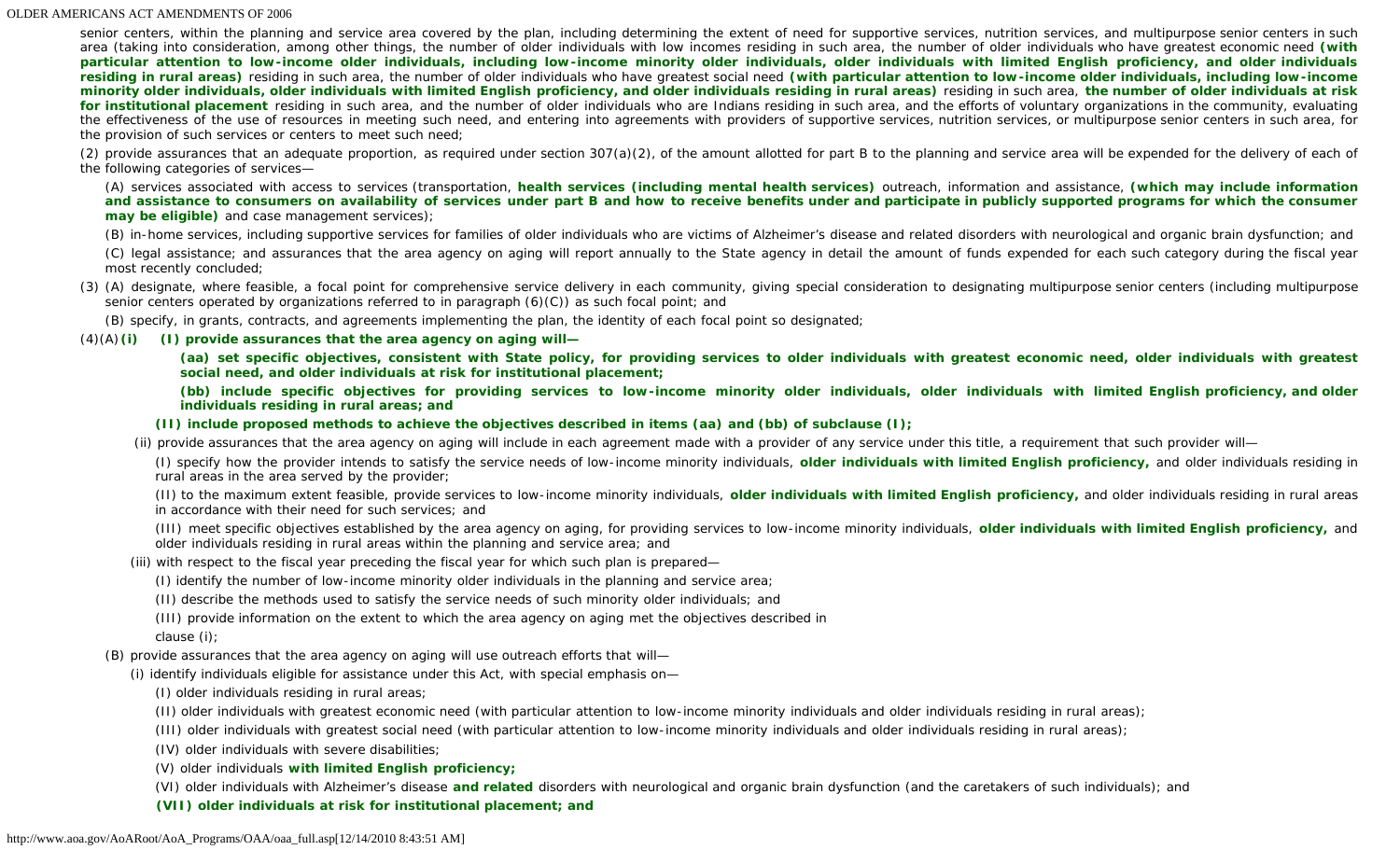(ii) inform the older individuals referred to in sub-clauses (I) through (VII) of clause (i), and the caretakers of such individuals, of the availability of such assistance; and

(C) contain an assurance that the area agency on aging will ensure that each activity undertaken by the agency, including planning, advocacy, and systems development, will include a focus on the needs of low-income minority older individuals and older individuals residing in rural areas;

(5) provide assurances that the area agency on aging will coordinate planning, identification, assessment of needs, and provision of services for older individuals with disabilities, with particular attention to individuals with severe disabilities, **and individuals at risk for institutional placement** with agencies that develop or provide services for individuals with disabilities;

#### (6) provide that the area agency on aging will—

(A) take into account in connection with matters of general policy arising in the development and administration of the area plan, the views of recipients of services under such plan;

(B) serve as the advocate and focal point for older individuals within the community by (in cooperation with agencies, organizations, and individuals participating in activities under the plan) monitoring, evaluating, and commenting upon all policies, programs, hearings, levies, and community actions which will affect older individuals;

(C)(i) where possible, enter into arrangements with organizations providing day care services for children, assistance to older individuals caring for relatives who are children, and respite for families, so as to provide opportunities for older individuals to aid or assist on a voluntary basis in the delivery of such services to children, adults, and families;

(ii) if possible regarding the provision of services under this title, enter into arrangements and coordinate with organizations that have a proven record of providing services to older individuals, that-

(I) were officially designated as community action agencies or community action programs under section 210 of the Economic Opportunity Act of 1964 (42 U.S.C. 2790) for fiscal year 1981, and did not lose the designation as a result of failure to comply with such Act; or

(II) came into existence during fiscal year 1982 as direct successors in interest to such community action agencies or community action programs; and that meet the requirements under section 676B of the Community Services Block Grant Act; **and**

**(iii) make use of trained volunteers in providing direct services delivered to older individuals and individuals with disabilities needing such services and, if possible, work in coordination with organizations that have experience in providing training, placement, and stipends for volunteers or participants (such as organizations carrying out Federal service programs administered by the Corporation for National and Community Service), in community service settings;**

(D) establish an advisory council consisting of older individuals (including minority individuals and older individuals residing in rural areas) who are participants or who are eligible to participate in programs assisted under this Act, **family caregivers of such individuals,** representatives of older individuals, **service providers, representatives of the business community,** local elected officials, providers of veterans' health care (if appropriate), and the general public, to advise continuously the area agency on aging on all matters relating to the development of the area plan, the administration of the plan and operations conducted under the plan;

(E) establish effective and efficient procedures for coordination of—

(i) entities conducting programs that receive assistance under this Act within the planning and service area served by the agency; and

(ii) entities conducting other Federal programs for older individuals at the local level, with particular emphasis on entities conducting programs described in section 203(b), within the area;

**(F) in coordination with the State agency and with the State agency responsible for mental health services, increase public awareness of mental health disorders, remove barriers to diagnosis and treatment, and coordinate mental health services (including mental health screenings) provided with funds expended by the area agency on aging with mental health services provided by community health centers and by other public agencies and nonprofit private organizations;**

(G) if there is a significant population of older individuals who are Indians in the planning and service area of the area agency on aging, the area agency on aging shall conduct outreach activities to identify such individuals in such area and shall inform such individuals of the availability of assistance under this Act;

**(7) provide that the area agency on aging shall, consistent with this section, facilitate the area-wide development and implementation of a comprehensive, coordinated system for providing long-term care in home and community-based settings, in a manner responsive to the needs and preferences of older individuals and their family caregivers, by—**

**(A) collaborating, coordinating activities, and consulting with other local public and private agencies and organizations responsible for administering programs, benefits, and services related to providing long-term care;**

**(B) conducting analyses and making recommendations with respect to strategies for modifying the local system of long-term care to better—**

**(i) respond to the needs and preferences of older individuals and family caregivers;**

- **(ii) facilitate the provision, by service providers, of long-term care in home and community-based settings; and**
- **(iii) target services to older individuals at risk for institutional placement, to permit such individuals to remain in home and community-based settings;**

**(C) implementing, through the agency or service providers, evidence-based programs to assist older individuals and their family caregivers in learning about and making behavioral changes intended to reduce the risk of injury, disease, and disability among older individuals; and**

**(D) providing for the availability and distribution (through public education campaigns, Aging and Disability Resource Centers, the area agency on aging itself, and other appropriate means) of information relating to—**

**(i) the need to plan in advance for long-term care; and**

**(ii) the full range of available public and private long-term care (including integrated long-term care) programs, options, service providers, and resources;**

(8) provide that case management services provided under this title through the area agency on aging will—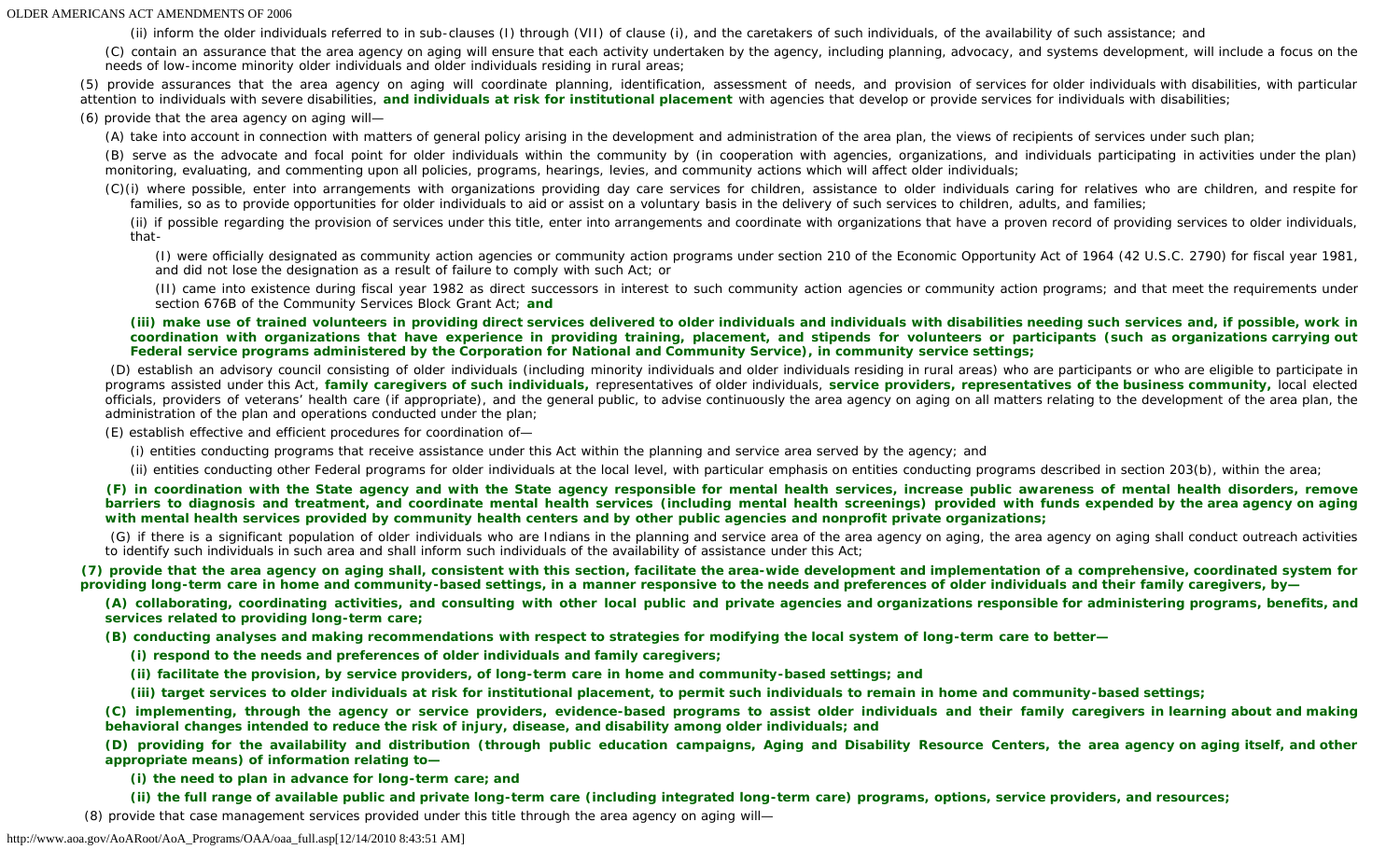- (A) not duplicate case management services provided through other Federal and State programs;
- (B) be coordinated with services described in subparagraph (A); and
- (C) be provided by a public agency or a nonprofit private agency that—
	- (i) gives each older individual seeking services under this title a list of agencies that provide similar services within the jurisdiction of the area agency on aging;

(ii) gives each individual described in clause (i) a statement specifying that the individual has a right to make an independent choice of service providers and documents receipt by such individual of such statement;

(iii) has case managers acting as agents for the individuals receiving the services and not as promoters for the agency providing such services; or

(iv) is located in a rural area and obtains a waiver of the requirements described in clauses (i) through (iii);

(9) provide assurances that the area agency on aging, in carrying out the State Long-Term Care Ombudsman program under section 307(a)(9), will expend not less than the total amount of funds appropriated under this Act and expended by the agency in fiscal year 2000 in carrying out such a program under this title;

(10) provide a grievance procedure for older individuals who are dissatisfied with or denied services under this title;

(11) provide information and assurances concerning services to older individuals who are Native Americans (referred to in this paragraph as ''older Native Americans''), including—

(A) information concerning whether there is a significant population of older Native Americans in the planning and service area and if so, an assurance that the area agency on aging will pursue activities, including outreach, to increase access of those older Native Americans to programs and benefits provided under this title;

(B) an assurance that the area agency on aging will, to the maximum extent practicable, coordinate the services the agency provides under this title with services provided under title VI; and

(C) an assurance that the area agency on aging will make services under the area plan available, to the same extent as such services are available to older individuals within the planning and service area, to older Native Americans; and

(12) provide that the area agency on aging will establish procedures for coordination of services with entities conducting other Federal or federally assisted programs for older individuals at the local level, with particular emphasis on entities conducting programs described in section 203(b) within the planning and service area.

(13) provide assurances that the area agency on aging will—

- (A) maintain the integrity and public purpose of services provided, and service providers, under this title in all contractual and commercial relationships;
- (B) disclose to the Assistant Secretary and the State agency—

(i) the identity of each nongovernmental entity with which such agency has a contract or commercial relationship relating to providing any service to older individuals; and

(ii) the nature of such contract or such relationship;

(C) demonstrate that a loss or diminution in the quantity or quality of the services provided, or to be provided, under this title by such agency has not resulted and will not result from such contract or such relationship;

(D) demonstrate that the quantity or quality of the services to be provided under this title by such agency will be enhanced as a result of such contract or such relationship; and

(E) on the request of the Assistant Secretary or the State, for the purpose of monitoring compliance with this Act (including conducting an audit), disclose all sources and expenditures of funds such agency receives or expends to provide services to older individuals;

(14) provide assurances that preference in receiving services under this title will not be given by the area agency on aging to particular older individuals as a result of a contract or commercial relationship that is not carried out to implement this title;

#### **(15) provide assurances that funds received under this title will be used—**

**(A) to provide benefits and services to older individuals, giving priority to older individuals identified in paragraph (4)(A)(i); and**

**(B) in compliance with the assurances specified in paragraph (13) and the limitations specified in section 212;**

**(16) provide, to the extent feasible, for the furnishing of services under this Act, consistent with self-directed care; and**

**(17) include information detailing how the area agency on aging will coordinate activities, and develop long-range emergency preparedness plans, with local and State emergency response agencies, relief organizations, local and State governments, and any other institutions that have responsibility for disaster relief service delivery.**

**(b)(1) An area agency on aging may include in the area plan an assessment of how prepared the area agency on aging and service providers in the planning and service area are for any anticipated change in the number of older individuals during the 10-year period following the fiscal year for which the plan is submitted.**

**(2) Such assessment may include—**

**(A) the projected change in the number of older individuals in the planning and service area;**

**(B) an analysis of how such change may affect such individuals, including individuals with low incomes, individuals with greatest economic need, minority older individuals, older individuals residing in rural areas, and older individuals with limited English proficiency;**

**(C) an analysis of how the programs, policies, and services provided by such area agency can be improved, and how resource levels can be adjusted to meet the needs of the**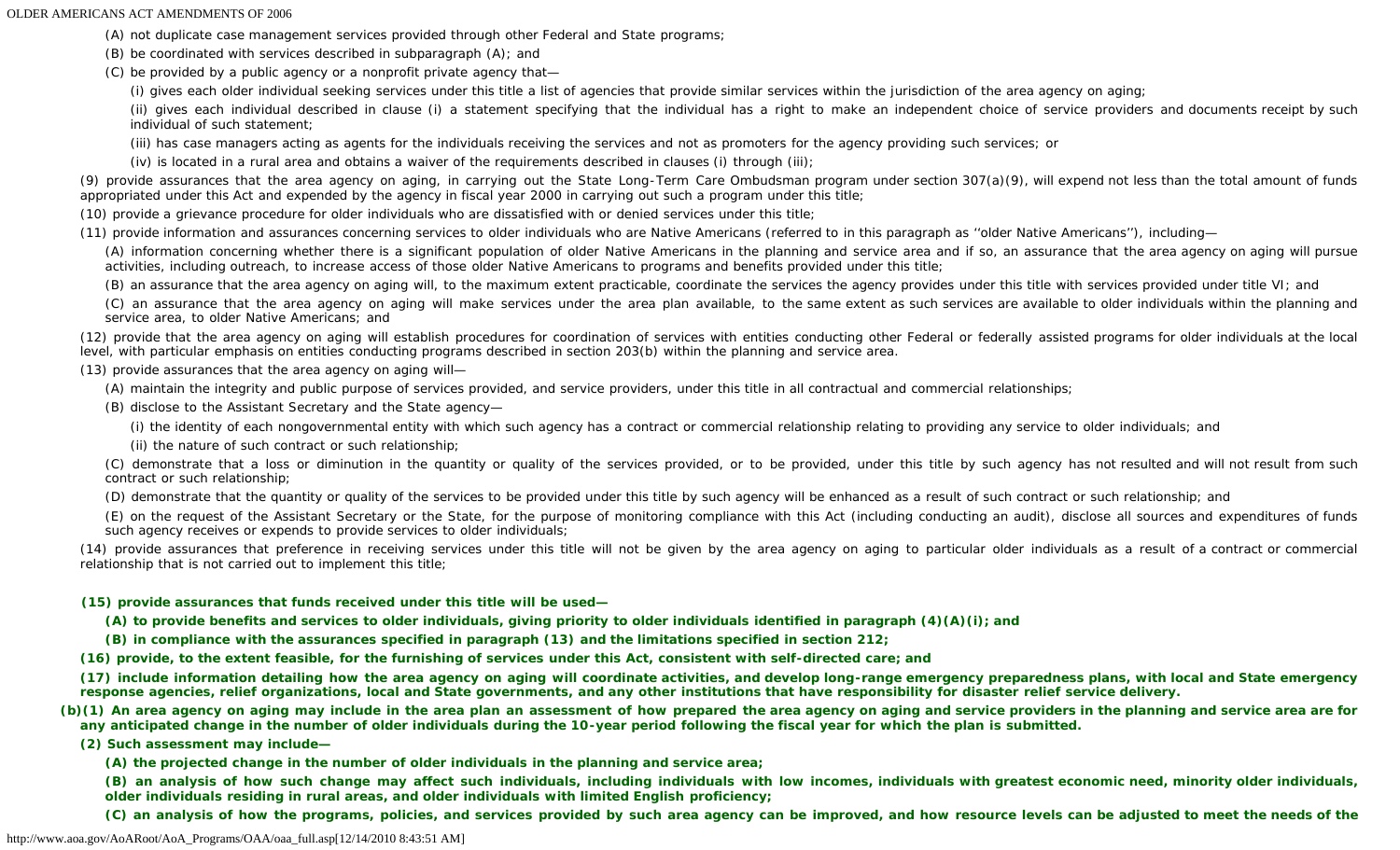**changing population of older individuals in the planning and service area; and**

**(D) an analysis of how the change in the number of individuals age 85 and older in the planning and service area is expected to affect the need for supportive services.**

**(3) An area agency on aging, in cooperation with government officials, State agencies, tribal organizations, or local entities, may make recommendations to government officials in the planning and service area and the State, on actions determined by the area agency to build the capacity in the planning and service**

**area to meet the needs of older individuals for—**

- **(A) health and human services;**
- **(B) land use;**
- **(C) housing;**
- **(D) transportation;**
- **(E) public safety;**
- **(F) workforce and economic development;**
- **(G) recreation;**
- **(H) education;**
- **(I) civic engagement;**
- **(J) emergency preparedness; and**

#### **(K) any other service as determined by such agency.**

(c) Each State, in approving area agency on aging plans under this section, shall waive the requirement described in paragraph (2) of subsection (a) for any category of services described in such paragraph if the area agency on aging demonstrates to the State agency that services being furnished for such category in the area are sufficient to meet the need for such services in such area and had conducted a timely public hearing upon request.

(d) (1) Subject to regulations prescribed by the Assistant Secretary, an area agency on aging designated under section 305(a)(2)(A) or, in areas of a State where no such agency has been designated, the State agency, may enter into agreement with agencies administering programs under the Rehabilitation Act of 1973, and titles XIX and XX of the Social Security Act for the purpose of developing and implementing plans for meeting the common need for transportation services of individuals receiving benefits under such Acts and older individuals participating in programs authorized by this title.

(2) In accordance with an agreement entered into under paragraph (1), funds appropriated under this title may be used to purchase transportation services for older individuals and may be pooled with funds made available for the provision of transportation services under the Rehabilitation Act of 1973, and titles XIX and XX of the Social Security Act.

- (e) An area agency on aging may not require any provider of legal assistance under this title to reveal any information that is protected by the attorney-client privilege.
- (f) (1) If the head of a State agency finds that an area agency on aging has failed to comply with Federal or State laws, including the area plan requirements of this section, regulations, or policies, the State may withhold a portion of the funds to the area agency on aging available under this title.
	- (2)(A) The head of a State agency shall not make a final determination withholding funds under paragraph (1) without first affording the area agency on aging due process in accordance with procedures established by the State agency.
		- (B) At a minimum, such procedures shall include procedures for—
			- (i) providing notice of an action to withhold funds;
			- (ii) providing documentation of the need for such action; and
			- (iii) at the request of the area agency on aging, conducting a public hearing concerning the action.
	- (3) (A) If a State agency withholds the funds, the State agency may use the funds withheld to directly administer programs under this title in the planning and service area served by the area agency on aging for a period not to exceed 180 days, except as provided in subparagraph (B).

(B) If the State agency determines that the area agency on aging has not taken corrective action, or if the State agency does not approve the corrective action, during the 180-day period described in subparagraph (A), the State agency may extend the period for not more than 90 days.

(42 U.S.C. 3026)

# <span id="page-34-0"></span>*STATE PLANS*

### <span id="page-34-1"></span>Section. 307.

(a) Except as provided in the succeeding sentence and section 309(a), each State, in order to be eligible for grants from its allotment under this title for any fiscal year, shall submit to the Assistant Secretary a State plan for a two-, three-, or four year period determined by the State agency, with such annual revisions as are necessary, which meets such criteria as the Assistant Secretary may by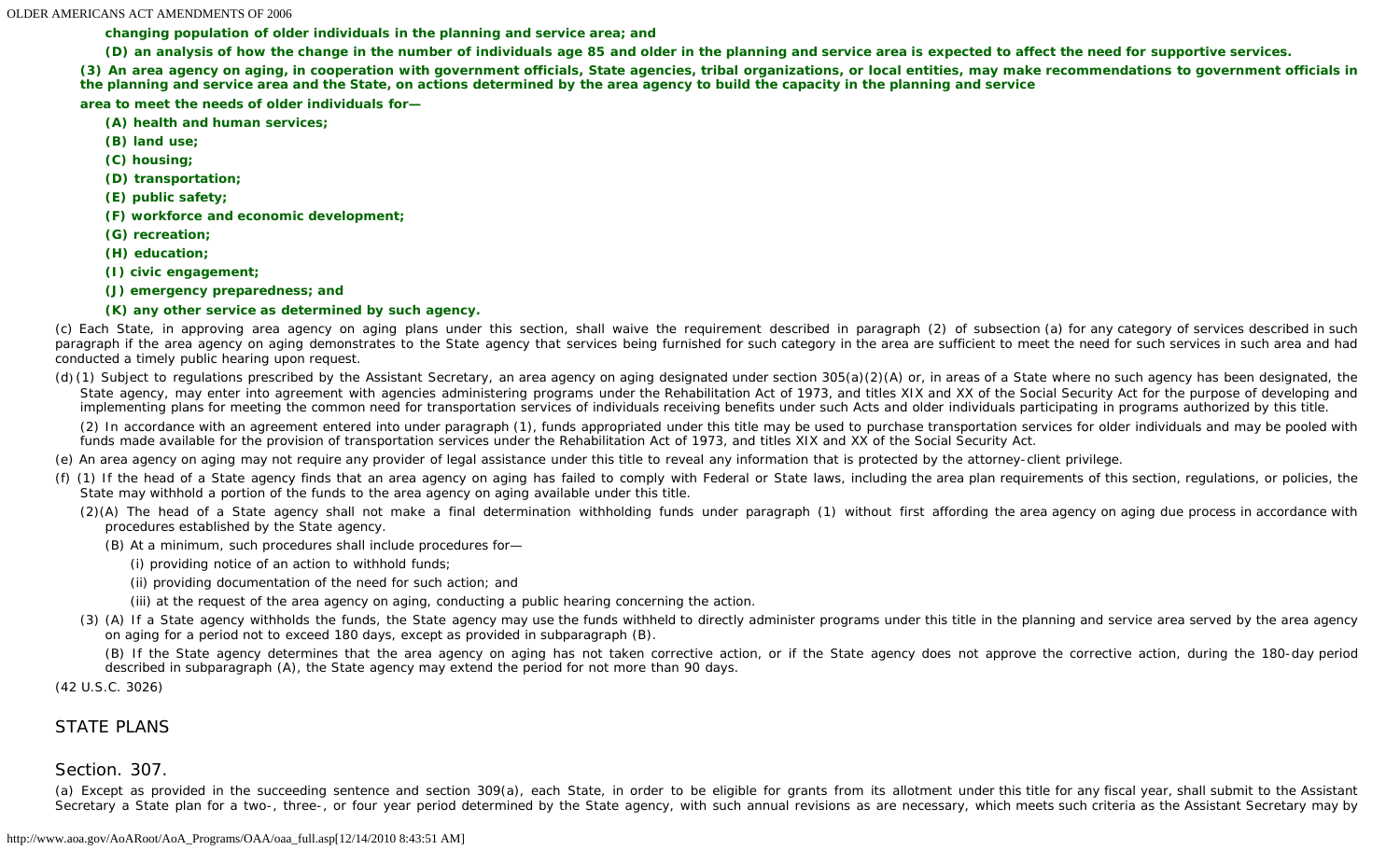regulation prescribe. If the Assistant Secretary determines, in the discretion of the Assistant Secretary, that a State failed in 2 successive years to comply with the requirements under this title, then the State shall submit to the Assistant Secretary a State plan for a 1-year period that meets such criteria, for subsequent years until the Assistant Secretary determines that the State is in compliance with such requirements. Each such plan shall comply with all of the following requirements:

(1) The plan shall—

(A) require each area agency on aging designated under section 305(a)(2)(A) to develop and submit to the State agency for approval, in accordance with a uniform format developed by the State agency, an area plan meeting the requirements of section 306; and (B) be based on such area plans.

(2) The plan shall provide that the State agency will—

(A) evaluate, using uniform procedures described in section 202(a)(29), the need for supportive services (including legal assistance pursuant to 307(a)(11), information and assistance, and transportation services), nutrition services, and multipurpose senior centers within the State;

(B) develop a standardized process to determine the extent to which public or private programs and resources (including volunteers and programs and services of voluntary organizations) that have the capacity and actually meet such need; and

(C) specify a minimum proportion of the funds received by each area agency on aging in the State to carry out part B that will be expended (in the absence of a waiver under section 306(c) or 316) by such area agency on aging to provide each of the categories of services specified in section 306(a)(2).

(3) The plan shall—

(A) include (and may not be approved unless the Assistant Secretary approves) the statement and demonstration required by paragraphs (2) and (4) of section 305(d) (concerning intrastate distribution of funds); and

(B) with respect to services for older individuals residing in rural areas—

(i) provide assurances that the State agency will spend for each fiscal year, not less than the amount expended for such services for fiscal year 2000;

(ii) identify, for each fiscal year to which the plan applies, the projected costs of providing such services (including the cost of providing access to such services); and

(iii) describe the methods used to meet the needs for such services in the fiscal year preceding the first year to which such plan applies.

(4) The plan shall provide that the State agency will conduct periodic evaluations of, and public hearings on, activities and projects carried out in the State under this title and title VII, including evaluations of the effectiveness of services provided to individuals with greatest economic need, greatest social need, or disabilities (with particular attention to low-income minority older **individuals, older individuals with limited English proficiency, and older individuals residing in rural areas).**

(5) The plan shall provide that the State agency will—

(A) afford an opportunity for a hearing upon request, in accordance with published procedures, to any area agency on aging submitting a plan under this title, to any provider of (or applicant to provide) services;

(B) issue quidelines applicable to grievance procedures required by section  $306(a)(10)$ ; and

(C) afford an opportunity for a public hearing, upon request, by any area agency on aging, by any provider of (or applicant to provide) services, or by any recipient of services under this title regarding any waiver request, including those under section 316.

(6) The plan shall provide that the State agency will make such reports, in such form, and containing such information, as the Assistant Secretary may require, and comply with such requirements as the Assistant Secretary may impose to insure the correctness of such reports.

(7)(A) The plan shall provide satisfactory assurance that such fiscal control and fund accounting procedures will be adopted as may be necessary to assure proper disbursement of, and accounting for, Federal funds paid under this title to the State, including any such funds paid to the recipients of a grant or contract.

(B) The plan shall provide assurances that—

(i) no individual (appointed or otherwise) involved in the designation of the State agency or an area agency on aging, or in the designation of the head of any subdivision of the State agency or of an area agency on aging, is subject to a conflict of interest prohibited under this Act;

(ii) no officer, employee, or other representative of the State agency or an area agency on aging is subject to a conflict of interest prohibited under this Act; and

(iii) mechanisms are in place to identify and remove conflicts of interest prohibited under this Act.

(8)(A) The plan shall provide that no supportive services, nutrition services, or in-home services will be directly provided by the State agency or an area agency on aging in the State, unless, in the judgment of the State agency—

(i) provision of such services by the State agency or the area agency on aging is necessary to assure an adequate supply of such services;

(ii) such services are directly related to such State agency's or area agency on aging's administrative functions; or

(iii) such services can be provided more economically, and with comparable quality, by such State agency or area agency on aging.

(B) Regarding case management services, if the State agency or area agency on aging is already providing case management services (as of the date of submission of the plan) under a State program, the plan may specify that such agency is allowed to continue to provide case management services.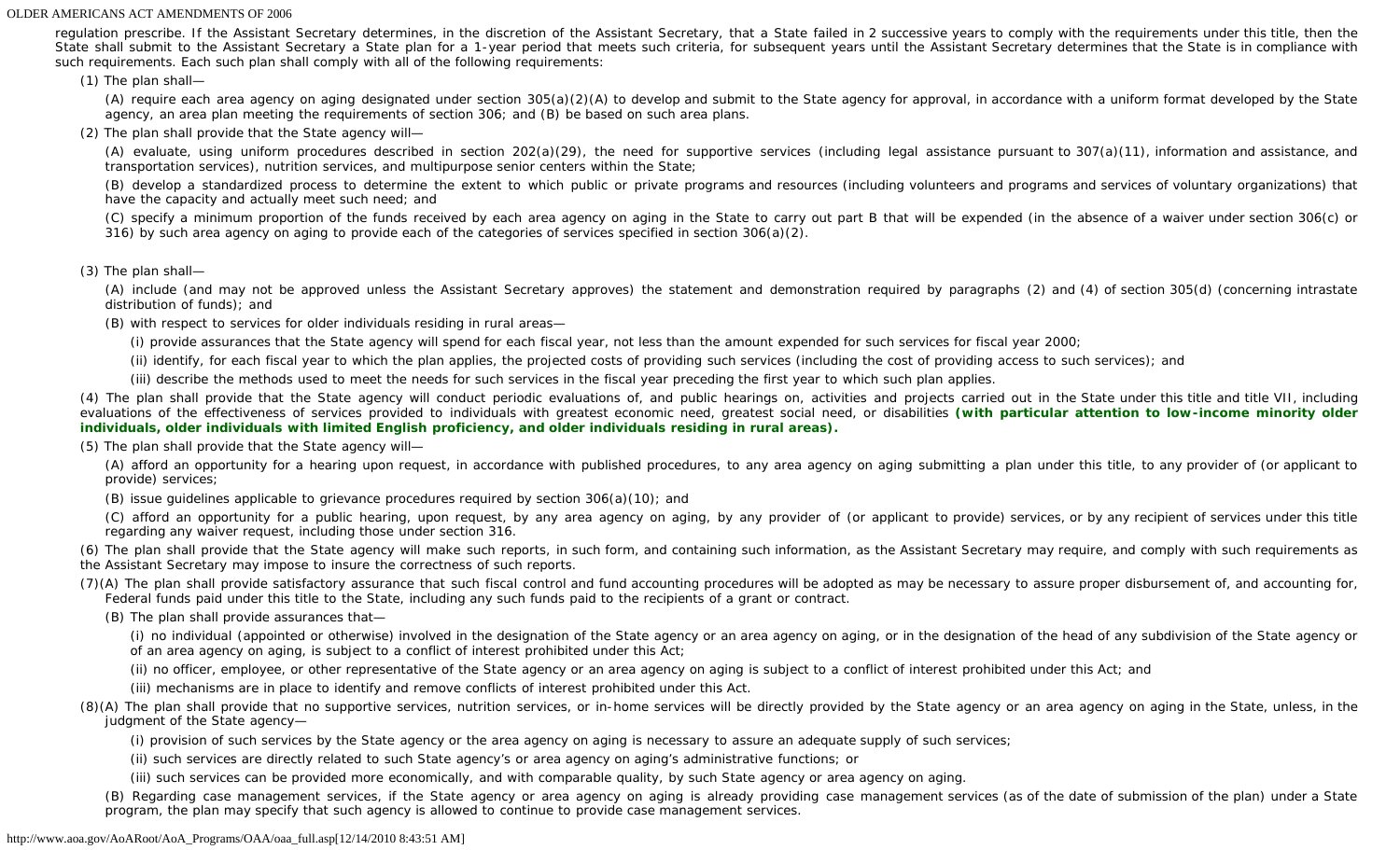(C) The plan may specify that an area agency on aging is allowed to directly provide information and assistance services and outreach.

(9) The plan shall provide assurances that the State agency will carry out, through the Office of the State Long-Term Care Ombudsman, a State Long-Term Care Ombudsman program in accordance with section 712 and this title, and will expend for such purpose an amount that is not less than an amount expended by the State agency with funds received under this title for fiscal year 2000, and an amount that is not less than the amount expended by the State agency with funds received under title VII for fiscal year 2000.

(10) The plan shall provide assurances that the special needs of older individuals residing in rural areas will be taken into consideration and shall describe how those needs have been met and describe how funds have been allocated to meet those needs.

(11) The plan shall provide that with respect to legal assistance—

(A) the plan contains assurances that area agencies on aging will

(i) enter into contracts with providers of legal assistance which can demonstrate the experience or capacity to deliver legal assistance;

(ii) include in any such contract provisions to assure that any recipient of funds under division (i) will be subject to specific restrictions and regulations promulgated under the Legal Services Corporation Act (other than restrictions and regulations governing eligibility for legal assistance under such Act and governing membership of local governing boards) as determined appropriate by the Assistant Secretary; and

(iii) attempt to involve the private bar in legal assistance activities authorized under this title, including groups within the private bar furnishing services to older individuals on a pro bono and reduced fee basis;

(B) the plan contains assurances that no legal assistance will be furnished unless the grantee administers a program designed to provide legal assistance to older individuals with social or economic need and has agreed, if the grantee is not a Legal Services Corporation project grantee, to coordinate its services with existing Legal Services Corporation projects in the planning and service area in order to concentrate the use of funds provided under this title on individuals with the greatest such need; and the area agency on aging makes a finding, after assessment, pursuant to standards for service promulgated by the Assistant Secretary, that any grantee selected is the entity best able to provide the particular services;

(C) the State agency will provide for the coordination of the furnishing of legal assistance to older individuals within the State, and provide advice and technical assistance in the provision of legal assistance to older individuals within the State and support the furnishing of training and technical assistance for legal assistance for older individuals;

(D) the plan contains assurances, to the extent practicable, that legal assistance furnished under the plan will be in addition to any legal assistance for older individuals being furnished with funds from sources other than this Act and that reasonable efforts will be made to maintain existing levels of legal assistance for older individuals; and

(E) the plan contains assurances that area agencies on aging will give priority to legal assistance related to income, health care, long-term care, nutrition, housing, utilities, protective services, defense of guardianship, abuse, neglect, and age discrimination.

(12) The plan shall provide, whenever the State desires to provide for a fiscal year for services for the prevention of abuse of older individuals—

(A) the plan contains assurances that any area agency on aging carrying out such services will conduct a program consistent with relevant State law and coordinated with existing State adult protective service activities for—

(i) public education to identify and prevent abuse of older individuals;

(ii) receipt of reports of abuse of older individuals;

(iii) active participation of older individuals participating in programs under this Act through outreach, conferences, and referral of such individuals to other social service agencies or sources of assistance where appropriate and consented to by the parties to be referred; and

(iv) referral of complaints to law enforcement or public protective service agencies where appropriate;

(B) the State will not permit involuntary or coerced participation in the program of services described in this paragraph by alleged victims, abusers, or their households; and

(C) all information gathered in the course of receiving reports and making referrals shall remain confidential unless all parties to the complaint consent in writing to the release of such information, except that such information may be released to a law enforcement or public protective service agency.

(13) The plan shall provide assurances that each State will assign personnel (one of whom shall be known as a legal assistance developer) to provide State leadership in developing legal assistance programs for older individuals throughout the State.

**(14) The plan shall, with respect to the fiscal year preceding the fiscal year for which such plan is prepared—**

**(A) identify the number of low-income minority older individuals in the State, including the number of low income minority older individuals with limited English proficiency; and**

**(B) describe the methods used to satisfy the service needs of the low-income minority older individuals described in subparagraph (A), including the plan to meet the needs of low-income minority older individuals with limited English proficiency.**

(15) The plan shall provide assurances that, if a substantial number of the older individuals residing in any planning and service area in the State are of limited English-speaking ability, then the State will require the area agency on aging for each such planning and service area-

(A) to utilize in the delivery of outreach services under section 306(a)(2)(A), the services of workers who are fluent in the language spoken by a predominant number of such older individuals who are of limited English-speaking ability; and

(B) to designate an individual employed by the area agency on aging, or available to such area agency on aging on a full-time basis, whose responsibilities will include—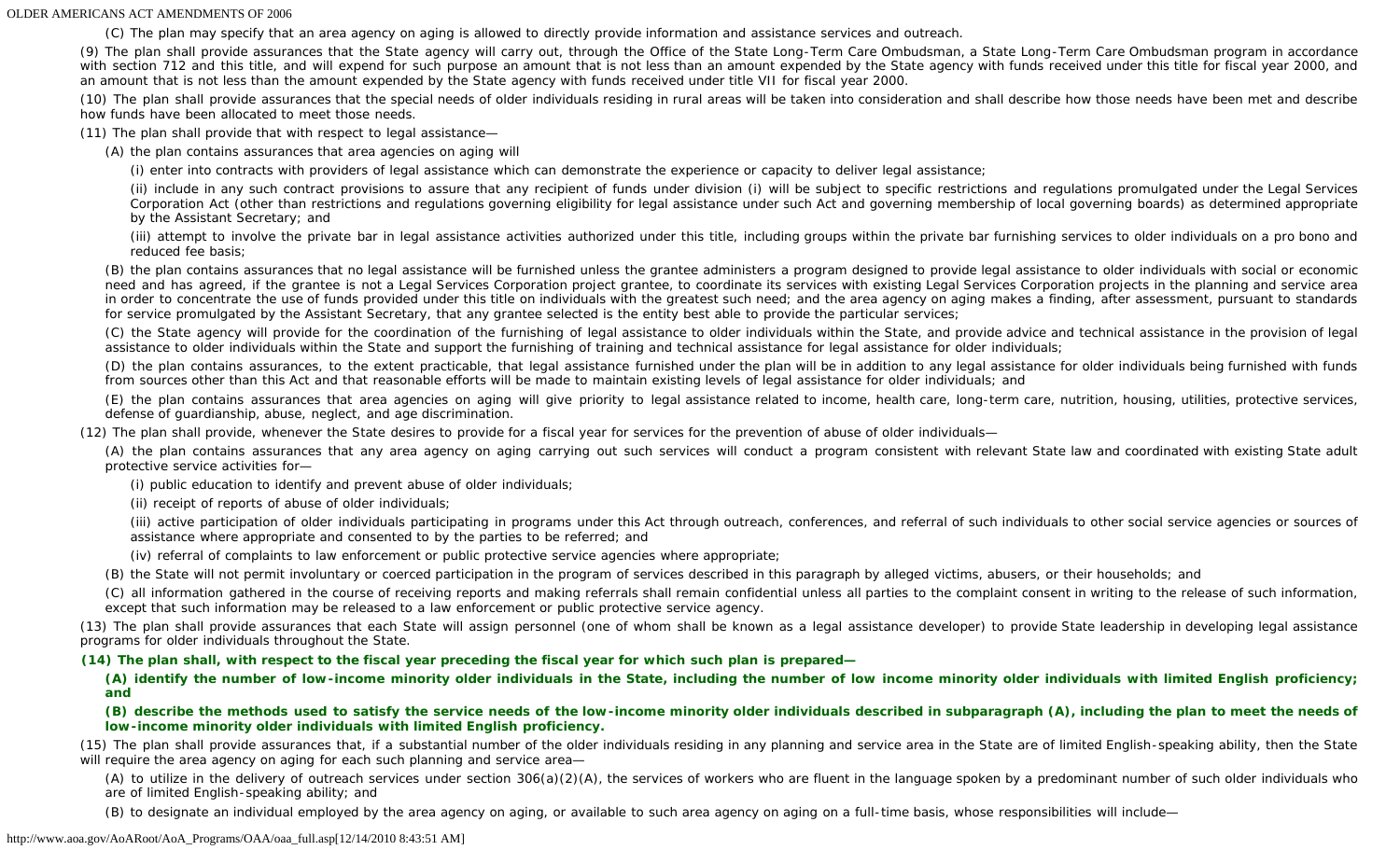(i) taking such action as may be appropriate to assure that counseling assistance is made available to such older individuals who are of limited English speaking ability in order to assist such older individuals in participating in programs and receiving assistance under this Act; and

(ii) providing guidance to individuals engaged in the delivery of supportive services under the area plan involved to enable such individuals to be aware of cultural sensitivities and to take into account effectively linguistic and cultural differences.

(16) The plan shall provide assurances that the State agency will require outreach efforts that will—

(A) identify individuals eligible for assistance under this Act, with special emphasis on—

(i) older individuals residing in rural areas;

(ii) older individuals with greatest economic need **(with particular attention to low-income older individuals, including low-income minority older individuals, older individuals with limited English proficiency, and older individuals residing in rural areas;**

(iii) older individuals with greatest social need **(with particular attention to low-income older individuals, including low-income minority older individuals, older individuals with limited English proficiency, and older individuals residing in rural areas;**

(iv) older individuals with severe disabilities;

(v) older individuals with limited English-speaking ability; and

(vi) older individuals with Alzheimer's disease **and related** disorders with neurological and organic brain dysfunction (and the caretakers of such individuals); and

(B) inform the older individuals referred to in clauses (i) through (vi) of subparagraph (A), and the caretakers of such individuals, of the availability of such assistance.

(17) The plan shall provide, with respect to the needs of older individuals with severe disabilities, assurances that the State will coordinate planning, identification, assessment of needs, and service for older individuals with disabilities with particular attention to individuals with severe disabilities with the State agencies with primary responsibility for individuals with disabilities, including severe disabilities, to enhance services and develop collaborative programs, where appropriate, to meet the needs of older individuals with disabilities.

(18) The plan shall provide assurances that area agencies on aging will conduct efforts to facilitate the coordination of community-based, long-term care services, pursuant to section 306(a)(7), for older individuals who—

(A) reside at home and are at risk of institutionalization because of limitations on their ability to function independently;

(B) are patients in hospitals and are at risk of prolonged institutionalization; or

(C) are patients in long-term care facilities, but who can return to their homes if community-based services are provided to them.

(19) The plan shall include the assurances and description required by section 705(a).

(20) The plan shall provide assurances that special efforts will be made to provide technical assistance to minority providers of services.

(21) The plan shall—

(A) provide an assurance that the State agency will coordinate programs under this title and programs under title VI, if applicable; and

(B) provide an assurance that the State agency will pursue activities to increase access by older individuals who are Native Americans to all aging programs and benefits provided by the agency, including programs and benefits provided under this title, if applicable, and specify the ways in which the State agency intends to implement the activities.

(22) If case management services are offered to provide access to supportive services, the plan shall provide that the State agency shall ensure compliance with the requirements specified in section  $306(a)(8)$ .

(23) The plan shall provide assurances that demonstrable efforts will be made—

(A) to coordinate services provided under this Act with other State services that benefit older individuals; and

(B) to provide multigenerational activities, such as opportunities for older individuals to serve as mentors or advisers in child care, youth day care, educational assistance, at-risk youth intervention, juvenile delinquency treatment, and family support programs.

(24) The plan shall provide assurances that the State will coordinate public services within the State to assist older individuals to obtain transportation services associated with access to services provided under this title, to services under title VI, to comprehensive counseling services, and to legal assistance.

(25) The plan shall include assurances that the State has in effect a mechanism to provide for quality in the provision of in-home services under this title.

(26) The plan shall provide assurances that funds received under this title will not be used to pay any part of a cost (including an administrative cost) incurred by the State agency or an area agency on aging to carry out a contract or commercial relationship that is not carried out to implement this title.

**(27) The plan shall provide assurances that area agencies on aging will provide, to the extent feasible, for the furnishing of services under this Act, consistent with self-directed care.**

**(28)(A) The plan shall include, at the election of the State, an assessment of how prepared the State is, under the State's statewide service delivery model, for any anticipated change in the number of older individuals during the 10-year period following the fiscal year for which the plan is submitted.**

**(B) Such assessment may include—**

**(i) the projected change in the number of older individuals in the State;**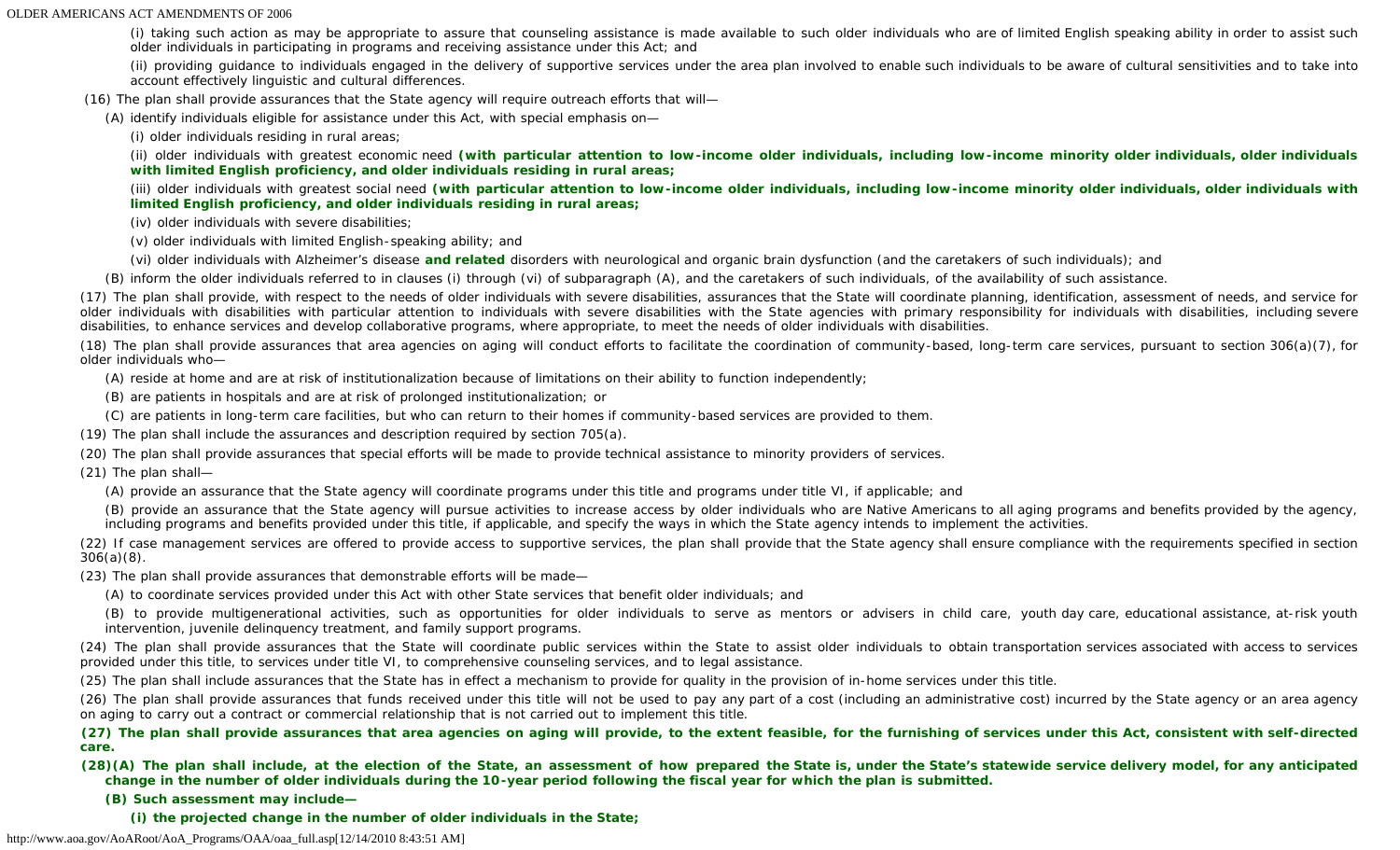**(ii) an analysis of how such change may affect such individuals, including individuals with low incomes, individuals with greatest economic need, minority older individuals, older individuals residing in rural areas, and older individuals with limited English proficiency;**

**(iii) an analysis of how the programs, policies, and services provided by the State can be improved, including coordinating with area agencies on aging, and how resource levels can be adjusted to meet the needs of the changing population of older individuals in the State; and**

**(iv) an analysis of how the change in the number of individuals age 85 and older in the State is expected to affect the need for supportive services.**

**(29) The plan shall include information detailing how the State will coordinate activities, and develop long-range emergency preparedness plans, with area agencies on aging, local emergency response agencies, relief organizations, local governments, State agencies responsible for emergency preparedness, and any other institutions that have responsibility for disaster relief service delivery.**

**(30) The plan shall include information describing the involvement of the head of the State agency in the development, revision, and implementation of emergency preparedness plans, including the State Public Health Emergency Preparedness and Response Plan.**

(b) (1) The Assistant Secretary shall approve any State plan which the Assistant Secretary finds fulfills the requirements of subsection (a), except the Assistant Secretary may not approve such plan unless the Assistant Secretary determines that the formula submitted under section 305(a)(2)(D) complies with the guidelines in effect under section 305(a)(2)(C).

(2) The Assistant Secretary, in approving any State plan under this section, may waive the requirement described in paragraph (3)(B) of subsection (a) if the State agency demonstrates to the Assistant Secretary that the service needs of older individuals residing in rural areas in the State are being met, or that the number of older individuals residing in such rural areas is not sufficient to require the State agency to comply with such requirement.

(c)(1) The Assistant Secretary shall not make a final determination disapproving any State plan, or any modification thereof, or make a final determination that a State is ineligible under section 305, without first affording the State reasonable notice and opportunity for a hearing.

(2) Not later than 30 days after such final determination, a State dissatisfied with such final determination may appeal such final determination to the Secretary for review. If the State timely appeals such final determination in accordance with subsection (e)(1), the Secretary shall dismiss the appeal filed under this paragraph.

(3) If the State is dissatisfied with the decision of the Secretary after review under paragraph (2), the State may appeal such decision not later than 30 days after such decision and in the manner described in subsection (e). For purposes of appellate review under the preceding sentence, a reference in subsection (e) to the Assistant Secretary shall be deemed to be a reference to the Secretary.

- (d) Whenever the Assistant Secretary, after reasonable notice and opportunity for a hearing to the State agency, finds that—
	- (1) the State is not eligible under section 305,

(2) the State plan has been so changed that it no longer complies substantially with the provisions of subsection (a), or

(3) in the administration of the plan there is a failure to comply substantially with any such provision of subsection (a), the Assistant Secretary shall notify such State agency that no further payments from its allotments under section 304 and section 308 will be made to the State (or, in the Assistant Secretary's discretion, that further payments to the State will be limited to projects under or portions of the State plan not affected by such failure), until the Assistant Secretary is satisfied that there will no longer be any failure to comply. Until the Assistant Secretary is so satisfied, no further payments shall be made to such State from its allotments under section 304 and section 308 (or payments shall be limited to projects under or portions of the State plan not affected by such failure). The Assistant Secretary shall, in accordance with regulations the Assistant Secretary shall prescribe, disburse the funds so withheld directly to any public or nonprofit private organization or agency or political subdivision of such State submitting an approved plan in accordance with the provisions of this section. Any such payment shall be matched in the proportions specified in section 304.

(e) (1) A State which is dissatisfied with a final action of the Assistant Secretary under subsection (b), (c), or (d) may appeal to the United States court of appeals for the circuit in which the State is located, by filing a petition with such court within 30 days after such final action. A copy of the petition shall be forthwith transmitted by the clerk of the court to the Assistant Secretary, or any officer designated by the Assistant Secretary for such purpose. The Assistant Secretary thereupon shall file in the court the record of the proceedings on which the Assistant Secretary's action is based, as provided in section 2112 of title 28, United States Code.

(2) Upon the filing of such petition, the court shall have jurisdiction to affirm the action of the Assistant Secretary or to set it aside, in whole or in part, temporarily or permanently, but until the filing of the record, the Assistant Secretary may modify or set aside the Assistant Secretary's order. The findings of the Assistant Secretary as to the facts, if supported by substantial evidence, shall be conclusive, but the court, for good cause shown may remand the case to the Assistant Secretary to take further evidence, and the Assistant Secretary shall, within 30 days, file in the court the record of those further proceedings. Such new or modified findings of fact shall likewise be conclusive if supported by substantial evidence. The judgment of the court affirming or setting aside, in whole or in part, any action of the Assistant Secretary shall be final, subject to review by the Supreme Court of the United States upon certiorari or certification as provided in section 1254 of title 28, United States Code.

(3) The commencement of proceedings under this subsection shall not, unless so specifically ordered by the court, operate as a stay of the Assistant Secretary's action.

(f) Neither a State, nor a State agency, may require any provider of legal assistance under this title to reveal any information that is protected by the attorney-client privilege. (42 U.S.C. 3027)

# *PLANNING, COORDINATION, EVALUATION, AND ADMINISTRATION OF STATE PLANS*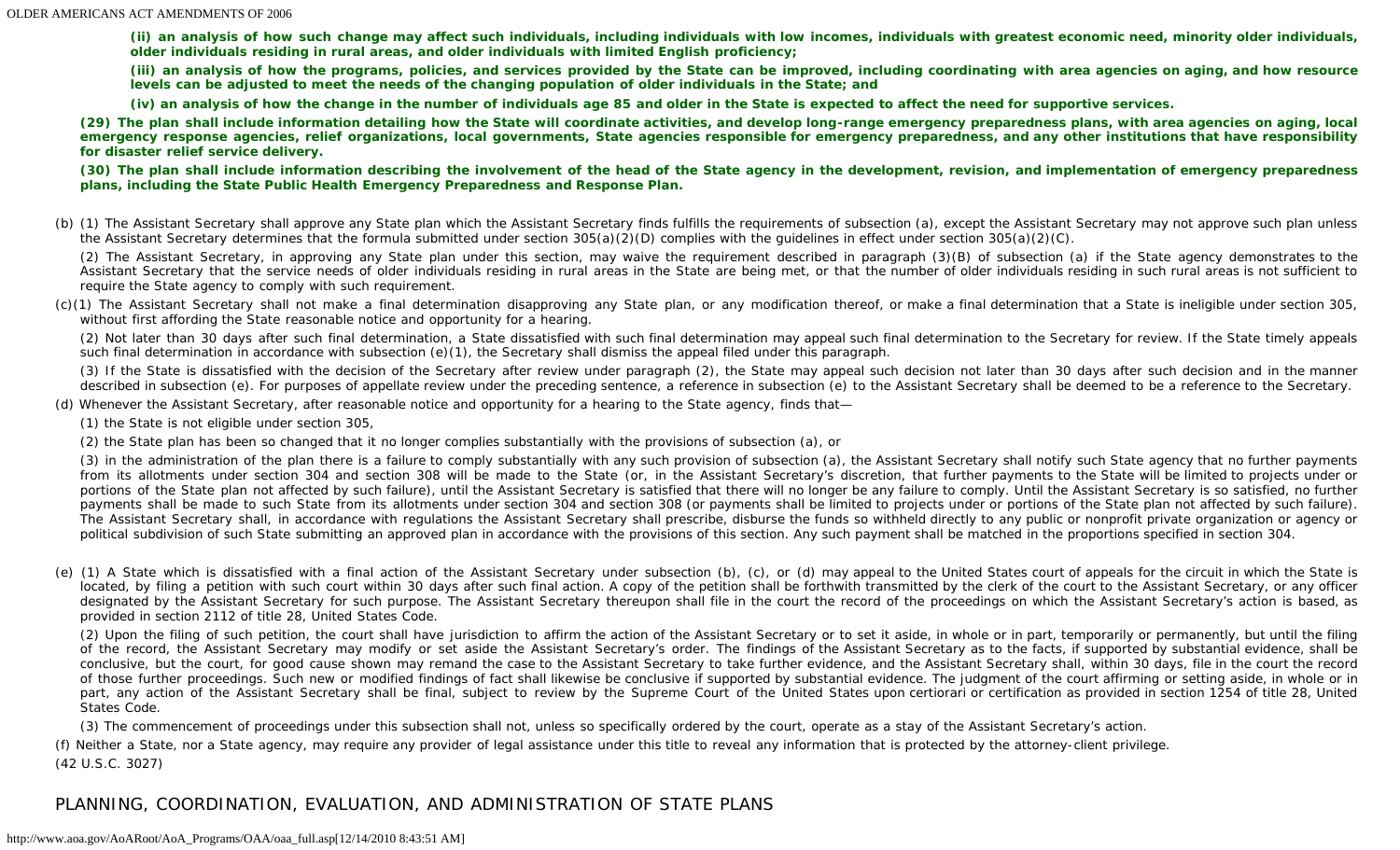## Section. 308.

(a) (1) Amounts available to States under subsection (b)(1) may be used to make grants to States for paying such percentages as each State agency determines, but not more than 75 percent, of the cost of the administration of its State plan, including the preparation of the State plan, the evaluation of activities carried out under such plan, the collection of data and the carrying out of analyses related to the need for supportive services, nutrition services, and multipurpose senior centers within the State, and dissemination of information so obtained, the provision of short-term training to personnel of public or nonprofit private agencies and organizations engaged in the operation of programs authorized by this Act, and the carrying out of demonstration projects of statewide significance relating to the initiation, expansion, or improvement of services assisted under this title.

(2) Any sums available to a State under subsection (b)(1) for part of the cost of the administration of its State plan which the State determines is not needed for such purposes may be used by the State to supplement the amount available under section 304(d)(1)(A) to cover part of the cost of the administration of area plans.

(3) Any State which has been designated a single planning and service area under section 305(a)(1)(E) covering all, or substantially all, of the older individuals in such State, as determined by the Assistant Secretary, may elect to pay part of the costs of the administration of State and area plans either out of sums received under this section or out of sums made available for the administration of area plans under section 304(d)(1)(A), but shall not pay such costs out of sums received or allotted under both such sections.

(b)(1) If for any fiscal year the aggregate amount appropriated under section 303 does not exceed \$800,000,000, then—

(A) except as provided in clause (ii), the greater of 5 percent of the allotment to a State under section 304(a)(1) or \$300,000; and

(B) in the case of Guam, American Samoa, the United States Virgin Islands, the Trust Territory of the Pacific Islands, and the Commonwealth of the Northern Mariana Islands, the greater of 5 percent of such allotment or \$75,000; shall be available to such State to carry out the purposes of this section.

(2) If for any fiscal year the aggregate amount appropriated under section 303 exceeds \$800,000,000, then—

(A) except as provided in clause (ii), the greater of 5 percent of the allotment to a State under section 304(a)(1) or \$500,000; and

(B) in the case of Guam, American Samoa, the United States Virgin Islands, the Trust Territory of the Pacific Islands, and the Commonwealth of the Northern Mariana Islands, the greater of 5 percent of such allotment or \$100,000; shall be available to such State to carry out the purposes of this section.

(3) (A) If the aggregate amount appropriated under section 303 for a fiscal year does not exceed \$800,000,000, then any State which desires to receive amounts, in addition to amounts allotted to such State under paragraph (1), to be used in the administration of its State plan in accordance with subsection (a) may transmit an application to the Assistant Secretary in accordance with this paragraph. Any such application shall be transmitted in such form, and according to such procedures, as the Assistant Secretary may require, except that such application may not be made as part of, or as an amendment to, the State plan.

(B) The Assistant Secretary may approve any application transmitted by a State under subparagraph (A) if the Assistant Secretary determines, based upon a particularized showing of need that—

(i) the State will be unable to fully and effectively administer its State plan and to carry out programs and projects authorized by this title unless such additional amounts are made available by the Assistant Secretary;

(ii) the State is making full and effective use of its allotment under paragraph (1) and of the personnel of the State agency and area agencies designated under section 305(a)(2)(A) in the administration of its State plan in accordance with subsection (a); and

(iii) the State agency and area agencies on aging of such State are carrying out, on a full-time basis, programs and activities which are in furtherance of the objectives of this Act.

(C) The Assistant Secretary may approve that portion of the amount requested by a State in its application under subparagraph (A) which the Assistant Secretary determines has been justified in such application.

(D) Amounts which any State may receive in any fiscal year under this paragraph may not exceed three-fourths of 1 percent of the sum of the amounts allotted under section 304(a) to such State to carry out the State plan for such fiscal year.

(E) No application by a State under subparagraph (A) shall be approved unless it contains assurances that no amounts received by the State under this paragraph will be used to hire any individual to fill a job opening created by the action of the State in laying off or terminating the employment of any regular employee not supported under this Act in anticipation of filling the vacancy so created by hiring an employee to be supported through use of amounts received under this paragraph.

(4) (A) Notwithstanding any other provision of this title and except as provided in subparagraph (B), with respect to funds received by a State and attributable to funds appropriated under paragraph

(1) or (2) of section 303(b), the State may elect in its plan under section 307(a)(13) regarding part C of this title, to transfer not more than 40 percent of the funds so received between (1) or (2) of section 303(b), th subpart 1 and subpart 2 of part C, for use as the State considers appropriate to meet the needs of the area served. The Assistant Secretary shall approve any such transfer unless the Assistant Secretary determines that such transfer is not consistent with the objectives of this Act.

(B) If a State demonstrates, to the satisfaction of the Assistant Secretary, that funds received by the State and attributable to funds appropriated under paragraph (1) or (2) of section 303(b), including funds transferred under subparagraph (A) without regard to this subparagraph, for any fiscal year are insufficient to satisfy the need for services under subpart 1 or subpart 2 of part C, then the Assistant Secretary may grant a waiver that permits the State to transfer under subparagraph (A) to satisfy such need an additional 10 percent of the funds so received by a State and attributable to funds appropriated under paragraph (1) or (2) of section 303(b).

(C) A State's request for a waiver under subparagraph (B) shall—

(i) be not more than one page in length;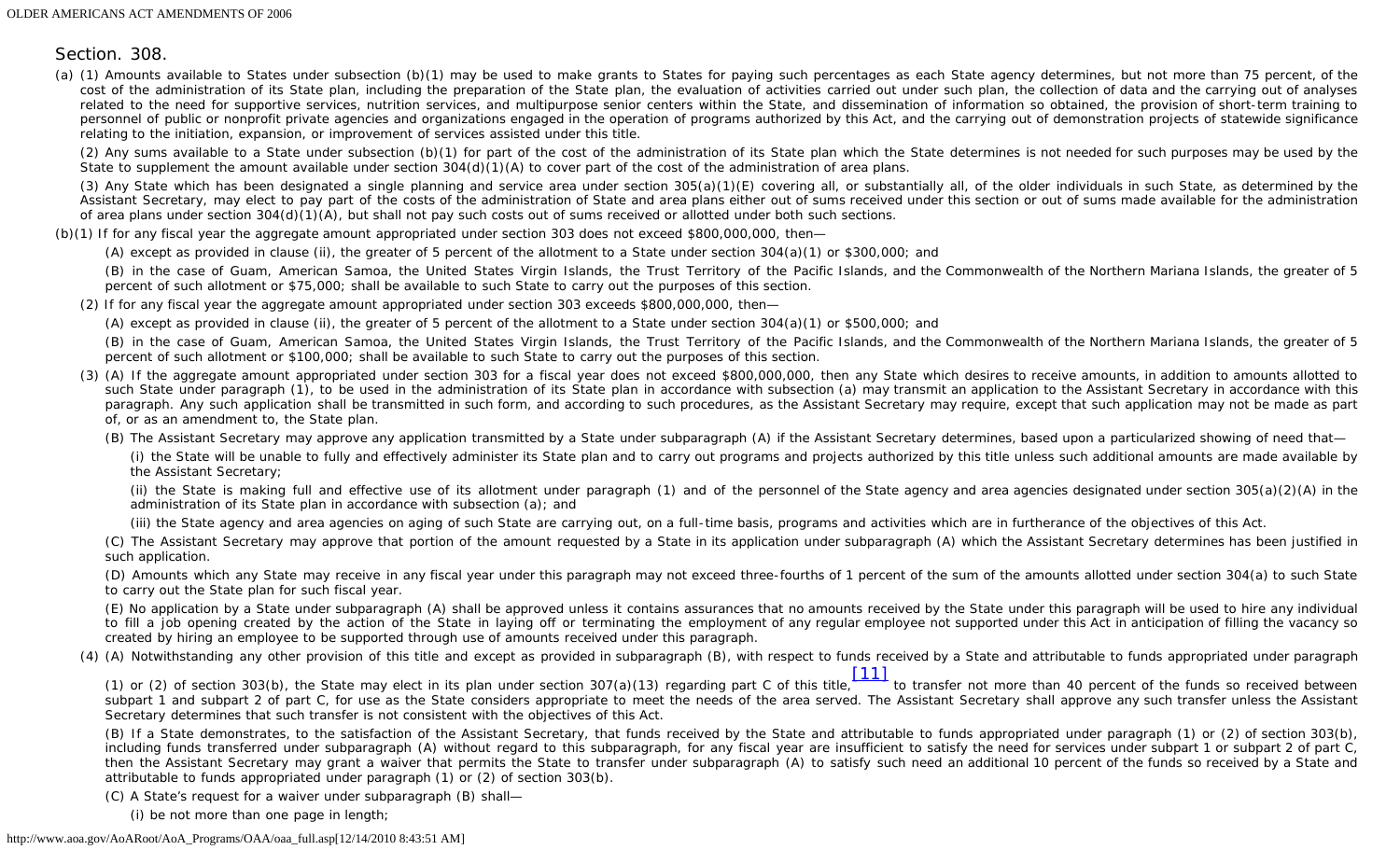(ii) include a request that the waiver be granted;

(iii) specify the amount of the funds received by a State and attributable to funds appropriated under paragraph (1) or (2) of section 303(b), over the permissible 40 percent referred to in subparagraph (A), that the State requires to satisfy the need for services under subpart 1 or 2 of part C; and

(iv) not include a request for a waiver with respect to an amount if the transfer of the amount would jeopardize the appropriate provision of services under subpart 1 or 2 of part C.

(5) (A) Notwithstanding any other provision of this title, of the funds received by a State attributable to funds appropriated under subsection (a)(1), and paragraphs (1) and (2) of subsection (b), of section 303, the State may elect to transfer not more than 30 percent for any fiscal year between programs under part B and part C, for use as the State considers appropriate. The State shall notify the Assistant Secretary of any such election.

(B) At a minimum, the notification described in subparagraph (A) shall include a description of the amount to be transferred, the purposes of the transfer, the need for the transfer, and the impact of the transfer on the provision of services from which the funding will be transferred.

(6) A State agency may not delegate to an area agency on aging or any other entity the authority to make a transfer under paragraph  $(4)(A)$  or  $(5)(A)$ .

(7) The Assistant Secretary shall annually collect, and include in the report required by section 207(a), data regarding the transfers described in paragraphs (4)(A) and (5)(A), including—

(A) the amount of funds involved in the transfers, analyzed by State;

(B) the rationales for the transfers;

(C) in the case of transfers described in paragraphs (4)(A) and (5)(A), the effect of the transfers of the provision of services, including the effect on the number of meals served, under— (i) subpart 1 of part C; and

(ii) subpart 2 of part C; and

(D) in the case of transfers described in paragraph  $(5)(A)$ —

(i) in the case of transfers to part B, information on the supportive services, or services provided through senior centers, for which the transfers were used; and

(ii) the effect of the transfers on the provision of services provided under—

(I) part B; and

(II) part C, including the effect on the number of meals served.

(c) The amounts of any State's allotment under subsection (b) for any fiscal year which the Assistant Secretary determines will not be required for that year for the purposes described in subsection (a)(1) shall be available to provide services under part B or part C, or both, in the State.

(42 U.S.C. 3028)

# *PAYMENTS*

## Section. 309.

(a) Payments of grants or contracts under this title may be made (after necessary adjustments resulting from previously made overpayments or underpayments) in advance or by way of reimbursement, and in such installments, as the Assistant Secretary may determine. From a State's allotment for a fiscal year which is available under section 308 the Assistant Secretary may pay to a State which does not have a State plan approved under section 307 such amounts as the Assistant Secretary deems appropriate for the purpose of assisting such State in developing a State plan.

(b) (1) For each fiscal year, not less than 25 percent of the non-Federal share of the total expenditures under the State plan which is required by section 304(d) shall be met from funds from State or local public sources.

(2) Funds required to meet the non-Federal share required by section 304(d)(1)(D), in amounts exceeding **10 percent of the cost of the services specified in such section 304(d)(1)(D)** shall be from State sources.

(c) A State's allotment under section 304 for a fiscal year shall be reduced by the percentage (if any) by which its expenditures for such year from State sources under its State plan approved under section 307 are less than its average annual expenditures from such sources for the period of 3 fiscal years preceding such year. (42 U.S.C. 3029)

## *DISASTER RELIEF REIMBURSEMENTS*

## Section. 310.

(a) (1) The Assistant Secretary may provide reimbursements to any State (or to any tribal organization receiving a grant under title VI), upon application for such reimbursement, for funds such State makes available to area agencies on aging in such State (or funds used by such tribal organization) for the delivery of supportive services (and related supplies) during any major disaster declared by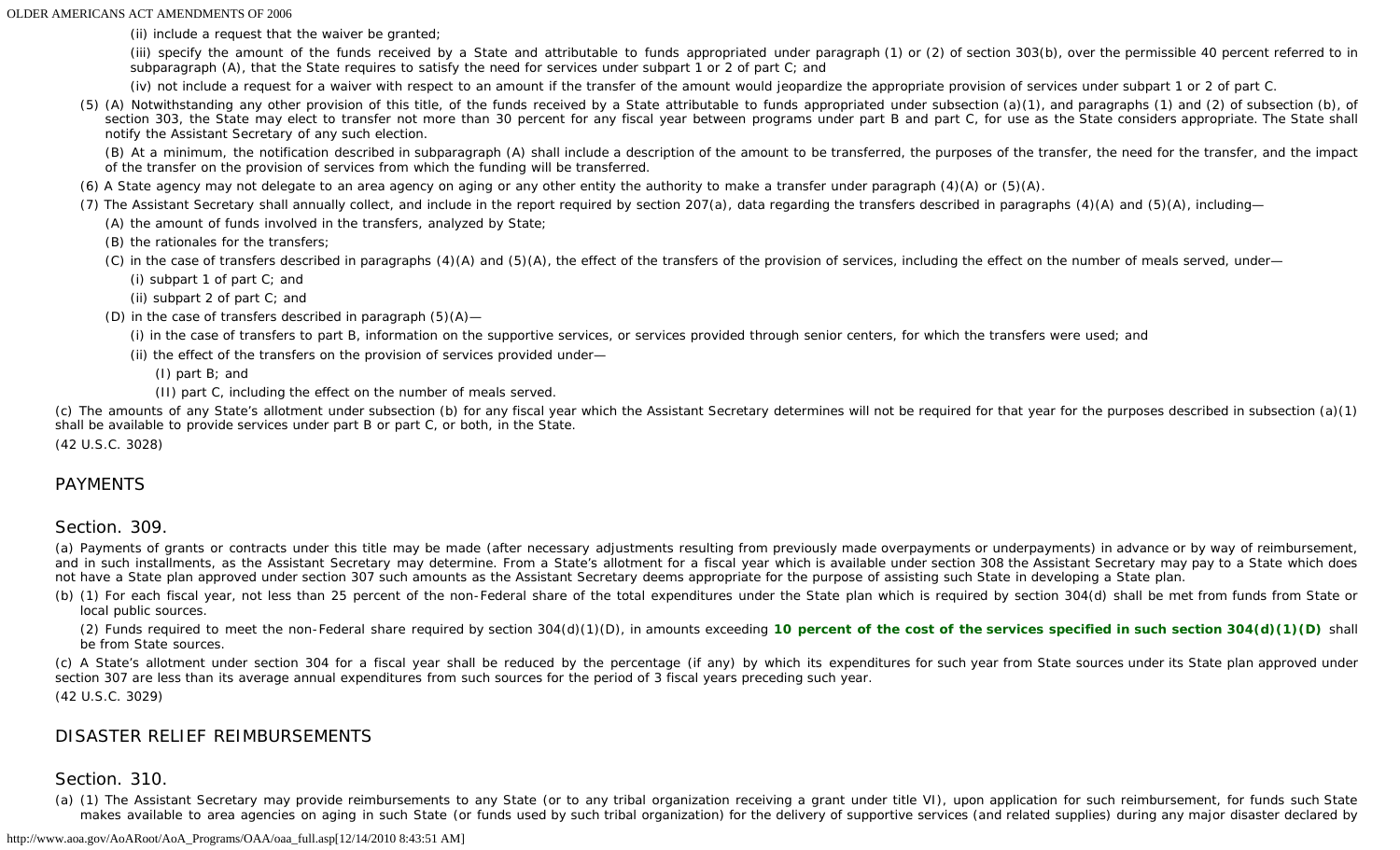the President in accordance with the Robert T. Stafford Relief and Emergency Assistance Act.

(2) Total payments to all States and such tribal organizations under paragraph (1) in any fiscal year shall not exceed 2 percent of the total amount appropriated and available to carry out title IV.

(3) If the Assistant Secretary decides, in the 5-day period beginning on the date such disaster is declared by the President, to provide an amount of reimbursement under paragraph (1) to a State or such tribal organization, then the Assistant Secretary shall provide not less than 75 percent of such amount to such State or such tribal organization not later than 5 days after the date of such decision.

(b)(1) At the beginning of each fiscal year the Assistant Secretary shall set aside, for payment to States and such tribal organizations under subsection (a), an amount equal to 2 percent of the total amount appropriated and available to carry out title IV.

(2) Amounts set aside under paragraph (1) which are not obligated by the end of the third quarter of any fiscal year shall be made available to carry out title IV.

(c) Nothing in this section shall be construed to prohibit expenditures by States and such tribal organizations for disaster relief for older individuals in excess of amounts reimbursable under this section, by using funds made available to them under other sections of this Act or under other provisions of Federal or State law, or from private sources.

(42 U.S.C. 3030)

# *NUTRITION SERVICES INCENTIVE PROGRAM*

Section. 311.

(a) The purpose of this section is to provide incentives to encourage and reward effective performance by States and tribal organizations in the efficient delivery of nutritious meals to older individuals. (b)(1) The Secretary shall allot and provide, in accordance with this section, to or on behalf of each State agency with a plan approved under this title for a fiscal year, and to or on behalf of each grantee with an application approved under title VI for such fiscal year, an amount bearing the same ratio to the total amount appropriated for such fiscal year under subsection (e) as the number of meals served in the State under such plan approved for the preceding fiscal year (or the number of meals served by the title VI grantee, under such application approved for such preceding fiscal year), bears to the total number of such meals served in all States and by all title VI grantees under all such plans and applications approved for such preceding fiscal year.

(2) For purposes of paragraph (1), in the case of a grantee that has an application approved under title VI for a fiscal year but that did not receive assistance under this section for the preceding fiscal year, the number of meals served by the title VI grantee for the preceding fiscal year shall be deemed to equal the number of meals that the Assistant Secretary estimates will be served by the title VI grantee in the fiscal year for which the application was approved.

(c)(1) Agricultural commodities **(including bonus commodities)** and products purchased by the Secretary of Agriculture under section 32 of the Act of August 24, 1935 (7 U.S.C. 612c), shall be donated to a recipient of a grant or contract to be used for providing nutrition services in accordance with the provisions of this title.

(2) The Commodities Credit Corporation shall dispose of food commodities **(including bonus commodities)** under section 416 of the Agricultural Act of 1949 (7 U.S.C. 1431) by donating them to a recipient of a grant or contract to be used for providing nutrition services in accordance with the provisions of this title.

(3) Dairy products **(including bonus commodities)** purchased by the Secretary of Agriculture under section 709 of the Food and Agriculture Act of 1965 (7 U.S.C. 1446a–1) shall be used to meet the requirements of programs providing nutrition services in accordance with the provisions of this title.

**(4) Among the commodities provided under this subsection, the Secretary of Agriculture shall give special emphasis to foods of high nutritional value to support the health of older individuals. The Secretary of Agriculture, in consultation with the Assistant Secretary, is authorized to prescribe the terms and conditions respecting the provision of commodities under this subsection.**

**(d) (1) Each State agency and each title VI grantee shall be entitled to use all or any part of amounts allotted under subsection (b) to obtain from the Secretary of Agriculture commodities available through any food program of the Department of Agriculture at the rates at which such commodities are valued for purposes of such program.**

**(2) The Secretary of Agriculture shall determine and report to the Secretary, by such date as the Secretary may require, the amount (if any( of its allotment under subsection (b)** which each State agency and title VI grantee has elected to receive in the form of commodities. Such amount shall include an amount bearing the same ratio to the costs to the **Secretary of Agriculture of providing such commodities under this subsection as the value of commodities received by such State agency or title VI grantee under this subsection bears to the total value of commodities so received.**

**(3) From the allotment under subsection (b) for each State agency and title VI grantee, the Secretary shall first reimburse the Secreary of Agriculture for costs of commodities received by such State agency or grantee under this subsection, and shall then pay the balance (if any) to such State agency or grantee. Amounts received by the Secretary of Agriculture pursuant to this section to make commodities purchases for a fiscal year that are not expended for such fiscal year may be carried over to the next fiscal year to make commodities purchases pursuant to this section.**

**(4) Each State agency and title VI grantee shall promptly and equitably disburse amounts received under this subsection to recipients of grants and contracts. Such disbursements shall only be used by such recipients of grants or contracts to purchase domestically produced foods for their nutrition projects.**

**(5) Nothing in this subsection shall be construed to authorize the Secretary or the Assistant Secretary to require any State agency or title VI grantee to elect to received cash payments under this subsection.**

(e) There are authorized to be appropriated to carry out this section (other than subsection (c)(1)) such sums as may be necessary for fiscal year 2007 and such sums as may be **necessary for each of the 4 succeeding fiscal years.**

**(f) In each fiscal year, the Secretary and the Secretary of Agriculture shall jointly disseminate to State agencies, area agencies on aging, and providers of nutrition services assisted under this title, information concerning the foods available to such State agencies, area agencies on aging, and provider under subsection (c).** (42 U.S.C. 3030a)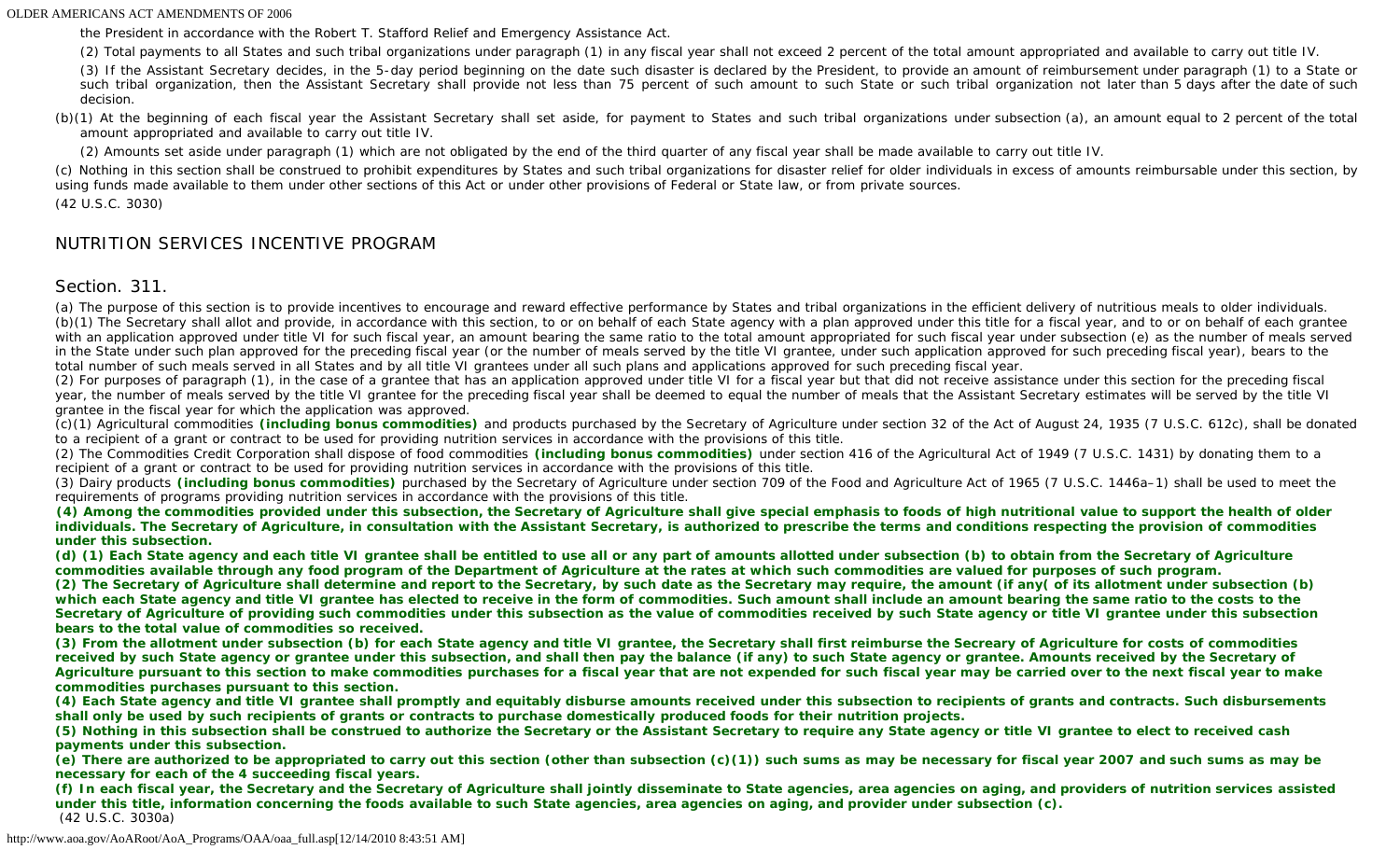# *MULTIPURPOSE SENIOR CENTERS: RECAPTURE OF PAYMENTS*

## Section. 312.

If, within 10 years after acquisition, or within 20 years after the completion of construction, of any facility for which funds have been paid under this title—

(1) the owner of the facility ceases to be a public or nonprofit private agency or organization; or

(2) the facility ceases to be used for the purposes for which it was acquired (unless the Assistant Secretary determines, in accordance with regulations, that there is good cause for releasing the applicant or other owner from the obligation to do so); the United States shall be entitled to recover from the applicant or other owner of the facility an amount which bears to the then value of the facility (or so much thereof as constituted an approved project or projects) the same ratio as the amount of such Federal funds bore to the cost of the facility financed with the aid of such funds. Such value shall be determined by agreement of the parties or by action brought in the United States district court for the district in which such facility is situated.

(42 U.S.C. 3030b)

*AUDIT*

## Section. 313.

(a) The Assistant Secretary and the Comptroller General of the United States or any of their duly authorized representatives shall have access for the purpose of audit and examination to any books, documents, papers, and records that are pertinent to a grant or contract received under this title.

(b) State agencies and area agencies on aging shall not request information or data from providers which is not pertinent to services furnished pursuant to this Act or a payment made for such services. (42 U.S.C. 3030c)

# Section. 314. RIGHTS RELATING TO IN-HOME SERVICES FOR FRAIL OLDER INDIVIDUALS.

The Assistant Secretary shall require entities that provide inhome services under this title to promote the rights of each older individual who receives such services. Such rights include the following:

(1) The right—

(A) to be fully informed in advance about each in-home service provided by such entity under this title and about

any change in such service that may affect the well-being of such individual; and

(B) to participate in planning and changing an inhome service provided under this title by such entity unless such individual is judicially adjudged incompetent.

(2) The right to voice a grievance with respect to such service that is or fails to be so provided, without discrimination or reprisal as a result of voicing such grievance.

(3) The right to confidentiality of records relating to such individual.

(4) The right to have the property of such individual treated with respect.

(5) The right to be fully informed (orally and in writing), in advance of receiving an in-home service under this title, of such individual's rights and obligations under this title. (42 U.S.C. 3030c–1)

# Section. 315. CONSUMER CONTRIBUTIONS.

(a) COST SHARING.—

(1) IN GENERAL.—Except as provided in paragraphs (2) and (3), a State is permitted to implement cost sharing for all services funded by this Act by recipients of the services.

(2) EXCEPTION.—The State is not permitted to implement the cost sharing described in paragraph (1) for the following services:

- (A) Information and assistance, outreach, benefits counseling, or case management services.
- (B) Ombudsman, elder abuse prevention, legal assistance, or other consumer protection services.

(C) Congregate and home delivered meals.

(D) Any services delivered through tribal organizations.

(3) PROHIBITIONS.—A State or tribal organization shall not permit the cost sharing described in paragraph (1) for any services delivered through tribal organizations. A State shall not permit cost sharing by a low-income older individual if the income of such individual is at or below the Federal poverty line. A State may exclude from cost sharing low-income individuals whose incomes are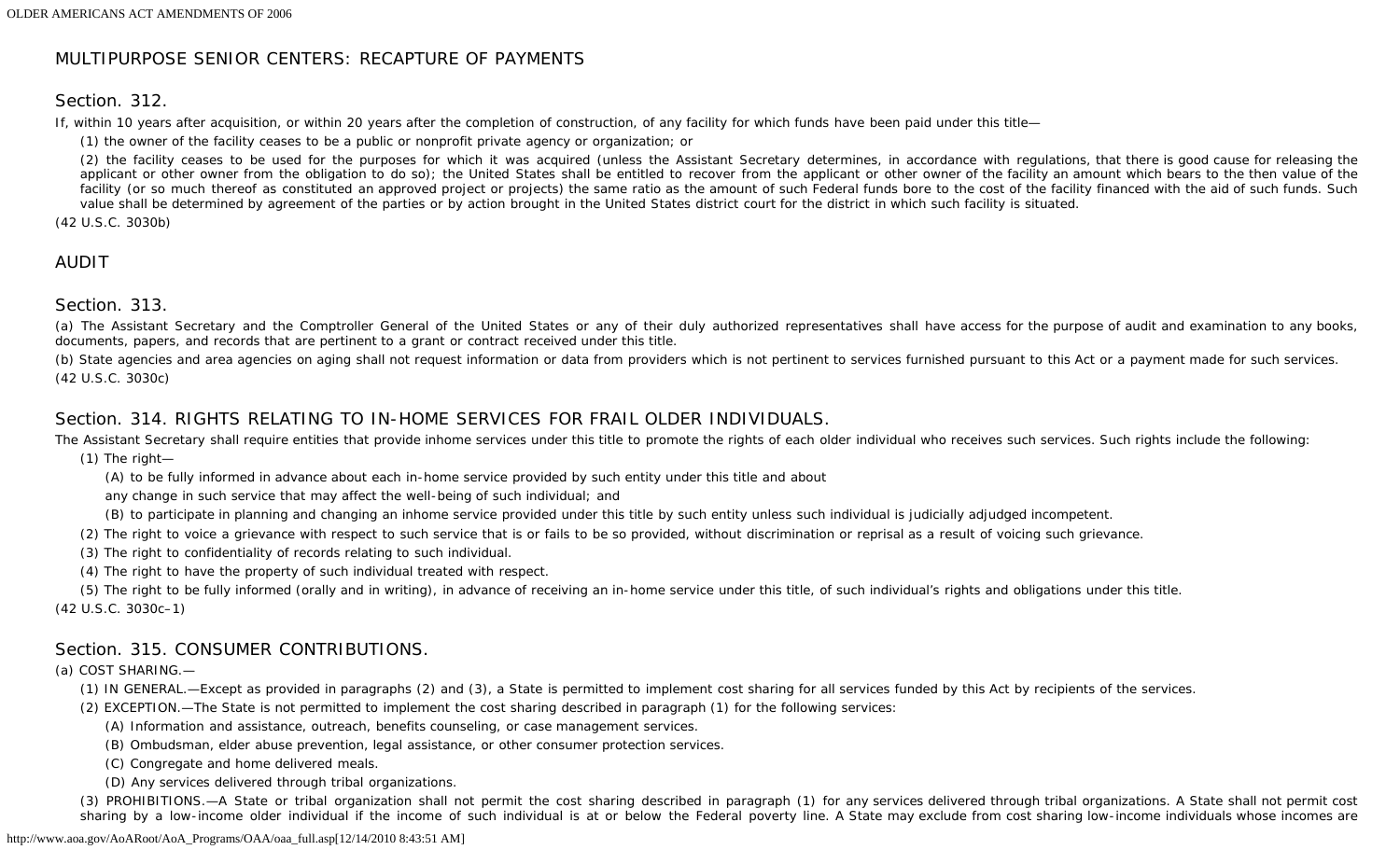above the Federal poverty line. A State shall not consider any assets, savings, or other property owned by older individuals when defining low-income individuals who are exempt from cost sharing, when creating a sliding scale for the cost sharing, or when seeking contributions from any older individual.

(4) PAYMENT RATES.—If a State permits the cost sharing described in paragraph (1), such State shall establish a sliding scale, based solely on individual income and the cost of delivering services.

(5) REQUIREMENTS.—If a State permits the cost sharing described in paragraph (1), such State shall require each area agency on aging in the State to ensure that each service provider involved, and the area agency on aging, will—

(A) protect the privacy and confidentiality of each older individual with respect to the declaration or nondeclaration of individual income and to any share of costs paid or unpaid by an individual; (B) establish appropriate procedures to safeguard and account for cost share payments;

(C) use each collected cost share payment to expand the service for which such payment was given;

(D) not consider assets, savings, or other property owned by an older individual in determining whether cost sharing is permitted;

(E) not deny any service for which funds are received under this Act for an older individual due to the income of such individual or such individual's failure to make a cost sharing payment;

(F) determine the eligibility of older individuals to cost share solely by a confidential declaration of income and with no requirement for verification; and

(G) widely distribute State created written materials in languages reflecting the reading abilities of older individuals that describe the criteria for cost sharing, the State's sliding scale, and the mandate described under subparagraph (E).

(6) WAIVER.—An area agency on aging may request a waiver to the State's cost sharing policies, and the State shall approve such a waiver if the area agency on aging can adequately demonstrate that—

(A) a significant proportion of persons receiving services under this Act subject to cost sharing in the planning

and service area have incomes below the threshold established in State policy; or

(B) cost sharing would be an unreasonable administrative or financial burden upon the area agency on aging.

(b) VOLUNTARY CONTRIBUTIONS.—

(1) IN GENERAL.—Voluntary contributions shall be allowed and may be solicited for all services for which funds are received under this Act **if** the method of solicitation is non-coercive. **Such contributions shall be encouraged for individuals whose self-declared income is at or above 185 percent of the poverty line, at contribution levels based on the actual cost of services.**

(2) LOCAL DECISION.—The area agency on aging shall consult with the relevant service providers and older individuals in agency's planning and service area in a State to determine the best method for accepting voluntary contributions under this subsection.

(3) PROHIBITED ACTS.—The area agency on aging and service providers shall not means test for any service for which contributions are accepted or deny services to any individual who does not contribute to the cost of the service.

(4) REQUIRED ACTS.—The area agency on aging shall ensure that each service provider will—

(A) provide each recipient with an opportunity to voluntarily contribute to the cost of the service;

- (B) clearly inform each recipient that there is no obligation to contribute and that the contribution is purely voluntary;
- (C) protect the privacy and confidentiality of each recipient with respect to the recipient's contribution or lack of contribution;

(D) establish appropriate procedures to safeguard and account for all contributions; and

(E) use all collected contributions to expand the service for which the contributions were given **and to supplement (not supplant) funds received under this Act.**

### (c) PARTICIPATION.—

(1) IN GENERAL.—The State and area agencies on aging, in conducting public hearings on State and area plans, shall solicit the views of older individuals, providers, and other stakeholders on implementation of cost-sharing in the service area or the State.

(2) PLANS.—Prior to the implementation of cost sharing under subsection (a), each State and area agency on aging shall develop plans that are designed to ensure that the participation of low-income older individuals **(with particular attention to low-income older individuals, including low-income minority older individuals, older individuals with limited English proficiency, and older individuals residing in rural areas)** receiving services will not decrease with the implementation of the cost sharing under such subsection.

(d) EVALUATION.—Not later than 1 year after the date of the enactment of the Older Americans Act Amendments of 2000, and annually thereafter, the Assistant Secretary shall conduct a comprehensive evaluation of practices for cost sharing to determine its impact on participation rates (with particular attention to low-income older individuals, including low-income minority older individuals, older individuals with limited English proficiency, and older individuals residing in rural areas). If the Assistant Secretary finds that there is a disparate impact upon low-income or minority older individuals or older individuals residing in rural areas in any State or region within the State regarding the provision of services, the Assistant Secretary shall take corrective action to assure that such services are provided to all older individuals without regard to the cost sharing criteria.

(42 U.S.C. 3030c–2)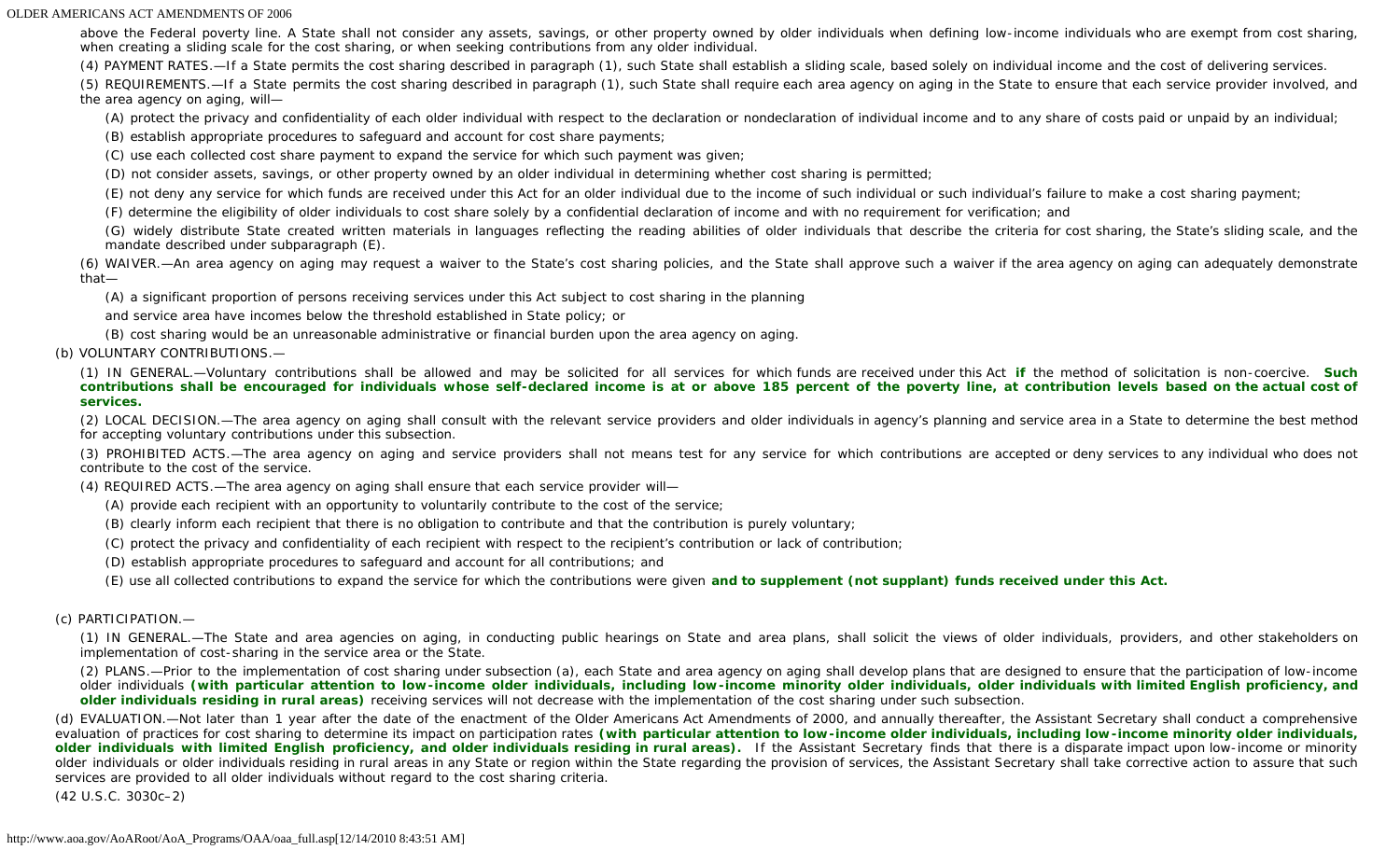# Section. 316. WAIVERS.

(a) IN GENERAL.—The Assistant Secretary may waive any of the provisions specified in subsection (b) with respect to a State, upon receiving an application by the State agency containing or accompanied by documentation sufficient to establish, to the satisfaction of the Assistant Secretary, that—

(1) approval of the State legislature has been obtained or is not required with respect to the proposal for which waiver is sought;

(2) the State agency has collaborated with the area agencies on aging in the State and other organizations that would be affected with respect to the proposal for which waiver is sought;

(3) the proposal has been made available for public review and comment, including the opportunity for a public hearing upon request, within the State (and a summary of all of the comments received has been included in the application); and

(4) the State agency has given adequate consideration to the probable positive and negative consequences of approval of the waiver application, and the probable benefits for older individuals can reasonably be expected to outweigh any negative consequences, or particular circumstances in the State otherwise justify the waiver.

(b) REQUIREMENTS SUBJECT TO WAIVER.—The provisions of this title that may be waived under this section are—

(1) any provision of sections 305, 306, and 307 requiring statewide uniformity of programs carried out under this title, to the extent necessary to permit demonstrations, in limited areas of a State, of innovative approaches to assist older individuals;

(2) any area plan requirement described in section 306(a) if granting the waiver will promote innovations or improve service delivery and will not diminish services already provided under this Act;

(3) any State plan requirement described in section 307(a) if granting the waiver will promote innovations or improve service delivery and will not diminish services already provided under this Act;

(4) any restriction under paragraph (5) of section 308(b), on the amount that may be transferred between programs carried out under part B and part C; and

(5) the requirement of section 309(c) that certain amounts of a State allotment be used for the provision of services, with respect to a State that reduces expenditures under the State plan of the State (but only to the extent that the non-Federal share of the expenditures is not reduced below any minimum specified in section 304(d) or any other provision of this title).

(c) DURATION OF WAIVER.—The application by a State agency for a waiver under this section shall include a recommendation as to the duration of the waiver (not to exceed the duration of the State plan of the State). The Assistant Secretary, in granting such a waiver, shall specify the duration of the waiver, which may be the duration recommended by the State agency or such shorter time period as the Assistant Secretary finds to be appropriate.

(d) REPORTS TO SECRETARY.—With respect to each waiver granted under this section, not later than 1 year after the expiration of such waiver, and at any time during the waiver period that the Assistant Secretary may require, the State agency shall prepare and submit to the Assistant Secretary a report evaluating the impact of the waiver on the operation and effectiveness of programs and services provided under this title.

(42 U.S.C. 3030c–3)

# PART B—SUPPORTIVE SERVICES AND SENIOR CENTERS PROGRAM AUTHORIZED

# Section. 321.

(a) The Assistant Secretary shall carry out a program for making grants to States under State plans approved under section 307 for any of the following supportive services:

(1) health (including mental health), education and training, welfare, informational, recreational, homemaker, counseling, or referral services;

(2) transportation services to facilitate access to supportive services or nutrition services, and services provided by an area agency on aging, in conjunction with local transportation service providers, public transportation agencies, and other local government agencies, that result in increased provision of such transportation services for older individuals;

(3) services designed to encourage and assist older individuals to use the facilities and services (including information and assistance services) available to them, including language translation services to assist older individuals with limited English speaking ability to obtain services under this title;

(4) services designed

(A) to assist older individuals to obtain adequate housing, including residential repair and renovation projects designed to enable older individuals to maintain their homes in conformity with minimum housing standards;

(B) to adapt homes to meet the needs of older individuals who have physical disabilities;

(C) to prevent unlawful entry into residences of older individuals, through the installation of security devices and through structural modifications or alterations of such residences; or

(D) to assist older individuals in obtaining housing for which assistance is provided under programs of the Department of Housing and Urban Development;

(5) services designed to assist older individuals in avoiding institutionalization and to assist individuals in long-term care institutions who are able to return to their communities, including—

(A) client assessment, case management services, and development and coordination of community services;

(B) supportive activities to meet the special needs of caregivers, including caretakers who provide in-home services to frail older individuals; and

(C) in-home services and other community services, including home health, homemaker, shopping, escort, reader, and letter writing services, to assist older individuals to live independently in a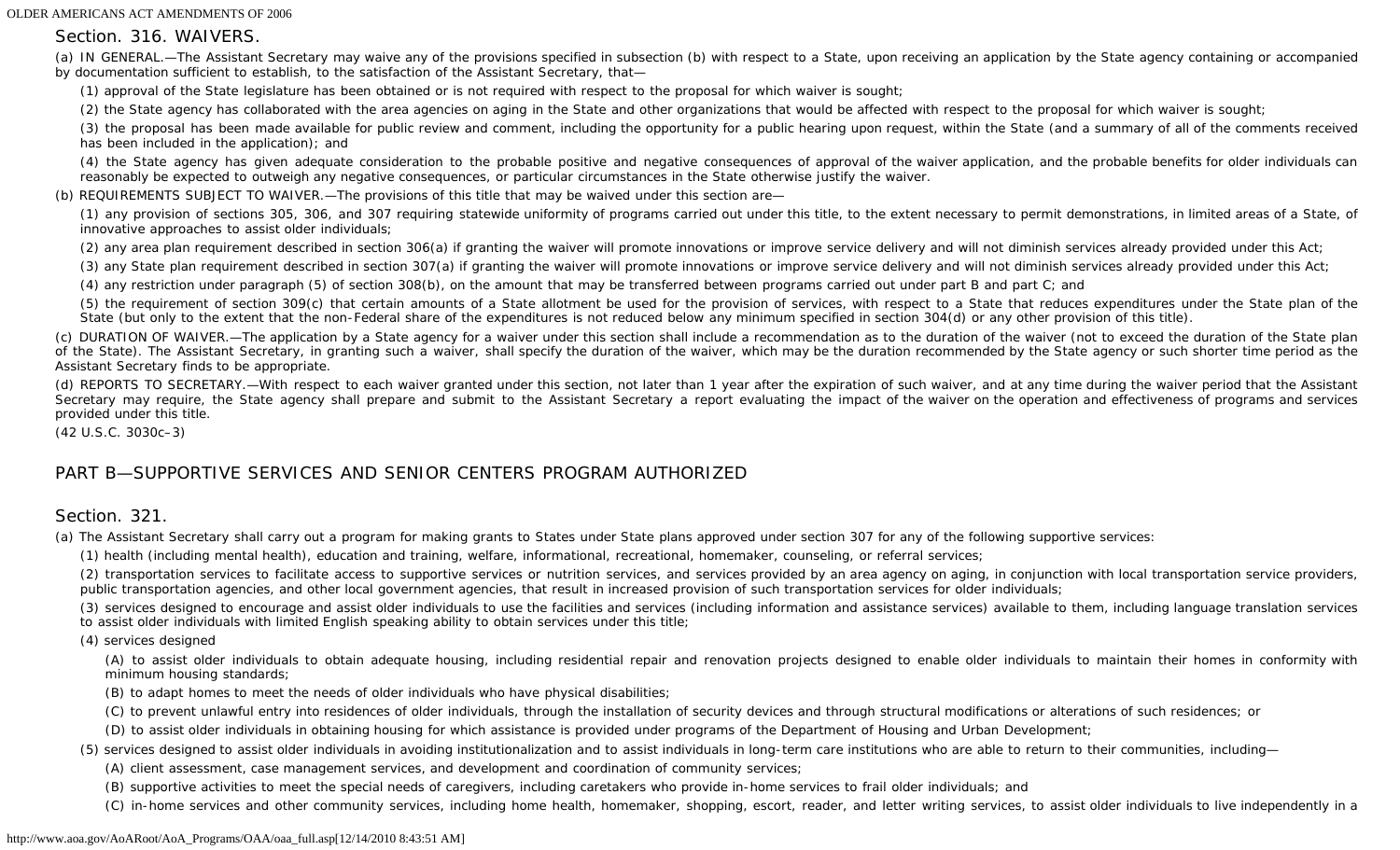home environment;

(6) services designed to provide to older individuals legal assistance and other counseling services and assistance, including—

(A) tax counseling and assistance, financial counseling, and counseling regarding appropriate health and life insurance coverage;

(B) representation—

(i) of individuals who are wards (or are allegedly incapacitated); and

(ii) in guardianship proceedings of older individuals who seek to become guardians, if other adequate representation is unavailable in the proceedings; and

(C) provision, to older individuals who provide uncompensated care to their adult children with disabilities, of counseling to assist such older individuals with permanency planning for such children;

(7) services designed to enable older individuals to attain and maintain physical and mental well-being through programs of regular physical activity, exercise, music therapy, art therapy, and dancemovement therapy;

(8) services designed to provide health screening **(including mental health screening)** to detect or prevent illnesses, or both, that occur most frequently in older individuals;

(9) services designed to provide, for older individuals, preretirement counseling and assistance in planning for and assessing future post-retirement needs with regard to public and private insurance, public benefits, lifestyle changes, relocation, legal matters, leisure time, and other appropriate matters;

(10) services of an ombudsman at the State level to receive, investigate, and act on complaints by older individuals who are residents of long-term care facilities and to advocate for the well-being of such individuals;

(11) provision of services and assistive devices (including provision of assistive technology services and assistive technology devices) which are designed to meet the unique needs of older individuals who are disabled, and of older individuals who provide uncompensated care to their adult children with disabilities;

(12) services to encourage the employment of older workers, including job and second career counseling and, where appropriate, job development, referral, and placement, and including the coordination of the services with programs administered by or receiving assistance from the Department of Labor, including programs carried out under the Workforce Investment Act of 1998 (29 U.S.C. 2801 et seq.);

(13) crime prevention services and victim assistance programs for older individuals;

(14) a program, to be known as ''Senior Opportunities and Services'', designed to identify and meet the needs of low-income older individuals in one or more of the following areas:

(A) development and provision of new volunteer services;

(B) effective referral to existing health **(including mental health),** employment, housing, legal, consumer, transportation, and other services;

(C) stimulation and creation of additional services and programs to remedy gaps and deficiencies in presently existing services and programs; and

(D) such other services as the Assistant Secretary may determine are necessary or especially appropriate to meet the needs of low-income older individuals and to assure them greater selfsufficiency;

(15) services for the prevention of abuse of older individuals in accordance with chapter 3 of subtitle A of title VII and section 307(a)(12);

(16) inservice training and State leadership for legal assistance activities;

(17) health and nutrition education services, including information concerning prevention, diagnosis, treatment, and rehabilitation of age-related diseases and chronic disabling conditions;

(18) services designed to enable mentally impaired older individuals to attain and maintain emotional well-being and independent living through a coordinated system of support services;

(19) services designed to support family members and other persons providing voluntary care to older individuals that need long-term care services;

(20) services designed to provide information and training for individuals who are or may become guardians or representative payees of older individuals, including information on the powers and duties of guardians and representative payees and on alternatives to guardianships;

(21) services to encourage and facilitate regular interaction between **students** and older individuals, **including services for older individuals with limit English proficiency and** visits in longterm care facilities, multipurpose senior centers, and other settings;

(22) in-home services for frail older individuals, including individuals with Alzheimer's disease and related disorders with neurological and organic brain dysfunction, and their families, including inhome services defined by a State agency in the State plan submitted under section 307, taking into consideration the age, economic need, and non-economic and non-health factors contributing to the

frail condition and need for services of the individuals described in this paragraph, and in-home services defined by an area agency on aging in the area plan submitted under section 306;<br>(22) convises designed to the sect

### **(23) services designed to support States, area agencies on aging, and local service providers in carrying out and coordinating activities for older individuals with respect to mental health services, including outreach for, education concerning, and screening for such services, and referral to such services for treatment;**

## **(24) activities to promote and disseminate information about life-long learning programs, including opportunities for distance learning; and**

(25) any other services necessary for the general welfare of older individuals; if such services meet standards prescribed by the Assistant Secretary and are necessary for the general welfare of older individuals. For purposes of paragraph (5), the term "client assessment through case management" includes providing information relating to assistive technology.

(b)(1) The Assistant Secretary shall carry out a program for making grants to States under State plans approved under section 307 for the acquisition, alteration, or renovation of existing facilities, including mobile units, and, where appropriate, construction of facilities to serve as multipurpose senior centers.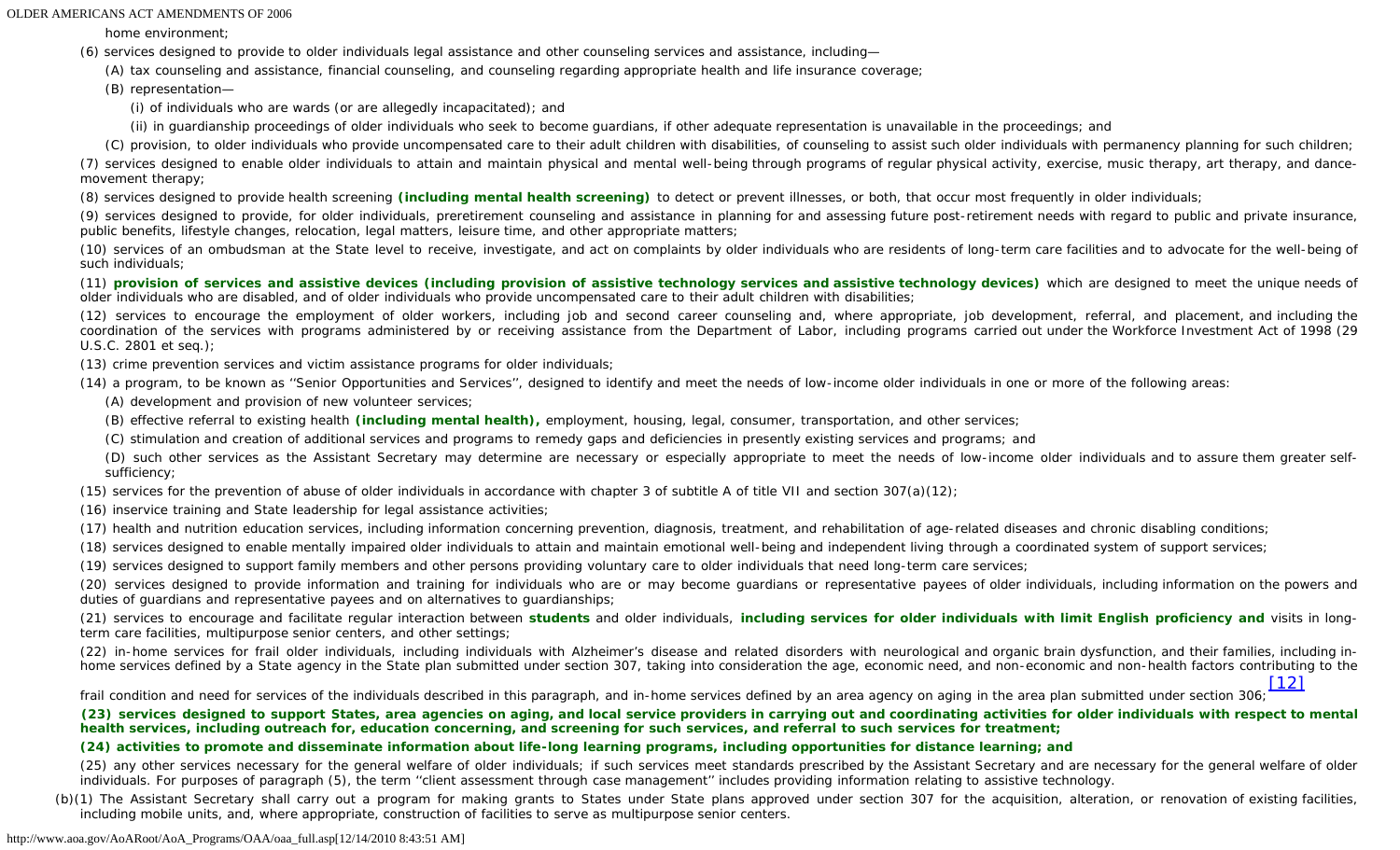(2) Funds made available to a State under this part may be used for the purpose of assisting in the operation of multipurpose senior centers and meeting all or part of the costs of compensating professional and technical personnel required for the operation of multipurpose senior centers.

(c) In carrying out the provisions of this part, to more efficiently and effectively deliver services to older individuals, each area agency on aging shall coordinate services described in subsection (a) with other community agencies and voluntary organizations providing the same services. In coordinating the services, the area agency on aging shall make efforts to coordinate the services with agencies and organizations carrying out intergenerational programs or projects.

(d) Funds made available under this part shall supplement, and not supplant, any Federal, State, or local funds expended by a State or unit of general purpose local government (including an area agency on aging) to provide services described in subsection (a).

(42 U.S.C. 3030d)

# PART C—NUTRITION SERVICE

Subpart 1—Congregate Nutrition Services

*PROGRAM AUTHORIZED*

Section. 330. PURPOSES.

## **The purposes of this part are—**

**(1) to reduce hunger and food insecurity;**

**(2) to promote socialization of older individuals; and**

**(3) to promote the health and well-being of older individuals by assisting such individuals to gain access to nutrition and other disease prevention and health promotion services to delay the onset of adverse health conditions resulting from poor nutritional health or sedentary behavior.**

## Section. 331.

The Assistant Secretary shall carry out a program for making grants to States under State plans approved under section 307 for the establishment and operation of nutrition **projects that—**

(1) 5 or more days a week (except in a rural area where such frequency is not feasible (as defined by the Assistant Secretary by regulation) and a lesser frequency is approved by the State agency), provide at least one hot or other appropriate meal per day and any additional meals which the recipient of a grant or contract under this subpart may elect to provide;

(2) shall be provided in congregate settings, including adult day care facilities and multigenerational meal sites; and

**(3) provide nutrition education, nutrition counseling, and other nutrition services, as appropriate, based on the needs of meal participants.**

(42 U.S.C. 3030e)

Subpart 2—Home Delivered Nutrition Services

## *PROGRAM AUTHORIZED*

## Section. 336. PROGRAM AUTHORIZED.

**The Assistant Secretary shall establish and carry out a program to make grants to States under State plans approved under section 307 for the establishment and operation of nutrition projects for older individuals that provide—**

**(1) on 5 or more days a week (except in a rural area where such frequency is not feasible (as defined by the Assistant Secretary by rule) and a lesser frequency is approved by the State agency) at least 1 home delivered meal per day, which may consist of hot, cold, frozen, dried, canned, fresh, or supplemental foods and any additional meals that the recipient of a grant or contract under this subpart elects to provide; and**

**(2) nutrition education, nutrition counseling, and other nutrition services, as appropriate, based on the needs of meal recipients.**

(42 U.S.C. 3030f)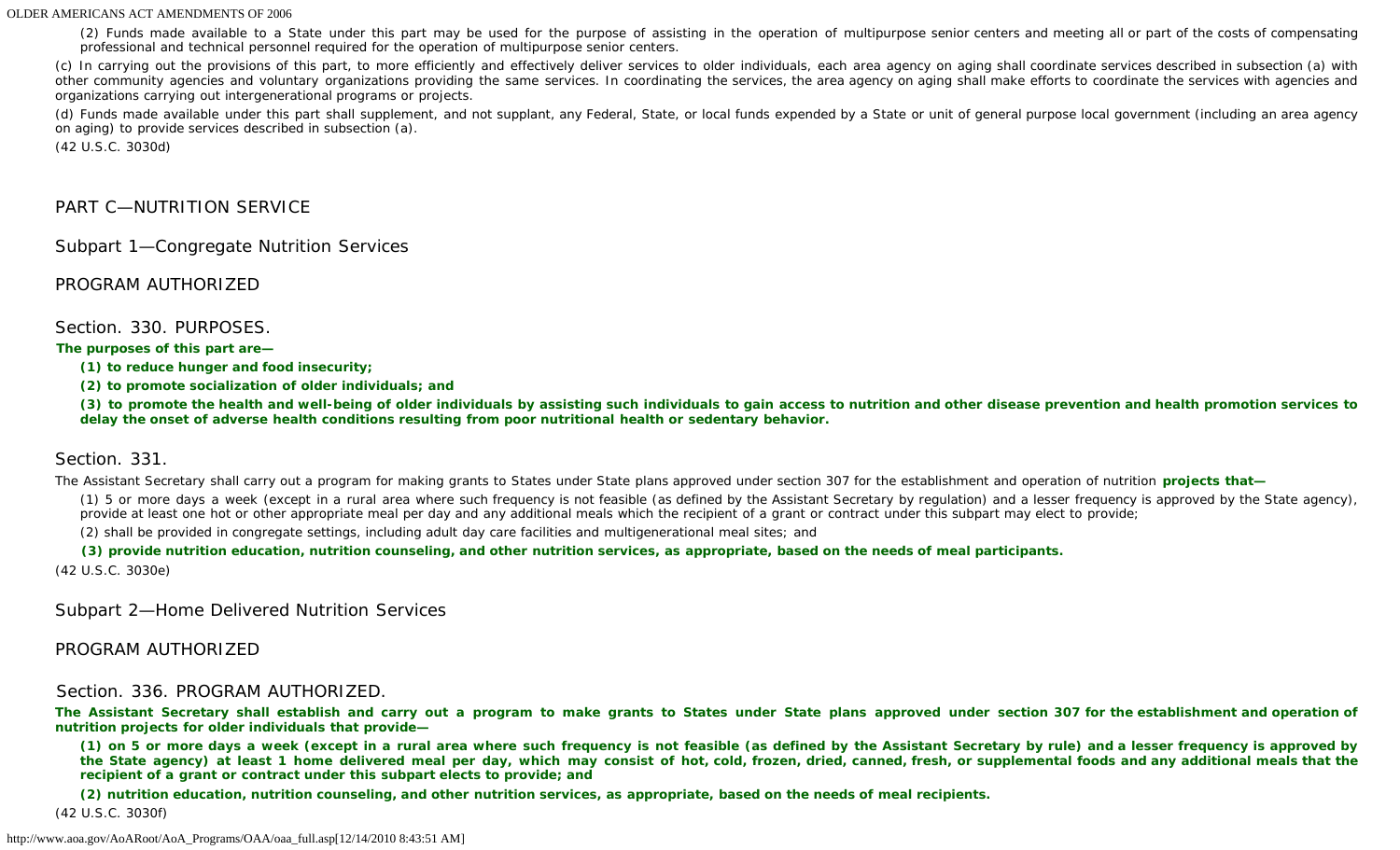# Section. 337. CRITERIA.

**The Assistant Secretary, in consultation with recognized experts in the fields of nutrition science, dietetics, meal planning and food service management, and aging, shall develop minimum criteria of efficiency and quality for the furnishing of home delivered meal services for projects described in section 336.** (42 U.S.C. 3030g)

## Subpart 3—General Provisions

## Section. 339. NUTRITION.

A State that establishes and operates a nutrition project under this chapter shall—

**(1) solicit the expertise of a dietitian or other individual with equivalent education and training in nutrition science, or if such an individual is not available, an individual with comparable expertise in the planning of nutritional services, and**

(2) ensure that the project—

(A) provides meals that—

### **(i) comply with the most recent Dietary Guidelines for Americans, published by the Secretary and the Secretary of Agriculture, and**

(ii) provide to each participating older individual—

(I) a minimum of 33 1/3 percent of the **dietary reference intakes** established by the Food and Nutrition Board of the Institute of Medicine of the National Academy of Sciences, if the project provides one meal per day,

(II) a minimum of 66 2/3 percent of the allowances if the project provides two meals per day, and

(III) 100 percent of the allowances if the project provides three meals per day, and

(iii) to the maximum extent practicable, are adjusted to meet any special dietary needs of program participants,

(B) provides flexibility to local nutrition providers in designing meals that are appealing to program participants,

(C) encourages providers to enter into contracts that limit the amount of time meals must spend in transit before they are consumed,

(D) where feasible, encourages **joint** arrangements with schools and other facilities serving meals to children in order to promote intergenerational meal programs,

(E) provides that meals, other than in-home meals, are provided in settings in as close proximity to the majority of eligible older individuals' residences as feasible,

(F) comply with applicable provisions of State or local laws regarding the safe and sanitary handling of food, equipment, and supplies used in the storage, preparation, service, and delivery of meals to an older individual,

### **(G) ensures that meal providers solicit the advice and expertise of—**

**(i) a dietitian or other individual described in paragraph (1),**

**(ii) meal participants, and**

## **(iii) other individuals knowledgeable with regard to the needs of older individuals,**

(H) ensures that each participating area agency on aging establishes procedures that allow nutrition project administrators the option to offer a meal, on the same basis as meals provided to participating older individuals, to individuals providing volunteer services during the meal hours, and to individuals with disabilities who reside at home with older individuals eligible under this chapter,

(I) ensures that nutrition services will be available to older individuals and to their spouses, and may be made available to individuals with disabilities who are not older individuals but who reside in housing facilities occupied primarily by older individuals at which congregate nutrition services are provided,

**(J) provides for nutrition screening and nutrition education, and nutrition assessment and counseling if appropriate, and**

**(K) encourages individuals who distribute nutrition services under subpart 2 to provide, to homebound older individuals, available medical information approved by health care professionals, such as informational brochures and information on how to get vaccines, including vaccines for influenza, pneumonia, and shingles, in the individuals' communities.**

(42 U.S.C. 3030g–21)

### **Study of Nutrition Projects**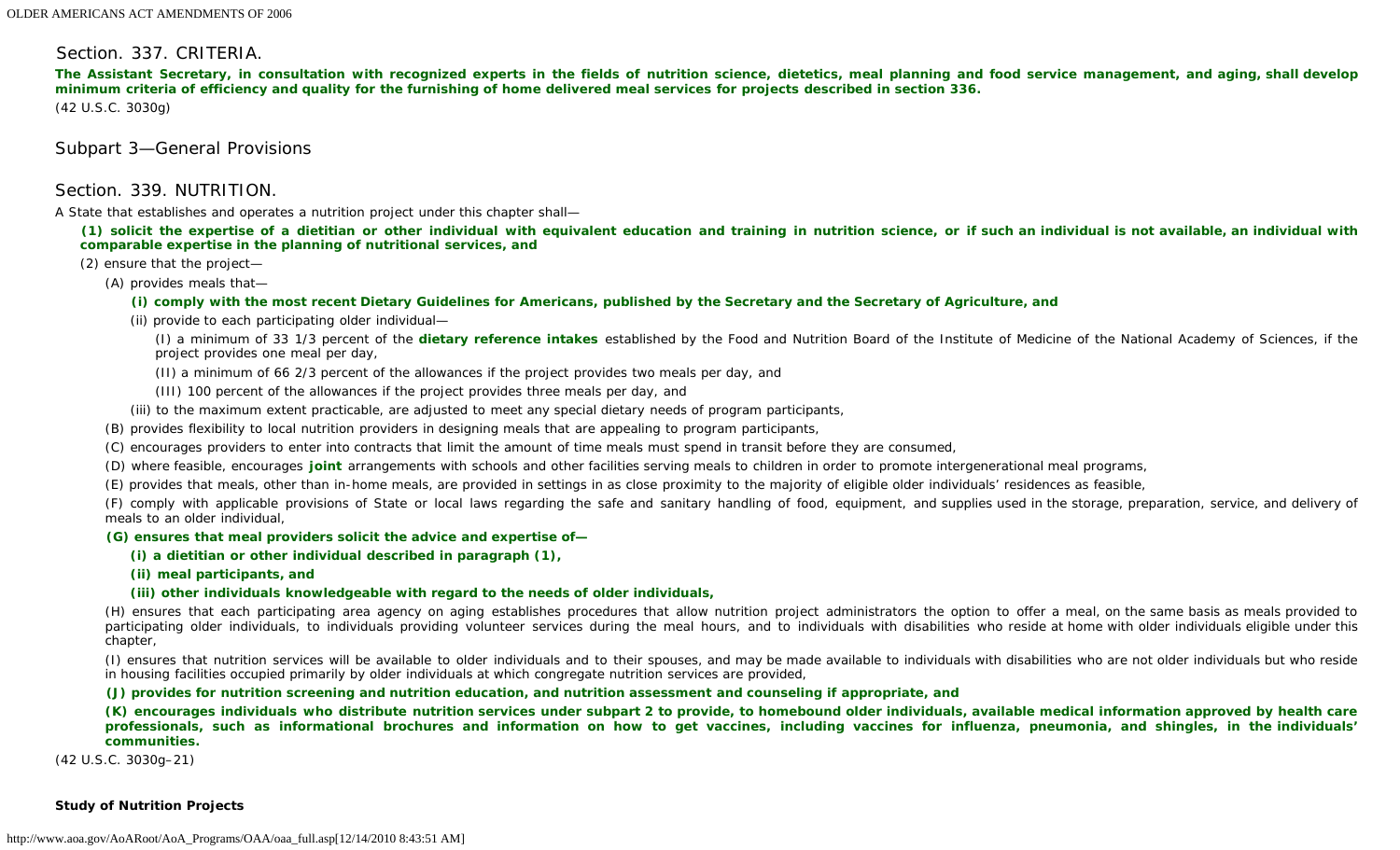(a) STUDY.—

(1) IN GENERAL.—The Assistant Secretary for Aging shall use funds allocated in section 206(g) of the Older Americans Act of 1965 (42 U.S.C. 3017(g)) to enter into a contract with the Food and Nutrition Board of the Institute of Medicine of the National Academy of Sciences, for the purpose of establishing an independent panel of experts that will conduct an evidence-based study of the nutrition projects authorized by such Act.

(2) STUDY.—Such study shall, to the extent data are available, include—

(A) an evaluation of the effect of the nutrition projects authorized by such Act on—

(i) improvement of the health status, including nutritional status, of participants in the projects;

(ii) prevention of hunger and food insecurity of the participants; and

(iii) continuation of the ability of the participants to live independently;

(B) a cost-benefit analysis of nutrition projects authorized by such Act, including the potential to affect costs of the Medicaid program

under title XIX of the Social Security Act (42 U.S.C. 1396 et seq.); and

(C) an analysis of how and recommendations for how nutrition projects authorized by such Act may be modified to improve the outcomes

described in subparagraph (A), including recommendations for improving the nutritional quality of the meals provided through the

projects and undertaking other potential strategies to improve the nutritional status of the participants.

(b) REPORTS.—

(1) REPORT TO THE ASSISTANT SECRETARY.—

The panel described in subsection (a)(1) shall submit to the Assistant Secretary a report containing the results of the evidence-based study described in subsection (a), including any recommendations described

in subsection  $(a)(2)(C)$ .

(2) REPORT TO CONGRESS.—The Assistant Secretary shall submit a report containing the results described in paragraph (1) to the Committee on Education and the Workforce of the House of Representatives and the Committee on Health, Education, Labor, and Pensions of the Senate.

### **SENSE OF CONGRESS RECOGNIZING THE CONTRIBUTION OF**

### **NUTRITION TO THE HEALTH OF OLDER ADULTS**

(Note: Section numbering not included in 2006 Amendments)

(a) F INDINGS .—Congress finds that-

(1) good nutrition is vital to good health, and a diet based on the Dietary Guidelines for Americans may reduce the risk of chronic diseases such as cardiovascular disease, osteoporosis, diabetes, macular degeneration, and cancer;

(2) the American Dietetic Association and the American Academy of Family Physicians have estimated that the percentage of older adults who are malnourished is estimated at 20 to 60 percent for those who are in home care and at 40 to 85 percent for those who are in nursing homes;

(3) the Institute of Medicine of the National Academy of Sciences has estimated that approximately 40 percent of community-residing persons age 65 and older have inadequate nutrient intakes;

(4) older adults are susceptible to nutrient deficiencies for a number of reasons, including a reduced capacity to absorb and utilize nutrients, difficulty chewing, and loss of appetite;

(5) while diet is the preferred source of nutrition, evidence suggests that the use of a single daily multivitamin-mineral supplement may be an effective way to address nutritional gaps that exist among the elderly population, especially the poor; and

(6) the Dietary Guidelines for Americans state that multivitamin-mineral supplements may be useful when they fill a specific identified nutrient gap that cannot be or is not otherwise being met by the individual's intake of food.

(b) S ENSE OF C ONGRESS .—It is the sense of Congress that—

(1) meal programs funded by the Older Americans Act of 1965 contribute to the nutritional health of older adults;

(2) when the nutritional needs of older adults are not fully met by diet, use of a single, daily multivitamin-mineral supplement may help prevent nutrition deficiencies common in many older adults;

(3) use of a single, daily multivitamin-mineral supplement can be a safe and inexpensive strategy to help ensure the nutritional health of older adults; and

(4) nutrition service providers under the Older Americans Act of 1965 should consider whether individuals participating in congregate and home-delivered meal programs would benefit from a single, daily multivitamin-mineral supplement that is in compliance with all applicable government quality standards and provides at least 2/ 3 of the essential vitamins and minerals at 100 percent of the daily value levels as determined by the Commissioner of Food and Drugs.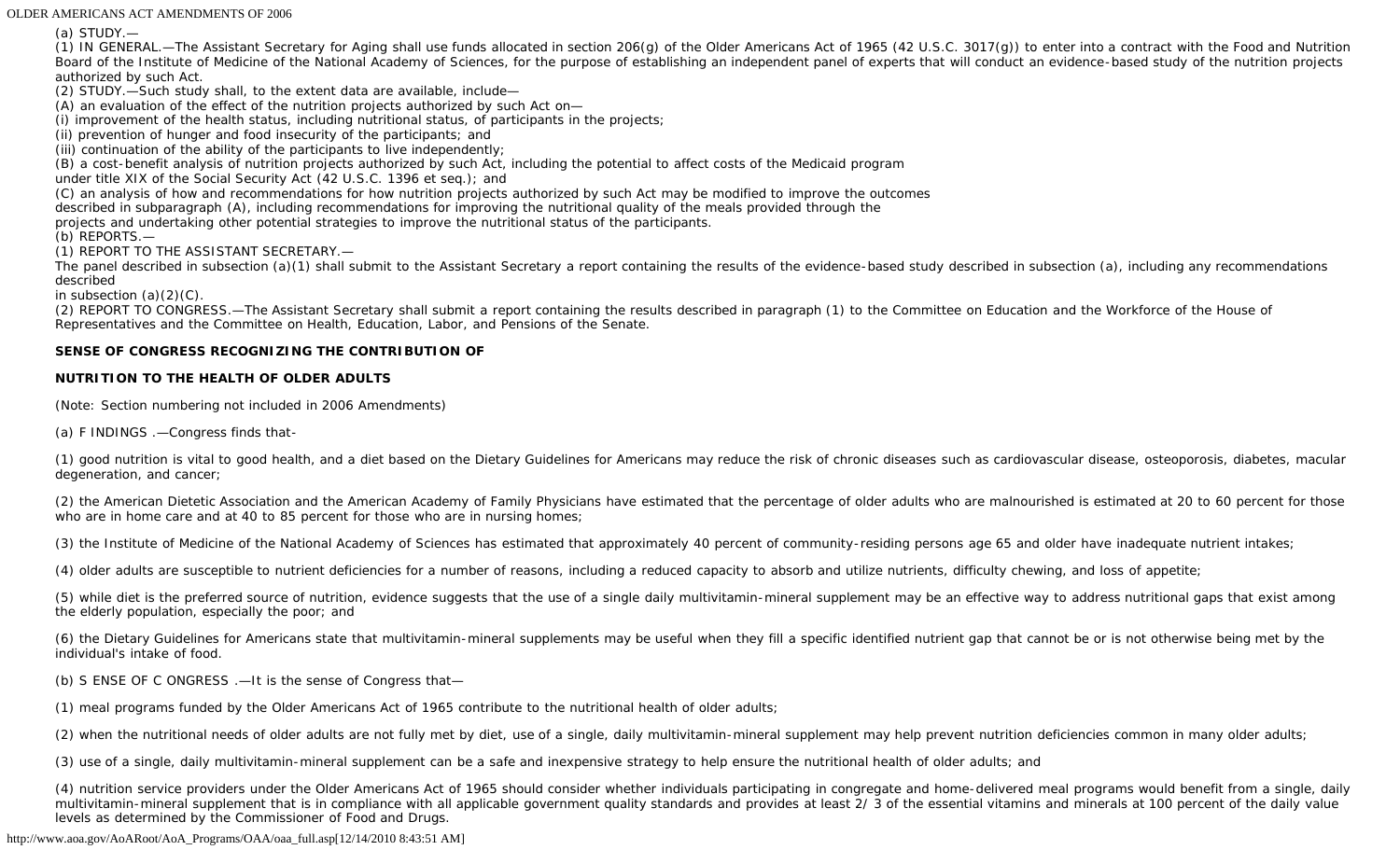# Section. XXX. STUDY OF NUTRITION.

SENSE OF CONGRESS RECOGNIZING THE CONTRIBUTION OF NUTRITION TO THE HEALTH OF OLDER ADULTS (Note: Section numbering not included in 2006 Amendments) (a) FINDINGS.—Congress finds that-

 (1) good nutrition is vital to good health, and a diet based on the Dietary Guidelines for Americans may reduce the risk of chronic diseases such as cardiovascular disease, osteoporosis, diabetes, macular degeneration, and cancer;

 (2) the American Dietetic Association and the American Academy of Family Physicians have estimated that the percentage of older adults who are malnourished is estimated at 20 to 60 percent for those who are in home care and at 40 to 85 percent for those who are in nursing homes;

(3) the Institute of Medicine of the National Academy of Sciences has estimated that approximately 40 percent of community-residing persons age 65 and older have inadequate nutrient intakes;

(4) older adults are susceptible to nutrient deficiencies for a number of reasons, including a reduced capacity to absorb and utilize nutrients, difficulty chewing, and loss of appetite;

 (5) while diet is the preferred source of nutrition, evidence suggests that the use of a single daily multivitamin-mineral supplement may be an effective way to address nutritional gaps that exist among the elderly population, especially the poor; and

 (6) the Dietary Guidelines for Americans state that multivitamin-mineral supplements may be useful when they fill a specific identified nutrient gap that cannot be or is not otherwise being met by the individual's intake of food.

# Section. XXX. SENSE OF CONGRESS.

(b) SENSE OF CONGRESS.—It is the sense of Congress that—

(1) meal programs funded by the Older Americans Act of 1965 contribute to the nutritional health of older adults;

(2) when the nutritional needs of older adults are not fully met by diet, use of a single, daily multivitamin-mineral supplement may help prevent nutrition deficiencies common in many older adults;

(3) use of a single, daily multivitamin-mineral supplement can be a safe and inexpensive strategy to help ensure the nutritional health of older adults; and

 (4) nutrition service providers under the Older Americans Act of 1965 should consider whether individuals participating in congregate and home-delivered meal programs would benefit from a single, daily multivitamin-mineral supplement that is in compliance with all applicable government quality standards and provides at least 2/3 of the essential vitamins and minerals at 100 percent of the daily value levels as determined by the Commissioner of Food and Drugs.

## Section. 339A. PAYMENT REQUIREMENT.

Payments made by a State agency or an area agency on aging for nutrition services (including meals) provided under part A, B, or C may not be reduced to reflect any increase in the level of assistance provided under section 311.

(42 U.S.C. 3030g–22)

# PART D—DISEASE PREVENTION AND HEALTH PROMOTION SERVICES PROGRAM AUTHORIZED

Section. 361.

(a) The Assistant Secretary shall carry out a program for making grants to States under State plans approved under section 307 to provide disease prevention and health promotion services and information at multipurpose senior centers, at congregate meal sites, through home delivered meals programs, or at other appropriate sites. In carrying out such program, the Assistant Secretary shall consult with the Directors of the Centers for Disease Control and Prevention and the National Institute on Aging.

(b) The Assistant Secretary shall, to the extent possible, assure that services provided by other community organizations and agencies are used to carry out the provisions of this part.

### **(c) The Assistant Secretary shall work in consultation with qualified experts to provide information on methods of improving indoor air quality in buildings where older individuals congregate.**

(42 U.S.C. 3030m)

# *DISTRIBUTION TO AREA AGENCIES ON AGING*

Section. 362.

The State agency shall give priority, in carrying out this part, to areas of the State—

(1) which are medically underserved; and

(2) in which there are a large number of older individuals who have the greatest economic need for such services.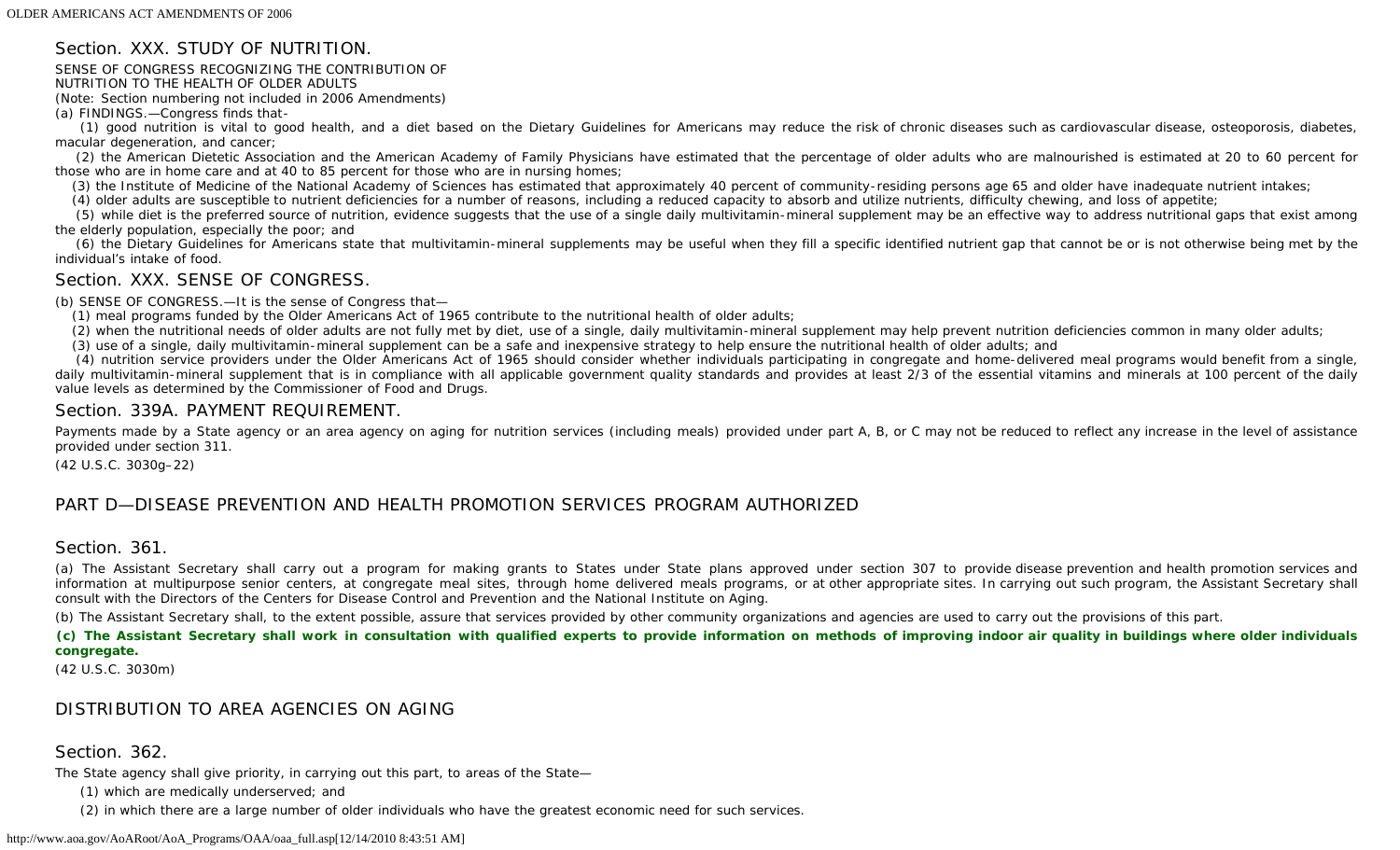(42 U.S.C. 3030n)

# PART E—NATIONAL FAMILY CAREGIVER SUPPORT PROGRAM

Section. 371. SHORT TITLE. This part may be cited as the ''National Family Caregiver Support Act''. (42 U.S.C. 3030s)

Subpart 1—Caregiver Support Program

## Section. 372. DEFINITIONS.

### **(a) In General. -**

In this subpart:

(1) CHILD.—The term ''child'' means an individual who is not more than 18 years of age **or who is an individual with a disability.**

(2) GRANDPARENT OR OLDER INDIVIDUAL WHO IS A RELATIVE CAREGIVER.—The term ''grandparent or older individual who is a relative caregiver'' means a grandparent or step-grandparent of a child, or a relative of a **child by blood, marriage, or adoption** who is **55** years of age or older and—

(A) lives with the child;

(B) is the primary caregiver of the child because the biological or adoptive parents are unable or unwilling to serve as the primary caregiver of the child; and

(C) has a legal relationship to the child, as such legal custody or guardianship, or is raising the child informally.

### **(b) RULE.—In providing services under this subpart—**

**(1) for family caregivers who provide care for individuals with Alzheimer's disease and related disorders with neurological and organic brain dysfunction, the State involved shall give priority to caregivers who provide care for older individuals with such disease or disorder; and**

**(2) for grandparents or older individuals who are relative caregivers, the State involved shall give priority to caregivers who provide care for children with severe disabilities.** (42 U.S.C. 3030s)

## Section. 373. PROGRAM AUTHORIZED.

(a) IN GENERAL.—The Assistant Secretary shall carry out a program for making grants to States with State plans approved under section 307, to pay for the Federal share of the cost of carrying out State programs, to enable area agencies on aging, or entities that such area agencies on aging contract with, to provide multifaceted systems of support services—

(1) for family caregivers; and

(2) for grandparents or older individuals who are relative caregivers.

(b) SUPPORT SERVICES.—The services provided, in a State program under subsection (a), by an area agency on aging, or entity that such agency has contracted with, shall include—

(1) information to caregivers about available services;

(2) assistance to caregivers in gaining access to the services;

(3) individual counseling, organization of support groups, and caregiver training to **assist the caregivers in the areas of health, nutrition, and financial literacy, and in making decisions and solving problems relating to their caregiving roles;**

(4) respite care to enable caregivers to be temporarily relieved from their caregiving responsibilities; and

(5) supplemental services, on a limited basis, to complement the care provided by caregivers.

(c) POPULATION SERVED; PRIORITY.—

(1) POPULATION SERVED.—Services under a State program under this subpart shall be provided to family caregivers, and grandparents and older individuals who are relative caregivers, and who—

(A) are described in paragraph (1) or (2) of subsection (a); and

(B) with regard to the services specified in paragraphs (4) and (5) of subsection (b), in the case of a caregiver described in paragraph (1), is providing care to an older individual who meets the condition specified in **subparagraph (A)(i) or (B) of section 102(22).**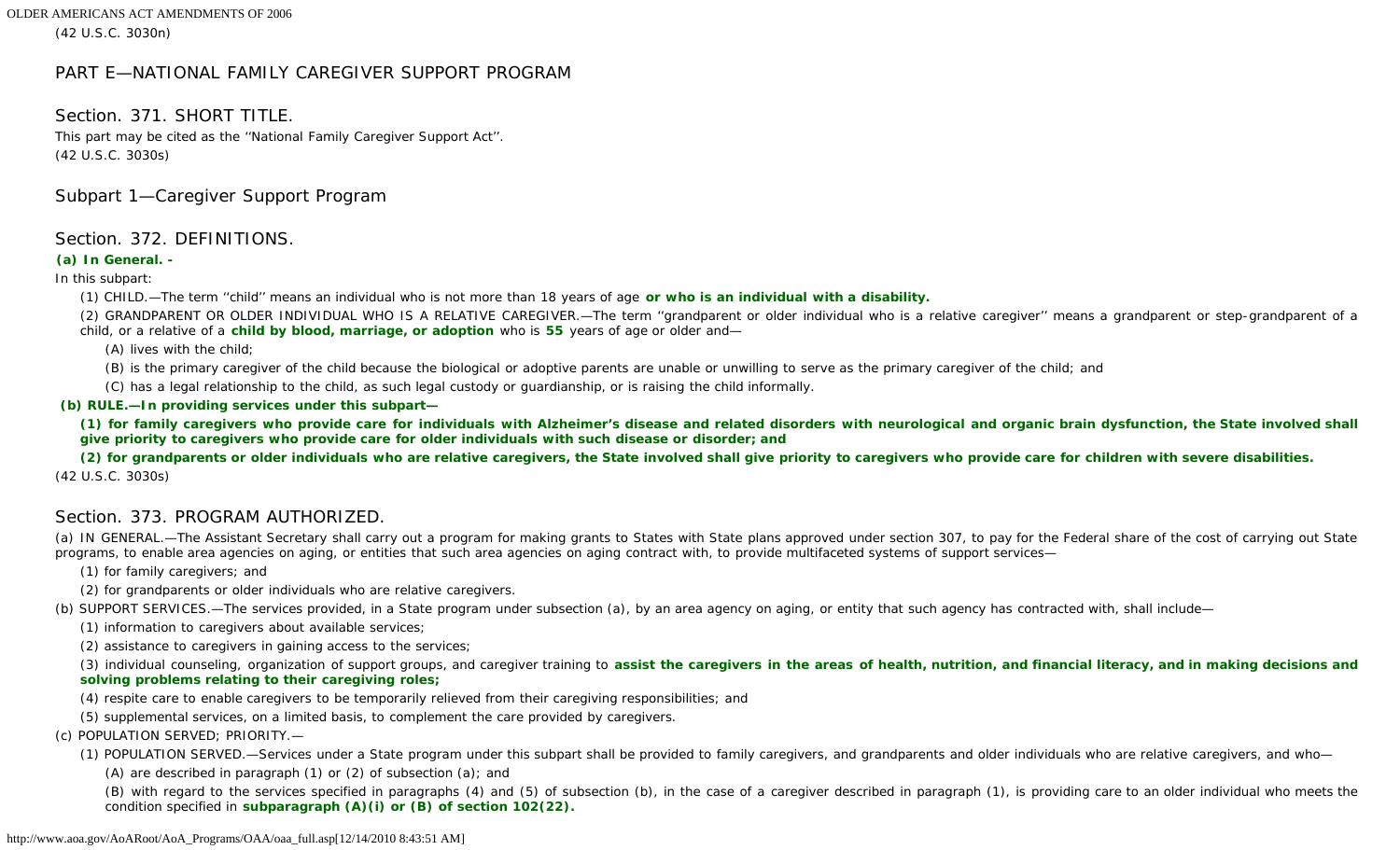**(2) PRIORITY.—In providing services under this subpart, the State, in addition to giving the priority described in section 372(b), shall give priority—**

**(A) to caregivers who are older individuals with greatest social need, and older individuals with greatest economic need (with particular attention to low-income older individuals); and**

**(B) to older individuals providing care to individuals with severe disabilities, including children with severe disabilities.**

**(d) USE OF VOLUNTEERS.—In carrying out this subpart, each area agency on aging shall make use of trained volunteers to expand the provision of the available services described in** subsection (b) and, if possible, work in coordination with organizations that have experience in providing training, placement, and stipends for volunteers or participants (such as **organizations carrying out Federal service programs administered by the Corporation for National and Community Service), in community service settings.**

(e) QUALITY STANDARDS AND MECHANISMS AND ACCOUNTABILITY.—

(1) QUALITY STANDARDS AND MECHANISMS.—The State shall establish standards and mechanisms designed to assure the quality of services provided with assistance made available under this subpart.

(2) DATA AND RECORDS.—The State shall collect data and maintain records relating to the State program in a standardized format specified by the Assistant Secretary. The State shall furnish the records to the Assistant Secretary, at such time as the Assistant Secretary may require, in order to enable the Assistant Secretary to monitor State program administration and compliance, and to evaluate and compare the effectiveness of the State programs.

(3) REPORTS.—The State shall prepare and submit to the Assistant Secretary reports on the data and records required under paragraph (2), including information on the services funded under this subpart, and standards and mechanisms by which the quality of the services shall be assured. The reports shall describe any mechanisms used in the State to provide to persons who are family caregivers, or grandparents or older individuals who are relative caregivers, information about and access to various services so that the persons can better carry out their **care responsibilities.**

(f) CAREGIVER ALLOTMENT.—

(1) IN GENERAL.—

(A) From sums appropriated under section 303(e) for fiscal years **2007, 2008, 2009, 2010, and 2011** the Assistant Secretary shall allot amounts among the States proportionately based on the population of individuals 70 years of age or older in the States.

(B) In determining the amounts allotted to States from the sums appropriated under section 303 for a fiscal year, the Assistant Secretary shall first determine the amount allotted to each State under subparagraph (A) and then proportionately adjust such amounts, if necessary, to meet the requirements of paragraph (2).

(C) The number of individuals 70 years of age or older in any State and in all States shall be determined by the Assistant Secretary on the basis of the most recent data available from the Bureau of the Census and other reliable demographic data satisfactory to the Assistant Secretary.

(2) MINIMUM ALLOTMENT.—

(A) The amounts allotted under paragraph (1) shall be reduced proportionately to the extent necessary to increase other allotments under such paragraph to achieve the amounts described in subparagraph (B).

(B)(i) Each State shall be allotted 1/2 of 1 percent of the amount appropriated for the fiscal year for which the determination is made.

(ii) Guam and the Virgin Islands of the United States shall each be allotted 1/4 of 1 percent of the amount appropriated for the fiscal year for which the determination is made.

(iii) American Samoa and the Commonwealth of the Northern Mariana Islands shall each be allotted 1/16 of 1 percent of the amount appropriated for the fiscal year for which the determination is made.

(C) For the purposes of subparagraph (B)(i), the term ''State'' does not include Guam, American Samoa, the Virgin Islands of the United States, and the Commonwealth of the Northern Mariana Islands.

(g) AVAILABILITY OF FUNDS.—

(1) USE OF FUNDS FOR ADMINISTRATION OF AREA PLANS.—

Amounts made available to a State to carry out the State program under this subpart may be used, in addition to amounts available in accordance with section 303(c)(1), for costs of administration of area plans.

(2) FEDERAL SHARE.—

(A) IN GENERAL.—Notwithstanding section 304(d)(1)(D), the Federal share of the cost of carrying out a State program under this subpart shall be 75 percent.

(B) NON-FEDERAL SHARE.—The non-Federal share of the cost shall be provided from State and local sources.

(C) LIMITATION.—A State may use not more than 10 percent of the total Federal and non-Federal share available to the State to provide support services to grandparents and older individuals who are relative caregivers **of a child who is not more than 18 years of age.**

(42 U.S.C. 3030s–1)

Section. 374. MAINTENANCE OF EFFORT.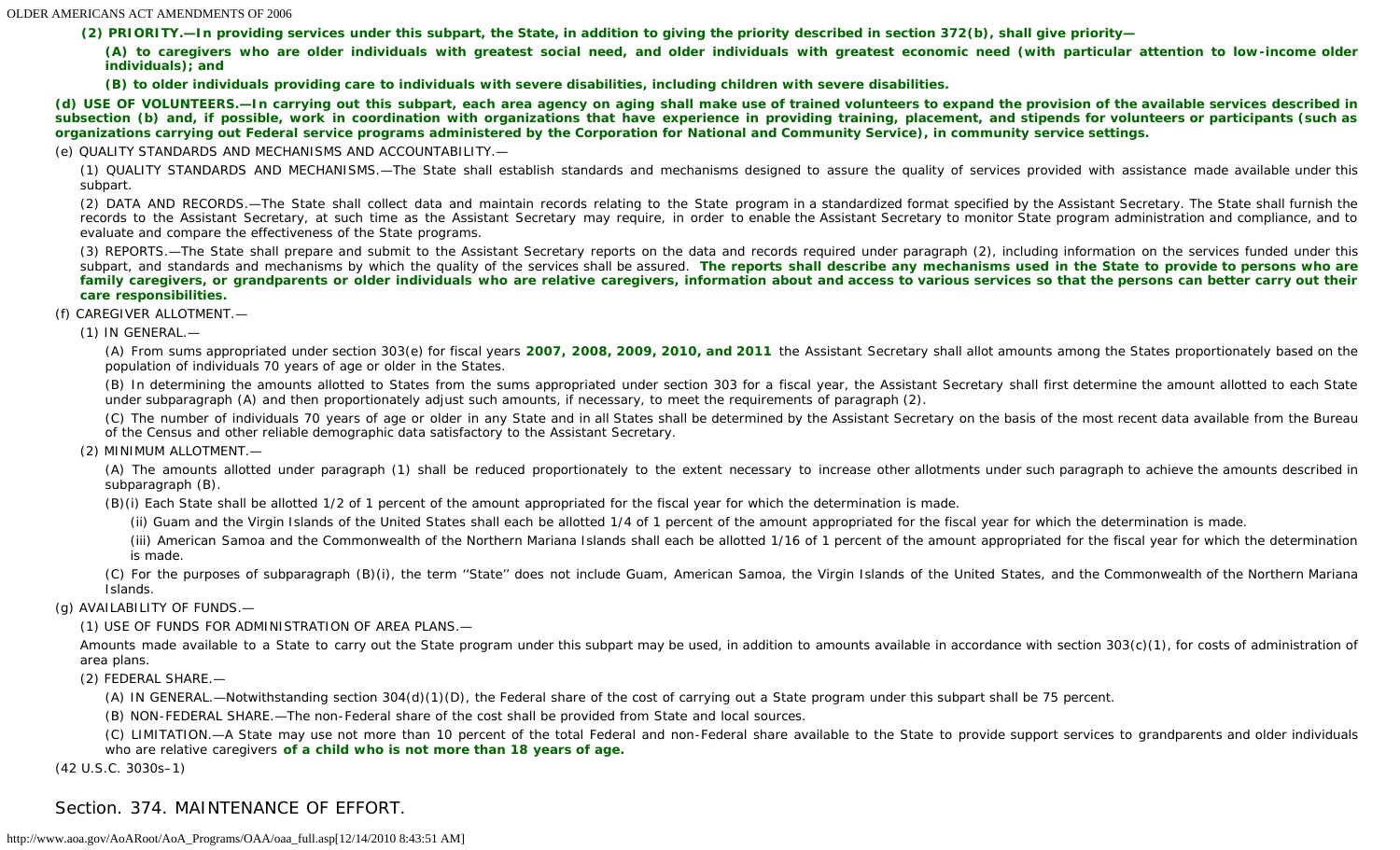Funds made available under this subpart shall supplement, and not supplant, any Federal, State, or local funds expended by a State or unit of general purpose local government (including an area agency on aging) to provide services described in section 373. (42 U.S.C. 3030s–2)

# TITLE IV – ACTIVITIES FOR HEALTH INDEPENDENCE, AND LONGEVITY

# Section. 401. PURPOSES.

### The purposes of this title are—

(1) to expand the Nation's knowledge and understanding of the older population and the aging process;

(2) to design, test, and promote the use of innovative ideas and best practices in programs and services for older individuals; (3) to help meet the needs for trained personnel in the field of aging; and (4) to increase awareness of citizens of all ages of the need to assume personal responsibility for their own longevity.

(42 U.S.C. 3031)

# PART A—GRANT PROGRAMS

## Section. 411. PROGRAM AUTHORIZED.

(a) IN GENERAL.—For the purpose of carrying out this section, the Assistant Secretary may make grants to and enter into contracts with States, public agencies, private nonprofit agencies, institutions of higher education, and organizations, including tribal organizations, for—

- (1) education and training to develop an adequately trained workforce to work with and on behalf of older individuals;
- (2) applied social research and analysis to improve access to and delivery of services for older individuals;
- (3) evaluation of the performance of the programs, activities, and services provided under this section;
- (4) the development of methods and practices to improve the quality and effectiveness of the programs, services, and activities provided under this section;
- (5) the demonstration of new approaches to design, deliver, and coordinate programs and services for older individuals;
- (6) technical assistance in planning, developing, implementing, and improving the programs, services, and activities provided under this section;

(7) coordination with the designated State agency described in section 101(a)(2)(A)(i) of the Rehabilitation Act of 1973 (29 U.S.C. 721(a)(2)(A)(i)) to provide services to older individuals who are blind as described in such Act;

- (8) the training of graduate level professionals specializing in the mental health needs of older individuals;
- **(9) planning activities to prepare communities for the aging of the population, which activities may include—**
	- **(A) efforts to assess the aging population;**
	- **(B) activities to coordinate the activities of State and local agencies in order to meet the needs of older individuals; and**
	- **(C) training and technical assistance to support States, area agencies on aging, and organizations receiving grants under title VI, in engaging in community planning activities;**

**(10) the development, implementation, and assessment of technology-based service models and best practices, to support the use of health monitoring and assessment technologies, communication devices, assistive technologies, and other technologies that may remotely connect family and professional caregivers to frail older individuals residing in home and community-based settings or rural areas;**

**(11) conducting activities of national significance to promote quality and continuous improvement in the support provided to family and other informal caregivers of older individuals through activities that include program evaluation, training, technical assistance, and research, including—**

**(A) programs addressing unique issues faced by rural caregivers;**

**(B) programs focusing on the needs of older individuals with cognitive impairment such as Alzheimer's disease and related disorders with neurological and organic brain dysfunction, and their caregivers; and**

**(C) programs supporting caregivers in the role they play in providing disease prevention and health promotion services;**

**(12) building public awareness of cognitive impairments such as Alzheimer's disease and related disorders with neurological and organic brain dysfunction, depression, and mental**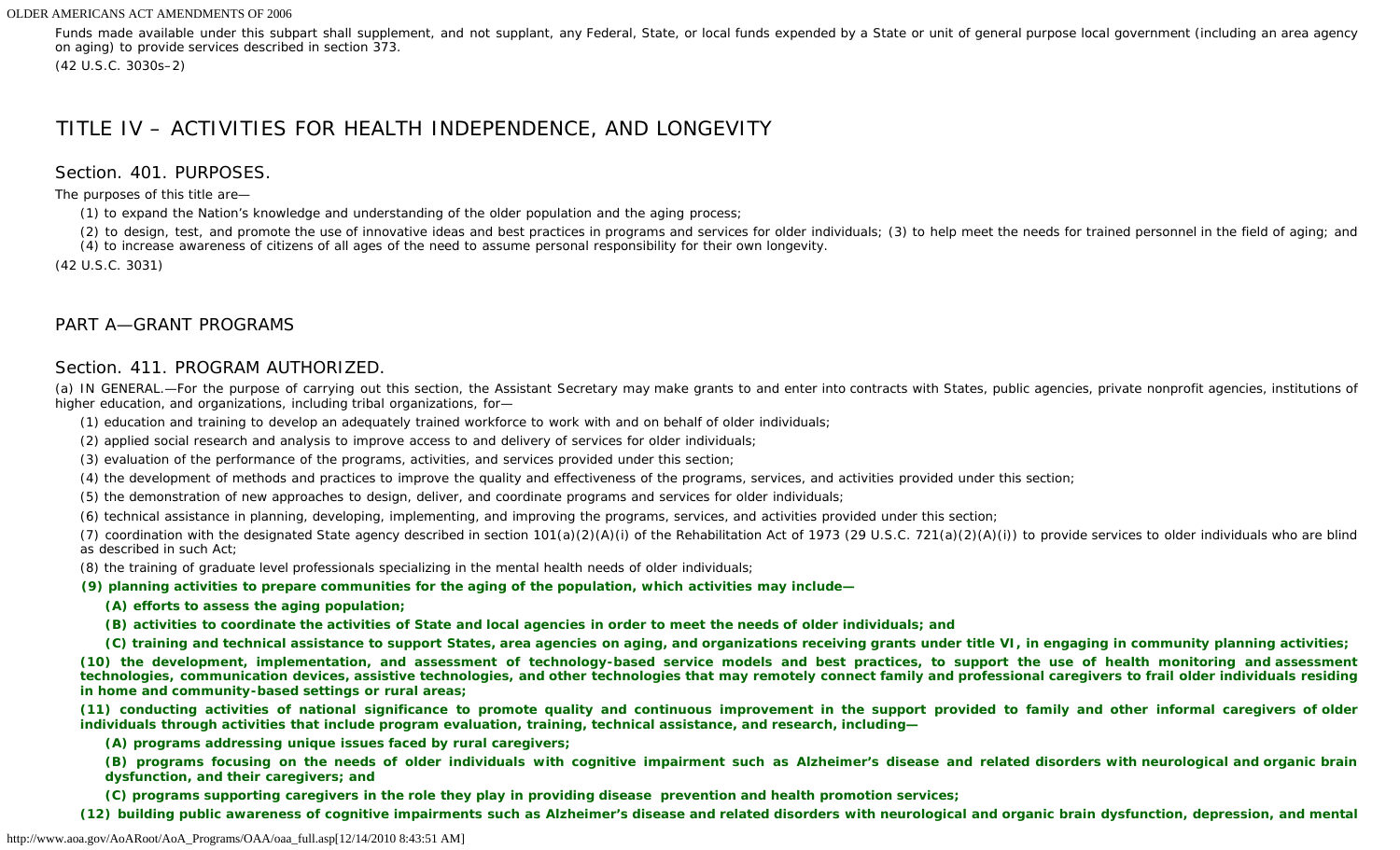### **disorders; and**

(13) any other activities that the Assistant Secretary determines will achieve the objectives of this section.

(b) AUTHORIZATION OF APPROPRIATIONS.—There are authorized to be appropriated to carry out this section such sums as may be necessary for fiscal **years 2007, 2008, 2009, 2010, and 2011.** (42 U.S.C. 3032)

# Section. 412. CAREER PREPARATION FOR THE FIELD OF AGING.

**(a) GRANTS.—The Assistant Secretary shall make grants to institutions of higher education, including historically Black colleges or universities, Hispanic-serving institutions, and Hispanic Centers of Excellence in Applied Gerontology, to provide education and training that prepares students for careers in the field of aging.**

## (b) DEFINITIONS.—For purposes of subsection (a):

(1) HISPANIC CENTER OF EXCELLENCE IN APPLIED GERONTOLOGY.—

The term "Hispanic Center of Excellence in Applied Gerontology" means an institution of higher education with a program in applied gerontology that—

(A) has a significant number of Hispanic individuals enrolled in the program, including individuals accepted for enrollment in the program;

(B) has been effective in assisting Hispanic students of the program to complete the program and receive the degree involved;

(C) has been effective in recruiting Hispanic individuals to attend the program, including providing scholarships and other financial assistance to such individuals and encouraging Hispanic students of secondary educational institutions to attend the program; and

(D) has made significant recruitment efforts to increase the number and placement of Hispanic individuals serving in faculty or administrative positions in the program.

(2) HISTORICALLY BLACK COLLEGE OR UNIVERSITY.—The term ''historically Black college or university'' has the meaning given the term ''part B institution'' in section 322(2) of the Higher Education Act of 1965 (20 U.S.C. 1061(2)).

(42 U.S.C. 3032a)

# Section. 413. OLDER INDIVIDUALS' PROTECTION FROM VIOLENCE PROJECTS.

(a) PROGRAM AUTHORIZED.—The Assistant Secretary shall make grants to States, area agencies on aging, nonprofit organizations, or tribal organizations to carry out the activities described in subsection (b).

(b) ACTIVITIES.—A State, an area agency on aging, a nonprofit organization, or a tribal organization that receives a grant under subsection (a) shall use such grant to—

(1) support projects in local communities, involving diverse sectors of each community, to coordinate activities concerning intervention in and prevention of elder abuse, neglect, and exploitation, including family violence and sexual assault, against older individuals;

(2) develop and implement outreach programs directed toward assisting older individuals who are victims of elder abuse, neglect, and exploitation (including family violence and sexual assault, against older individuals), including programs directed toward assisting the individuals in senior housing complexes, nursing homes, board and care facilities, and senior centers;

(3) expand access to family violence and sexual assault programs (including shelters, rape crisis centers, and support groups), including mental health services, safety planning and legal advocacy for older individuals and encourage the use of senior housing, hotels, or other suitable facilities or services when appropriate as emergency short-term shelters for older individuals who are the victims of elder abuse, including family violence and sexual assault; or

(4) promote research on legal, organizational, or training impediments to providing services to older individuals through shelters and other programs, such as impediments to provision of services in coordination with delivery of health care or services delivered under this Act.

(c) PREFERENCE.—In awarding grants under subsection (a), the Assistant Secretary shall give preference to a State, an area agency on aging, a nonprofit organization, or a tribal organization that has the ability to carry out the activities described in this section and title VII of this Act.

(d) COORDINATION.—The Assistant Secretary shall encourage each State, area agency on aging, nonprofit organization, and tribal organization that receives a grant under subsection (a) to coordinate activities provided under this section with activities provided by other area agencies on aging, tribal organizations, State adult protective service programs, private nonprofit organizations, and by other entities receiving funds under title VII of this Act.

(42 U.S.C. 3032b)

# Section. 414. HEALTH CARE SERVICE DEMONSTRATION PROJECTS IN RURAL AREAS.

(a) AUTHORITY.—The Assistant Secretary, after consultation with the State agency of the State involved, shall make grants to eligible public agencies and nonprofit private organizations to pay part or all of the cost of developing or operating model health care, mental health services, projects (including related home health care services, adult day health care, outreach, and transportation) through multipurpose senior centers that are located in rural areas and that provide nutrition services under section 331, to meet the health care needs of medically underserved older individuals residing in such areas.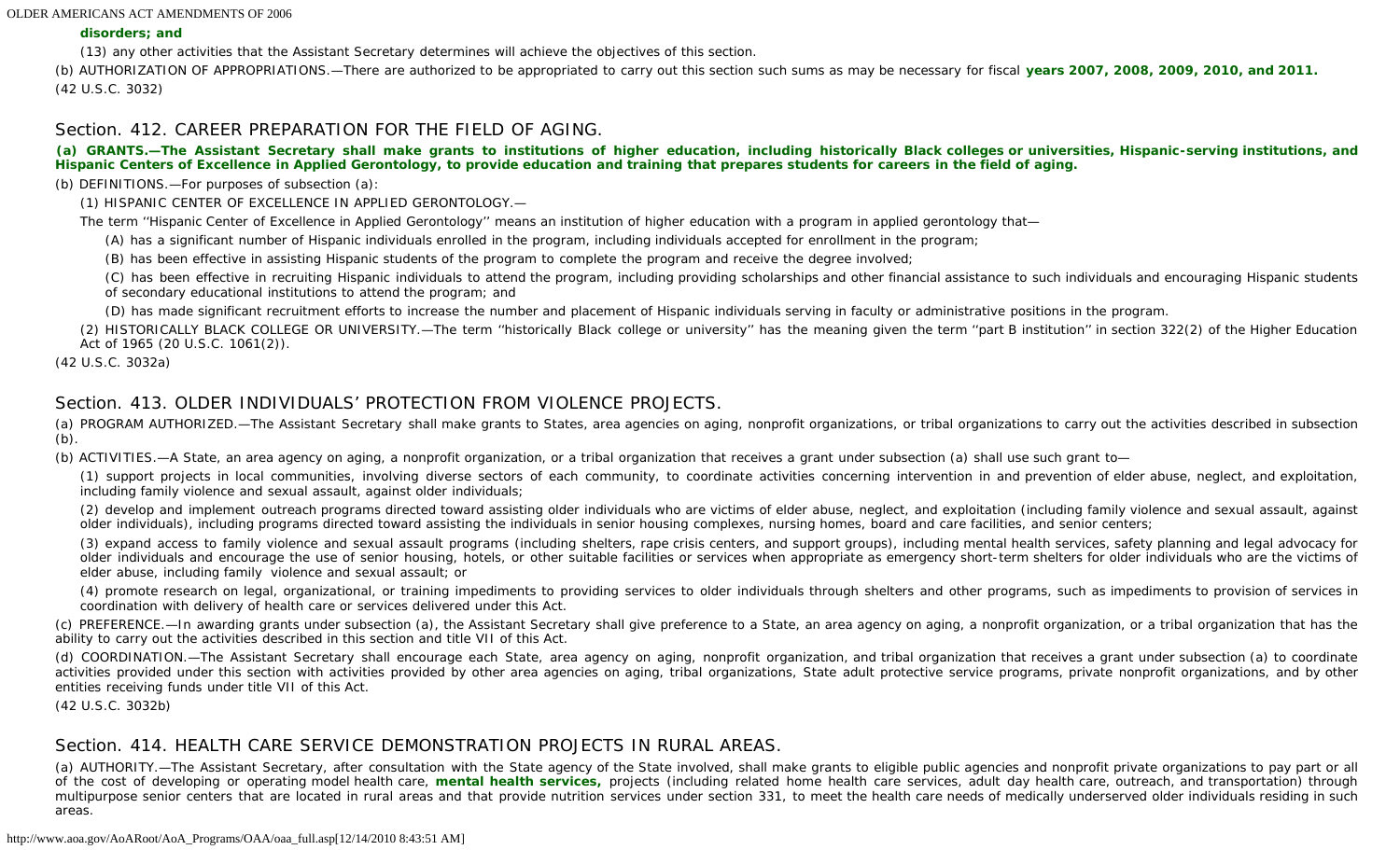(b) ELIGIBILITY.—To be eligible to receive a grant under subsection (a), a public agency or nonprofit private organization shall submit to the Assistant Secretary an application containing such information and assurances as the Secretary may require, including—

(1) information describing the nature and extent of the applicant's—

(A) experience in providing medical services of the type to be provided in the project for which a grant is requested; and

(B) coordination and cooperation with—

(i) institutions of higher education having graduate programs with capability in public health, **mental health,** the medical sciences, psychology, pharmacology, nursing, social work, health education, nutrition, or gerontology, for the purpose of designing and developing such project; and

(ii) critical access hospitals (as defined in section 1861(mm)(1) of the Social Security Act (42 U.S.C. 1395x(mm)(1)) and rural health clinics (as defined in section 1861(aa)(2) of the Social Security Act (42 U.S.C. 1395x(aa)(2)));

(2) assurances that the applicant will carry out the project for which a grant is requested, through a multipurpose senior center located—

(A) (i) in a rural area that has a population of less than 5,000; or

(ii) in a county that has fewer than seven individuals per square mile; and

(B) in a State in which—

(i) not less than 331/3 of the population resides in rural areas; and

(ii) not less than 5 percent of the population resides in counties with fewer than seven individuals per square mile, as defined by and determined in accordance with the most recent data available from the Bureau of the Census; and

(3) assurances that the applicant will submit to the Assistant Secretary such evaluations and reports as the Assistant Secretary may require.

(c) REPORTS.—The Assistant Secretary shall prepare and submit to the appropriate committees of Congress a report that includes summaries of the evaluations and reports required under subsection (b). (42 U.S.C. 3032c)

# Section. 415. COMPUTER TRAINING.

(a) PROGRAM AUTHORIZED.—The Assistant Secretary, in consultation with the Assistant Secretary of Commerce for Communications and Information, may award grants or contracts to entities to provide computer training and enhanced Internet access for older individuals.

(b) PRIORITY.—If the Assistant Secretary awards grants under subsection (a), the Assistant Secretary shall give priority to an entity that—

(1) will provide services to older individuals living in rural areas;

(2) has demonstrated expertise in providing computer training to older individuals; or

(3) has demonstrated that it has a variety of training delivery methods, including facility-based, computer-based, and Internet-based training, that may facilitate a determination of the best method of training older individuals.

(c) SPECIAL CONSIDERATION.—In awarding grants under this section, the Assistant Secretary shall give special consideration to applicants that have entered into a partnership with one or more private entities providing such applicants with donated information technologies including software, hardware, or training.

(d) USE OF FUNDS.—An entity that receives a grant or contract under subsection (a) shall use funds received under such grant or contract to provide training for older individuals that—

(1) relates to the use of computers and related equipment, in order to improve the self-employment and employment-related technology skills of older individuals, as well as their ability to use the Internet; and

(2) is provided at senior centers, housing facilities for older individuals, elementary schools, secondary schools, and institutions of higher education.

(42 U.S.C. 3032d)

Section. 416. TECHNICAL ASSISTANCE AND INNOVATION TO IMPROVE TRANSPORTATION FOR OLDER INDIVIDUALS.

**(a) IN GENERAL.—The Secretary may award grants or contracts to nonprofit organizations to improve transportation services for older individuals.**

**(b) USE OF FUNDS.—**

**(1) IN GENERAL.—A nonprofit organization receiving a grant or contract under subsection (a) shall use the funds received through such grant or contract to carry out a demonstration project, or to provide technical assistance to assist local transit providers, area agencies on aging, senior centers, and local senior support groups, to encourage and** facilitate coordination of Federal, State, and local transportation services and resources for older individuals. The organization may use the funds to develop and carry out an **innovative transportation demonstration project to create transportation services for older individuals.**

**(2) SPECIFIC ACTIVITIES.—In carrying out a demonstration project or providing technical assistance under paragraph (1) the organization may carry out activities that include—**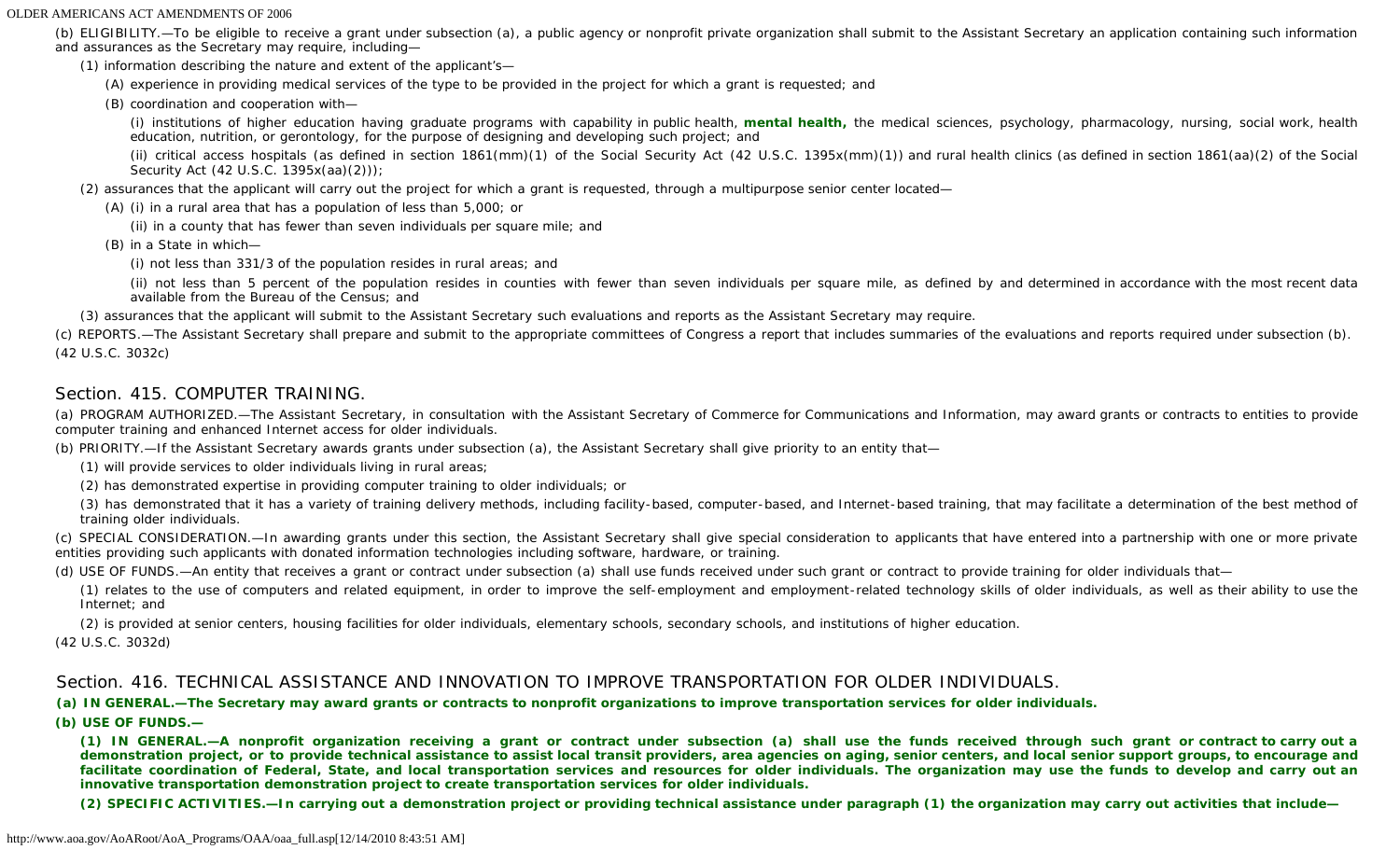**(A) developing innovative approaches for improving access by older individuals to transportation services, including volunteer driver programs, economically sustainable transportation programs, and programs that allow older individuals to transfer their automobiles to a provider of transportation services in exchange for the services;**

**(B) preparing information on transportation options and resources for older individuals and organizations serving such individuals, and disseminating the information by establishing and operating a toll-free telephone number;**

**(C) developing models and best practices for providing comprehensive integrated transportation services for older individuals, including services administered by the Secretary of Transportation, by providing ongoing technical assistance to agencies providing services under title III and by assisting in coordination of public and community transportation services; and (D) providing special services to link older individuals to transportation services not provided under title III.**

**(c) ECONOMICALLY SUSTAINABLE TRANSPORTATION.—In this section, the term 'economically sustainable transportation' means demand responsive transportation for older individuals—**

**(1) that may be provided through volunteers; and**

**(2) that the provider will provide without receiving Federal or other public financial assistance, after a period of not more than 5 years of providing the services under this section.** (42 U.S.C. 3032e)

## SECTION.417. DEMONSTRATION, SUPPORT, AND RESEARCH PROJECTS FOR MULTIGENERATIONAL AND CIVIC ENGAGEMENT ACTIVITIES.

**(a) GRANTS AND CONTRACTS.—The Assistant Secretary shall award grants and enter into contracts with eligible organizations to carry out projects to—**

**(1) provide opportunities for older individuals to participate in multigenerational activities and civic engagement activities designed to meet critical community needs, and use the full range of time, skills, and experience of older individuals, including demonstration and support projects that—**

**(A) provide support for grandparents and other older individuals who are relative caregivers raising children (such as kinship navigator programs); or**

**(B) involve volunteers who are older individuals who provide support and information to families who have a child with a disability or chronic illness, or other families in need of such family support; and**

**(2) coordinate multigenerational activities and civic engagement activities, promote volunteerism, and facilitate development of and participation in multigenerational activities and civic engagement activities.**

**(b) USE OF FUNDS.—An eligible organization shall use funds made available under a grant awarded, or a contract entered into, under this section to—**

**(1) carry out a project described in subsection (a); and**

**(2) evaluate the project in accordance with subsection (f).**

**(c) PREFERENCE.—In awarding grants and entering into contracts to carry out a project described in subsection (a), the Assistant Secretary shall give preference to—**

**(1) eligible organizations with a demonstrated record of carrying out multigenerational activities or civic engagement activities;**

**(2) eligible organizations proposing multigenerational activity projects that will serve older individuals and communities with the greatest need (with particular attention to low income minority individuals, older individuals with limited English proficiency, older individuals residing in rural areas, and low-income minority communities);**

**(3) eligible organizations proposing civic engagement projects that will serve communities with the greatest need; and**

**(4) eligible organizations with the capacity to develop meaningful roles and assignments that use the time, skills, and experience of older individuals to serve public and nonprofit organizations.**

**(d) APPLICATION.—To be eligible to receive a grant or enter into a contract under subsection (a), an organization shall submit an application to the Assistant Secretary at such time, in such manner, and accompanied by such information as the Assistant Secretary may reasonably require.**

**(e) ELIGIBLE ORGANIZATIONS.—Organizations eligible to receive a grant or enter into a contract under subsection (a)—**

**(1) to carry out activities described in subsection (a)(1), shall be organizations that provide opportunities for older individuals to participate in activities described in subsection (a)(1); and**

**(2) to carry out activities described in subsection (a)(2), shall be organizations with the capacity to conduct the coordination, promotion, and facilitation described in subsection (a)(2), through the use of multigenerational coordinators.**

**(f) LOCAL EVALUATION AND REPORT.—**

**(1) EVALUATION.—Each organization receiving a grant or a contract under subsection (a) to carry out a project described in subsection (a) shall evaluate the multigenerational activities or civic engagement activities carried out under the project to determine—**

**(A) the effectiveness of the activities involved;**

**(B) the impact of such activities on the community being served and the organization providing the activities; and**

**(C) the impact of such activities on older individuals involved in such project.**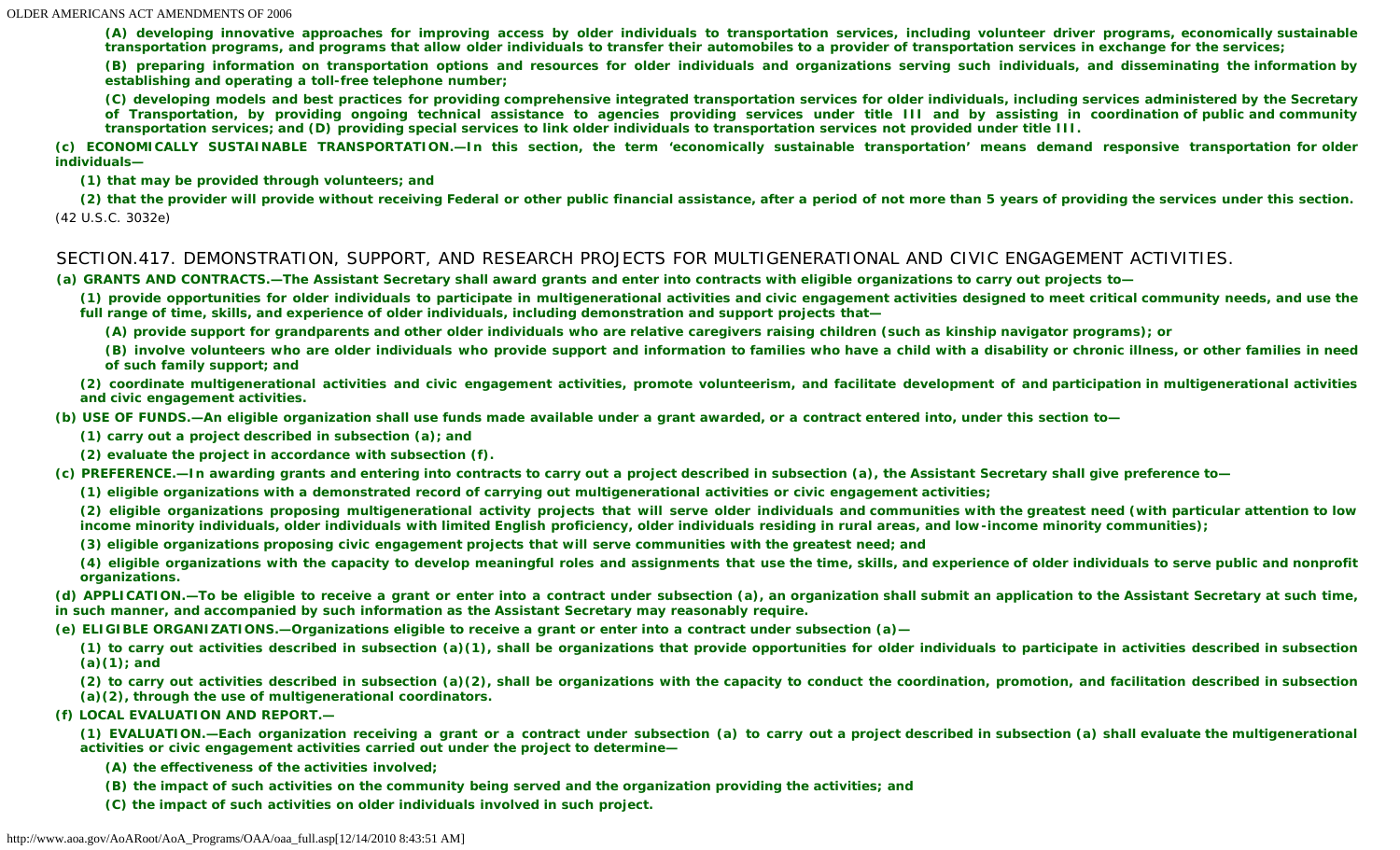**(2) REPORT.—The organization shall submit a report to the Assistant Secretary containing the evaluation not later than 6 months after the expiration of the period for which the grant or contract is in effect.**

**(g) REPORT TO CONGRESS.—Not later than 6 months after the Assistant Secretary receives the reports described in subsection (f)(2), the Assistant Secretary shall prepare and submit to the Speaker of the House of Representatives and the President pro-tempore of the Senate a report that assesses the evaluations and includes, at a minimum—**

**(1) the names or descriptive titles of the projects funded under subsection (a);**

**(2) a description of the nature and operation of the projects;**

**(3) the names and addresses of organizations that conducted the projects;**

**(4) in the case of projects carried out under subsection (a)(1), a description of the methods and success of the projects in recruiting older individuals as employees and as volunteers to participate in the projects;**

**(5) in the case of projects carried out under subsection (a)(1), a description of the success of the projects in retaining older individuals participating in the projects as employees and as volunteers;**

**(6) in the case of projects carried out under subsection (a)(1), the rate of turnover of older individual employees and volunteers in the projects;**

**(7) a strategy for disseminating the findings resulting from the projects described in paragraph (1); and**

**(8) any policy change recommendations relating to the projects.**

#### **(h) DEFINITIONS.—As used in this section:**

**(1) MULTIGENERATIONAL ACTIVITY.—The term 'multigenerational activity' means an activity that provides an opportunity for interaction between 2 or more individuals of different generations, including activities connecting older individuals and youth in a child care program, a youth day care program, an educational assistance program, an at-risk youth intervention program, a juvenile delinquency treatment program, a before- or after-school program, a library program, or a family support program.**

**(2) MULTIGENERATIONAL COORDINATOR.—The term 'multigenerational coordinator' means a person who—**

**(A) builds the capacity of public and nonprofit organizations to develop meaningful roles and assignments, that use the time, skill, and experience of older individuals to serve those organizations; and**

**(B) nurtures productive, sustainable working relationships between—**

**(i) individuals from the generations with older individuals; and**

**(ii) individuals in younger generations.**

(42 U.S.C. 3032f)

### Section. 418. NATIVE AMERICAN PROGRAMS.

(a) ESTABLISHMENT.—

(1) IN GENERAL.—The Assistant Secretary shall make grants or enter into contracts with not fewer than two and not more than four eligible entities to establish and operate Resource Centers on Native American Elders (referred to in this section as "Resource Centers"). The Assistant Secretary shall make such grants or enter into such contracts for periods of not less than 3 years.

(2) FUNCTIONS.—

(A) IN GENERAL.—Each Resource Center that receives funds under this section shall—

(i) gather information;

(ii) perform research;

(iii) provide for the dissemination of results of the research; and

(iv) provide technical assistance and training to entities that provide services to Native Americans who are older individuals.

(B) AREAS OF CONCERN.—In conducting the functions described in subparagraph (A), a Resource Center shall focus on priority areas of concern for the Resource Centers regarding Native Americans who are older individuals, which areas shall be—

(i) health **(including mental health)** problems;

(ii) long-term care, including in-home care;

(iii) elder abuse; and

(iv) other problems and issues that the Assistant Secretary determines are of particular importance to Native Americans who are older individuals.

(3) PREFERENCE.—In awarding grants and entering into contracts under paragraph (1), the Assistant Secretary shall give preference to institutions of higher education that have conducted research on, and assessments of, the characteristics and needs of Native Americans who are older individuals.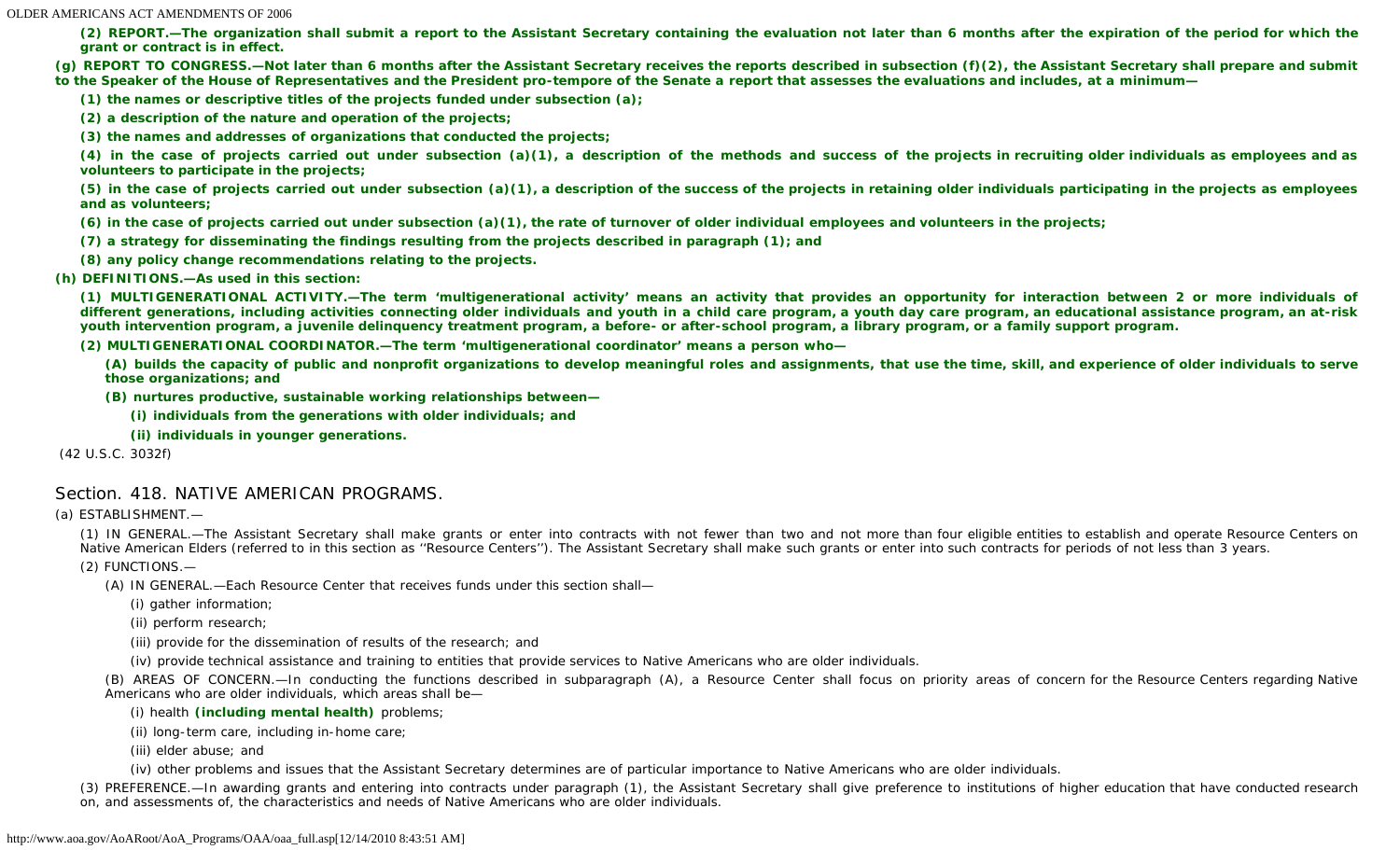(4) CONSULTATION.—In determining the type of information to be sought from, and activities to be performed by, Resource Centers, the Assistant Secretary shall consult with the Director of the Office for American Indian, Alaskan Native, and Native Hawaiian Aging and with national organizations with special expertise in serving Native Americans who are older individuals.

(5) ELIGIBLE ENTITIES.—To be eligible to receive a grant or enter into a contract under paragraph (1), an entity shall be an institution of higher education with experience conducting research and assessment on the needs of older individuals.

(6) REPORT TO CONGRESS.—The Assistant Secretary, with assistance from each Resource Center, shall prepare and submit to the Speaker of the House of Representatives and the President pro tempore of the Senate an annual report on the status and needs, including the priority areas of concern, of Native Americans who are older individuals.

(b) TRAINING GRANTS.—The Assistant Secretary shall make grants and enter into contracts to provide in-service training opportunities and courses of instruction on aging to Indian tribes through public or nonprofit Indian aging organizations and to provide annually a national meeting to train directors of programs under this title.

(42 U.S.C. 3032g)

# Section.419. MULTIDISCIPLINARY CENTERS AND MULTIDISCIPLINARY SYSTEMS.

### **(a) MULTIDISCIPLINARY CENTERS.-**

**(1) PROGRAM AUTHORIZED. -**The Assistant Secretary may make grants to public and private nonprofit agencies, organizations, and institutions for the purpose of establishing or supporting multidisciplinary centers of gerontology, and gerontology centers of special emphasis (including emphasis on nutrition, employment, health (including mental health), disabilities (including severe disabilities), income maintenance, counseling services, supportive services, minority populations, **diverse populations of older individuals residing in urban communities,** and older individuals residing in rural areas).

### **(2) USE OF FUNDS.**

(A) IN GENERAL.—The centers described in paragraph (1) shall conduct research and policy analysis and function as a technical resource for the Assistant Secretary, policymakers, service providers, and Congress.

(B) MULTIDISCIPLINARY CENTERS.—The multidisciplinary centers of gerontology described in **paragraph (1)** shall—

(i) recruit and train personnel;

(ii) conduct basic and applied research toward the development of information related to aging;

(iii) stimulate the incorporation of information on aging into the teaching of biological, behavioral, and social sciences at colleges and universities;

(iv) help to develop training programs in the field of aging at schools of public health, education, social work, and psychology, and other appropriate schools within colleges and universities;

(v) serve as a repository of information and knowledge on aging, **including information about best practices in long-term care service delivery, housing, and transportation;**

(vi) provide information and other technical assistance to public and voluntary organizations, including State agencies and area agencies on aging, which serve the needs of older individuals in planning and developing services provided under other provisions of this Act;

(vii) if appropriate, provide information relating to assistive technology; and

**(viii) provide training and technical assistance to support the provision of community-based mental health services for older individuals.**

## **(3) DATA**

(A) IN GENERAL.—Each center that receives a grant under **paragraph (1)** shall provide data to the Assistant Secretary on the projects and activities carried out with funds received under such **paragraph.**

(B) INFORMATION INCLUDED.—Such data described in **subparagraph (A)** shall include—

(i) information on the number of personnel trained;

(ii) information on the number of older individuals served;

(iii) information on the number of schools assisted; and

(iv) other information that will facilitate achieving the objectives of this **subsection.**

## **(b) MULTIDISCIPLINARY HEALTH SERVICES IN COMMUNITIES.—**

**(1) PROGRAM AUTHORIZED.—The Assistant Secretary shall make grants to States, on a competitive basis, for the development and operation of—**

**(A) systems for the delivery of mental health screening and treatment services for older individuals who lack access to such services; and**

**(B) programs to—**

**(i) increase public awareness regarding the benefits of prevention and treatment of mental disorders in older individuals;**

**(ii) reduce the stigma associated with mental disorders in older individuals and other barriers to the diagnosis and treatment of the disorders; and**

**(iii) reduce age-related prejudice and discrimination regarding mental disorders in older individuals.**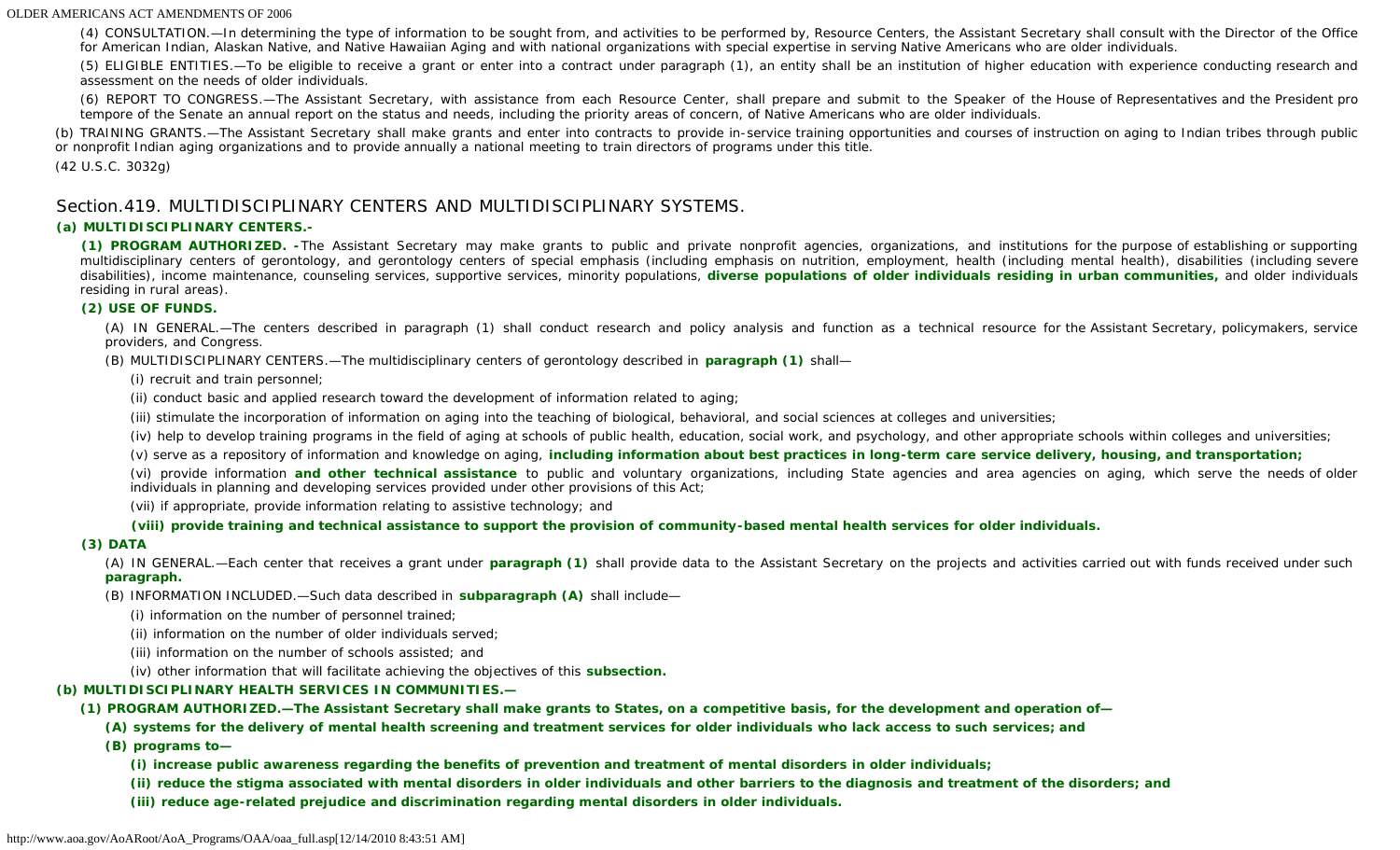**(2) APPLICATION.—To be eligible to receive a grant under this subsection for a State, a State agency shall submit an application to the Assistant Secretary at such time, in such manner, and containing such information as the Assistant Secretary may require.**

**(3) STATE ALLOCATION AND PRIORITIES.—A State agency that receives funds through a grant made under this subsection shall allocate the funds to area agencies on aging to carry out this subsection in planning and service areas in the State. In allocating the funds, the State agency shall give priority to planning and service areas in the State—**

**(A) that are medically underserved; and**

**(B) in which there are large numbers of older individuals.**

**(4) AREA COORDINATION OF SERVICES WITH OTHER PROVIDERS.— In carrying out this subsection, to more efficiently and effectively deliver services to older individuals, each area agency on aging shall—**

**(A) coordinate services described in subparagraphs (A) and (B) of paragraph (1) with such services or similar or related services of other community agencies, and voluntary organizations; and**

**(B) to the greatest extent practicable, integrate outreach and educational activities with such activities of existing (as of the date of the integration) social service and health care (including mental health) providers serving older individuals in the planning and service area involved.**

**(5) RELATIONSHIP TO OTHER FUNDING SOURCES.—Funds made available under this subsection shall supplement, and not supplant, any Federal, State, and local funds expended by a State or unit of general purpose local government (including an area agency on aging) to provide the services described in subparagraphs (A) and (B) of paragraph (1).**

**(6) DEFINITION.—In this subsection, the term 'mental health screening and treatment services' means patient screening, diagnostic services, care planning and oversight, therapeutic interventions, and referrals, that are—**

**(A) provided pursuant to evidence-based intervention and treatment protocols (to the extent such protocols are available) for mental disorders prevalent in older individuals; and**

**(B) coordinated and integrated with the services of social service and health care (including mental health) providers in an area in order to—**

**(i) improve patient outcomes; and**

**(ii) ensure, to the maximum extent feasible, the continuing independence of older individuals who are residing in the area.**

(42 U.S.C. 3032h)

## Section. 420. DEMONSTRATION AND SUPPORT PROJECTS FOR LEGAL ASSISTANCE FOR OLDER INDIVIDUALS.

(a) PROGRAM AUTHORIZED.—The Assistant Secretary shall make grants and enter into contracts, in order to—

(1) provide a national legal assistance support system (operated by one or more grantees or contractors) of activities to State and area agencies on aging for providing, developing, or supporting legal assistance for older individuals, including—

(A) case consultations;

(B) training;

(C) provision of substantive legal advice and assistance; and

(D) assistance in the design, implementation, and administration of legal assistance delivery systems to local providers of legal assistance for older individuals; and

(2) support demonstration projects to expand or improve the delivery of legal assistance to older individuals with social or economic needs.

(b) ASSURANCES.—Any grants or contracts made under subsection (a)(2) shall contain assurances that the requirements of section 307(a)(11) are met.

(c) ASSISTANCE.—To carry out subsection (a)(1), the Assistant Secretary shall make grants to or enter into contracts with national nonprofit organizations experienced in providing support and technical assistance on a nationwide basis to States, area agencies on aging, legal assistance providers, ombudsmen, elder abuse prevention programs, and other organizations interested in the legal rights of older individuals.

(42 U.S.C. 3032i)

## Section. 421. OMBUDSMAN AND ADVOCACY DEMONSTRATION PROJECTS.

(a) PROGRAM AUTHORIZED.—The Assistant Secretary shall award grants to not fewer than three and not more than 10 States to conduct demonstrations and evaluate cooperative projects between the State long-term care ombudsman program, legal assistance agencies, and the State protection and advocacy systems for individuals with developmental disabilities and individuals with mental illness, established under part C of the Developmental Disabilities Assistance and Bill of Rights Act (42 U.S.C. 6041 et seq.) and under the Protection and Advocacy for Mentally Ill Individuals Act of 1986 (42 U.S.C. 10801 et seq.).

(b) REPORT.—The Assistant Secretary shall prepare and submit to Congress a report containing the results of the evaluation required by subsection (a). Such report shall contain such recommendations as the Assistant Secretary determines to be appropriate.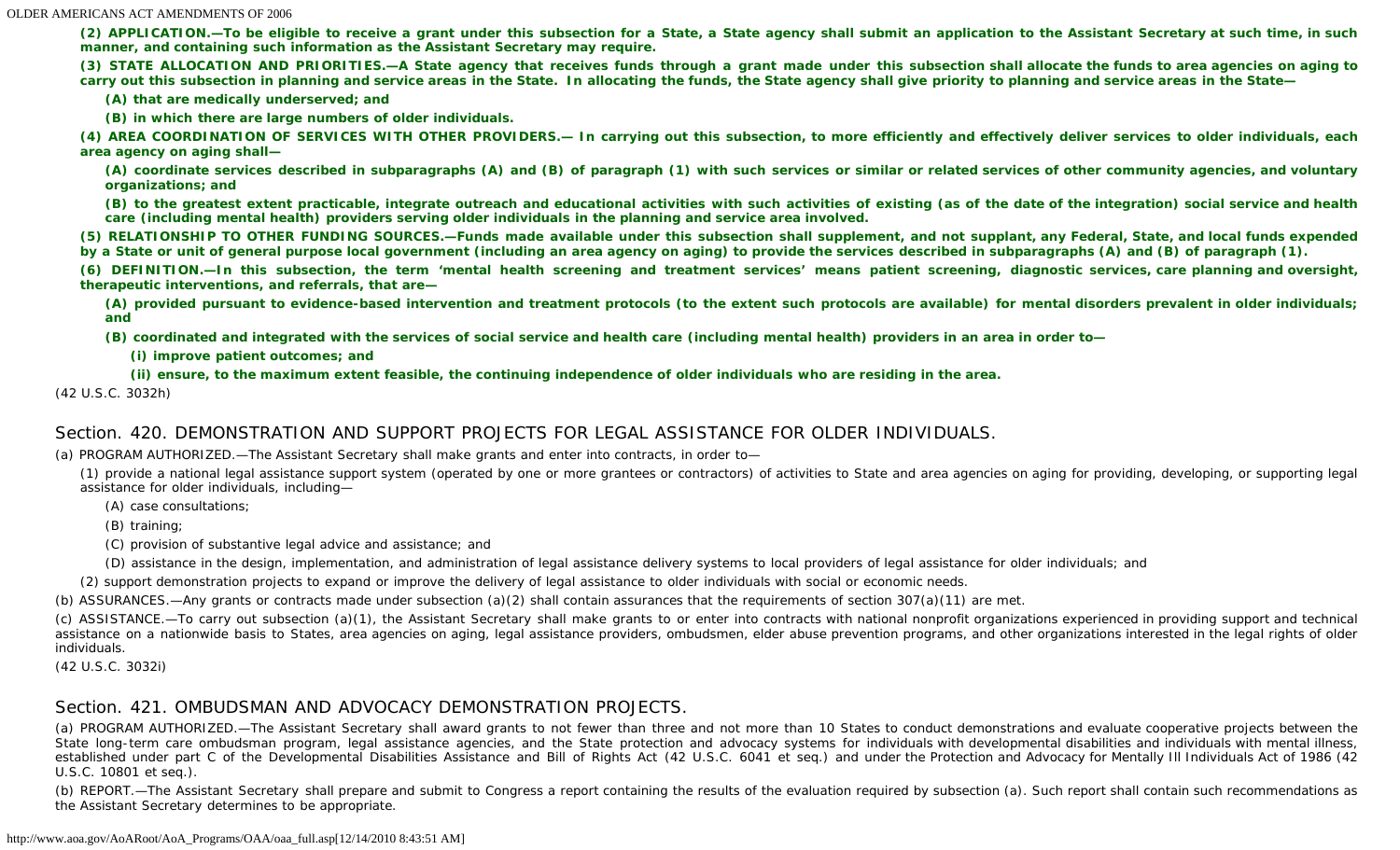(42 U.S.C. 3032j)

# Section. 422. COMMUNITY INNOVATIONS FOR AGING IN PLACE.

**(a) DEFINITIONS.—In this section:**

**(1) ELIGIBLE ENTITY.—The term 'eligible entity'—**

**(A) means a nonprofit health or social service organization, a community-based nonprofit organization, an area agency on aging or other local government agency, a tribal organization, or another entity that—**

**(i) the Assistant Secretary determines to be appropriate to carry out a project under this part; and**

**(ii) demonstrates a record of, and experience in, providing or administering group and individual health and social services for older individuals; and**

**(B) does not include an entity providing housing under the congregate housing services program carried out under section 802 of the Cranston-Gonzalez National Affordable Housing Act (42 U.S.C. 8011) or the multifamily service coordinator program carried out under section 202(g) of the Housing Act of 1959 (12 U.S.C. 1701q(g)).**

**(2) NATURALLY OCCURRING RETIREMENT COMMUNITY.—The term 'Naturally Occurring Retirement Community' means a community with a concentrated population of older individuals, which may include a residential building, a housing complex, an area (including a rural area) of single family residences, or a neighborhood composed of ageintegrated housing—**

**(A) where—**

**(i) 40 percent of the heads of households are older individuals; or**

**(ii) a critical mass of older individuals exists, based on local factors that, taken in total, allow an organization to achieve efficiencies in the provision of health and social services to older individuals living in the community; and**

**(B) that is not an institutional care or assisted living setting.**

**(b) GRANTS.—**

**(1) IN GENERAL.—The Assistant Secretary shall make grants, on a competitive basis, to eligible entities to develop and carry out model aging in place projects. The projects shall promote aging in place for older individuals (including such individuals who reside in Naturally Occurring Retirement Communities), in order to sustain the independence of older individuals. A recipient of a grant under this subsection shall identify innovative strategies for providing, and linking older individuals to programs and services that provide, comprehensive and coordinated health and social services to sustain the quality of life of older individuals and support aging in place.**

**(2) GRANT PERIODS.—The Assistant Secretary shall make the grants for periods of 3 years.**

**(c) APPLICATIONS.—**

**(1) IN GENERAL.—To be eligible to receive a grant under subsection (b) for a project, an entity shall submit an application to the Assistant Secretary at such time, in such manner, and containing such information as the Assistant Secretary may require.**

**(2) CONTENTS.—The application shall include—**

- **(A) a detailed description of the entity's experience in providing services to older individuals in age-integrated settings;**
- **(B) a definition of the contiguous service area and a description of the project area in which the older individuals reside or carry out activities to sustain their wellbeing;**

**(C) the results of a needs assessment that identifies—**

**(i) existing (as of the date of the assessment) community-based health and social services available to individuals residing in the project area;**

**(ii) the strengths and gaps of such existing services in the project area;**

**(iii) the needs of older individuals who reside in the project area; and**

**(iv) services not being delivered that would promote aging in place and contribute to the well-being of older individuals residing in the project area;**

**(D) a plan for the development and implementation of an innovative model for service coordination and delivery within the project area;**

**(E) a description of how the plan described in subparagraph**

**(D) will enhance existing services described in subparagraph (C)(i) and support the goal of this section to promote aging in place;**

**(F) a description of proposed actions by the entity to prevent the duplication of services funded under a provision of this Act, other than this section, and a description of how the entity will cooperate, and coordinate planning and services (including any formal agreements), with agencies and organizations that provide publicly supported services for older individuals in the project area, including the State agency and area agencies on aging with planning and service areas in the project area;**

**(G) an assurance that the entity will seek to establish cooperative relationships with interested local entities, including private agencies and businesses that provide health and social services, housing entities, community development organizations, philanthropic organizations, foundations, and other non-Federal entities;**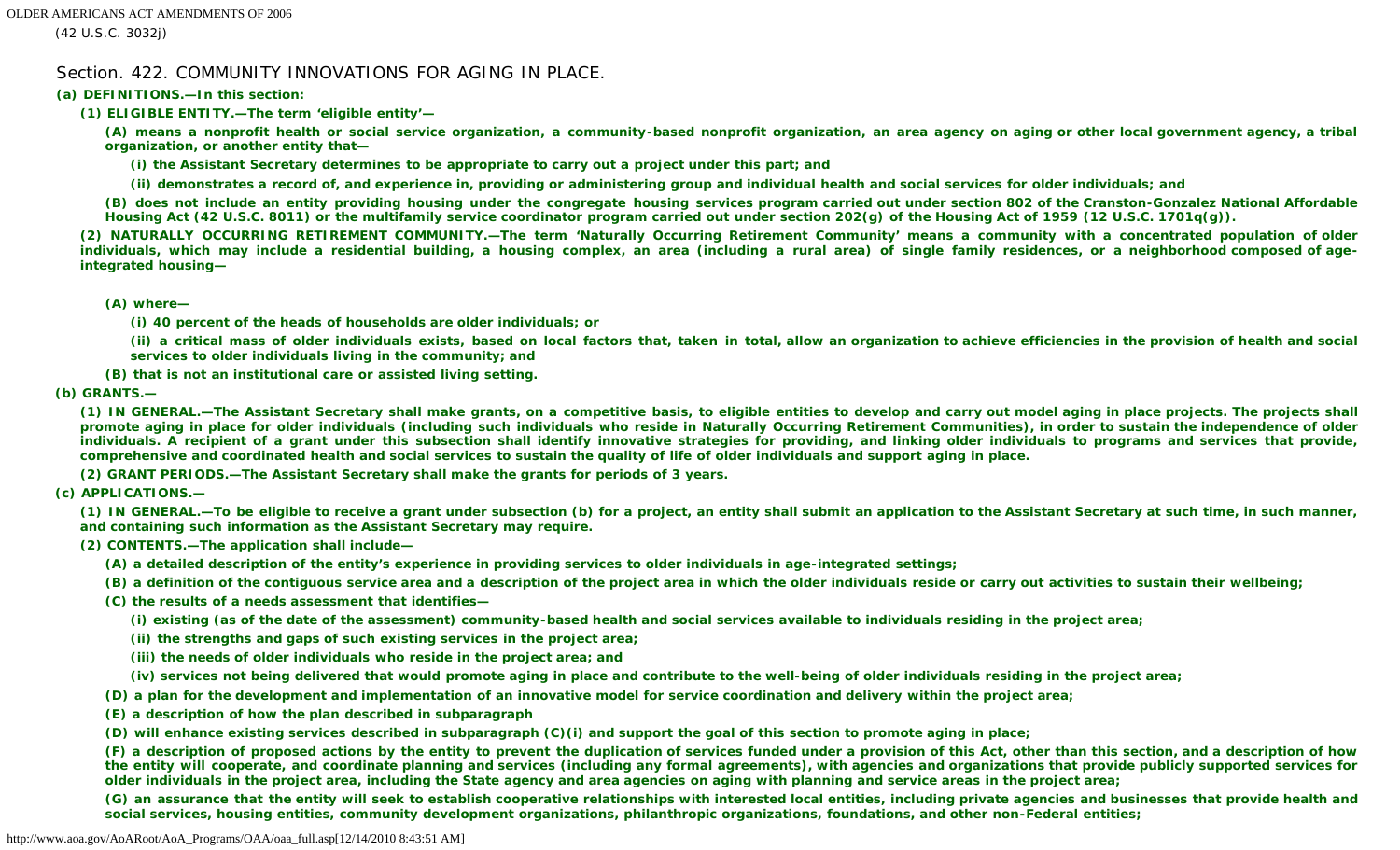**(H) a description of the entity's protocol for referral of residents who may require long-term care services, including coordination with local agencies, including area agencies on aging and Aging and Disability Resource Centers that serve as single points of entry to public services;**

**(I) a description of how the entity will offer opportunities for older individuals to be involved in the governance, oversight, and operation of the project;**

**(J) an assurance that the entity will submit to the Assistant Secretary such evaluations and reports as the Assistant Secretary may require; and**

**(K) a plan for long-term sustainability of the project.**

## **(d) USE OF FUNDS.—**

**(1) IN GENERAL.—An eligible entity that receives a grant under subsection (b) shall use the funds made available through the grant to—**

**(A) ensure access by older individuals in the project area to community-based health and social services consisting of—**

**(i) case management, case assistance, and social work services;**

**(ii) health care management and health care assistance, including disease prevention and health promotion services;**

**(iii) education, socialization, and recreational activities; and**

**(iv) volunteer opportunities for project participants;**

**(B) conduct outreach to older individuals within the project area; and**

**(C) develop and implement innovative, comprehensive, and cost-effective approaches for the delivery and coordination of community-based health and social services, including those identified in subparagraph (A)(iv), which may include mental health services, for eligible older individuals.**

**(2) COORDINATION.—An eligible entity receiving a grant under subsection (b) for a project shall coordinate activities with organizations providing services funded under title III to support such services for or facilitate the delivery of such services to eligible older individuals served by the project.**

**(3) PREFERENCE.—In carrying out an aging in place project, an eligible entity shall, to the extent practicable, serve a community of low-income individuals and operate or locate the project and services in or in close proximity to a location where a large concentration of older individuals has aged in place and resided, such as a Naturally Occurring Retirement Community.**

**(4) SUPPLEMENT NOT SUPPLANT.—Funds made available to an eligible entity under subsection (b) shall be used to supplement, not supplant, any Federal, State, or other funds otherwise available to the entity to provide health and social services to eligible older individuals.**

## **(e) COMPETITIVE GRANTS FOR TECHNICAL ASSISTANCE.—**

**(1) GRANTS.—The Assistant Secretary shall (or shall make a grant, on a competitive basis, to an eligible nonprofit organization, to enable the organization to)—**

**(A) provide technical assistance to recipients of grants under subsection (b); and**

**(B) carry out other duties, as determined by the Assistant Secretary.**

**(2) ELIGIBLE ORGANIZATION.—To be eligible to receive a grant under this subsection, an organization shall be a nonprofit organization (including a partnership of nonprofit organizations), that—**

**(A) has experience and expertise in providing technical assistance to a range of entities serving older individuals and experience evaluating and reporting on programs; and**

**(B) has demonstrated knowledge of and expertise in community-based health and social services.**

**(3) APPLICATION.—To be eligible to receive a grant under this subsection, an organization (including a partnership of nonprofit organizations) shall submit an application to the Assistant Secretary at such time, in such manner, and containing such information as the Assistant Secretary may require, including an assurance that the organization will submit to the Assistant Secretary such evaluations and reports as the Assistant Secretary may require.**

**(f) REPORT.—The Assistant Secretary shall annually prepare and submit a report to Congress that shall include—**

**(1) the findings resulting from the evaluations of the model projects conducted under this section;**

**(2) a description of recommended best practices regarding carrying out health and social service projects for older individuals aging in place; and**

**(3) recommendations for legislative or administrative action, as the Assistant Secretary determines appropriate.**

# PART B—GENERAL PROVISIONS

# Section. 431. PAYMENT OF GRANTS.

(a) CONTRIBUTIONS.—To the extent the Assistant Secretary determines a contribution to be appropriate, the Assistant Secretary shall require the recipient of any grant or contract under this title to contribute money, facilities, or services for carrying out the project for which such grant or contract was made.

(b) PAYMENTS.—Payments under this title pursuant to a grant or contract may be made (after necessary adjustment, in the case of grants, on account of previously made overpayments or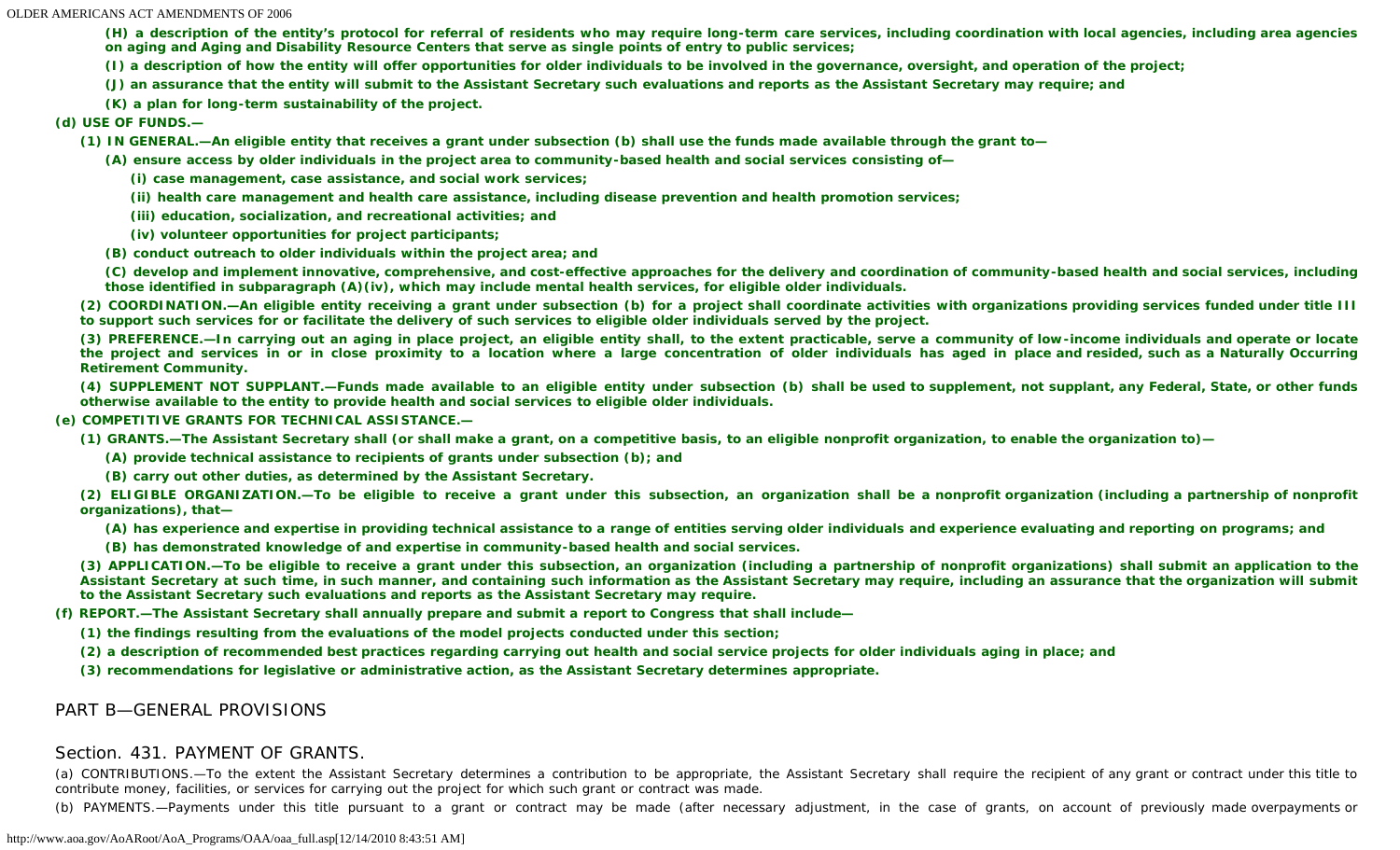underpayments) in advance or by way of reimbursement, and in such installments and on such conditions, as the Assistant Secretary may determine.

(c) CONSULTATION.—The Assistant Secretary shall make no grant or contract under this title in any State that has established or designated a State agency for purposes of title III unless the Assistant Secretary—

(1) consults with the State agency prior to issuing the grant or contract; and

(2) informs the State agency of the purposes of the grant or contract when the grant or contract is issued.

(42 U.S.C. 3033)

# Section. 432. RESPONSIBILITIES OF ASSISTANT SECRETARY.

(a) IN GENERAL.—The Assistant Secretary shall be responsible for the administration, implementation, and making of grants and contracts under this title and shall not delegate authority under this title to any other individual, agency, or organization.

(b) REPORT.—

(1) IN GENERAL.—Not later than January 1 following each fiscal year, the Assistant Secretary shall submit, to the Speaker of the House of Representatives and the President pro-tempore of the Senate, a report for such fiscal year that describes each project and each program—

(A) for which funds were provided under this title; and

(B) that was completed in the fiscal year for which such report is prepared.

(2) CONTENTS.—Such report shall contain—

(A) the name or descriptive title of each project or program;

(B) the name and address of the individual or governmental entity that conducted such project or program;

(C) a specification of the period throughout which such project or program was conducted;

(D) the identity of each source of funds expended to carry out such project or program and the amount of funds provided by each such source;

(E) an abstract describing the nature and operation of such project or program; and

(F) a bibliography identifying all published information relating to such project or program.

## (c) EVALUATIONS.—

(1) IN GENERAL.—The Assistant Secretary shall establish by regulation and implement a process to evaluate the results of projects and programs carried out under this title.

(2) RESULTS.—The Assistant Secretary shall—

(A) make available to the public the results of each evaluation carried out under paragraph (1); and

(B) use such evaluation to improve services delivered, or the operation of projects and programs carried out, under this Act, **including preparing an analysis of such services, projects, and programs, and of how the evaluation relates to improvements in such services, projects, and program and in the strategic plan of the Administration.**

(42 U.S.C. 3033a)

# TITLE V—COMMUNITY SERVICE SENIOR OPPORTUNITIES ACT

Section. 501. SHORT TITLE.

**This title may be cited as the 'Community Service Senior Opportunities Act'.**

# **Section. 502. OLDER AMERICAN COMMUNITY SERVICE EMPLOYMENT PROGRAM.**

**(a) IN GENERAL.—**

**(1) ESTABLISHMENT OF PROGRAM.—To foster individual economic self-sufficiency and promote useful opportunities in community service activities (which shall include community** service employment) for unemployed low-income persons who are age 55 or older, particularly persons who have poor employment prospects, and to increase the number of **persons who may enjoy the benefits of unsubsidized employment in both the public and private sectors, the Secretary of Labor (referred to in this title as the 'Secretary') may establish an older American community service employment program.**

**(2) USE OF APPROPRIATED AMOUNTS.—Amounts appropriated to carry out this title shall be used only to carry out the provisions contained in this title.**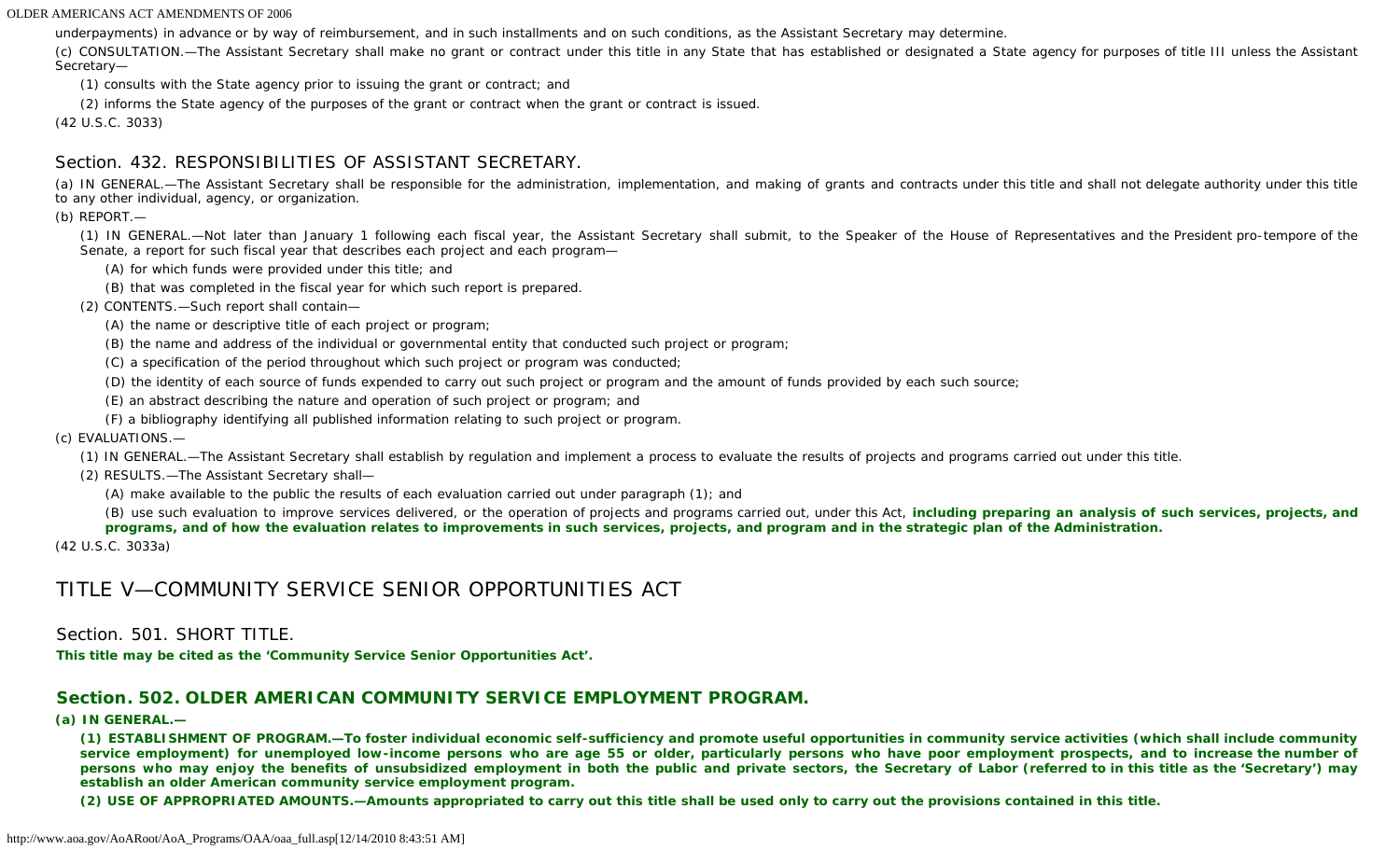#### **(b) GRANT AUTHORITY.—**

**(1) PROJECTS.—To carry out this title, the Secretary may make grants to public and nonprofit private agencies and organizations, agencies of a State, and tribal organizations to carry out the program established under subsection (a). Such grants may provide for the payment of costs, as provided in subsection (c), of projects developed by such organizations and agencies in cooperation with the Secretary in order to make such program effective or to supplement such program. The Secretary shall make the grants from allotments made under section 506, and in accordance with section 514. No payment shall be made by the Secretary toward the cost of any project established or administered by such an organization or agency unless the Secretary determines that such project—**

**(A) will provide community service employment only for eligible individuals except for necessary technical, administrative, and supervisory personnel, and such personnel will, to the fullest extent possible, be recruited from among eligible individuals;**

**(B)**

**(i) will provide community service employment and other authorized activities for eligible individuals in the community in which such individuals reside, or in nearby communities; or**

**(ii) if such project is carried out by a tribal organization that receives a grant under this subsection or receives assistance from a State that receives a grant under this subsection, will provide community service employment and other authorized activities for such individuals, including those who are Indians residing on an Indian reservation, as defined in section 2601 of the Energy Policy Act of 1992 (25 U.S.C. 3501);**

**(C) will comply with an average participation cap for eligible individuals (in the aggregate) of—**

**(i) 27 months; or**

**(ii) pursuant to the request of a grantee, an extended period of participation established by the Secretary for a specific project area for such grantee, up to a period of not more than 36 months, if the Secretary determines that extenuating circumstances exist relating to the factors identified in section 513(a)(2)(D) that justify such an extended period for the program year involved;**

**(D) will employ eligible individuals in service related to publicly owned and operated facilities and projects, or projects sponsored by nonprofit organizations (excluding political parties exempt from taxation under section 501(c)(3) of the Internal Revenue Code of 1986), but excluding projects involving the construction, operation, or maintenance of any facility used or to be used as a place for sectarian religious instruction or worship;**

**(E) will contribute to the general welfare of the community, which may include support for children, youth, and families;**

**(F) will provide community service employment and other authorized activities for eligible individuals;**

**(G)(i) will not reduce the number of employment opportunities or vacancies that would otherwise be available to individuals not participating in the program;**

**(ii) will not displace currently employed workers (including partial displacement, such as a reduction in the hours of non-overtime work, wages, or employment benefits);**

**(iii) will not impair existing contracts or result in the substitution of Federal funds for other funds in connection with work that would otherwise be performed; and**

(iv) will not employ or continue to employ any eligible individual to perform the same work or substantially the same work as that performed by any other individual who is **on layoff;**

**(H) will coordinate activities with training and other services provided under title I of the Workforce Investment Act of 1998 (29 U.S.C. 2801 et seq.), including utilizing the one-stop delivery system of the local workforce investment areas involved to recruit eligible individuals to ensure that the maximum number of eligible individuals will have an opportunity to participate in the project;**

**(I) will include such training (such as work experience, on-the-job training, and classroom training) as may be necessary to make the most effective use of the skills and talents of those individuals who are participating, and will provide for the payment of the reasonable expenses of individuals being trained, including a reasonable subsistence allowance equivalent to the wage described in subparagraph (J);**

**(J) will ensure that safe and healthy employment conditions will be provided, and will ensure that participants employed in community service and other jobs assisted under this title will be paid wages that shall not be lower than whichever is the highest of—**

**(i) the minimum wage that would be applicable to such a participant under the Fair Labor Standards Act of 1938 (29 U.S.C. 201 et seq.), if section 6(a)(1) of such Act (29 U.S.C. 206(a)(1)) applied to the participant and if the participant were not exempt under section 13 of such Act (29 U.S.C. 213);**

**(ii) the State or local minimum wage for the most nearly comparable covered employment; or**

**(iii) the prevailing rates of pay for individuals employed in similar public occupations by the same employer;**

**(K) will be established or administered with the advice of persons competent in the field of service in which community service employment or other authorized activities are being provided, and of persons who are knowledgeable about the needs of older individuals;**

**(L) will authorize payment for necessary supportive services costs (including transportation costs) of eligible individuals that may be incurred in training in any project funded under this title, in accordance with rules issued by the Secretary;**

**(M) will ensure that, to the extent feasible, such project will serve the needs of minority and Indian eligible individuals, eligible individuals with limited English proficiency, and eligible individuals with greatest economic need, at least in proportion to their numbers in the area served and take into consideration their rates of poverty and unemployment;**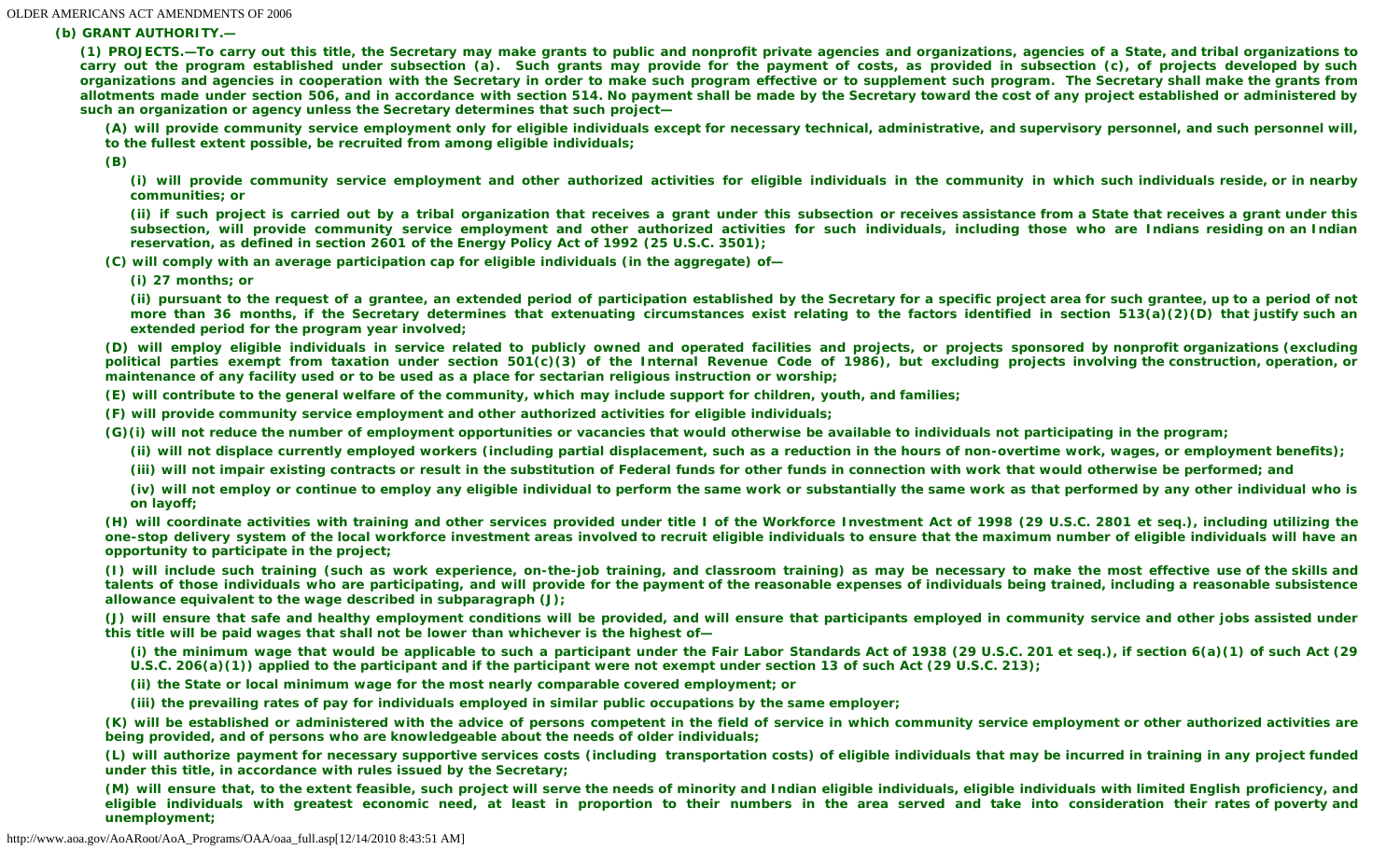**(N)(i) will prepare an assessment of the participants' skills and talents and their needs for services, except to the extent such project has, for the participant involved, recently prepared an assessment of such skills and talents, and such needs, pursuant to another employment or training program (such as a program under the Workforce Investment Act of 1998 (29 U.S.C. 2801 et seq.), the Carl D. Perkins Career and Technical Education Act of 2006 (20 U.S.C. 2301 et seq.), or part A of title IV of the Social Security Act (42 U.S.C. 601 et seq.)) and will prepare a related service strategy;**

**(ii) will provide training and employment counseling to eligible individuals based on strategies that identify appropriate employment objectives and the need for supportive services, developed as a result of the assessment and service strategy provided for in clause (i), and provide other appropriate information regarding such project; and**

**(iii) will provide counseling to participants on their progress in meeting such objectives and satisfying their need for supportive services;**

**(O) will provide appropriate services for participants, or refer the participants to appropriate services, through the one-stop delivery system of the local workforce investment areas involved as established under section 134(c) of the Workforce Investment Act of 1998 (29 U.S.C. 2864(c)), and will be involved in the planning and operations of such system pursuant to a memorandum of understanding with the local workforce investment board in accordance with section 121(c) of such Act (29 U.S.C. 2841(c));**

**(P) will post in such project workplace a notice, and will make available to each person associated with such project a written explanation—**

**(i) clarifying the law with respect to political activities allowable and unallowable under chapter 15 of title 5, United States Code, applicable to the project and to each category of individuals associated with such project; and**

**(ii) containing the address and telephone number of the Inspector General of the Department of Labor, to whom questions regarding the application of such chapter may be addressed;**

**(Q) will provide to the Secretary the description and information described in—**

**(i) paragraph (8), relating to coordination with other Federal programs, of section 112(b) of the Workforce Investment Act of 1998 (29 U.S.C. 2822(b)); and**

**(ii) paragraph (14), relating to implementation of one-stop delivery systems, of section 112(b) of the Workforce Investment Act of 1998; and**

**(R) will ensure that entities that carry out activities under the project (including State agencies, local entities, subgrantees, and subcontractors) and affiliates of such entities receive an amount of the administrative cost allocation determined by the Secretary, in consultation with grantees, to be sufficient.**

**(2) REGULATIONS.—The Secretary may establish, issue, and amend such regulations as may be necessary to effectively carry out this title.**

#### **(3) ASSESSMENT AND SERVICE STRATEGIES.—**

**(A) PREPARED UNDER THIS ACT.—An assessment and service strategy required by paragraph (1)(N) to be prepared for an eligible individual shall satisfy any condition for an assessment and service strategy or individual employment plan for an adult participant under subtitle B of title I of the Workforce Investment Act of 1998 (29 U.S.C. 2811 et seq.), in order to determine whether such eligible individual also qualifies for intensive or training services described in section 134(d) of such Act (29 U.S.C. 2864(d)).**

**(B) PREPARED UNDER WORKFORCE INVESTMENT ACT OF 1998.—An assessment and service strategy or individual employment plan prepared under subtitle B of title I of the Workforce Investment Act of 1998 (29 U.S.C. 2811 et seq.) for an eligible individual may be used to comply with the requirement specified in subparagraph (A).**

#### **(c) FEDERAL SHARE AND USE OF FUNDS.—**

**(1) FEDERAL SHARE.—The Secretary may pay a Federal share not to exceed 90 percent of the cost of any project for which a grant is made under subsection (b), except that the Secretary may pay all of such cost if such project is—**

**(A) an emergency or disaster project; or**

**(B) a project located in an economically depressed area, as determined by the Secretary in consultation with the Secretary of Commerce and the Secretary of Health and Human Services.**

**(2) NON-FEDERAL SHARE.—The non-Federal share shall be in cash or in kind. In determining the amount of the non- Federal share, the Secretary may attribute fair market value to services and facilities contributed from non-Federal sources.**

**(3) USE OF FUNDS FOR ADMINISTRATIVE COSTS.—Of the grant amount to be paid under this subsection by the Secretary for a project, not to exceed 13.5 percent shall be available for any fiscal year to pay the administrative costs of such project, except that—**

**(A) the Secretary may increase the amount available to pay the administrative costs to an amount not to exceed 15 percent of the grant amount if the Secretary determines, based on information submitted by the grantee under subsection (b), that such increase is necessary to carry out such project; and**

**(B) if the grantee under subsection (b) demonstrates to the Secretary that—**

**(i) major administrative cost increases are being incurred in necessary program components, including liability insurance, payments for workers' compensation, costs associated with achieving unsubsidized placement goals, and costs associated with other operation requirements imposed by the Secretary;**

**(ii) the number of community service employment positions in the project or the number of minority eligible individuals participating in the project will decline if the amount available to pay the administrative costs is not increased; or**

**(iii) the size of the project is so small that the amount of administrative costs incurred to carry out the project necessarily exceeds 13.5 percent of the grant amount; the Secretary shall increase the amount available for such fiscal year to pay the administrative costs to an amount not to exceed 15 percent of the grant amount.**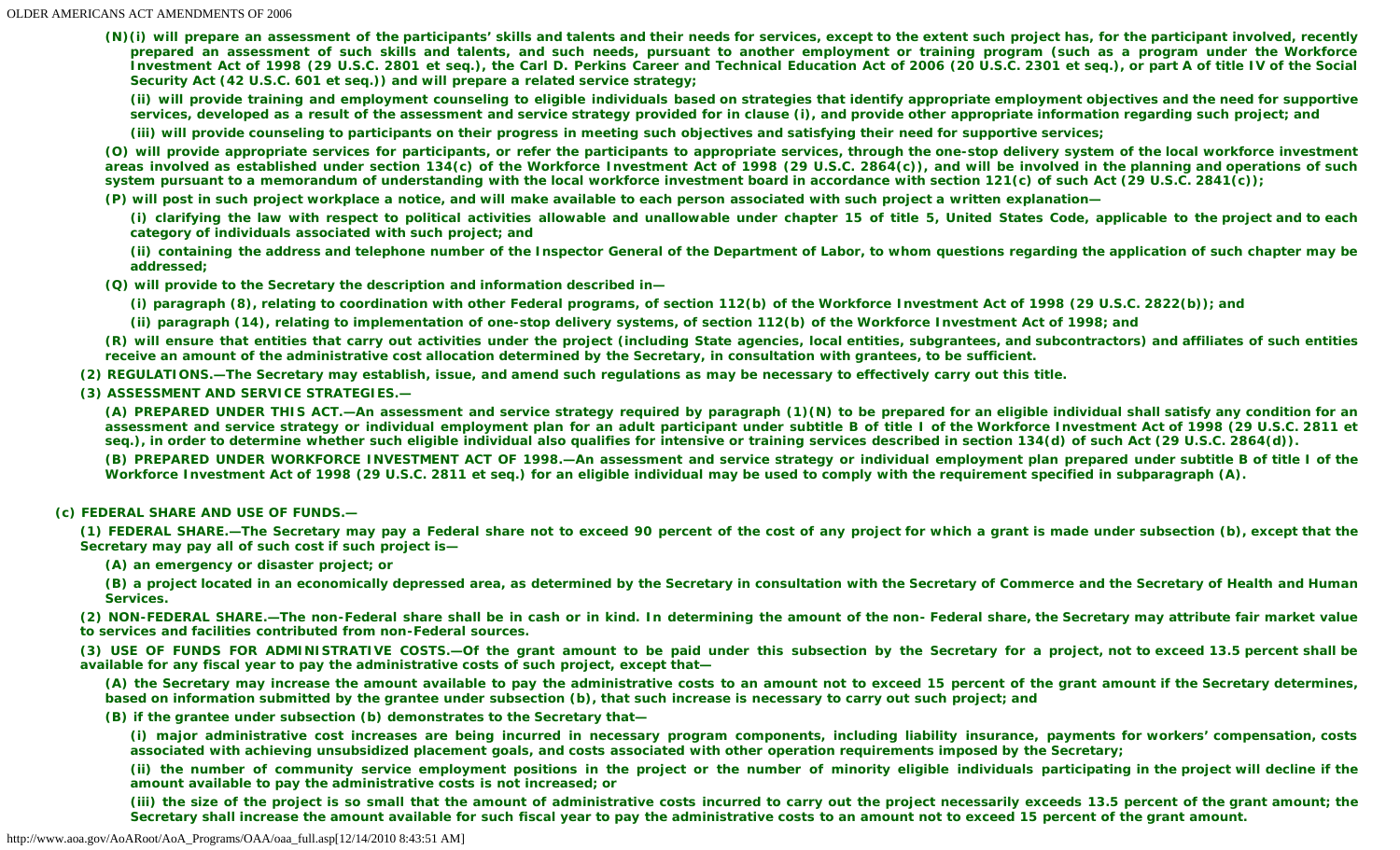**(4) ADMINISTRATIVE COSTS.—For purposes of this title, administrative costs are the costs, both personnel-related and nonpersonnel-related and both direct and indirect, associated**

**(A) The costs of performing general administrative functions and of providing for the coordination of functions, such as the costs of—**

**(i) accounting, budgeting, and financial and cash management;**

**(ii) procurement and purchasing;**

**(iii) property management;**

**(iv) personnel management;**

**(v) payroll functions;**

**(vi) coordinating the resolution of findings arising from audits, reviews, investigations, and incident reports;**

**(vii) audits;**

**(viii) general legal services;**

**(ix) developing systems and procedures, including information systems, required for administrative functions;**

**(x) preparing administrative reports; and**

**(xi) other activities necessary for the general administration of government funds and associated programs.**

**(B) The costs of performing oversight and monitoring responsibilities related to administrative functions.**

**(C) The costs of goods and services required for administrative functions of the project involved, including goods and services such as rental or purchase of equipment, utilities, office supplies, postage, and rental and maintenance of office space.**

**(D) The travel costs incurred for official business in carrying out administrative activities or overall management.**

**(E) The costs of information systems related to administrative functions (such as personnel, procurement, purchasing, property management, accounting, and payroll systems), including the purchase, systems development, and operating costs of such systems.**

**(F) The costs of technical assistance, professional organization membership dues, and evaluating results obtained by the project involved against stated objectives.**

**(5) NON-FEDERAL SHARE OF ADMINISTRATIVE COSTS.—To the extent practicable, an entity that carries out a project under this title shall provide for the payment of the expenses described in paragraph (4) from non-Federal sources.**

**(6) USE OF FUNDS FOR WAGES AND BENEFITS AND PROGRAMMATIC ACTIVITY COSTS.—**

**(A) IN GENERAL.—Amounts made available for a project under this title that are not used to pay for the administrative costs shall be used to pay for the costs of programmatic activities, including the costs of—**

**(i) participant wages, such benefits as are required by law (such as workers' compensation or unemployment compensation), the costs of physical examinations, compensation for scheduled work hours during which an employer's business is closed for a Federal holiday, and necessary sick leave that is not part of an accumulated sick leave program, except that no amounts provided under this title may be used to pay the cost of pension benefits, annual leave, accumulated sick leave, or bonuses;**

**(ii) participant training (including the payment of reasonable costs of instructors, classroom rental, training supplies, materials, equipment, and tuition), which may be provided prior to or subsequent to placement and which may be provided on the job, in a classroom setting, or pursuant to other appropriate arrangements;**

**(iii) job placement assistance, including job development and job search assistance;**

**(iv) participant supportive services to enable a participant to successfully participate in a project under this title, which may include the payment of reasonable costs of transportation, health and medical services, special job-related or personal counseling, incidentals (such as work shoes, badges, uniforms, eyeglasses, and tools), child and adult care, temporary shelter, and follow-up services; and**

**(v) outreach, recruitment and selection, intake, orientation, and assessments.**

**(B) USE OF FUNDS FOR WAGES AND BENEFITS.—From the funds made available through a grant made under subsection (b), a grantee under this title—**

**(i) except as provided in clause (ii), shall use not less than 75 percent of the grant funds to pay the wages, benefits, and other costs described in subparagraph (A)(i) for eligible individuals who are employed under projects carried out under this title; or**

**(ii) that obtains approval for a request described in subparagraph (C) may use not less than 65 percent of the grant funds to pay the wages, benefits, and other costs described in subparagraph (A)(i).**

**(C) REQUEST TO USE ADDITIONAL FUNDS FOR PROGRAMMATIC ACTIVITY COSTS.—**

**(i) IN GENERAL.—A grantee may submit to the Secretary a request for approval—**

**(I) to use not less than 65 percent of the grant funds to pay the wages, benefits, and other costs described in subparagraph (A)(i);**

**(II) to use the percentage of grant funds described in paragraph (3) to pay for administrative costs, as specified in that paragraph;**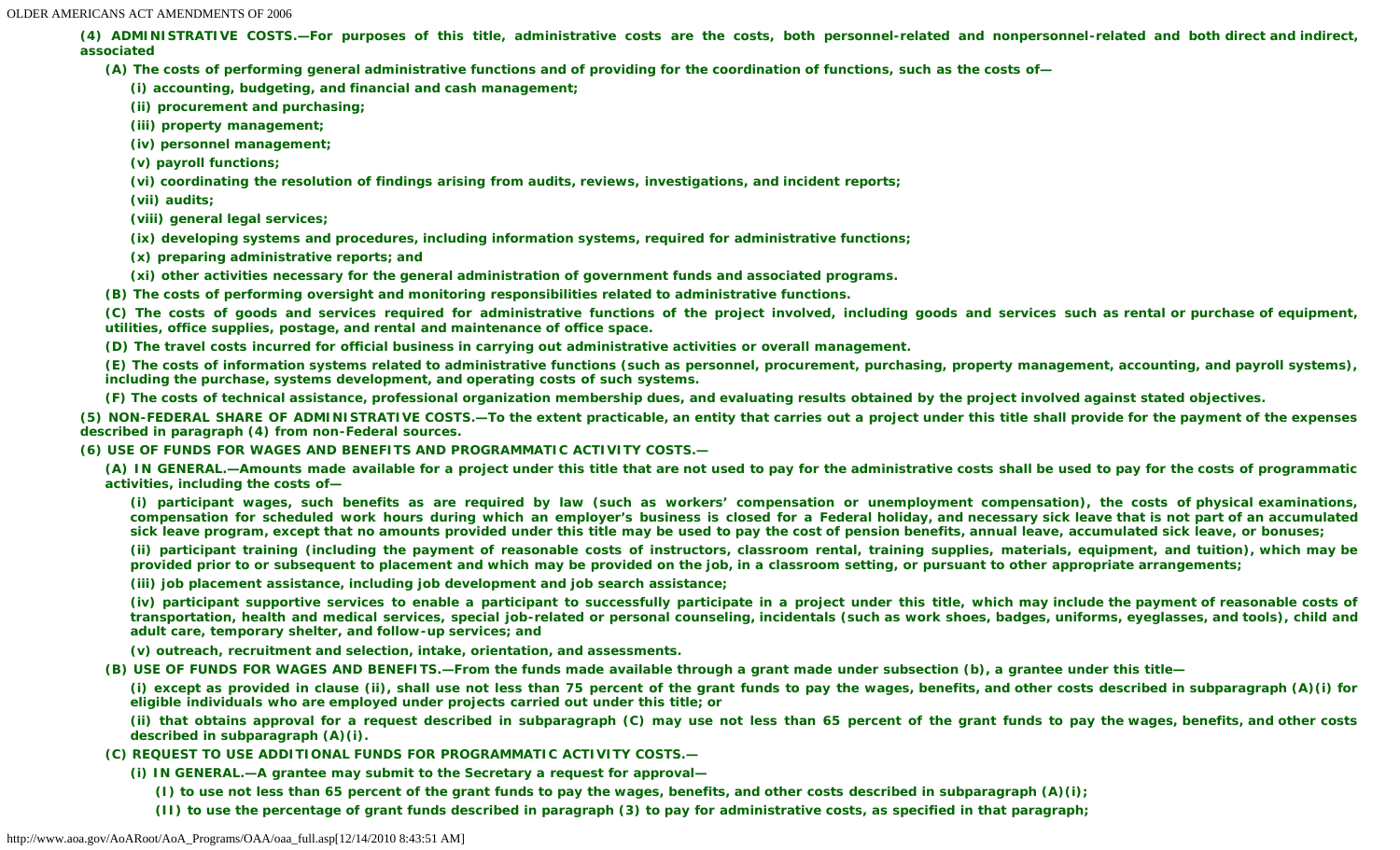**(III) to use not more than 10 percent of the grant funds for individual participants to provide activities described in clauses (ii) and (iv) of subparagraph (A), in which case the grantee shall provide (from the funds described in this subclause) the subsistence allowance described in subsection (b)(1)(I) for those individual participants who are receiving training described in that subsection from the funds described in this subclause, but may not use the funds described in this subclause to pay for any administrative costs; and**

**(IV) to use the remaining grant funds to provide activities described in clauses (ii) through (v) of subparagraph (A).**

**(ii) CONTENTS.—In submitting the request the grantee shall include in the request—**

**(I) a description of the activities for which the grantee will spend the grant funds described in subclauses (III) and (IV) of clause (i), consistent with those subclauses;**

**(II) an explanation documenting how the provision of such activities will improve the effectiveness of the project, including an explanation concerning whether any displacement of eligible individuals or elimination of positions for such individuals will occur, information on the number of such individuals to be displaced and of such positions to be eliminated, and an explanation concerning how the activities will improve employment outcomes for individuals served, based on the assessment conducted under subsection (b)(1)(N); and**

**(III) a proposed budget and work plan for the activities, including a detailed description of the funds to be spent on the activities described in subclauses (III) and (IV) of clause (i).**

**(iii) SUBMISSION.—The grantee shall submit a request described in clause (i) not later than 90 days before the proposed date of implementation contained in the request. Not later than 30 days before the proposed date of implementation, the Secretary shall approve, approve as modified, or reject the request, on the basis of the information included in the request as described in clause (ii).**

**(D) REPORT.—Each grantee under subsection (b) shall annually prepare and submit to the Secretary a report documenting the grantee's use of funds for activities described in clauses (i) through (v) of subparagraph (A).**

**(d) PROJECT DESCRIPTION.—Whenever a grantee conducts a project within a planning and service area in a State, such grantee shall conduct such project in consultation with the area agency on aging of the planning and service area and shall submit to the State agency and the area agency on aging a description of such project to be conducted in the State, including the location of the project, 90 days prior to undertaking the project, for review and public comment according to guidelines the Secretary shall issue to assure efficient and effective coordination of projects under this title.**

#### **(e) PILOT, DEMONSTRATION, AND EVALUATION PROJECTS.—**

**(1) IN GENERAL.—The Secretary, in addition to exercising any other authority contained in this title, shall use funds reserved under section 506(a)(1) to carry out demonstration projects, pilot projects, and evaluation projects, for the purpose of developing and implementing techniques and approaches, and demonstrating the effectiveness of the techniques and approaches, in addressing the employment and training needs of eligible individuals. The Secretary shall enter into such agreements with States, public agencies, nonprofit private organizations, or private business concerns, as may be necessary, to conduct the projects authorized by this subsection. To the extent practicable, the Secretary shall provide an opportunity, prior to the development of a demonstration or pilot project, for the appropriate area agency on aging to submit comments on such a project in order to ensure coordination of activities under this title.**

**(2) PROJECTS.—Such projects may include—**

**(A) activities linking businesses and eligible individuals, including activities providing assistance to participants transitioning from subsidized activities to private sector employment;**

**(B) demonstration projects and pilot projects designed to—**

**(i) attract more eligible individuals into the labor force;**

**(ii) improve the provision of services to eligible**

**individuals under one-stop delivery systems established under title I of the Workforce Investment Act of 1998 (29 U.S.C. 2801 et seq.);**

**(iii) enhance the technological skills of eligible individuals; and**

**(iv) provide incentives to grantees under this title for exemplary performance and incentives to businesses to promote their participation in the program under this title;**

**(C) demonstration projects and pilot projects, as described in subparagraph (B), for workers who are older individuals (but targeted to eligible individuals) only if such demonstration projects and pilot projects are designed to assist in developing and implementing techniques and approaches in addressing the employment and training needs of eligible individuals;**

**(D) provision of training and technical assistance to support any project funded under this title;**

**(E) dissemination of best practices relating to employment of eligible individuals; and**

**(F) evaluation of the activities authorized under this title.**

**(3) CONSULTATION.—To the extent practicable, entities carrying out projects under this subsection shall consult with appropriate area agencies on aging and with other appropriate agencies and entities to promote coordination of activities under this title.**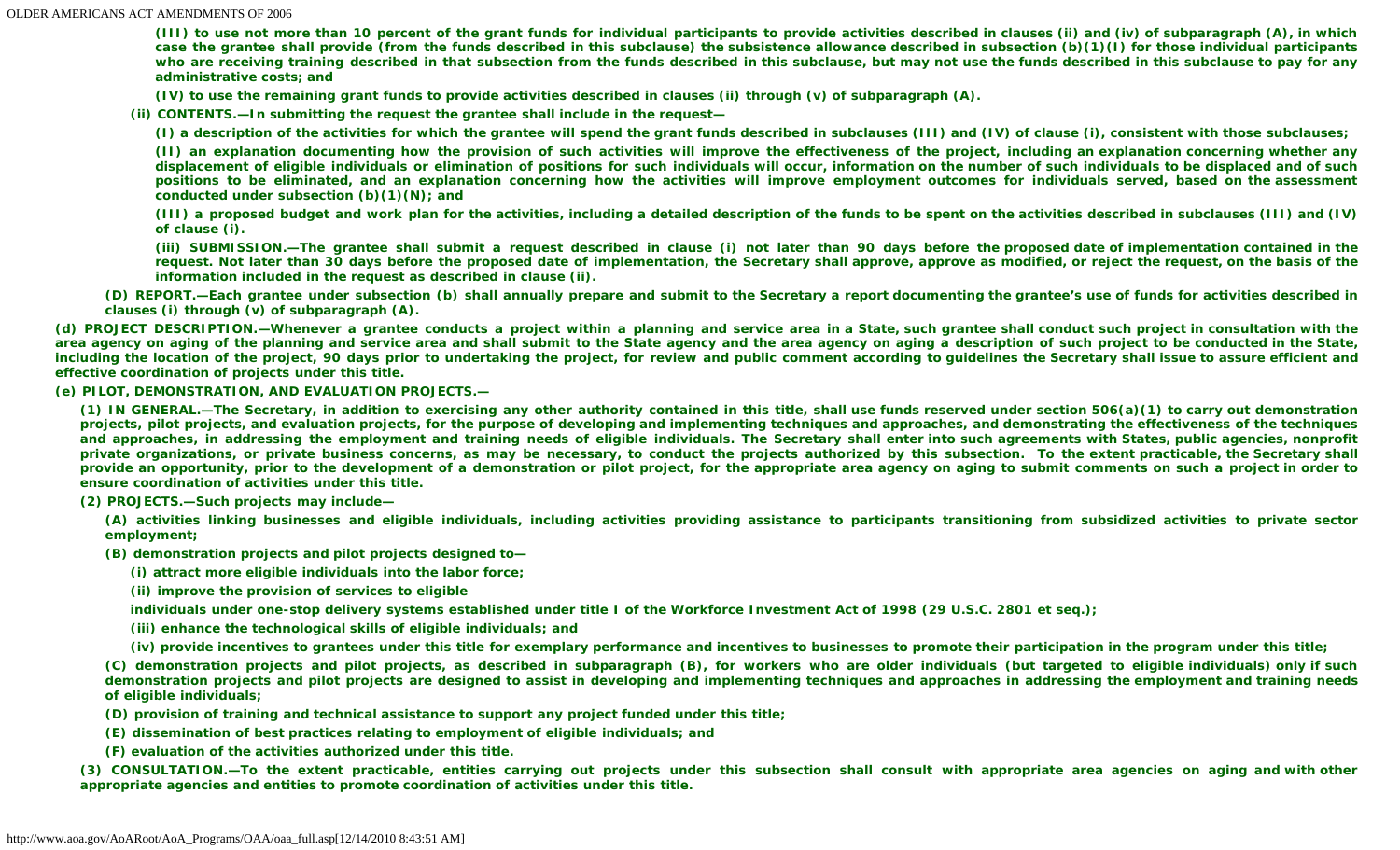Section. 503. ADMINISTRATION.

**(a) STATE PLAN.—**

**(1) GOVERNOR.—For a State to be eligible to receive an allotment under section 506, the Governor of the State shall submit to the Secretary for consideration and approval, a single State plan (referred to in this title as the 'State plan') that outlines a 4-year strategy for the statewide provision of community service employment and other authorized activities for eligible individuals under this title. The plan shall contain such provisions as the Secretary may require, consistent with this title, including a description of the process used to ensure the participation of individuals described in paragraph (2). Not less often than every 2 years, the Governor shall review the State plan and submit an update to the State plan to the Secretary for consideration and approval.**

**(2) RECOMMENDATIONS.—In developing the State plan prior to its submission to the Secretary, the Governor shall seek the advice and recommendations of—**

**(A) individuals representing the State agency and the area agencies on aging in the State, and the State and local workforce investment boards established under title I of the Workforce Investment Act of 1998 (29 U.S.C. 2801 et seq.);**

**(B) individuals representing public and nonprofit private agencies and organizations providing employment services, including each grantee operating a project under this title in the State; and**

**(C) individuals representing social service organizations providing services to older individuals, grantees under title III of this Act, affected communities, unemployed older individuals, community-based organizations serving the needs of older individuals, business organizations, and labor organizations.**

**(3) COMMENTS.—Any State plan submitted by the Governor in accordance with paragraph (1) shall be accompanied by copies of public comments relating to the plan received pursuant to paragraph (7), and a summary of the comments.**

**(4) PLAN PROVISIONS.—The State plan shall identify and address—**

**(A) the relationship that the number of eligible individuals in each area bears to the total number of eligible individuals, respectively, in the State;**

- **(B) the relative distribution of eligible individuals residing in rural and urban areas in the State; and**
- **(C) the relative distribution of—**
	- **(i) eligible individuals who are individuals with greatest economic need;**
	- **(ii) eligible individuals who are minority individuals;**
	- **(iii) eligible individuals who are limited English proficient; and**
	- **(iv) eligible individuals who are individuals with greatest social need;**

**(D) the current and projected employment opportunities in the State (such as by providing information available under section 15 of the Wagner-Peyser Act (29 U.S.C. 49l– 2) by occupation), and the type of skills possessed by local eligible individuals;**

**(E) the localities and populations for which projects of the type authorized by this title are most needed; and**

**(F) plans for facilitating the coordination of activities of grantees in the State under this title with activities carried out in the State under title I of the Workforce Investment Act of 1998 (29 U.S.C. 2801 et seq.).**

**(5) GOVERNOR'S RECOMMENDATIONS.—Before a proposal for a grant under this title for any fiscal year is submitted to the Secretary, the Governor of the State in which projects are proposed to be conducted under such grant shall be afforded a reasonable opportunity to submit to the Secretary—**

**(A) recommendations regarding the anticipated effect of each such proposal upon the overall distribution of enrollment positions under this title in the State (including such distribution among urban and rural areas), taking into account the total number of positions to be provided by all grantees in the State;**

**(B) any recommendations for redistribution of positions to underserved areas as vacancies occur in previously encumbered positions in other areas; and**

**(C) in the case of any increase in funding that may be available for use in the State under this title for the fiscal year, any recommendations for distribution of newly available positions in excess of those available during the preceding year to underserved areas.**

**(6) DISRUPTIONS.—In developing a plan or considering a recommendation under this subsection, the Governor shall avoid disruptions in the provision of services for participants to the greatest possible extent.**

### **(7) DETERMINATION; REVIEW.—**

**(A) DETERMINATION.—In order to effectively carry out this title, each State shall make the State plan available for public comment. The Secretary, in consultation with the Assistant Secretary, shall review the plan and make a written determination with findings and a decision regarding the plan.**

**(B) REVIEW.—The Secretary may review, on the Secretary's own initiative or at the request of any public or private agency or organization or of any agency of the State, the distribution of projects and services under this title in the State, including the distribution between urban and rural areas in the State. For each proposed reallocation of projects or services in a State, the Secretary shall give notice and opportunity for public comment.**

**(8) EXEMPTION.—The grantees that serve eligible individuals who are older Indians or Pacific Island and Asian Americans with funds reserved under section 506(a)(3) may not be required to participate in the State planning processes described in this section but shall collaborate with the Secretary to develop a plan for projects and services to eligible**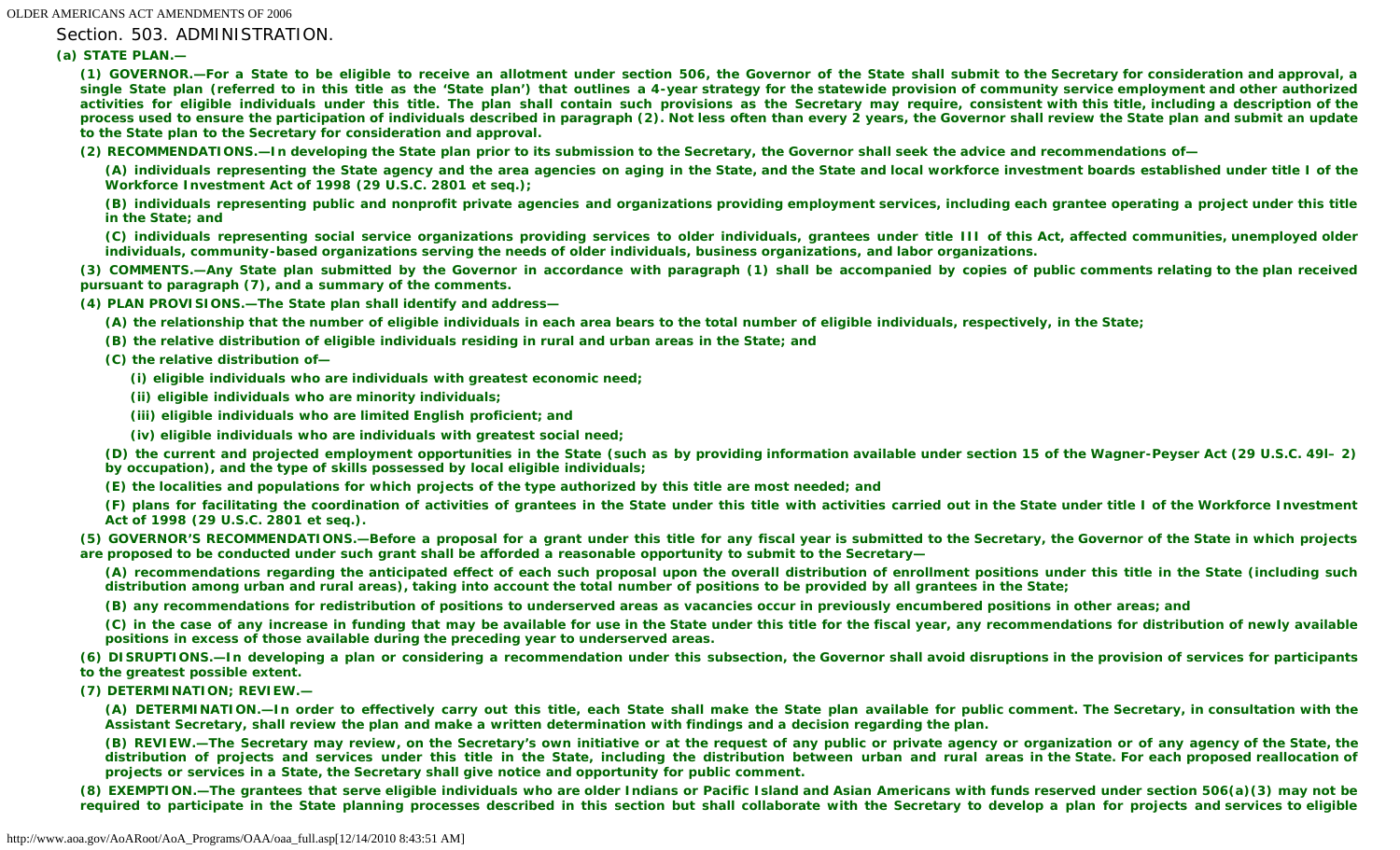**individuals who are Indians or Pacific Island and Asian Americans, respectively.**

### **(b) COORDINATION WITH OTHER FEDERAL PROGRAMS.—**

**(1) IN GENERAL.—The Secretary and the Assistant Secretary shall coordinate the program carried out under this title with programs carried out under other titles of this Act, to increase employment opportunities available to older individuals.**

### **(2) PROGRAMS.—**

**(A) IN GENERAL.—The Secretary shall coordinate programs carried out under this title with the program carried out under the Workforce Investment Act of 1998 (29 U.S.C. 2801 et seq.), the Community Services Block Grant Act (42 U.S.C. 9901 et seq.), the Rehabilitation Act of 1973 (29 U.S.C. 701 et seq.), the Carl D. Perkins Career and Technical Education Act of 2006 (20 U.S.C. 2301 et seq.), the National and Community Service Act of 1990 (42 U.S.C. 12501 et seq.), and the Domestic Volunteer Service Act of 1973 (42 U.S.C. 4950 et seq.). The Secretary shall coordinate the administration of this title with the administration of other titles of this Act by the Assistant Secretary to increase the likelihood that eligible individuals for whom employment opportunities under this title are available and who need services under such titles receive such services.**

#### **(B) USE OF FUNDS.—**

**(i) PROHIBITION.—Funds appropriated to carry out this title may not be used to carry out any program under the Workforce Investment Act of 1998, the Community Services Block Grant Act, the Rehabilitation Act of 1973, the Carl D. Perkins Career and Technical Education Act of 2006, the National and Community Service Act of 1990, or the Domestic Volunteer Service Act of 1973.**

**(ii) JOINT ACTIVITIES.—Clause (i) shall not be construed to prohibit carrying out projects under this title jointly with programs, projects, or activities under any Act specified in clause (i), or from carrying out section 511.**

**(3) INFORMATIONAL MATERIALS ON AGE DISCRIMINATION.— The Secretary shall distribute to grantees under this title, for distribution to program participants, and at no cost to grantees or participants, informational materials developed and supplied by the Equal Employment Opportunity Commission and other appropriate Federal agencies that the Secretary determines are designed to help participants identify age discrimination and to understand their rights under the Age Discrimination in Employment Act of 1967 (29 U.S.C. 621 et seq.).**

**(c) USE OF SERVICES, EQUIPMENT, PERSONNEL, AND FACILITIES.— In carrying out this title, the Secretary may use the services, equipment, personnel, and facilities of Federal and other agencies, with their consent, with or without reimbursement, and on a similar basis cooperate with other public and nonprofit private agencies and organizations in the use of services, equipment, and facilities.**

**(d) PAYMENTS.—Payments under this title may be made in advance or by way of reimbursement and in such installments as the Secretary may determine.**

**(e) NO DELEGATION OF FUNCTIONS.—The Secretary shall not delegate any function of the Secretary under this title to any other Federal officer or entity.**

**(f) COMPLIANCE.—**

**(1) MONITORING.—The Secretary shall monitor projects for which grants are made under this title to determine whether the grantees are complying with rules and regulations issued to carry out this title (including the statewide planning, consultation, and coordination requirements of this title).**

**(2) COMPLIANCE WITH UNIFORM COST PRINCIPLES AND ADMINISTRATIVE REQUIREMENTS.—Each grantee that receives funds under this title shall comply with the applicable uniform cost principles and appropriate administrative requirements for grants and contracts that are applicable to the type of entity that receives funds, as issued as circulars or rules of the Office of Management and Budget.**

**(3) REPORTS.—Each grantee described in paragraph (2) shall prepare and submit a report in such manner and containing such information as the Secretary may require regarding activities carried out under this title.**

**(4) RECORDS.—Each grantee described in paragraph (2) shall keep records that—**

**(A) are sufficient to permit the preparation of reports required by this title;**

**(B) are sufficient to permit the tracing of funds to a level of expenditure adequate to ensure that the funds have not been spent unlawfully; and**

**(C) contain any other information that the Secretary determines to be appropriate.**

**(g) EVALUATIONS.—The Secretary shall establish by rule and implement a process to evaluate, in accordance with section 513, the performance of projects carried out and services provided under this title. The Secretary shall report to Congress, and make available to the public, the results of each such evaluation and shall use such evaluation to improve services delivered by, or the operation of, projects carried out under this title.**

## **Section. 504. PARTICIPANTS NOT FEDERAL EMPLOYEES.**

**(a) INAPPLICABILITY OF CERTAIN PROVISIONS COVERING FEDERAL EMPLOYEES.—Eligible individuals who are participants in any project funded under this title shall not be considered to be Federal employees as a result of such participation and shall not be subject to part III of title 5, United States Code.**

**(b) WORKERS' COMPENSATION.—No grant or subgrant shall be made and no contract or subcontract shall be entered into under this title with an entity who is, or whose employees are, under State law, exempted from operation of the State workers' compensation law, generally applicable to employees, unless the entity shall undertake to provide either through insurance by a recognized carrier or by self-insurance, as authorized by State law, that the persons employed under the grant, subgrant, contract, or subcontract shall enjoy workers'**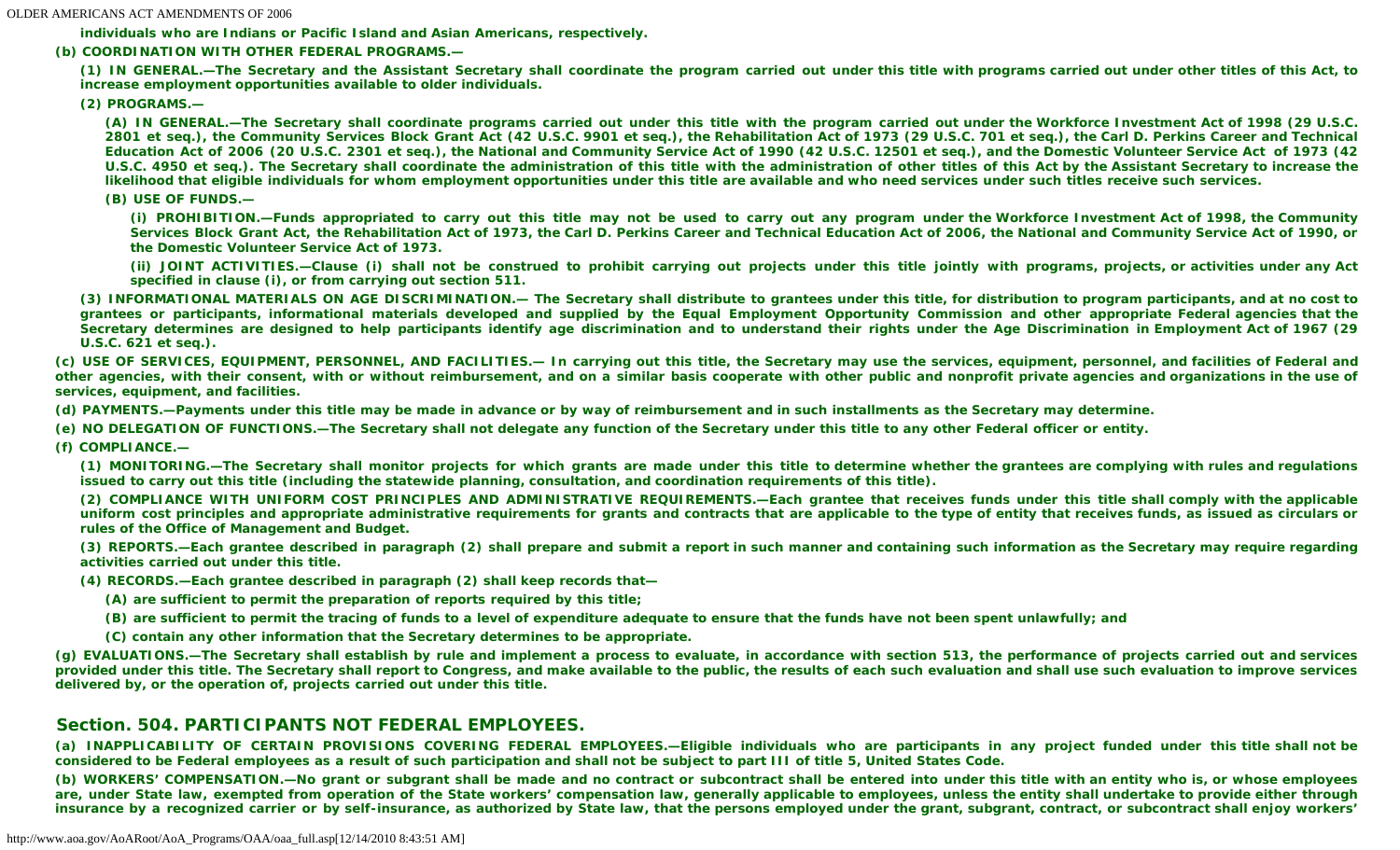**compensation coverage equal to that provided by law for covered employment.**

## **Section. 505. INTERAGENCY COOPERATION.**

**(a) CONSULTATION WITH THE ASSISTANT SECRETARY.—The Secretary shall consult with and obtain the written views of the Assistant Secretary before issuing rules and before establishing general policy in the administration of this title.**

**(b) CONSULTATION WITH HEADS OF OTHER AGENCIES.—The Secretary shall consult and cooperate with the Secretary of Health and Human Services (acting through officers including the Director of the Office of Community Services), and the heads of other Federal agencies that carry out programs related to the program carried out under this title, in order to achieve optimal coordination of the program carried out under this title with such related programs. Each head of a Federal agency shall cooperate with the Secretary in disseminating information relating to the availability of assistance under this title and in promoting the identification and interests of individuals eligible for employment in projects assisted under this title.**

#### **(c) COORDINATION.—**

**(1) IN GENERAL.—The Secretary shall promote and coordinate efforts to carry out projects under this title jointly with programs, projects, or activities carried out under other Acts, especially activities provided under the Workforce Investment Act of 1998 (29 U.S.C. 2801 et seq.), including activities provided through one-stop delivery systems established under section 134(c)) of such Act (29 U.S.C. 2864(c)), that provide training and employment opportunities to eligible individuals.**

**(2) COORDINATION WITH CERTAIN ACTIVITIES.—The Secretary shall consult with the Secretary of Education to promote and coordinate efforts to carry out projects under this title jointly with activities in which eligible individuals may participate that are carried out under the Carl D. Perkins Career and Technical Education Act of 2006 (20 U.S.C. 2301 et seq.).**

## **Section. 506. DISTRIBUTION OF ASSISTANCE.**

**(a) RESERVATIONS.—**

**(1) RESERVATION FOR PILOT DEMONSTRATION AND EVALUATION PROJECTS.—Of the funds appropriated to carry out this title for each fiscal year, the Secretary may first reserve not more than 1.5 percent to carry out demonstration projects, pilot projects, and evaluation projects under section 502(e).**

**(2) RESERVATION FOR TERRITORIES.—Of the funds appropriated to carry out this title for each fiscal year, the Secretary shall reserve 0.75 percent, of which—**

**(A) Guam, American Samoa, and the United States Virgin Islands shall each receive 30 percent of the funds so reserved; and**

**(B) the Commonwealth of the Northern Mariana Islands shall receive 10 percent of the funds so reserved.**

**(3) RESERVATION FOR ORGANIZATIONS.—Of the funds appropriated to carry out this title for each fiscal year, the Secretary shall reserve such amount as may be necessary to make national grants to public or nonprofit national Indian aging organizations with the ability to provide community service employment and other authorized activities for eligible individuals who are Indians and to national public or nonprofit Pacific Island and Asian American aging organizations with the ability to provide community service employment and other authorized activities for eligible individuals who are Pacific Island and Asian Americans.**

**(b) STATE ALLOTMENTS.—The allotment for each State shall be the sum of the amounts allotted for national grants in such State under subsection (d) and for the grant to such State under subsection (e).**

**(c) DIVISION BETWEEN NATIONAL GRANTS AND GRANTS TO STATES.—The funds appropriated to carry out this title for any fiscal year that remain after amounts are reserved under paragraphs (1), (2), and (3) of subsection (a) shall be divided by the Secretary between national grants and grants to States as follows:**

### **(1) RESERVATION OF FUNDS FOR FISCAL YEAR 2000 LEVEL OF ACTIVITIES.—**

**(A) IN GENERAL.—The Secretary shall reserve the amount of funds necessary to maintain the fiscal year 2000 level of activities supported by grantees that operate under this title under national grants from the Secretary, and the fiscal year 2000 level of activities supported by State grantees under this title, in proportion to their respective fiscal year 2000 levels of activities.**

**(B) INSUFFICIENT APPROPRIATIONS.—If in any fiscal year the funds appropriated to carry out this title are insufficient to satisfy the requirement specified in subparagraph (A), then the amount described in subparagraph (A) shall be reduced proportionally.**

### **(2) FUNDING IN EXCESS OF FISCAL YEAR 2000 LEVEL OF**

### **ACTIVITIES.—**

**(A) UP TO \$35,000,000.—The amount of funds remaining (if any) after the application of paragraph (1), but not to exceed \$35,000,000, shall be divided so that 75 percent shall be provided to State grantees and 25 percent shall be provided to grantees that operate under this title under national grants from the Secretary.**

**(B) OVER \$35,000,000.—The amount of funds remaining (if any) after the application of subparagraph (A) shall be divided so that 50 percent shall be provided to State grantees and 50 percent shall be provided to grantees that operate under this title under national grants from the Secretary.**

**(d) ALLOTMENTS FOR NATIONAL GRANTS.—From funds available under subsection (c) for national grants, the Secretary shall allot for public and nonprofit private agency and organization grantees that operate under this title under national grants from the Secretary in each State, an amount that bears the same ratio to such funds as the product of the number of individuals age 55 or older in the State and the allotment percentage of such State bears to the sum of the corresponding products for all States, except as follows:**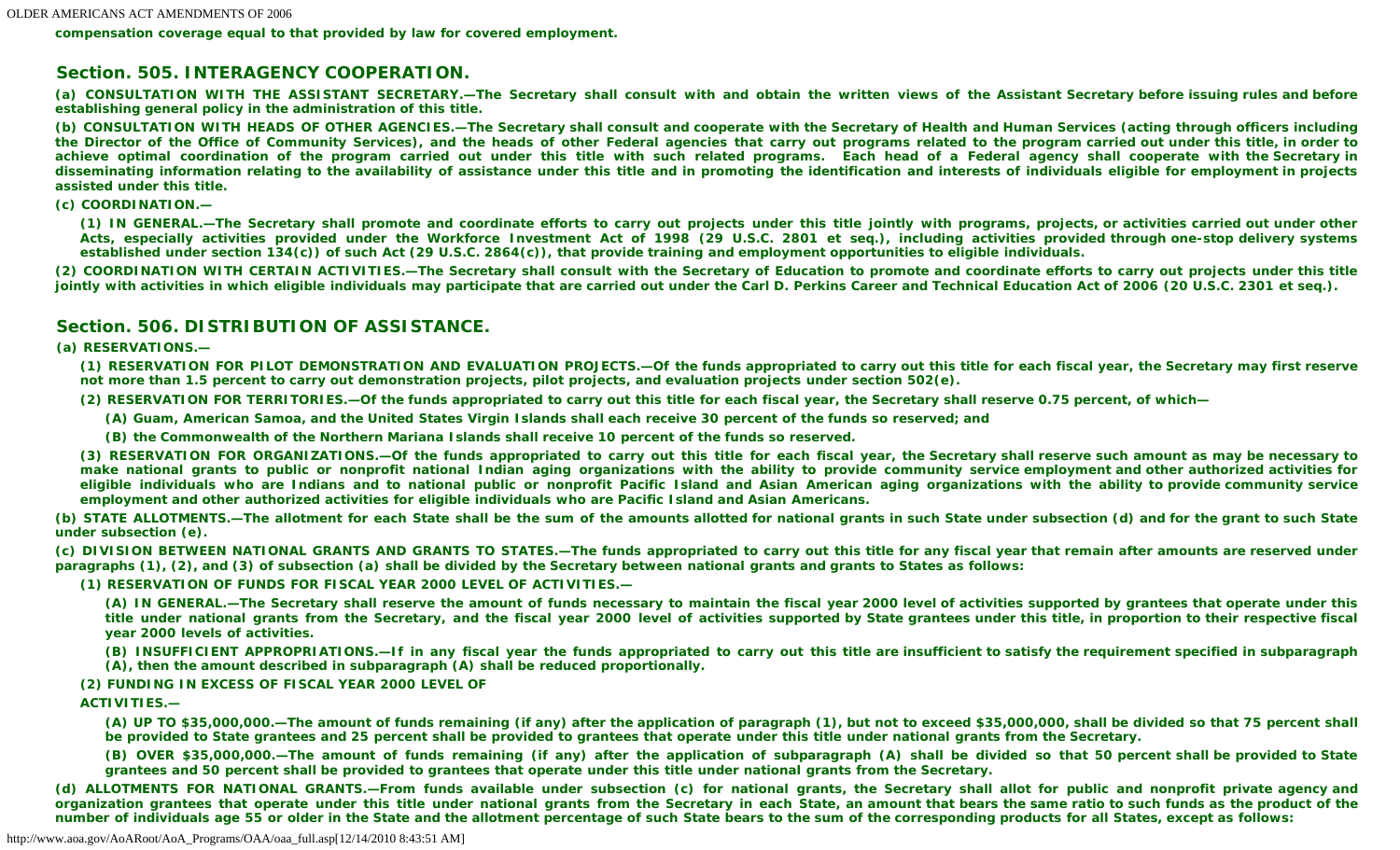**(1) MINIMUM ALLOTMENT.—No State shall be provided an amount under this subsection that is less than 1/2 of 1 percent of the amount provided under subsection (c) for public and nonprofit private agency and organization grantees that operate under this title under national grants from the Secretary in all of the States.**

**(2) HOLD HARMLESS.—If such amount provided under subsection (c) is—**

**(A) equal to or less than the amount necessary to maintain the fiscal year 2000 level of activities, allotments for grantees that operate under this title under national grants from the Secretary in each State shall be proportional to the amount necessary to maintain their fiscal year 2000 level of activities; or**

**(B) greater than the amount necessary to maintain the fiscal year 2000 level of activities, no State shall be provided a percentage increase above the amount necessary to maintain the fiscal year 2000 level of activities for grantees that operate under this title under national grants from the Secretary in the State that is less than 30 percent of the percentage increase above the amount necessary to maintain the fiscal year 2000 level of activities for public and private nonprofit agency and organization grantees that operate under this title under national grants from the Secretary in all of the States.**

**(3) REDUCTION.—Allotments for States not affected by paragraphs (1) and (2)(B) shall be reduced proportionally to satisfy the conditions in such paragraphs.**

**(e) ALLOTMENTS FOR GRANTS TO STATES.—From the amount provided for grants to States under subsection (c), the Secretary shall allot for the State grantee in each State an amount that bears the same ratio to such amount as the product of the number of individuals age 55 or older in the State and the allotment percentage of such State bears to the sum of the corresponding products for all States, except as follows:**

**(1) MINIMUM ALLOTMENT.—No State shall be provided an amount under this subsection that is less than 1/2 of 1 percent of the amount provided under subsection (c) for State grantees in all of the States.**

**(2) HOLD HARMLESS.—If such amount provided under subsection (c) is—**

**(A) equal to or less than the amount necessary to maintain the fiscal year 2000 level of activities, allotments for State grantees in each State shall be proportional to the amount necessary to maintain their fiscal year 2000 level of activities; or**

**(B) greater than the amount necessary to maintain the fiscal year 2000 level of activities, no State shall be provided a percentage increase above the amount necessary to maintain the fiscal year 2000 level of activities for State grantees in the State that is less than 30 percent of the percentage increase above the amount necessary to maintain the fiscal year 2000 level of activities for State grantees in all of the States.**

**(3) REDUCTION.—Allotments for States not affected by paragraphs (1) and (2)(B) shall be reduced proportionally to satisfy the conditions in such paragraphs.**

**(f) ALLOTMENT PERCENTAGE.—For purposes of subsections (d) and (e) and this subsection—**

**(1) the allotment percentage of each State shall be 100 percent less that percentage that bears the same ratio to 50 percent as the per capita income of such State bears to the per capita income of the United States, except that—**

**(A) the allotment percentage shall be not more than 75 percent and not less than 33 percent; and**

**(B) the allotment percentage for the District of Columbia and the Commonwealth of Puerto Rico shall be 75 percent;**

**(2) the number of individuals age 55 or older in any State and in all States, and the per capita income in any State and in all States, shall be determined by the Secretary on the basis of the most satisfactory data available to the Secretary; and**

**(3) for the purpose of determining the allotment percentage, the term 'United States' means the 50 States, and the District of Columbia.**

**(g) DEFINITIONS.—In this section:**

**(1) COST PER AUTHORIZED POSITION.—The term 'cost per authorized position' means the sum of—**

**(A) the hourly minimum wage rate specified in section 6(a)(1) of the Fair Labor Standards Act of 1938 (29 U.S.C. 206(a)(1)), multiplied by the number of hours equal to the product of 21 hours and 52 weeks;**

**(B) an amount equal to 11 percent of the amount specified under subparagraph (A), for the purpose of covering Federal payments for fringe benefits; and**

**(C) an amount determined by the Secretary, for the purpose of covering Federal payments for the remainder of all other program and administrative costs.**

**(2) FISCAL YEAR 2000 LEVEL OF ACTIVITIES.—The term 'fiscal year 2000 level of activities' means—**

**(A) with respect to public and nonprofit private agency and organization grantees that operate under this title under national grants from the Secretary, their level of activities for fiscal year 2000; and**

**(B) with respect to State grantees, their level of activities for fiscal year 2000.**

**(3) GRANTS TO STATES.—The term 'grants to States' means grants made under this title by the Secretary to the States.**

**(4) LEVEL OF ACTIVITIES.—The term 'level of activities' means the number of authorized positions multiplied by the cost per authorized position.**

**(5) NATIONAL GRANTS.—The term 'national grants' means grants made under this title by the Secretary to public and nonprofit private agency and organization grantees that operate under this title.**

**(6) STATE.—The term 'State' does not include Guam, American Samoa, the Commonwealth of the Northern Mariana Islands, and the United States Virgin Islands.**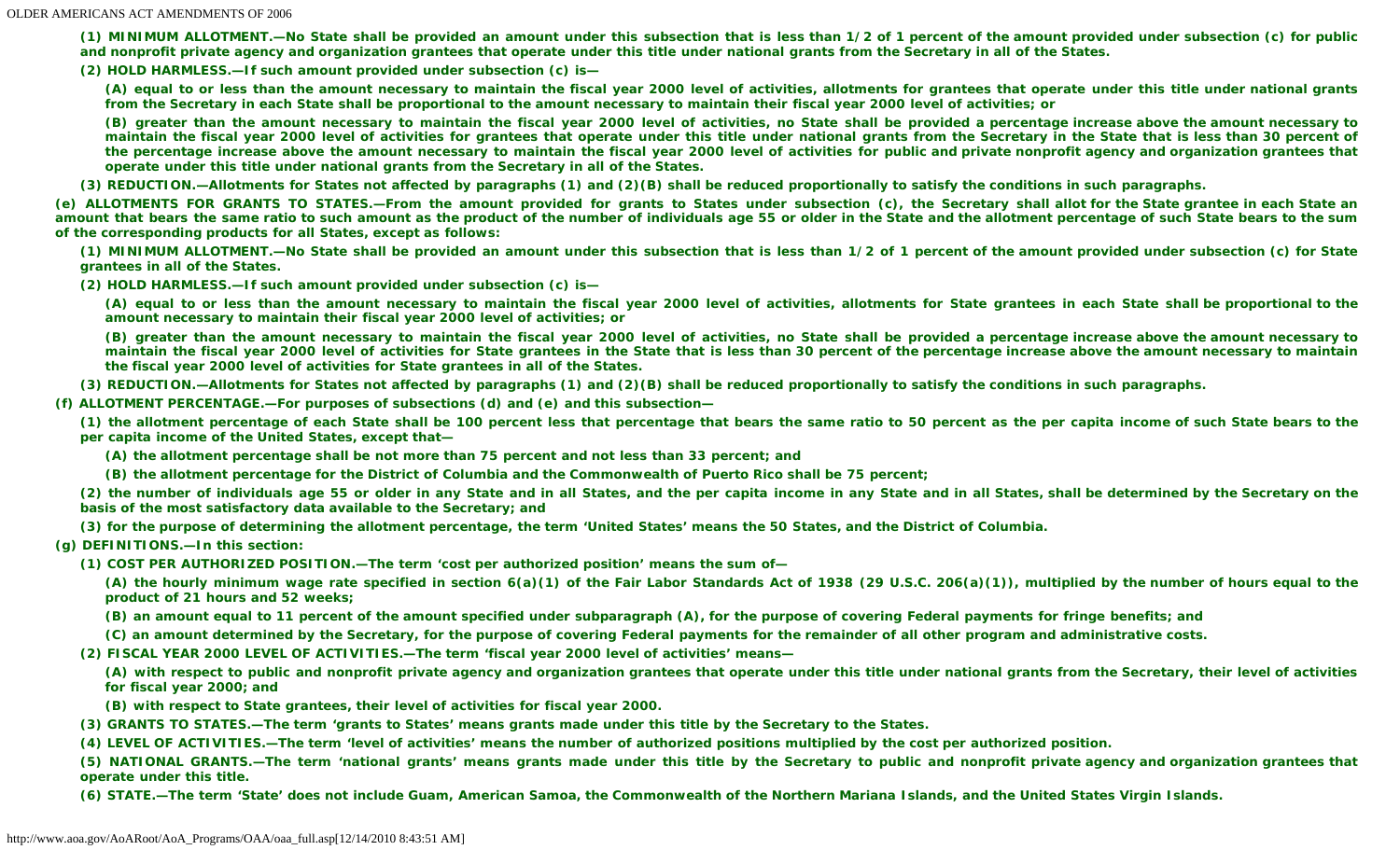## **Section. 507. EQUITABLE DISTRIBUTION.**

**(a) INTERSTATE ALLOCATION.—In making grants under section 502(b) from allotments made under section 506, the Secretary shall ensure, to the extent feasible, an equitable distribution of activities under such grants, in the aggregate, among the States, taking into account the needs of underserved States.**

**(b) INTRASTATE ALLOCATION.—The amount allocated for projects within each State under section 506 shall be allocated among areas in the State in an equitable manner, taking into consideration the State priorities set out in the State plan in effect under section 503(a).**

## **Section. 508. REPORT.**

**To carry out the Secretary's responsibilities for reporting in section 503(g), the Secretary shall require the State agency for each State that receives funds under this title to prepare and submit a report at the beginning of each fiscal year on such State's compliance with section 507(b). Such report shall include the names and geographic location of all projects assisted under this title and carried out in the State and the amount allocated to each such project under section 506.**

## **Section. 509. EMPLOYMENT ASSISTANCE AND FEDERAL HOUSING AND FOOD STAMP PROGRAMS.**

**Funds received by eligible individuals from projects carried out under the program established under this title shall not be considered to be income of such individuals for purposes of determining the eligibility of such individuals, or of any other individuals, to participate in any housing program for which Federal funds may be available or for any income determination under the Food Stamp Act of 1977 (7 U.S.C. 2011 et seq.).**

# **Section. 510. ELIGIBILITY FOR WORKFORCE INVESTMENT ACTIVITIES.**

**Eligible individuals under this title may be considered by local workforce investment boards and one-stop operators established under title I of the Workforce Investment Act of 1998 (29 U.S.C. 2801 et seq.) to satisfy the requirements for receiving services under such title I that are applicable to adults.**

## **Section. 511. COORDINATION WITH THE WORKFORCE INVESTMENT ACT OF 1998.**

**(a) PARTNERS.—Grantees under this title shall be one-stop partners as described in subparagraphs (A) and (B)(vi) of section 121(b)(1) of the Workforce Investment Act of 1998 (29 U.S.C. 2841(b)(1)) in the one-stop delivery system established under section 134(c) of such Act (29 U.S.C. 2864(c)) for the appropriate local workforce investment areas, and shall carry out the responsibilities relating to such partners.**

**(b) COORDINATION.—In local workforce investment areas where more than 1 grantee under this title provides services, the grantees shall—**

**(1) coordinate their activities related to the one-stop delivery systems; and**

**(2) be signatories of the memorandum of understanding established under section 121(c) of the Workforce Investment Act of 1998 (29 U.S.C. 2841(c)).**

## **Section. 512. TREATMENT OF ASSISTANCE.**

**Assistance provided under this title shall not be considered to be financial assistance described in section 245A(h)(1)(A) of the Immigration and Nationality Act (8 U.S.C. 1255a(h)(1)(A)).**

## **Section. 513. PERFORMANCE.**

### **(a) MEASURES AND INDICATORS.—**

**(1) ESTABLISHMENT AND IMPLEMENTATION OF MEASURES AND INDICATORS.—The Secretary shall establish and implement, after consultation with grantees, subgrantees, and** host agencies under this title, States, older individuals, area agencies on aging, and other organizations serving older individuals, core measures of performance and additional **indicators of performance for each grantee for projects and services carried out under this title. The core measures of performance and additional indicators of performance shall be applicable to each grantee under this title without regard to whether such grantee operates the program directly or through subcontracts, subgrants, or agreements with other entities.**

### **(2) CONTENT.—**

### **(A) COMPOSITION OF MEASURES AND INDICATORS.—**

**(i) MEASURES.—The core measures of performance established by the Secretary in accordance with paragraph (1) shall consist of core indicators of performance specified in subsection (b)(1) and the expected levels of performance applicable to each core indicator of performance.**

**(ii) ADDITIONAL INDICATORS.—The additional indicators of performance established by the Secretary in accordance with paragraph (1) shall be the additional indicators of**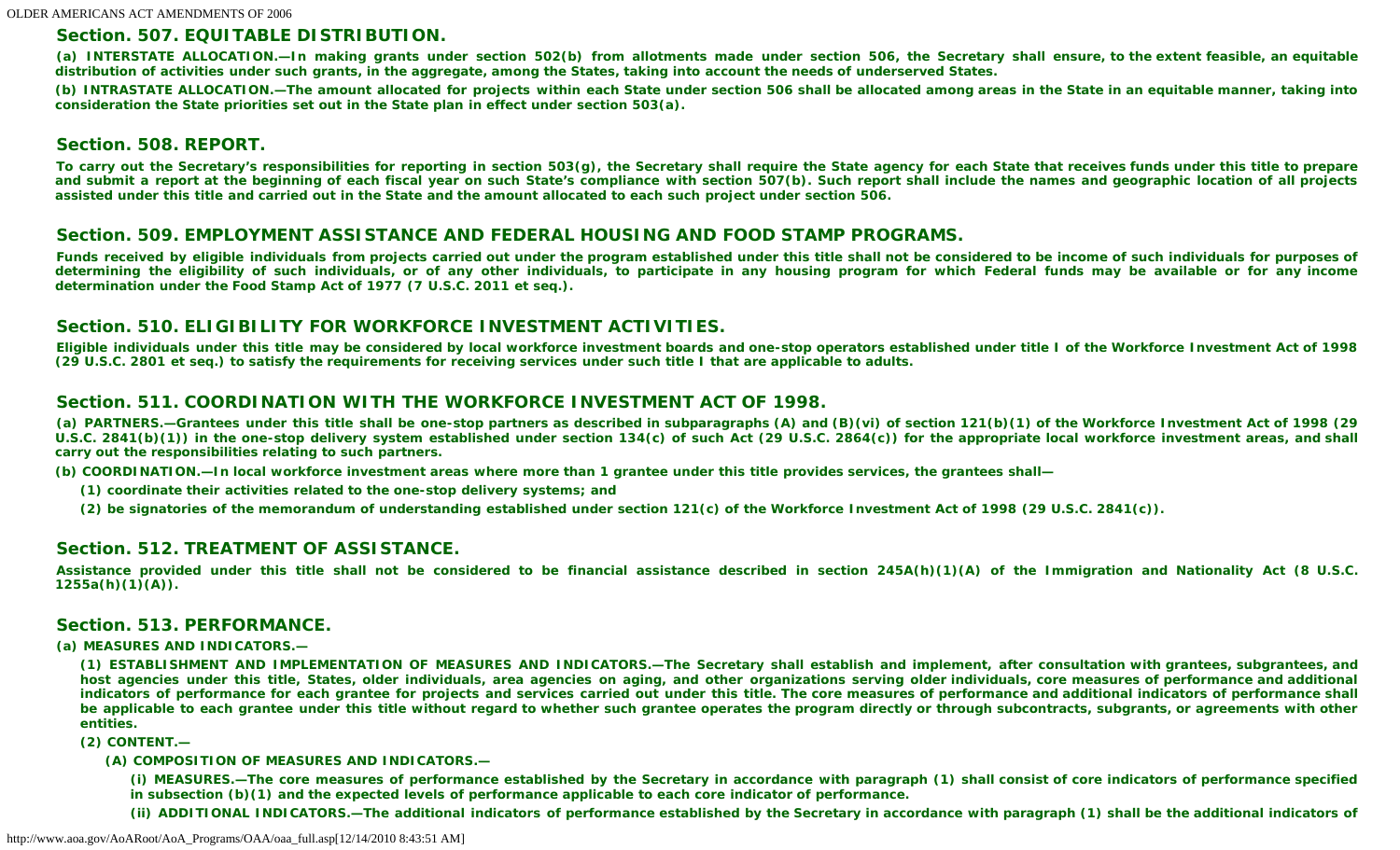**performance specified in subsection (b)(2).**

**(B) CONTINUOUS IMPROVEMENT.—The measures described in subparagraph (A)(i) shall be designed to promote continuous improvement in performance.**

**(C) EXPECTED LEVELS OF PERFORMANCE.—The Secretary and each grantee shall reach agreement on the expected levels of performance for each program year for each of the core indicators of performance specified in subparagraph (A)(i). The agreement shall take into account the requirement of subparagraph (B) and the factors described in subparagraph (D), and other appropriate factors as determined by the Secretary, and shall be consistent with the requirements of subparagraph (E). Funds may not be awarded under the grant until such agreement is reached. At the conclusion of negotiations concerning the levels with all grantees, the Secretary shall make available for public review the final negotiated expected levels of performance for each grantee, including any comments submitted by the grantee regarding the grantee's satisfaction with the negotiated levels.**

**(D) ADJUSTMENT.—The expected levels of performance described in subparagraph (C) applicable to a grantee shall be adjusted after the agreement under subparagraph (C) has been reached only with respect to the following factors:**

**(i) High rates of unemployment or of poverty or participation in the program of block grants to States for temporary assistance for needy families established under part A of title IV of the Social Security Act (42 U.S.C. 601 et seq.), in the areas served by a grantee, relative to other areas of the State involved or Nation.**

**(ii) Significant downturns in the areas served by the grantee or in the national economy.**

**(iii) Significant numbers or proportions of participants with 1 or more barriers to employment, including individuals described in subsection (a)(3)(B)(ii) or (b)(2) of section 518, served by a grantee relative to such numbers or proportions for grantees serving other areas of the State or Nation.**

**(iv) Changes in Federal, State, or local minimum wage requirements.**

**(v) Limited economies of scale for the provision of community service employment and other authorized activities in the areas served by the grantee.**

**(E) PLACEMENT.—**

**(i) LEVEL OF PERFORMANCE.—For all grantees, the Secretary shall establish an expected level of performance of not less than the percentage specified in clause (ii) (adjusted in accordance with subparagraph (D)) for the entry into unsubsidized employment core indicator of performance described in subsection (b)(1)(B).**

**(ii) REQUIRED PLACEMENT PERCENTAGES.—The minimum percentage for the expected level of performance for the entry into unsubsidized employment core indicator of performance described in subsection (b)(1)(B) is—**

- **(I) 21 percent for fiscal year 2007;**
- **(II) 22 percent for fiscal year 2008;**
- **(III) 23 percent for fiscal year 2009;**
- **(IV) 24 percent for fiscal year 2010; and**
- **(V) 25 percent for fiscal year 2011.**

**(3) LIMITATION.—An agreement to be evaluated on the core measures of performance and to report information on the additional indicators of performance shall be a requirement for application for, and a condition of, all grants authorized by this title.**

### **(b) INDICATORS OF PERFORMANCE.—**

**(1) CORE INDICATORS.—The core indicators of performance described in subsection (a)(2)(A)(i) shall consist of—**

**(A) hours (in the aggregate) of community service employment;**

**(B) entry into unsubsidized employment;**

**(C) retention in unsubsidized employment for 6 months;**

**(D) earnings; and**

**(E) the number of eligible individuals served, including the number of participating individuals described in subsection (a)(3)(B)(ii) or (b)(2) of section 518.**

**(2) ADDITIONAL INDICATORS.—The additional indicators of performance described in subsection (a)(2)(A)(ii) shall consist of—**

**(A) retention in unsubsidized employment for 1 year;**

**(B) satisfaction of the participants, employers, and their host agencies with their experiences and the services provided;**

**(C) any other indicators of performance that the Secretary determines to be appropriate to evaluate services and performance.**

**(3) DEFINITIONS OF INDICATORS.—The Secretary, after consultation with national and State grantees, representatives of business and labor organizations, and providers of services, shall, by regulation, issue definitions of the indicators of performance described in paragraphs (1) and (2).**

### **(c) EVALUATION.—The Secretary shall—**

**(1) annually evaluate, and publish and make available for public review information on, the actual performance of each grantee with respect to the levels achieved for each of the core indicators of performance, compared to the expected levels of performance established under subsection (a)(2)(C) (including any adjustments to such levels made in accordance with subsection (a)(2)(D)); and**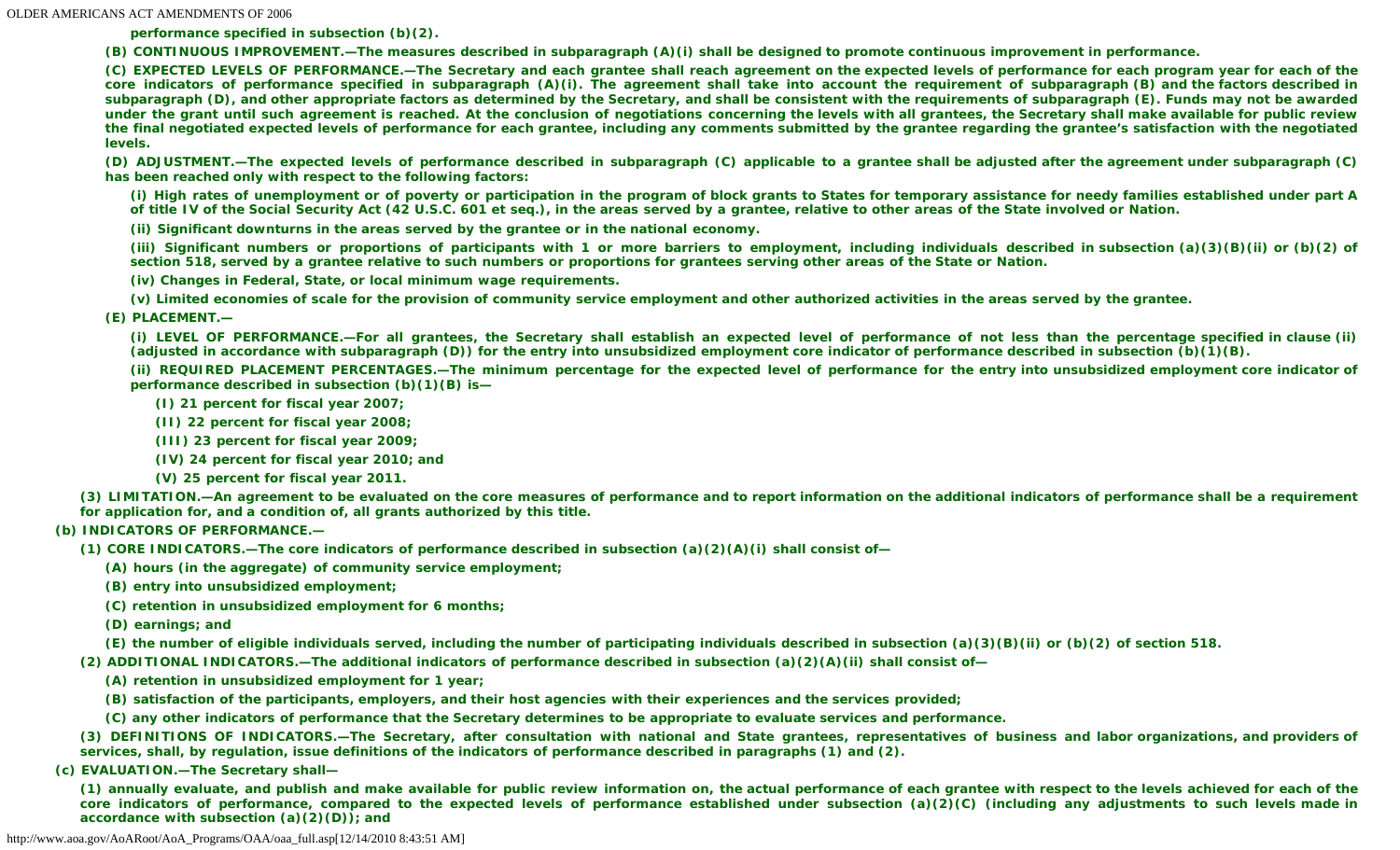**(2) annually publish and make available for public review information on the actual performance of each grantee with respect to the levels achieved for each of the additional indicators of performance.**

#### **(d) TECHNICAL ASSISTANCE AND CORRECTIVE EFFORTS.—**

**(1) INITIAL DETERMINATIONS.—**

**(A) IN GENERAL.—As soon as practicable after July 1, 2007, the Secretary shall determine if a grantee under this title has, for program year 2006—**

**(i) met the expected levels of performance established under subsection (a)(2)(C) (including any adjustments to such levels made in accordance with subsection (a)(2)(D)) for the core indicators of performance described in subparagraphs (A), (C), (D), and (E) of subsection (b)(1); and**

**(ii) achieved the applicable percentage specified in subsection (a)(2)(E)(ii) for the core indicator of performance described in subsection (b)(1)(B).**

**(B) TECHNICAL ASSISTANCE.—If the Secretary determines that the grantee, for program year 2006—**

**(i) failed to meet the expected levels of performance described in subparagraph (A)(i); or**

**(ii) failed to achieve the applicable percentage described in subparagraph (A)(ii), the Secretary shall provide technical assistance to assist the grantee to meet the expected levels of performance and achieve the applicable percentage.**

#### **(2) NATIONAL GRANTEES.—**

**(A) IN GENERAL.—Not later than 120 days after the end of each program year, the Secretary shall determine if a national grantee awarded a grant under section 502(b) in accordance with section 514 has met the expected levels of performance established under subsection (a)(2)(C) (including any adjustments to such levels made in accordance** with subsection (a)(2)(D)) for the core indicators of performance described in subsection (b)(1).

#### **(B) TECHNICAL ASSISTANCE AND CORRECTIVE ACTION PLAN.—**

**(i) IN GENERAL.—If the Secretary determines that a national grantee fails to meet the expected levels of performance described in subparagraph (A), the Secretary after each year of such failure, shall provide technical assistance and require such grantee to submit a corrective action plan not later than 160 days after the end of the program year.**

**(ii) CONTENT.—The plan submitted under clause (i) shall detail the steps the grantee will take to meet the expected levels of performance in the next program year.**

**(iii) RECOMPETITION.—Any grantee who has failed to meet the expected levels of performance for 4 consecutive years (beginning with program year 2007) shall not be allowed to compete in the subsequent grant competition under section 514 following the fourth consecutive year of failure but may compete in the next such grant competition after that subsequent competition.**

#### **(3) STATE GRANTEES.—**

**(A) IN GENERAL.—Not later than 120 days after the end of each program year, the Secretary shall determine if a State grantee allotted funds under section 506(e) has met the expected levels of performance established under subsection (a)(2)(C) (including any adjustments to such levels made in accordance with subsection (a)(2)(D)) for the core indicators of performance described in subsection (b)(1).**

#### **(B) TECHNICAL ASSISTANCE AND CORRECTIVE ACTION PLAN.—**

**(i) IN GENERAL.—If the Secretary determines that a State fails to meet the expected levels of performance described in subparagraph (A), the Secretary, after each year of such failure, shall provide technical assistance and require the State to submit a corrective action plan not later than 160 days after the end of the program year.**

**(ii) CONTENT.—The plan submitted under clause (i) shall detail the steps the State will take to meet the expected levels of performance in the next program year.**

**(iii) COMPETITION.—If the Secretary determines that the State fails to meet the expected levels of performance described in subparagraph (A) for 3 consecutive program years (beginning with program year 2007), the Secretary shall provide for the conduct by the State of a competition to award the funds allotted to the State under section 506(e) for the first full program year following the Secretary's determination.**

**(4) SPECIAL RULE FOR ESTABLISHMENT AND IMPLEMENTATION.— The Secretary shall establish and implement the core measures of performance and additional indicators of performance described in this section, including all required indicators described in subsection (b), not later than July 1, 2007.**

**(e) IMPACT ON GRANT COMPETITION.—The Secretary may not publish a notice announcing a grant competition under this title, and solicit proposals for grants, until the day that is the later of—**

**(1) the date on which the Secretary implements the core measures of performance and additional indicators of performance described in this section; and**

**(2) January 1, 2010.**

#### **Section. 514. COMPETITIVE REQUIREMENTS RELATING TO GRANT AWARDS.**

#### **(a) PROGRAM AUTHORIZED.—**

**(1) INITIAL APPROVAL OF GRANT APPLICATIONS.—From the funds available for national grants under section 506(d), the Secretary shall award grants under section 502(b) to eligible applicants, through a competitive process that emphasizes meeting performance requirements, to carry out projects under this title for a period of 4 years, except as**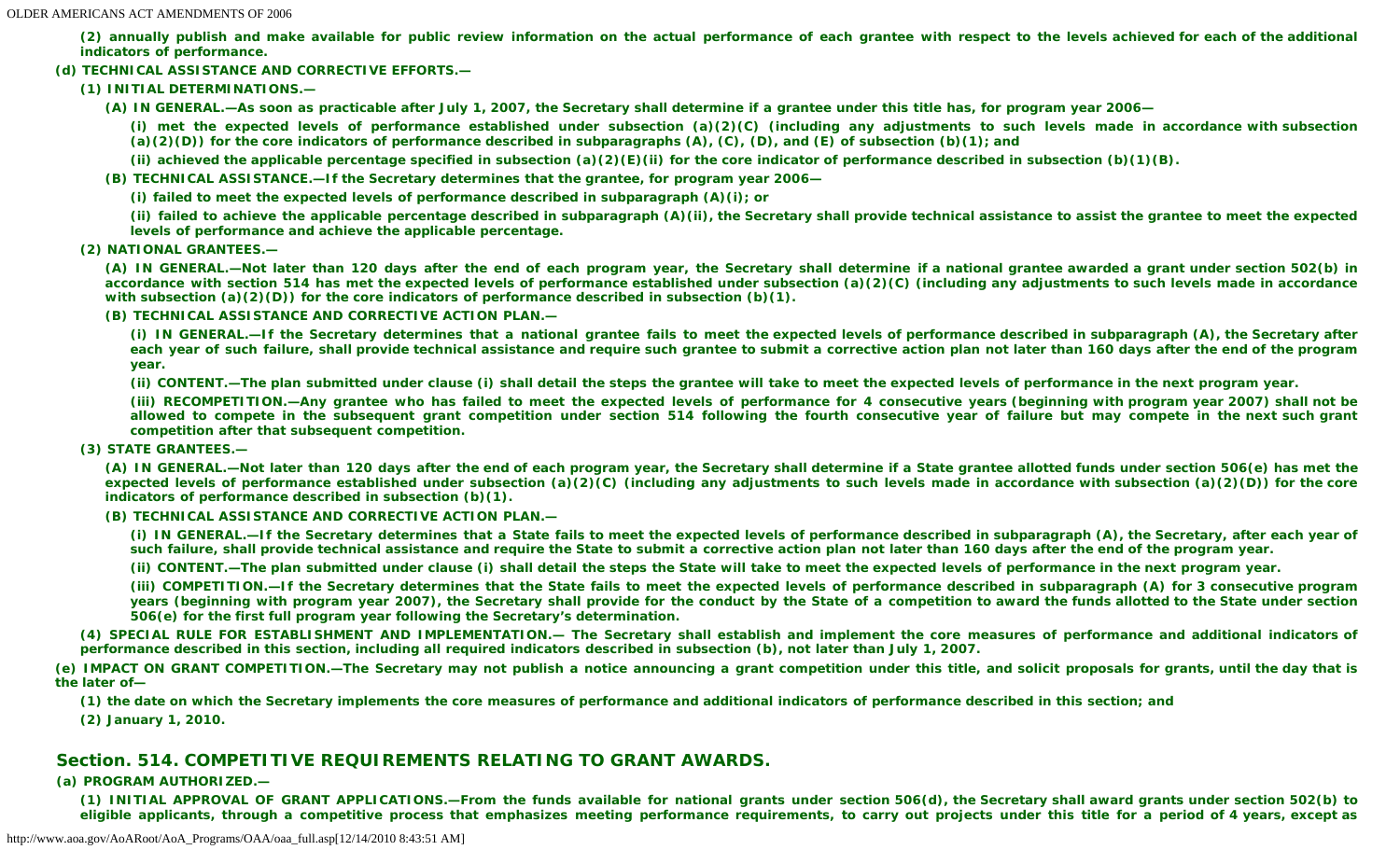**provided in paragraph (2). The Secretary may not conduct a grant competition under this title until the day described in section 513(e).**

**(2) CONTINUATION OF APPROVAL BASED ON PERFORMANCE.— If the recipient of a grant made under paragraph (1) meets the expected levels of performance described in section 513(d)(2)(A) for each year of such 4-year period with respect to a project, the Secretary may award a grant under section 502(b) to such recipient to continue such project beyond such 4-year period for 1 additional year without regard to such process.**

**(b) ELIGIBLE APPLICANTS.—An applicant shall be eligible to receive a grant under section 502(b) in accordance with subsections (a), (c), and (d).**

**(c) CRITERIA.—For purposes of subsection (a)(1), the Secretary shall select the eligible applicants to receive grants based on the following:**

**(1) The applicant's ability to administer a project that serves the greatest number of eligible individuals, giving particular consideration to individuals with greatest economic need, individuals with greatest social need, and individuals described in subsection (a)(3)(B)(ii) or (b)(2) of section 518.**

**(2) The applicant's ability to administer a project that provides employment for eligible individuals in the communities in which such individuals reside, or in nearby communities, that will contribute to the general welfare of the communities involved.**

**(3) The applicant's ability to administer a project that moves eligible individuals into unsubsidized employment.**

**(4) The applicant's prior performance, if any, in meeting core measures of performance and addressing additional indicators of performance under this title and the applicant's ability to address core indicators of performance and additional indicators of performance under this title and under other Federal or State programs in the case of an applicant that has not previously received a grant under this title.**

**(5) The applicant's ability to move individuals with multiple barriers to employment, including individuals described in subsection (a)(3)(B)(ii) or (b)(2) of section 518, into unsubsidized employment.**

**(6) The applicant's ability to coordinate activities with other organizations at the State and local level.**

**(7) The applicant's plan for fiscal management of the project to be administered with funds received in accordance with this section.**

- **(8) The applicant's ability to administer a project that provides community service.**
- **(9) The applicant's ability to minimize disruption in services for participants and in community services provided.**
- **(10) Any additional criteria that the Secretary considers to be appropriate in order to minimize disruption in services for participants.**

#### **(d) RESPONSIBILITY TESTS.—**

**(1) IN GENERAL.—Before final selection of a grantee, the Secretary shall conduct a review of available records to assess the applicant's overall responsibility to administer Federal funds.**

**(2) REVIEW.—As part of the review described in paragraph (1), the Secretary may consider any information, including the applicant's history with regard to the management of other grants.**

**(3) FAILURE TO SATISFY TEST.—The failure to satisfy a responsibility test with respect to any 1 factor that is listed in paragraph (4), excluding those listed in subparagraphs (A) and (B) of such paragraph, does not establish that the applicant is not responsible unless such failure is substantial or persists for 2 or more consecutive years.**

**(4) TEST.—The responsibility tests include review of the following factors:**

**(A) Unsuccessful efforts by the applicant to recover debts, after 3 demand letters have been sent, that are established by final agency action, or a failure to comply with an approved repayment plan.**

**(B) Established fraud or criminal activity of a significant nature within the organization or agency involved.**

**(C) Serious administrative deficiencies identified by the Secretary, such as failure to maintain a financial management system as required by Federal rules or regulations.**

**(D) Willful obstruction of the audit process.**

**(E) Failure to provide services to participants for a current or recent grant or to meet applicable core measures of performance or address applicable indicators of performance.**

**(F) Failure to correct deficiencies brought to the grantee's attention in writing as a result of monitoring activities, reviews, assessments, or other activities.**

**(G) Failure to return a grant closeout package or outstanding advances within 90 days of the grant expiration date or receipt of the closeout package, whichever is later, unless an extension has been requested and granted.**

**(H) Failure to submit required reports.**

**(I) Failure to properly report and dispose of Government property as instructed by the Secretary.**

**(J) Failure to have maintained effective cash management or cost controls resulting in excess cash on hand.**

**(K) Failure to ensure that a subrecipient complies with its Office of Management and Budget Circular A– 133 audit requirements specified at section 667.200(b) of title 20, Code of Federal Regulations.**

**(L) Failure to audit a subrecipient within the required period.**

**(M) Final disallowed costs in excess of 5 percent of the grant or contract award if, in the judgment of the grant officer, the disallowances are egregious.**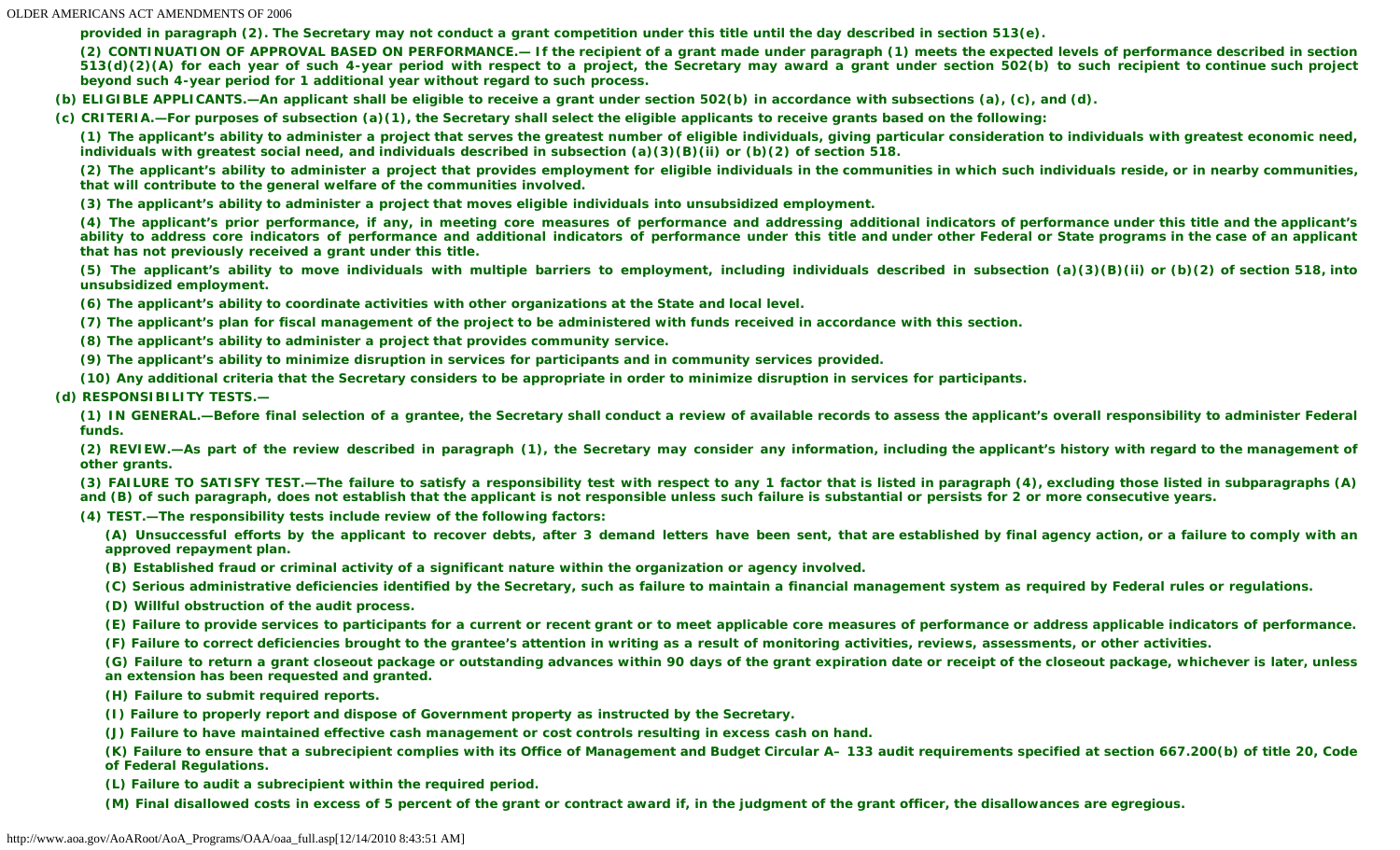**(N) Failure to establish a mechanism to resolve a subrecipient's audit in a timely fashion.**

**(5) DETERMINATION.—Applicants that are determined to be not responsible shall not be selected as grantees.**

**(6) DISALLOWED COSTS.—Interest on disallowed costs shall accrue in accordance with the Debt Collection Improvement Act of 1996, including the amendments made by that Act.**

#### **(e) GRANTEES SERVING INDIVIDUALS WITH BARRIERS TO EMPLOYMENT.—**

**(1) DEFINITION.—In this subsection, the term 'individuals with barriers to employment' means minority individuals, Indian individuals, individuals with greatest economic need, and individuals described in subsection (a)(3)(B)(ii) or (b)(2) of section 518.**

**(2) SPECIAL CONSIDERATION.—In areas where a substantial population of individuals with barriers to employment exists, a grantee that receives a national grant in accordance** with this section shall, in selecting subgrantees, give special consideration to organizations (including former recipients of such national grants) with demonstrated expertise in **serving individuals with barriers to employment.**

**(f) MINORITY-SERVING GRANTEES.—The Secretary may not promulgate rules or regulations affecting grantees in areas where a substantial population of minority individuals exists, that would significantly compromise the ability of the grantees to serve their targeted population of minority older individuals.**

## **Section. 515. REPORT ON SERVICE TO MINORITY INDIVIDUALS.**

**(a) IN GENERAL.—The Secretary shall annually prepare a report on the levels of participation and performance outcomes of minority individuals served by the program carried out under this title.**

**(b) CONTENTS.—**

**(1) ORGANIZATION AND DATA.—Such report shall present information on the levels of participation and the outcomes achieved by such minority individuals with respect to each grantee under this title, by service area, and in the aggregate, beginning with data that applies to program year 2005.**

**(2) EFFORTS.—The report shall also include a description of each grantee's efforts to serve minority individuals, based on information submitted to the Secretary by each grantee at such time and in such manner as the Secretary determines to be appropriate.**

**(3) RELATED MATTERS.—The report shall also include—**

**(A) an assessment of individual grantees based on the criteria established under subsection (c);**

**(B) an analysis of whether any changes in grantees have affected participation rates of such minority individuals;**

**(C) information on factors affecting participation rates among such minority individuals; and**

**(D) recommendations for increasing participation of minority individuals in the program.**

**(c) CRITERIA.—The Secretary shall establish criteria for determining the effectiveness of grantees in serving minority individuals in accordance with the goals set forth in section 502(a)(1).**

**(d) SUBMISSION.—The Secretary shall annually submit such a report to the appropriate committees of Congress.**

## **Section. 516. SENSE OF CONGRESS.**

**It is the sense of Congress that—**

**(1) the older American community service employment program described in this title was established with the intent of placing older individuals in community service positions and providing job training; and**

**(2) placing older individuals in community service positions strengthens the ability of the individuals to become self sufficient, provides much-needed support to organizations that benefit from increased civic engagement, and strengthens the communities that are served by such organizations.**

# **Section. 517. AUTHORIZATION OF APPROPRIATIONS.**

**(a) IN GENERAL.—There are authorized to be appropriated to carry out this title such sums as may be necessary for fiscal years 2007, 2008, 2009, 2010, and 2011.**

**(b) OBLIGATION.—Amounts appropriated under this section for any fiscal year shall be available for obligation during the annual period that begins on July 1 of the calendar year immediately following the beginning of such fiscal year and that ends on June 30 of the following calendar year. The Secretary may extend the period during which such amounts may be obligated or expended in the case of a particular organization or agency that receives funds under this title if the Secretary determines that such extension is necessary to ensure the effective use of such funds by such organization or agency.**

**(c) RECAPTURING FUNDS.—At the end of the program year, the Secretary may recapture any unexpended funds for the program year, and reobligate such funds within the 2 succeeding program years for—**

**(1) incentive grants to entities that are State grantees or national grantees under section 502(b);**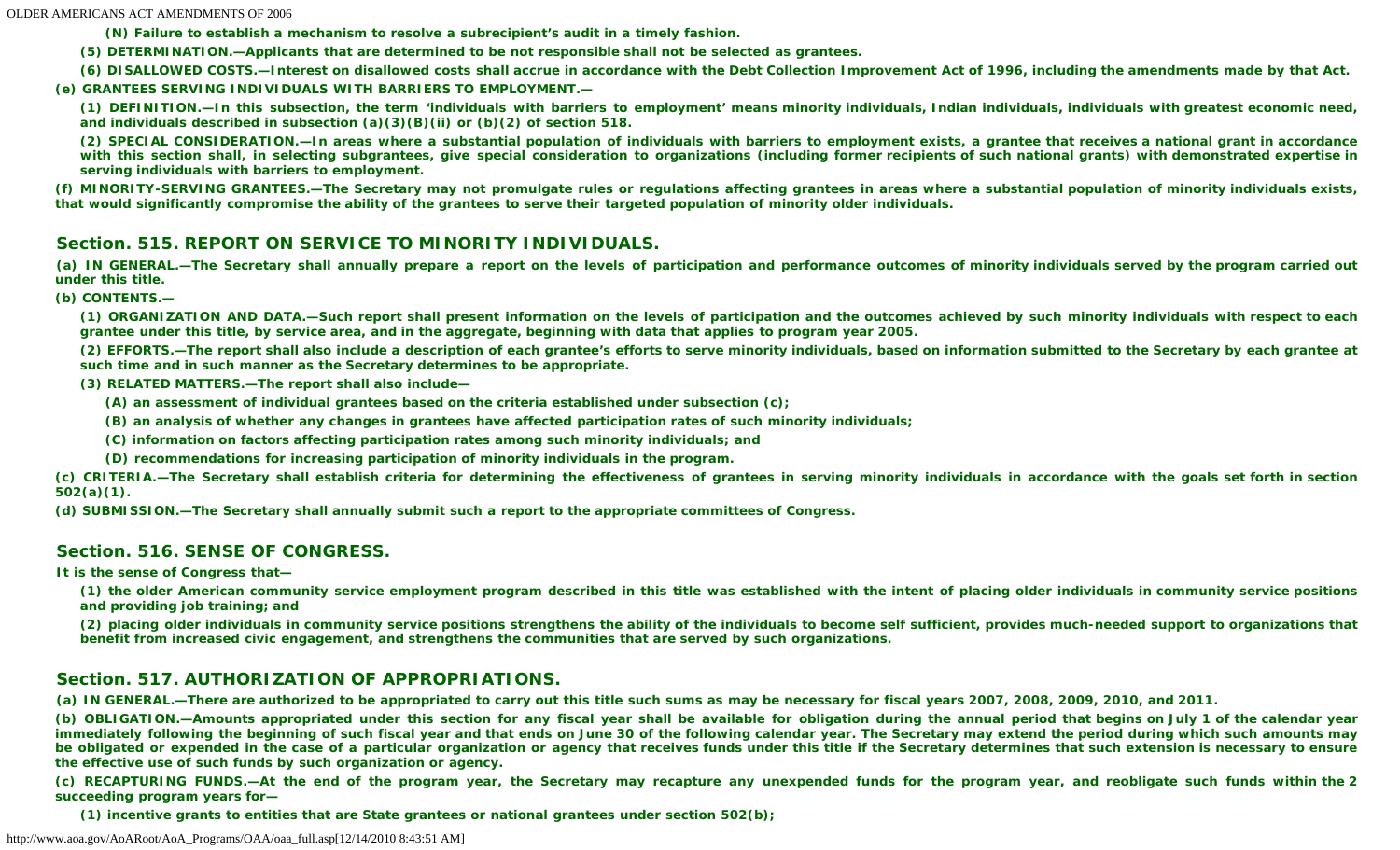**(2) technical assistance; or**

**(3) grants or contracts for any other activity under this title.**

# **Section. 518. DEFINITIONS AND RULE.**

**(a) DEFINITIONS.—For purposes of this title:**

**(1) COMMUNITY SERVICE.—The term 'community service' means—**

**(A) social, health, welfare, and educational services (including literacy tutoring), legal and other counseling services and assistance, including tax counseling and assistance and financial counseling, and library, recreational, and other similar services;**

**(B) conservation, maintenance, or restoration of natural resources;**

**(C) community betterment or beautification;**

**(D) antipollution and environmental quality efforts;**

**(E) weatherization activities;**

**(F) economic development; and**

**(G) such other services essential and necessary to the community as the Secretary determines by rule to be appropriate.**

**(2) COMMUNITY SERVICE EMPLOYMENT.—The term 'community service employment' means part-time, temporary employment paid with grant funds in projects described in** section 502(b)(1)(D), through which eligible individuals are engaged in community service and receive work experience and job skills that can lead to unsubsidized employment.

**(3) ELIGIBLE INDIVIDUAL.—**

**(A) IN GENERAL.—The term 'eligible individual' means an individual who is age 55 or older and who has a low income (including any such individual whose income is not more than 125 percent of the poverty line), excluding any income that is unemployment compensation, a benefit received under title XVI of the Social Security Act (42 U.S.C. 1381 et seq.), a payment made to or on behalf of veterans or former members of the Armed Forces under the laws administered by the Secretary of Veterans Affairs, or 25 percent of a benefit received under title II of the Social Security Act (42 U.S.C. 401 et seq.), subject to subsection (b).**

**(B) PARTICIPATION.—**

**(i) EXCLUSION.—Notwithstanding any other provision of this paragraph, the term 'eligible individual' does not include an individual who has participated in projects under this title for a period of 48 months in the aggregate (whether or not consecutive) after July 1, 2007, unless the period was increased as described in clause (ii).**

**(ii) INCREASED PERIODS OF PARTICIPATION.—The Secretary shall authorize a grantee for a project to increase the period of participation described in clause (i), pursuant to a request submitted by the grantee, for individuals who—**

**(I) have a severe disability;**

**(II) are frail or are age 75 or older;**

**(III) meet the eligibility requirements related to age for, but do not receive, benefits under title II of the Social Security Act (42 U.S.C. 401 et seq.);**

**(IV) live in an area with persistent unemployment and are individuals with severely limited employment prospects; or**

**(V) have limited English proficiency or low literacy skills.**

**(4) INCOME.—In this section, the term 'income' means income received during the 12-month period (or, at the option of the grantee involved, the annualized income for the 6 month period) ending on the date an eligible individual submits an application to participate in a project carried out under this title by such grantee.**

**(5) PACIFIC ISLAND AND ASIAN AMERICANS.—The term 'Pacific Island and Asian Americans' means Americans having origins in any of the original peoples of the Far East, Southeast Asia, the Indian Subcontinent, or the Pacific Islands.**

**(6) PROGRAM.—The term 'program' means the older American community service employment program established under this title.**

**(7) SUPPORTIVE SERVICES.—The term 'supportive services' means services, such as transportation, child care, dependent care, housing, and needs-related payments, that are necessary to enable an individual to participate in activities authorized under this title, consistent with the provisions of this title.**

**(8) UNEMPLOYED.—The term 'unemployed', used with respect to a person or individual, means an individual who is without a job and who wants and is available for work, including an individual who may have occasional employment that does not result in a constant source of income.**

**(b) RULE.—Pursuant to regulations prescribed by the Secretary, an eligible individual shall have priority for the community service employment and other authorized activities provided under this title if the individual—**

**(1) is 65 years of age or older; or**

**(2)(A) has a disability;**

**(B) has limited English proficiency or low literacy skills;**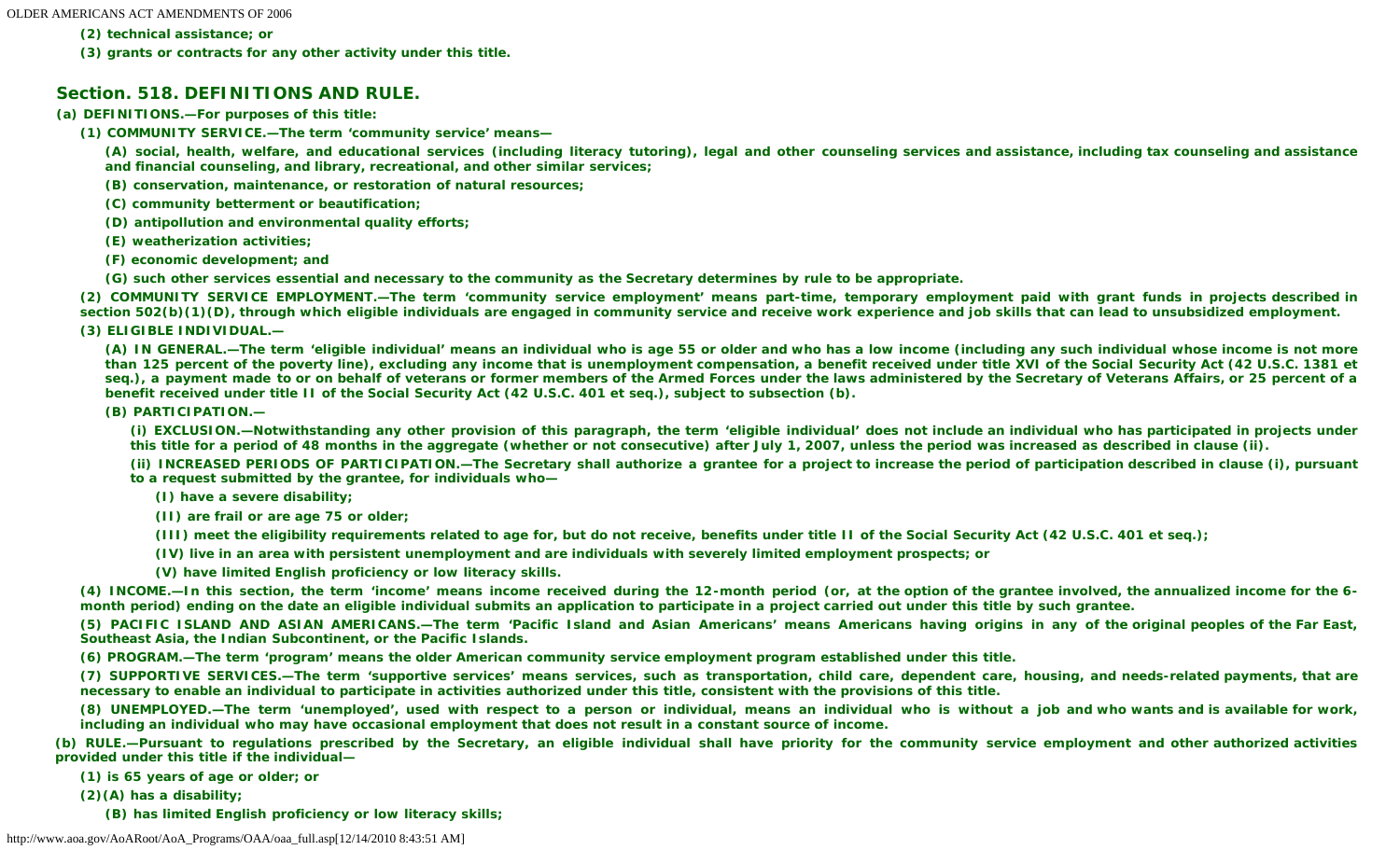**(C) resides in a rural area;**

**(D) is a veteran;**

**(E) has low employment prospects;**

**(F) has failed to find employment after utilizing services provided under title I of the Workforce Investment Act of 1998 (29 U.S.C. 2801 et seq.); or**

**(G) is homeless or at risk for homelessness.**

(42 U.S.C. 3056n)

# TITLE VI—GRANTS FOR NATIVE AMERICANS

*STATEMENT OF PURPOSE*

Section. 601.

It is the purpose of this title to promote the delivery of supportive services, including nutrition services to American Indians, Alaskan Natives, and Native Hawaiians that are comparable to services provided under title III.

(42 U.S.C. 3057)

# *SENSE OF CONGRESS*

## Section. 602.

It is the sense of the Congress that older individuals who are Indians, older individuals who are Alaskan Natives, and older individuals who are Native Hawaiians are a vital resource entitled to all benefits and services available and that such services and benefits should be provided in a manner that preserves and restores their respective dignity, self-respect, and cultural identities. (42 U.S.C. 3057a)

# PART A—INDIAN PROGRAM FINDINGS

Section. 611.

<span id="page-76-0"></span>(a) [\[13\]](#page-93-0) The Congress finds that the older individuals who are Indians of the United States—

(1) are a rapidly increasing population;

(2) suffer from high unemployment;

- (3) live in poverty at a rate estimated to be as high as 61 percent;
- (4) have a life expectancy between 3 and 4 years less than the general population;
- (5) lack sufficient nursing homes, other long-term care facilities, and other health care facilities;
- (6) lack sufficient Indian area agencies on aging;
- (7) frequently live in substandard and over-crowded housing;
- (8) receive less than adequate health care;
- (9) are served under this title at a rate of less than 19 percent of the total national population of older individuals who are Indians living on Indian reservations; and
- (10) are served under title III at a rate of less than 1 percent of the total participants under that title.

(42 U.S.C. 3057b)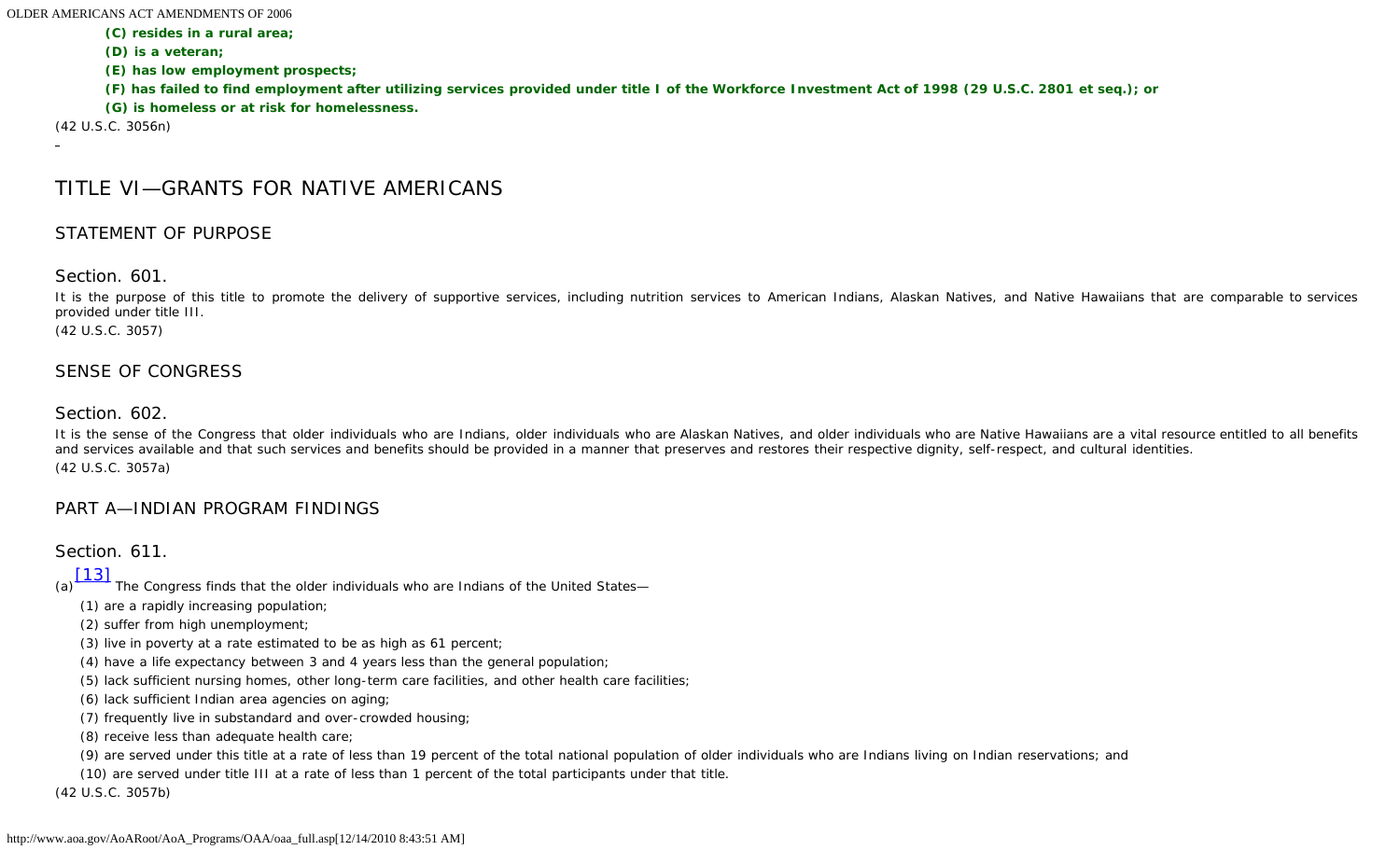#### *ELIGIBILITY*

#### Section. 612.

(a) A tribal organization of an Indian tribe is eligible for assistance under this part only if—

(1) the tribal organization represents at least 50 individuals who are 60 years of age or older; and

(2) the tribal organization demonstrates the ability to deliver supportive services, including nutritional services.

(b) An Indian tribe represented by an organization specified in subsection (a) shall be eligible for only one grant under this part for any fiscal year. Nothing in this subsection shall preclude an Indian tribe represented by an organization specified in subsection (a) from receiving a grant under section 631.

(c) For the purposes of this part the terms ''Indian tribe'' and ''tribal organization'' have the same meaning as in section 4 of the Indian Self-Determination and Education Assistance Act (25 U.S.C. 450b). (42 U.S.C. 3057c)

## *GRANTS AUTHORIZED*

#### Section. 613.

The Assistant Secretary may make grants to eligible tribal organizations to pay all of the costs for delivery of supportive services and nutrition services for older individuals who are Indians. (42 U.S.C. 3057d)

## *APPLICATIONS*

#### Section. 614.

(a) No grant may be made under this part unless the eligible tribal organization submits an application to the Assistant Secretary which meets such criteria as the Assistant Secretary may by regulation prescribe. Each such application shall—

(1) provide that the eligible tribal organization will evaluate the need for supportive and nutrition services among older individuals who are Indians to be represented by the tribal organizations;

(2) provide for the use of such methods of administration as are necessary for the proper and efficient administration of the program to be assisted;

(3) provide that the tribal organization will make such reports in such form and containing such information, as the Assistant Secretary may reasonably require, and comply with such requirements as the Assistant Secretary may impose to assure the correctness of such reports;

(4) provide for periodic evaluation of activities and projects carried out under the application;

(5) establish objectives consistent with the purposes of this part toward which activities under the application will be directed, identify obstacles to the attainment of such objectives, and indicate the manner in which the tribal organization proposes to overcome such obstacles;

(6) provide for establishing and maintaining information and assistance services to assure that older individuals who are Indians to be served by the assistance made available under this part will have reasonably convenient access to such services;

(7) provide a preference for older individuals who are Indians for full or part-time staff positions whenever feasible;

(8) provide assistance that either directly or by way of grant or contract with appropriate entities nutrition services will be delivered to older individuals who are Indians represented by the tribal organization substantially in compliance with the provisions of part C of title III, except that in any case in which the need for nutritional services for older individuals who are Indians represented by the tribal organization is already met from other sources, the tribal organization may use the funds otherwise required to be expended under this paragraph for supportive services;

(9) provide that any legal or ombudsman services made available to older individuals who are Indians represented by the tribal organization will be substantially in compliance with the provisions of title III relating to the furnishing of similar services;

(10) provide satisfactory assurance that fiscal control and fund accounting procedures will be adopted as may be necessary to assure proper disbursement of, and accounting for, Federal funds paid under this part to the tribal organization, including any funds paid by the tribal organization to a recipient of a grant or contract; and

(11) contain assurances that the tribal organization will coordinate services provided under this part with services provided under title III in the same geographical area.

(b) For the purpose of any application submitted under this part, the tribal organization may develop its own population statistics, with approval from the Bureau of Indian Affairs, in order to establish eligibility.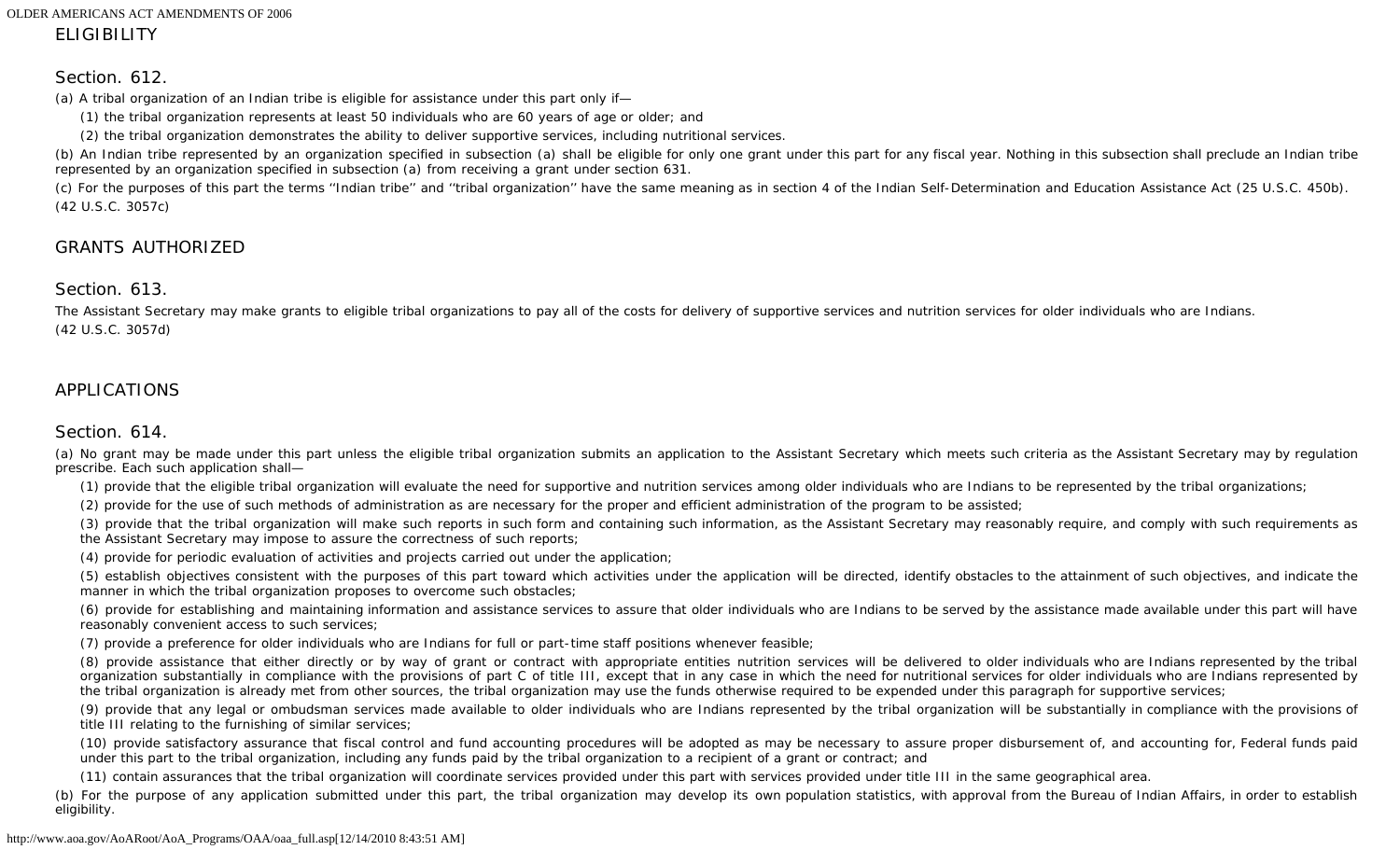(c)(1) The Assistant Secretary shall approve any application which complies with the provisions of subsection (a).

(2) The Assistant Secretary shall provide waivers and exemptions of the reporting requirements of subsection (a)(3) for applicants that serve Indian populations in geographically isolated areas, or applicants that serve small Indian populations, where the small scale of the project, the nature of the applicant, or other factors make the reporting requirements unreasonable under the circumstances. The Assistant Secretary shall consult with such applicants in establishing appropriate waivers and exemptions.

(3) The Assistant Secretary shall approve any application that complies with the provisions of subsection (a), except that in determining whether an application complies with the requirements of subsection (a)(8), the Assistant Secretary shall provide maximum flexibility to an applicant that seeks to take into account subsistence needs, local customs, and other characteristics that are appropriate to the unique cultural, regional, and geographic needs of the Indian populations to be served.

(4) In determining whether an application complies with the requirements of subsection (a)(12), the Assistant Secretary shall require only that an applicant provide an appropriate narrative description of the geographic area to be served and an assurance that procedures will be adopted to ensure against duplicate services being provided to the same recipients.

(d) Whenever the Assistant Secretary determines not to approve an application submitted under subsection (a) the Assistant Secretary shall—

(1) state objections in writing to the tribal organization within 60 days after such decision;

(2) provide to the extent practicable technical assistance to the tribal organization to overcome such stated objections; and

(3) provide the tribal organization with a hearing, under such rules and regulations as the Assistant Secretary may prescribe.

(e) Whenever the Assistant Secretary approves an application of a tribal organization under this part, funds shall be awarded for not less than 12 months.

(42 U.S.C. 3057e)

# Section. 614A. DISTRIBUTION OF FUNDS AMONG TRIBAL ORGANIZATIONS.

(a) MAINTENANCE of 1991 AMOUNTS.—Subject to the availability of appropriations to carry out this part, the amount of the grant (if any) made under this part to a tribal organization for fiscal year 1992 and for each subsequent fiscal year shall be not less than the amount of the grant made under this part to the tribal organization for fiscal year 1991.

(b) USE OF ADDITIONAL AMOUNTS APPROPRIATED.—If the funds appropriated to carry out this part in a fiscal year subsequent to fiscal year 1991 exceed the funds appropriated to carry out this part in fiscal year 1991, then the amount of the grant (if any) made under this part to a tribal organization for the subsequent fiscal year shall be—

(1) increased by such amount as the Assistant Secretary considers to be appropriate, in addition to the amount of any increase required by subsection (a), so that the grant equals or more closely approaches the amount of the grant made under this part to the tribal organization for fiscal year 1980; or

(2) an amount the Assistant Secretary considers to be sufficient if the tribal organization did not receive a grant under this part for either fiscal year 1980 or fiscal year 1991.

#### **(c) CLARIFICATION.—**

**(1) DEFINITION.—In this subsection, the term 'covered year' means fiscal year 2006 or a subsequent fiscal year.**

**(2) CONSORTIA OF TRIBAL ORGANIZATIONS.—If a tribal organization received a grant under this part for fiscal year 1991 as part of a consortium, the Assistant Secretary shall consider the tribal organization to have received a grant under this part for fiscal year 1991 for purposes of subsections (a) and (b), and shall apply the provisions of subsections (a) and (b)(1) (under the conditions described in subsection (b)) to the tribal organization for each covered year for which the tribal organization submits an application under this part, even if the tribal organization submits—**

**(A) a separate application from the remaining members of the consortium; or**

**(B) an application as 1 of the remaining members of the consortium.**

(42 U.S.C. 3057e–1)

## *SURPLUS EDUCATIONAL FACILITIES*

## Section. 615.

(a) Notwithstanding any other provision of law, the Secretary of the Interior through the Bureau of Indian Affairs shall make available surplus Indian educational facilities to tribal organizations, and nonprofit organizations with tribal approval, for use as multipurpose senior centers. Such centers may be altered so as to provide extended care facilities, community center facilities, nutrition services, child care services, and other supportive services.

(b) Each eligible tribal organization desiring to take advantage of such surplus facilities shall submit an application to the Secretary of the Interior at such time and such manner, and containing or accompanied by such information, as the Secretary of the Interior determines to be necessary to carry out the provisions of this section.

(42 U.S.C. 3057f)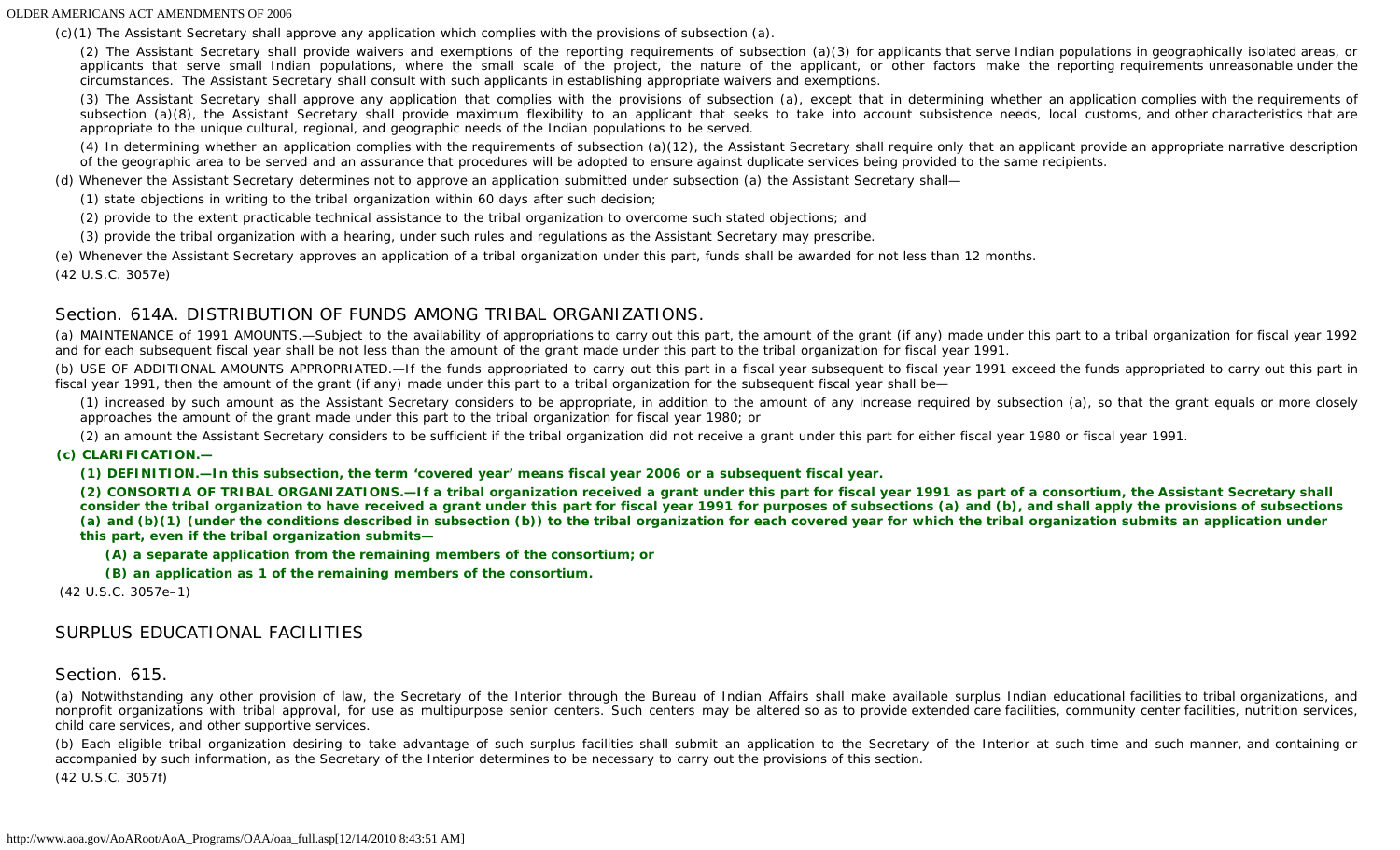## PART B—NATIVE HAWAIIAN PROGRAM FINDINGS

Section. 621.

The Congress finds the older Native Hawaiians—

(1) have a life expectancy 10 years less than any other ethnic group in the State of Hawaii;

(2) rank lowest on 9 of 11 standard health indices for all ethnic groups in Hawaii;

(3) are often unaware of social services and do not know how to go about seeking such assistance; and

(4) live in poverty at a rate of 34 percent.

(42 U.S.C. 3057g)

# *ELIGIBILITY*

Section. 622.

A public or nonprofit private organization having the capacity to provide services under this part for Native Hawaiians is eligible for assistance under this part only if—

(1) the organization will serve at least 50 individuals who have attained 60 years of age or older; and

(2) the organization demonstrates the ability to deliver supportive services, including nutrition services.

(42 U.S.C. 3057h)

# *GRANTS AUTHORIZED*

Section. 623.

The Assistant Secretary may make grants to public and nonprofit private organizations to pay all of the costs for the delivery of supportive services and nutrition services to older Native Hawaiians. (42 U.S.C. 3057i)

# *APPLICATION*

# Section. 624.

(a) No grant may be made under this part unless the public or nonprofit private organization submits an application to the Assistant Secretary which meets such criteria as the Assistant Secretary may by regulation prescribe. Each such application shall—

(1) provide that the organization will evaluate the need for supportive and nutrition services among older Native Hawaiians to be represented by the organization;

(2) provide for the use of such methods of administration as are necessary for the proper and efficient administration of the program to be assisted;

(3) provide assurances that the organization will coordinate its activities with the State agency on aging and with the activities carried out under title III in the same geographical area;

(4) provide that the organization will make such reports in such form and containing such information as the Assistant Secretary may reasonably require, and comply with such requirements as the Assistant Secretary may impose to ensure the correctness of such reports;

(5) provide for periodic evaluation of activities and projects carried out under the application;

(6) establish objectives, consistent with the purpose of this title, toward which activities described in the application will be directed, identify obstacles to the attainment of such objectives, and indicate the manner in which the organization proposes to overcome such obstacles;

(7) provide for establishing and maintaining information and assistance services to assure that older Native Hawaiians to be served by the assistance made available under this part will have reasonably convenient access to such services;

(8) provide a preference for Native Hawaiians 60 years of age and older for full or part-time staff positions wherever feasible;

(9) provide that any legal or ombudsman services made available to older Native Hawaiians represented by the nonprofit private organization will be substantially in compliance with the provisions of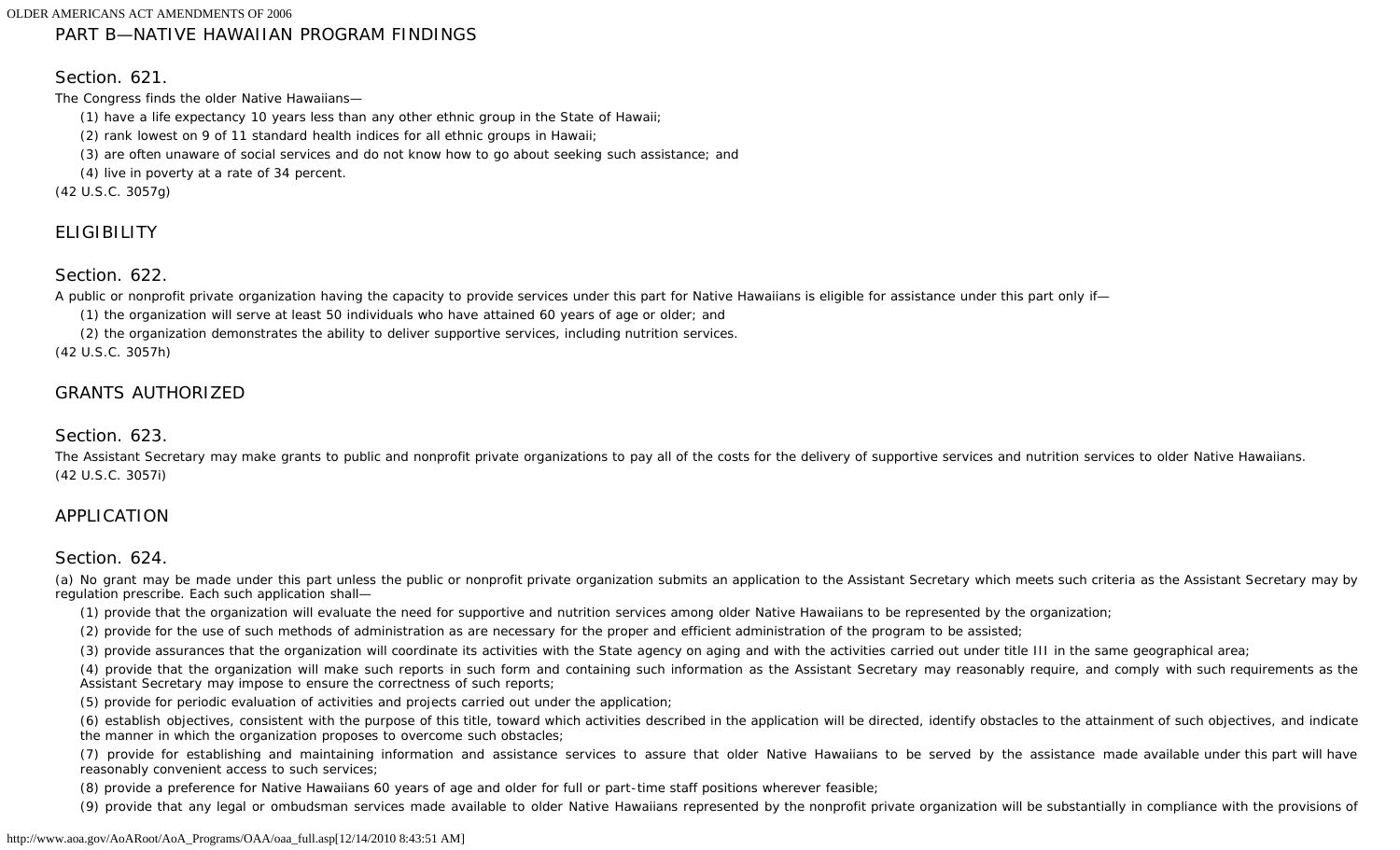title III relating to the furnishing and similar services; and

(10) provide satisfactory assurance that the fiscal control and fund accounting procedures will be adopted as may be necessary to assure proper disbursement of, and accounting for, Federal funds paid under this part to the nonprofit private organization, including any funds paid by the organization to a recipient of a grant or contract.

(b) The Assistant Secretary shall approve any application which complies with the provisions of subsection (a).

(c) Whenever the Assistant Secretary determines not to approve an application submitted under subsection (a) the Assistant Secretary shall—

(1) state objections in writing to the nonprofit private organization within 60 days after such decision;

(2) provide to the extent practicable technical assistance to the nonprofit private organization to overcome such stated objections; and

(3) provide the organization with a hearing under such rules and regulations as the Assistant Secretary may prescribe.

(d) Whenever the Assistant Secretary approves an application of a nonprofit private or public organization under this part funds shall be awarded for not less than 12 months. (42 U.S.C. 3057j)

# Section. 624A. DISTRIBUTION OF FUNDS AMONG ORGANIZATIONS.

Subject to the availability of appropriations to carry out this part, the amount of the grant (if any) made under this part to an organization for fiscal year 1992 and for each subsequent fiscal year shall be not less than the amount of the grant made under this part to the organization for fiscal year 1991.

(42 U.S.C. 3057j–1)

## *DEFINITION*

## Section. 625.

For the purpose of this part, the term ''Native Hawaiian'' means any individual any of whose ancestors were natives of the area which consists of the Hawaiian Islands prior to 1778. (42 U.S.C. 3057k)

## PART C—NATIVE AMERICAN CAREGIVER SUPPORT PROGRAM

## Section. 631. PROGRAM.

(a) IN GENERAL.—The Assistant Secretary shall carry out a program for making grants to tribal organizations with applications approved under parts A and B, to pay for the Federal share of carrying out tribal programs, to enable the tribal organizations to provide multifaceted systems of the support services described in section 373 for caregivers described in section 373.

(b) REQUIREMENTS.—In providing services under subsection (a), a tribal organization shall meet the requirements specified for an area agency on aging and for a State in the provisions of subsections (c), (d), and (e) of section 373 and of section 374. For purposes of this subsection, references in such provisions to a State program shall be considered to be references to a tribal program under this part. (42 U.S.C. 3057k–11)

# PART D—GENERAL PROVISIONS ADMINISTRATION

Section. 641.

In establishing regulations for the purpose of part A the Assistant Secretary shall consult with the Secretary of the Interior. (42 U.S.C. 3057l)

## *PAYMENTS*

Section. 642.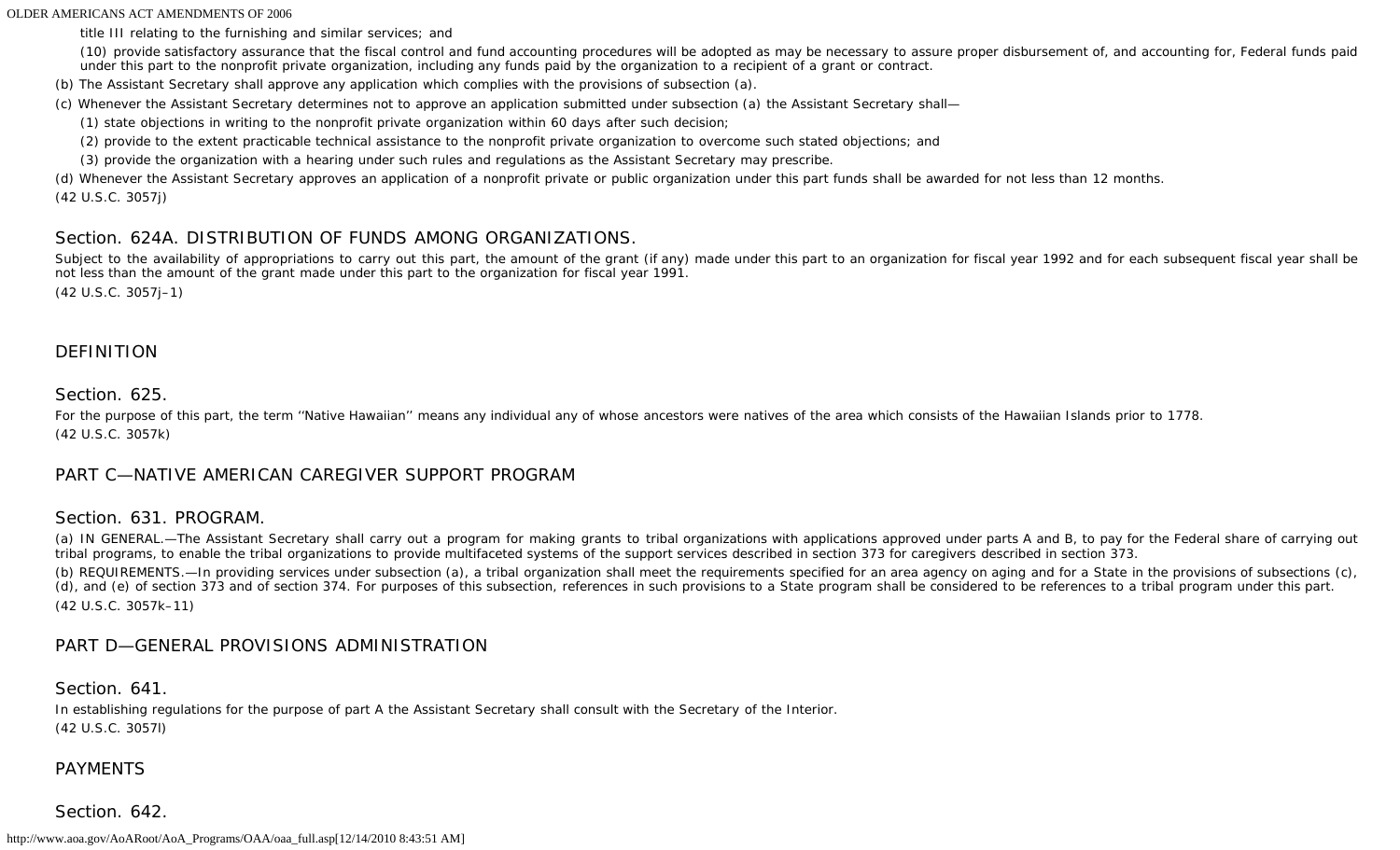Payments may be made under this title (after necessary adjustments, in the case of grants, on account of previously made overpayments or underpayments) in advance or by way of reimbursement in such installments and on such conditions as the Assistant Secretary may determine.

(42 U.S.C. 3057m)

## Section. 643. AUTHORIZATION OF APPROPRIATIONS.

There are authorized to be appropriated to carry out this title—

(1) for parts A and B, such sums as may be necessary for fiscal year 2007, and such sums as may be necessary for subsequent fiscal years; and

(2) for part C, **\$6,500,000 for fiscal year 2007, \$6,800,000 for fiscal year 2008, \$7,200,000 for fiscal year 2009, \$7,500,000 for fiscal year 2010, and \$7,900,000 for fiscal year 2011.** (42 U.S.C. 3057n)

# TITLE VII—ALLOTMENTS FOR VULNERABLE ELDER RIGHTS PROTECTION ACTIVITIES

Subtitle A—State Provision

CHAPTER 1—GENERAL STATE PROVISIONS

## Section. 701. ESTABLISHMENT.

The Assistant Secretary, acting through the Administration, shall establish and carry out a program for making allotments to States to pay for the cost of carrying out vulnerable elder rights protection activities.

(42 U.S.C. 3058)

## Section. 702. AUTHORIZATION OF APPROPRIATIONS.

(a) OMBUDSMAN PROGRAM.—There are authorized to be appropriated to carry out chapter 2, such sums as may be necessary for fiscal year **2007,** and such sums as may be necessary for subsequent fiscal years.

(b) PREVENTION OF ELDER ABUSE, NEGLECT, AND EXPLOITATION.—

There are authorized to be appropriated to carry out chapter 3, such sums as may be necessary for fiscal year **2007,** and such sums as may be necessary for subsequent fiscal years.

(c) LEGAL ASSISTANCE DEVELOPMENT PROGRAM.—There are authorized to be appropriated to carry out chapter 4, such sums as may be necessary for fiscal year **2007,** and such sums as may be necessary for subsequent fiscal years.

(42 U.S.C. 3058a)

## Section. 703. ALLOTMENT.

(a) IN GENERAL.—

(1) POPULATION.—In carrying out the program described in section 701, the Assistant Secretary shall initially allot to each State, from the funds appropriated under section 702 for each fiscal year, an amount that bears the same ratio to the funds as the population of older individuals in the State bears to the population of older individuals in all States.

(2) MINIMUM ALLOTMENTS.—

(A) IN GENERAL.—After making the initial allotments described in paragraph (1), the Assistant Secretary shall adjust the allotments on a pro rata basis in accordance with subparagraphs (B) and  $(C).$ 

(B) GENERAL MINIMUM ALLOTMENTS.—

(i) MINIMUM ALLOTMENT FOR STATES.—No State shall be allotted less than one-half of 1 percent of the funds appropriated under section 702 for the fiscal year for which the determination is made.

(ii) MINIMUM ALLOTMENT FOR TERRITORIES.—Guam, the United States Virgin Islands, and the Trust Territory of the Pacific Islands, shall each be allotted not less than one-fourth of 1 percent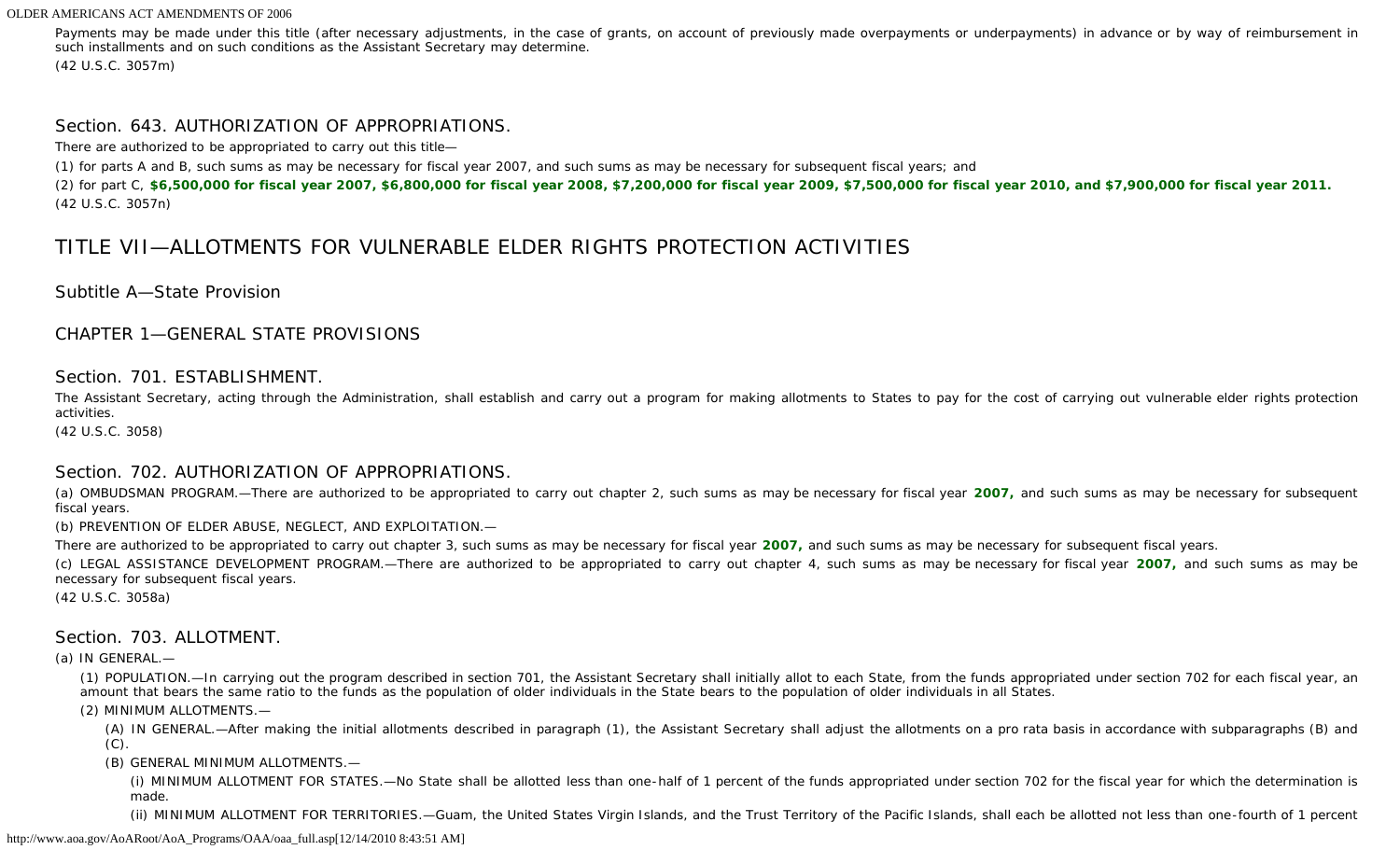of the funds appropriated under section 702 for the fiscal year for which the determination is made. American Samoa and the Commonwealth of the Northern Mariana Islands shall each be allotted not less than one-sixteenth of 1 percent of the sum appropriated under section 702 for the fiscal year for which the determination is made.

#### (C) MINIMUM ALLOTMENTS FOR OMBUDSMAN AND ELDER ABUSE PROGRAMS.—

(i) OMBUDSMAN PROGRAM.—No State shall be allotted for a fiscal year, from the funds appropriated under section 702 and made available to carry out chapter 2, less than the amount allotted to the State under section 304 in fiscal year 2000 to carry out the State Long-Term Care Ombudsman program under title III.

(ii) ELDER ABUSE PROGRAMS.—No State shall be allotted for a fiscal year, from the funds appropriated under section 702 and made available to carry out chapter 3, less than the amount allotted to the State under section 304 in fiscal year 2000 to carry out programs with respect to the prevention of elder abuse, neglect, and exploitation under title III.

(D) DEFINITION.—For the purposes of this paragraph, the term ''State'' does not include Guam, American Samoa, the United States Virgin Islands, the Trust Territory of the Pacific Islands, and the Commonwealth of the Northern Mariana Islands.

#### (b) REALLOTMENT.—

(1) IN GENERAL.—If the Assistant Secretary determines that any amount allotted to a State for a fiscal year under this section will not be used by the State for carrying out the purpose for which the allotment was made, the Assistant Secretary shall make the amount available to a State that the Assistant Secretary determines will be able to use the amount for carrying out the purpose.

(2) AVAILABILITY.—Any amount made available to a State from an appropriation for a fiscal year in accordance with paragraph (1) shall, for purposes of this subtitle, be regarded as part of the allotment of the State (as determined under subsection (a)) for the year, but shall remain available until the end of the succeeding fiscal year.

(c) WITHHOLDING.—If the Assistant Secretary finds that any State has failed to carry out this title in accordance with the assurances made and description provided under section 705, the Assistant Secretary shall withhold the allotment of funds to the State. The Assistant Secretary shall disburse the funds withheld directly to any public or nonprofit private institution or organization, agency, or political subdivision of the State submitting an approved plan containing the assurances and description.

(42 U.S.C. 3058b)

#### Section. 704. ORGANIZATION.

In order for a State to be eligible to receive allotments under this subtitle—

(1) the State shall demonstrate eligibility under section 305;

(2) the State agency designated by the State shall demonstrate compliance with the applicable requirements of section 305; and

(3) each area agency on aging designated by the State agency and participating in such a program shall demonstrate compliance with the applicable requirements of section 305.

(42 U.S.C. 3058c)

## Section. 705. ADDITIONAL STATE PLAN REQUIREMENTS.

(a) ELIGIBILITY.—In order to be eligible to receive an allotment under this subtitle, a State shall include in the State plan submitted under section 307—

(1) an assurance that the State, in carrying out any chapter of this subtitle for which the State receives funding under this subtitle, will establish programs in accordance with the requirements of the chapter and this chapter;

(2) an assurance that the State will hold public hearings, and use other means, to obtain the views of older individuals, area agencies on aging, recipients of grants under title VI, and other interested persons and entities regarding programs carried out under this subtitle;

(3) an assurance that the State, in consultation with area agencies on aging, will identify and prioritize statewide activities aimed at ensuring that older individuals have access to, and assistance in securing and maintaining, benefits and rights;

(4) an assurance that the State will use funds made available under this subtitle for a chapter in addition to, and will not supplant, any funds that are expended under any Federal or State law in existence on the day before the date of the enactment of this subtitle, to carry out each of the vulnerable elder rights protection activities described in the chapter;

(5) an assurance that the State will place no restrictions, other than the requirements referred to in clauses (i) through (iv) of section 712(a)(5)(C), on the eligibility of entities for designation as local Ombudsman entities under section 712(a)(5);

(6) an assurance that, with respect to programs for the prevention of elder abuse, neglect, and exploitation under

chapter 3—

(A) in carrying out such programs the State agency will conduct a program of services consistent with relevant

State law and coordinated with existing State adult protective service activities for—

(i) public education to identify and prevent elder abuse;

(ii) receipt of reports of elder abuse;

(iii) active participation of older individuals participating in programs under this Act through outreach, conferences, and referral of such individuals to other social service agencies or sources of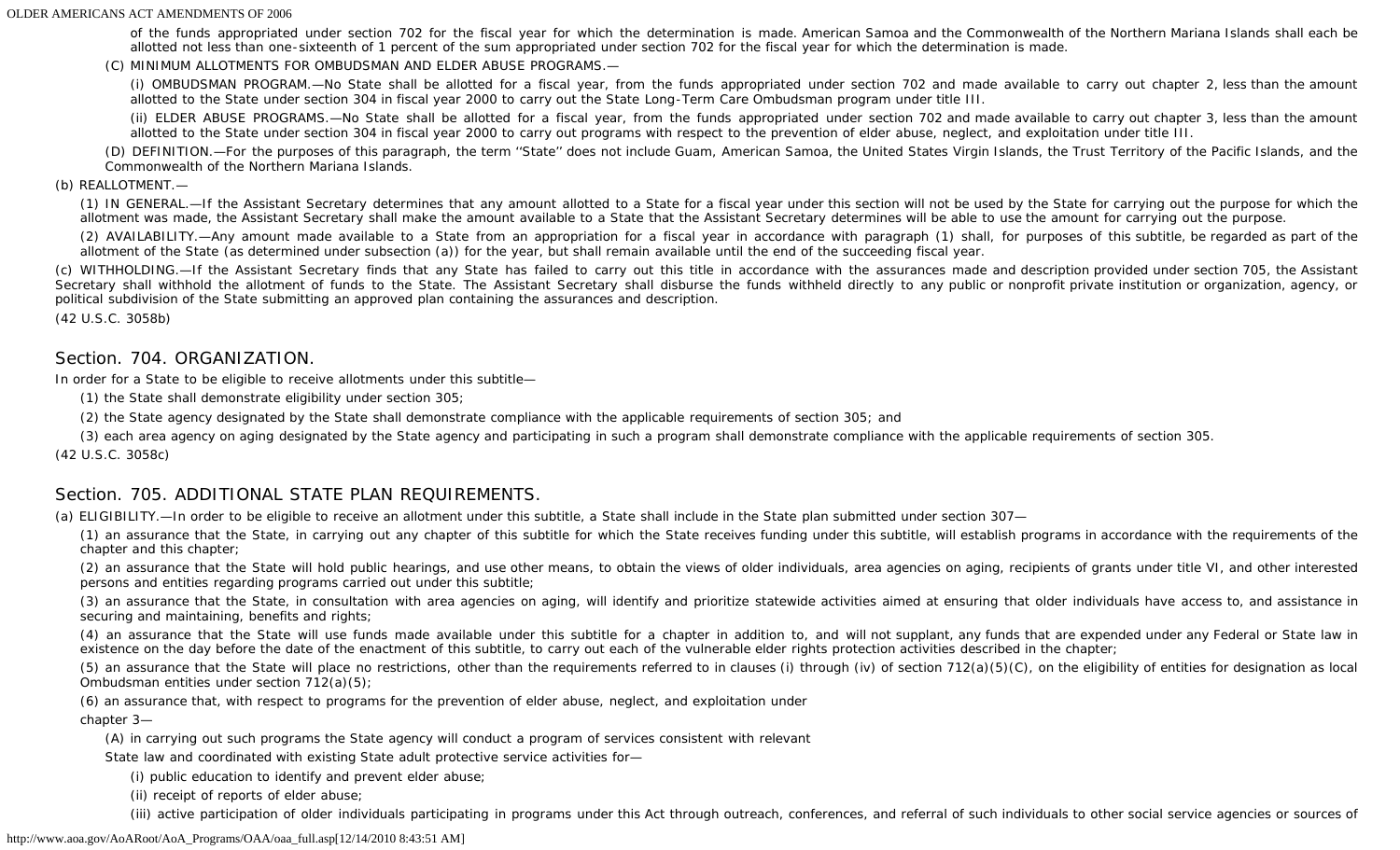assistance if appropriate and if the individuals to be referred consent; and

(iv) referral of complaints to law enforcement or public protective service agencies if appropriate;

(B) the State will not permit involuntary or coerced participation in the program of services described in subparagraph

(A) by alleged victims, abusers, or their households; and

(C) all information gathered in the course of receiving reports and making referrals shall remain confidential

except—

(i) if all parties to such complaint consent in writing to the release of such information;

(ii) if the release of such information is to a law enforcement agency, public protective service agency, licensing or certification agency, ombudsman program, or protection or advocacy system; or

(iii) upon court order; and

(7) a description of the manner in which the State agency will carry out this title in accordance with the assurances described in paragraphs (1) through (6).

(b) PRIVILEGE.—Neither a State, nor a State agency, may require any provider of legal assistance under this subtitle to reveal any information that is protected by the attorney-client privilege. (42 U.S.C. 3058d)

# Section. 706. DEMONSTRATION PROJECTS.

(a) ESTABLISHMENT.—From amounts made available under section 304(d)(1)(C) after September 30, 1992, each State may provide for the establishment of at least one demonstration project, to be conducted by one or more area agencies on aging within the State, for outreach to older individuals with greatest economic need with respect to—

(1) benefits available under title XVI of the Social Security Act (42 U.S.C. 1381 et seq.) (or assistance under a State program established in accordance with such title);

(2) medical assistance available under title XIX of such Act (42 U.S.C. 1396 et seq.); and

(3) benefits available under the Food Stamp Act of 1977 (7 U.S.C. 2011 et seq.).

(b) BENEFITS.—Each outreach project carried out under subsection (a) shall—

(1) provide to older individuals with greatest economic need information and assistance regarding their eligibility to receive the benefits and assistance described in paragraphs (1) through (3) of subsection (a);

(2) be carried out in a planning and service area that has a high proportion of older individuals with greatest economic need, relative to the aggregate number of older individuals in such area; and

(3) be coordinated with State and local entities that administer benefits under such titles.

(42 U.S.C. 3058e)

# CHAPTER 2—OMBUDSMAN PROGRAMS

## Section. 711. DEFINITIONS.

As used in this chapter:

(1) OFFICE.—The term "Office" means the office established in section  $712(a)(1)(A)$ .

(2) OMBUDSMAN.—The term ''Ombudsman'' means the individual described in section 712(a)(2).

(3) LOCAL OMBUDSMAN ENTITY.—The term ''local Ombudsman entity'' means an entity designated under section 712(a)(5)(A) to carry out the duties described in section 712(a)(5)(B) with respect to a planning and service area or other substate area.

(4) PROGRAM.—The term ''program'' means the State Long-Term Care Ombudsman program established in section 712(a)(1)(B).

(5) REPRESENTATIVE.—The term ''representative'' includes an employee or volunteer who represents an entity designated under section 712(a)(5)(A) and who is individually designated by the Ombudsman.

(6) RESIDENT.—The term ''resident'' means an older individual who resides in a long-term care facility.

(42 U.S.C. 3058f)

Section. 712. STATE LONG-TERM CARE OMBUDSMAN PROGRAM.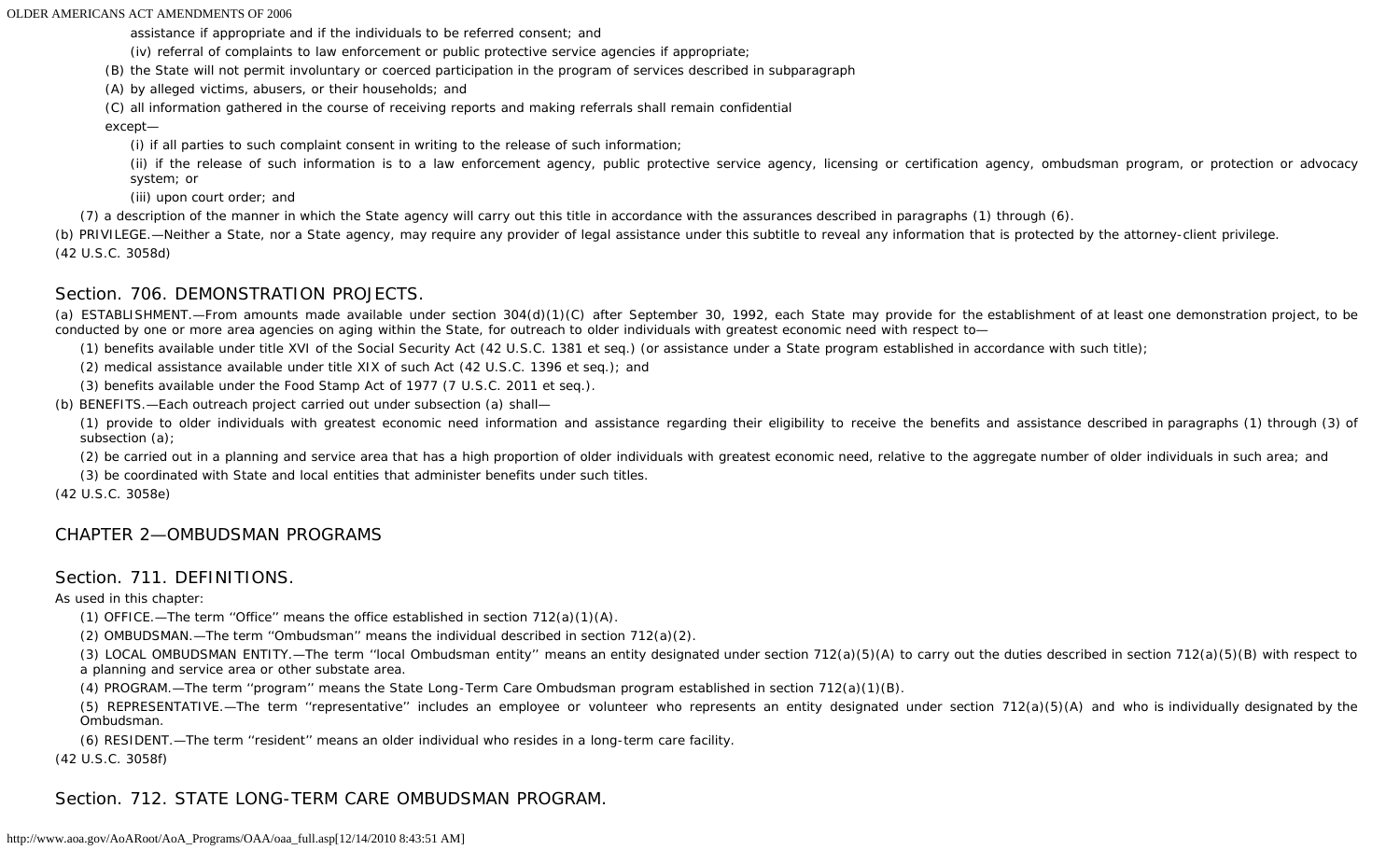(a) ESTABLISHMENT.—

(1) IN GENERAL.—In order to be eligible to receive an allotment under section 703 from funds appropriated under section 702 and made available to carry out this chapter, a State agency shall, in accordance with this section—

(A) establish and operate an Office of the State Long-Term Care Ombudsman; and

(B) carry out through the Office a State Long-Term Care Ombudsman program.

(2) OMBUDSMAN.—The Office shall be headed by an individual, to be known as the State Long-Term Care Ombudsman, who shall be selected from among individuals with expertise and experience in the fields of long-term care and advocacy.

(3) FUNCTIONS.—The Ombudsman shall serve on a fulltime basis, and shall, personally or through representatives of the Office—

(A) identify, investigate, and resolve complaints that—

(i) are made by, or on behalf of, residents; and

(ii) relate to action, inaction, or decisions, that may adversely affect the health, safety, welfare, or rights of the residents (including the welfare and rights of the residents with respect to the appointment and activities of guardians and representative payees), of—

(I) providers, or representatives of providers, of long-term care services;

(II) public agencies; or

(III) health and social service agencies;

(B) provide services to assist the residents in protecting the health, safety, welfare, and rights of the residents;

(C) inform the residents about means of obtaining services provided by providers or agencies described in subparagraph (A)(ii) or services described in subparagraph (B);

(D) ensure that the residents have regular and timely access to the services provided through the Office and that the residents and complainants receive timely responses from representatives of the Office to complaints;

(E) represent the interests of the residents before governmental agencies and seek administrative, legal, and other remedies to protect the health, safety, welfare, and rights of the residents;

(F) provide administrative and technical assistance to entities designated under paragraph (5) to assist the entities in participating in the program;

(G)

(i) analyze, comment on, and monitor the development and implementation of Federal, State, and local laws, regulations, and other governmental policies and actions, that pertain to the health, safety, welfare, and rights of the residents, with respect to the adequacy of long-term care facilities and services in the State;

(ii) recommend any changes in such laws, regulations, policies, and actions as the Office determines to be appropriate; and

(iii) facilitate public comment on the laws, regulations, policies, and actions;

(H)

(i) provide for training representatives of the Office;

(ii) promote the development of citizen organizations, to participate in the program; and

(iii) provide technical support for the development of resident and family councils to protect the well-being and rights of residents; and

(I) carry out such other activities as the Assistant Secretary determines to be appropriate.

(4) CONTRACTS AND ARRANGEMENTS.—

(A) IN GENERAL.—Except as provided in subparagraph (B) the State agency may establish and operate the Office, and carry out the program, directly, or by contract or other arrangement with any public agency or nonprofit private organization.

(B) LICENSING AND CERTIFICATION ORGANIZATIONS; ASSOCIATIONS.—The State agency may not enter into the contract or other arrangement described in subparagraph (A) with—

(i) an agency or organization that is responsible for licensing or certifying long-term care services in the State; or

(ii) an association (or an affiliate of such an association) of long-term care facilities, or of any other residential facilities for older individuals.

#### (5) DESIGNATION OF LOCAL OMBUDSMAN ENTITIES AND REPRESENTATIVES.—

(A) DESIGNATION.—In carrying out the duties of the Office, the Ombudsman may designate an entity as a local Ombudsman entity, and may designate an employee or volunteer to represent the entity.

<span id="page-84-0"></span>(B) DUTIES.—An individual so designated shall, in accordance with the policies and procedures established by the Office and the State agency—

(i) provide services to protect the health, safety, welfare  $\frac{[14]}{[14]}$  and rights of residents;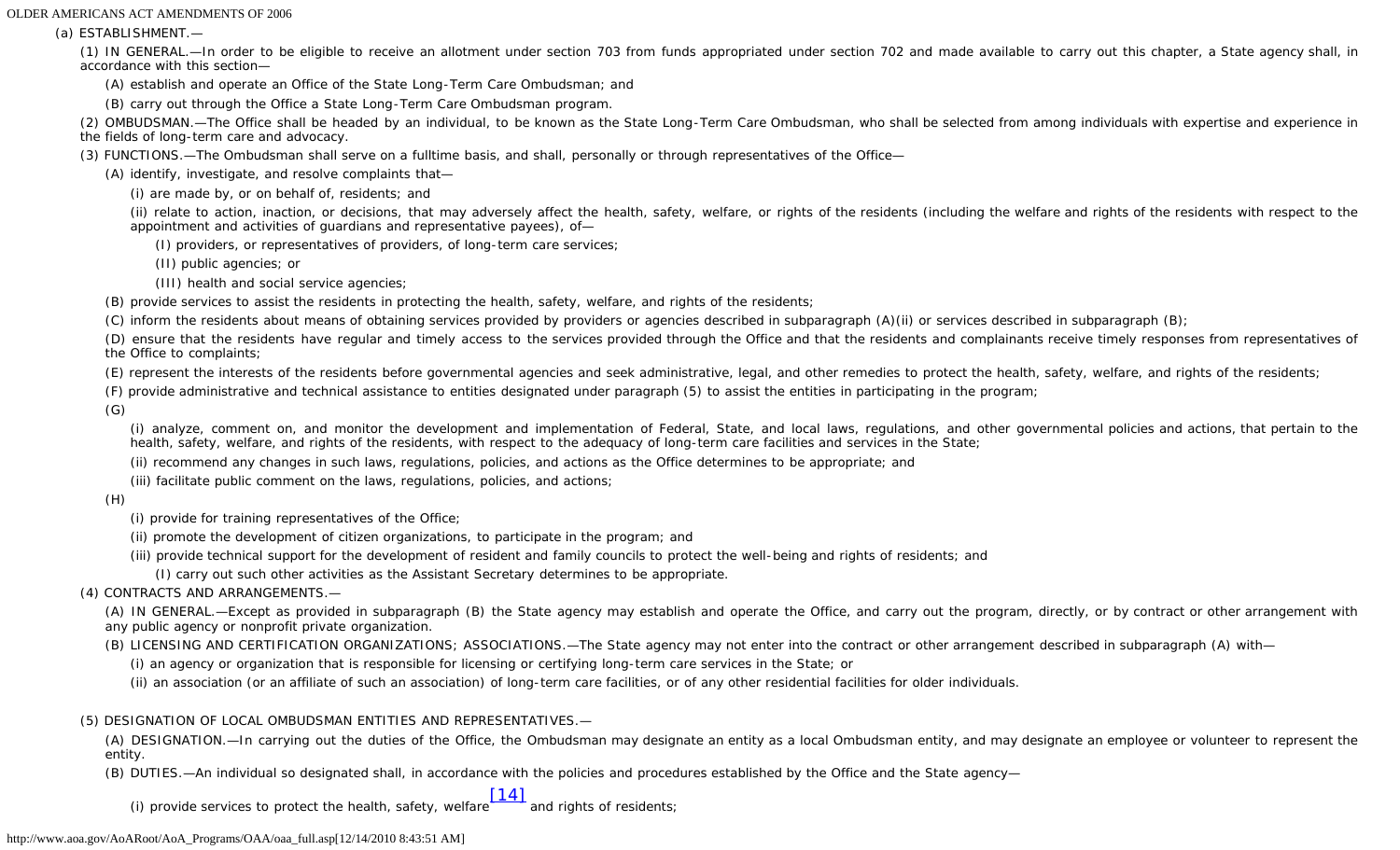(ii) ensure that residents in the service area of the entity have regular, timely access to representatives of the program and timely responses to complaints and requests for assistance;

(iii) identify, investigate, and resolve complaints made by or on behalf of residents that relate to action, inaction, or decisions, that may adversely affect the health, safety, welfare, or rights of the residents;

(iv) represent the interests of residents before government agencies and seek administrative, legal, and other remedies to protect the health, safety, welfare, and rights of the residents;

(v)

(I) review, and if necessary, comment on any existing and proposed laws, regulations, and other government policies and actions, that pertain to the rights and well-being of residents; and (II) facilitate the ability of the public to comment on the laws, regulations, policies, and actions;

(vi) support the development of resident and family councils; and

(vii) carry out other activities that the Ombudsman determines to be appropriate.

(C) ELIGIBILITY FOR DESIGNATION.—Entities eligible to be designated as local Ombudsman entities, and individuals eligible to be designated as representatives of such entities, shall—

(i) have demonstrated capability to carry out the responsibilities of the Office;

(ii) be free of conflicts of interest and not stand to gain financially through an action or potential action brought on behalf of individuals the Ombudsman serves;

(iii) in the case of the entities, be public or nonprofit private entities; and

(iv) meet such additional requirements as the Ombudsman may specify.

(D) POLICIES AND PROCEDURES.—

(i) IN GENERAL.—The State agency shall establish, in accordance with the Office, policies and procedures for monitoring local Ombudsman entities designated to carry out the duties of the Office.

(ii) POLICIES.—In a case in which the entities are grantees, or the representatives are employees, of area agencies on aging, the State agency shall develop the policies in consultation with the area agencies on aging. The policies shall provide for participation and comment by the agencies and for resolution of concerns with respect to case activity.

(iii) CONFIDENTIALITY AND DISCLOSURE.—The State agency shall develop the policies and procedures in accordance with all provisions of this subtitle regarding confidentiality and conflict of interest.

#### (b) PROCEDURES FOR ACCESS.—

(1) IN GENERAL.—The State shall ensure that representatives of the Office shall have—

(A) access to long-term care facilities and residents;

(B)(i) appropriate access to review the medical and social records of a resident, if—

(I) the representative has the permission of the resident, or the legal representative of the resident; or

(II) the resident is unable to consent to the review and has no legal representative; or

(ii) access to the records as is necessary to investigate a complaint if—

(I) a legal guardian of the resident refuses to give the permission;

(II) a representative of the Office has reasonable cause to believe that the guardian is not acting in the best interests of the resident; and

(III) the representative obtains the approval of the Ombudsman;

(C) access to the administrative records, policies, and documents, to which the residents have, or the general public has access, of long-term care facilities; and

(D) access to and, on request, copies of all licensing and certification records maintained by the State with respect to long-term care facilities.

(2) PROCEDURES.—The State agency shall establish procedures to ensure the access described in paragraph (1).

(c) REPORTING SYSTEM.—The State agency shall establish a statewide uniform reporting system to—

(1) collect and analyze data relating to complaints and conditions in long-term care facilities and to residents for the purpose of identifying and resolving significant problems; and

(2) submit the data, on a regular basis, to—

(A) the agency of the State responsible for licensing or certifying long-term care facilities in the State;

(B) other State and Federal entities that the Ombudsman determines to be appropriate;

(C) the Assistant Secretary; and

(D) the National Ombudsman Resource Center established in section 202(a)(21).

(d) DISCLOSURE.—

(1) IN GENERAL.—The State agency shall establish procedures for the disclosure by the Ombudsman or local Ombudsman entities of files maintained by the program, including records described in subsection  $(b)(1)$  or  $(c)$ .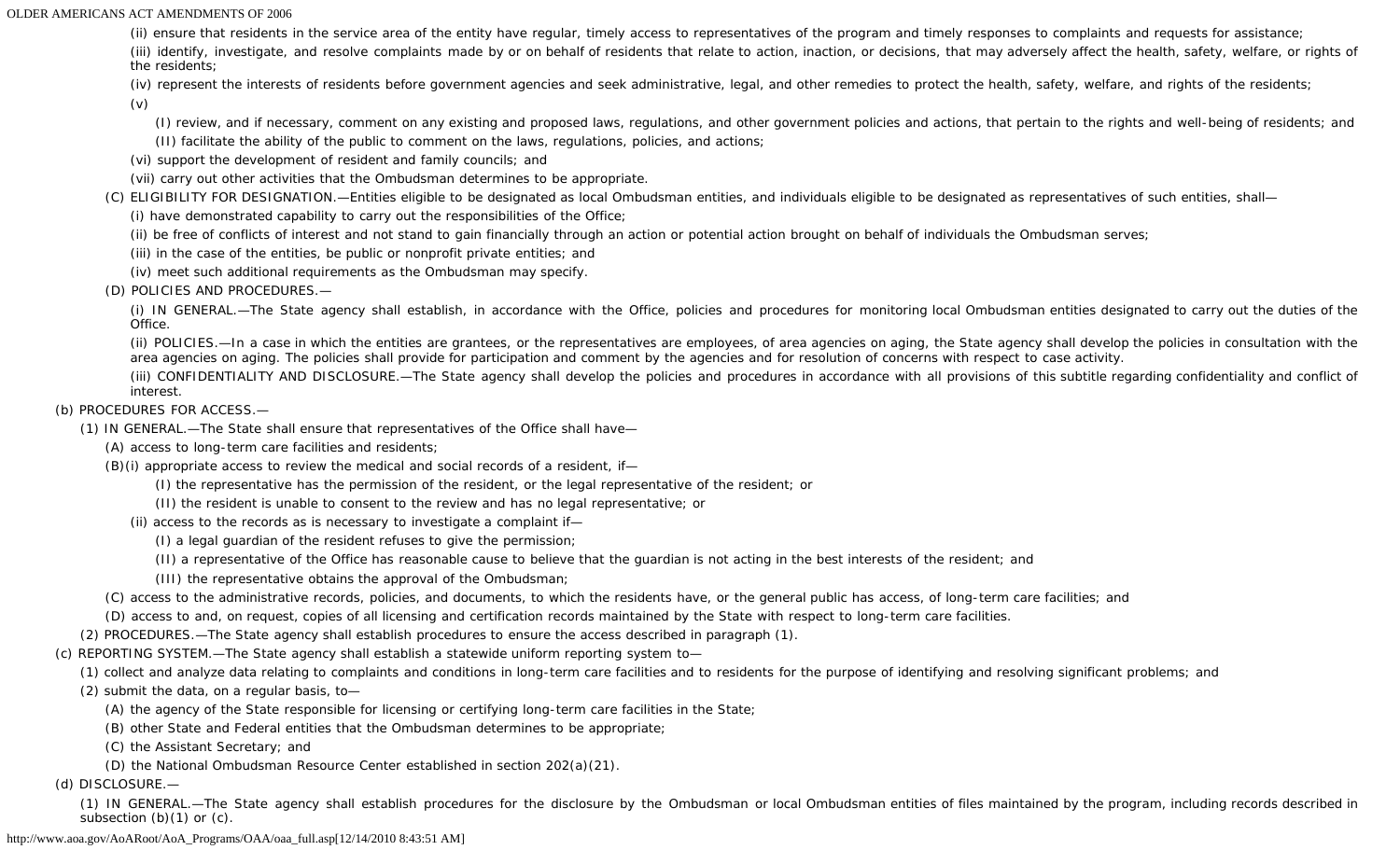(2) IDENTITY OF COMPLAINANT OR RESIDENT.—The procedures described in paragraph (1) shall—

(A) provide that, subject to subparagraph (B), the files and records described in paragraph (1) may be disclosed only at the discretion of the Ombudsman (or the person designated by the Ombudsman to disclose the files and records); and

(B) prohibit the disclosure of the identity of any complainant or resident with respect to whom the Office maintains such files or records unless—

(i) the complainant or resident, or the legal representative of the complainant or resident, consents to the disclosure and the consent is given in writing;

(ii) (I) the complainant or resident gives consent orally; and

(II) the consent is documented contemporaneously in a writing made by a representative of the Office in accordance with such requirements as the State agency shall establish; or

(iii) the disclosure is required by court order.

(e) CONSULTATION.—In planning and operating the program, the State agency shall consider the views of area agencies on aging, older individuals, and providers of long-term care.

#### (f) CONFLICT OF INTEREST.—The State agency shall—

(1) ensure that no individual, or member of the immediate family of an individual, involved in the designation of the Ombudsman (whether by appointment or otherwise) or the designation of an entity designated under subsection (a)(5), is subject to a conflict of interest;

(2) ensure that no officer or employee of the Office, representative of a local Ombudsman entity, or member of the immediate family of the officer, employee, or representative, is subject to a conflict of interest;

(3) ensure that the Ombudsman—

(A) does not have a direct involvement in the licensing or certification of a long-term care facility or of a provider of a long-term care service;

(B) does not have an ownership or investment interest (represented by equity, debt, or other financial relationship) in a long-term care facility or a long-term care service;

(C) is not employed by, or participating in the management of, a long-term care facility; and

(D) does not receive, or have the right to receive, directly or indirectly, remuneration (in cash or in kind) under a compensation arrangement with an owner or operator of a long-term care facility; and

(4) establish, and specify in writing, mechanisms to identify and remove conflicts of interest referred to in paragraphs (1) and (2), and to identify and eliminate the relationships described in subparagraphs (A) through (D) of paragraph (3), including such mechanisms as—

(A) the methods by which the State agency will examine individuals, and immediate family members, to identify the conflicts; and

(B) the actions that the State agency will require the individuals and such family members to take to remove such conflicts.

(g) LEGAL COUNSEL.—The State agency shall ensure that—

(1)(A) adequate legal counsel is available, and is able, without conflict of interest, to—

(i) provide advice and consultation needed to protect the health, safety, welfare, and rights of residents; and

(ii) assist the Ombudsman and representatives of the Office in the performance of the official duties of the Ombudsman and representatives; and

(B) legal representation is provided to any representative of the Office against whom suit or other legal action is brought or threatened to be brought in connection with the performance of the official duties of the Ombudsman or such a representative; and

(2) the Office pursues administrative, legal, and other appropriate remedies on behalf of residents.

(h) ADMINISTRATION.—The State agency shall require the Office to—

(1) prepare an annual report—

(A) describing the activities carried out by the Office in the year for which the report is prepared;

- (B) containing and analyzing the data collected under subsection  $(c)$ ;
- (C) evaluating the problems experienced by, and the complaints made by or on behalf of, residents;

(D) containing recommendations for—

(i) improving quality of the care and life of the residents; and

(ii) protecting the health, safety, welfare, and rights of the residents;

(E)(i) analyzing the success of the program including success in providing services to residents of board and care facilities and other similar adult care facilities; and

(ii) identifying barriers that prevent the optimal operation of the program; and

(F) providing policy, regulatory, and legislative recommendations to solve identified problems, to resolve the complaints, to improve the quality of care and life of residents, to protect the health, safety, welfare, and rights of residents, and to remove the barriers;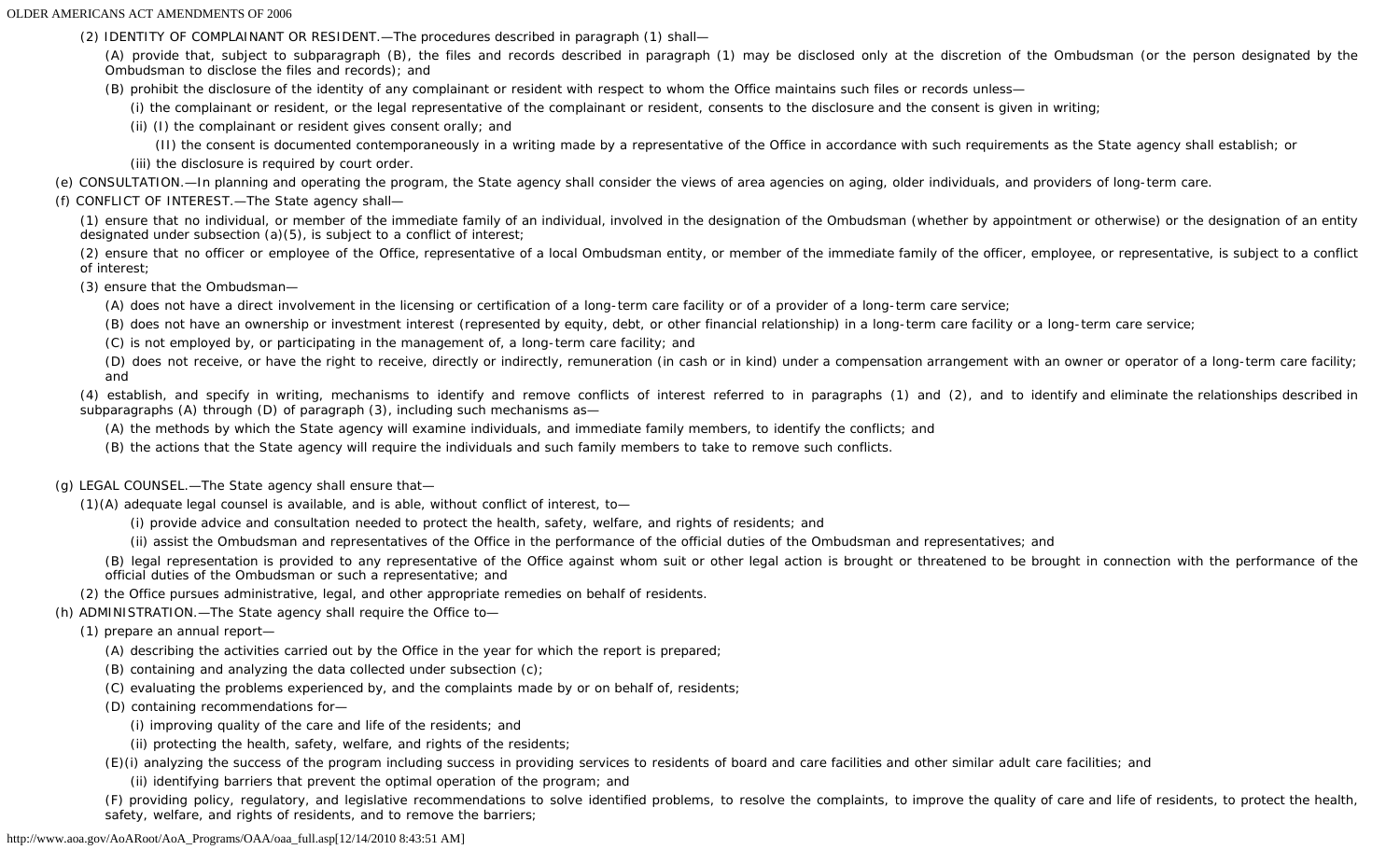(2) analyze, comment on, and monitor the development and implementation of Federal, State, and local laws, regulations, and other government policies and actions that pertain to long-term care facilities and services, and to the health, safety, welfare, and rights of residents, in the State, and recommend any changes in such laws, regulations, and policies as the Office determines to be appropriate;

(3)(A) provide such information as the Office determines to be necessary to public and private agencies, legislators, and other persons, regarding—

(i) the problems and concerns of older individuals residing in long-term care facilities; and

(ii) recommendations related to the problems and concerns; and

(B) make available to the public, and submit to the Assistant Secretary, the chief executive officer of the State, the State legislature, the State agency responsible for licensing or certifying longterm care facilities, and other appropriate governmental entities, each report prepared under paragraph (1);

# <span id="page-87-0"></span>(4)(A) not later than 1 year after the date of the enactment of this title, establish procedures for the training of the representatives of the Office, including unpaid volunteers, based on model standards established by the Director of the Office of Long-Term Care Ombudsman Programs, in consultation with representatives of citizen groups, long-term care providers, and the Office, that—

(A) specify a minimum number of hours of initial training;

(B) specify the content of the training, including training relating to—

(i) Federal, State, and local laws, regulations, and policies, with respect to long-term care facilities in the State;

(ii) investigative techniques; and

(iii) such other matters as the State determines to be appropriate; and

(C) specify an annual number of hours of in-service training for all designated representatives;

(5) prohibit any representative of the Office (other than the Ombudsman) from carrying out any activity described in subparagraphs (A) through (G) of subsection (a)(3) unless the representative—

(A) has received the training required under paragraph (4); and

(B) has been approved by the Ombudsman as qualified to carry out the activity on behalf of the Office;

<span id="page-87-1"></span>(6) coordinate ombudsman services with the protection and advocacy systems for individuals with developmental disabilities and mental illnesses established under—

(A) subtitle C of the Developmental Disabilities Assistance and Bill of Rights Act of 2000  $\frac{1161}{3}$ ;

(B) the Protection and Advocacy for Mentally Ill Individuals Act of 1986 (42 U.S.C. 10801 et seq.);

(7) coordinate, to the greatest extent possible, ombudsman services with legal assistance provided under section 306(a)(2)(C), through adoption of memoranda of understanding and other means;

(8) coordinate services with State and local law enforcement agencies and courts of competent jurisdiction; and

(9) permit any local Ombudsman entity to carry out the responsibilities described in paragraph  $(1)$ ,  $(2)$ ,  $(3)$ ,  $(6)$ , or  $(7)$ .

(i) LIABILITY.—The State shall ensure that no representative of the Office will be liable under State law for the good faith performance of official duties.

(j) NONINTERFERENCE.—The State shall—

(1) ensure that willful interference with representatives of the Office in the performance of the official duties of the representatives (as defined by the Assistant Secretary) shall be unlawful;

(2) prohibit retaliation and reprisals by a long-term care facility or other entity with respect to any resident, employee, or other person for filing a complaint with, providing information to, or otherwise cooperating with any representative of, the Office; and

(3) provide for appropriate sanctions with respect to the interference, retaliation, and reprisals.

(42 U.S.C. 3058g)

## Section. 713. REGULATIONS.

The Assistant Secretary shall issue and periodically update regulations respecting—

(1) conflicts of interest by persons described in paragraphs (1) and (2) of section 712(f); and

(2) the relationships described in subparagraphs (A) through (D) of section  $712(f)(3)$ .

(42 U.S.C. 3058h)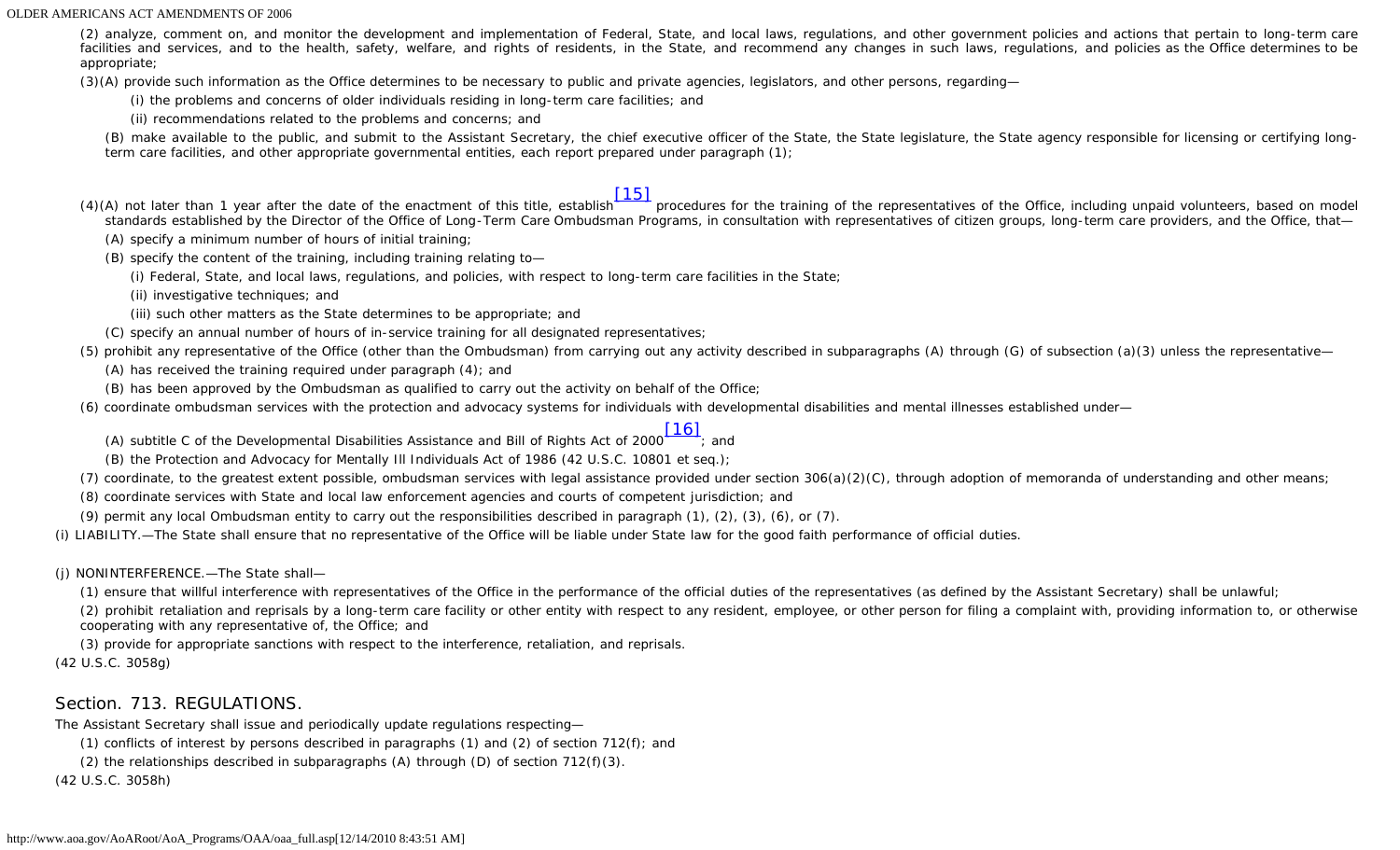## CHAPTER 3—PROGRAMS FOR PREVENTION OF ELDER ABUSE, NEGLECT, AND EXPLOITATION

## Section. 721. PREVENTION OF ELDER ABUSE, NEGLECT, AND EXPLOITATION.

(a) ESTABLISHMENT.—In order to be eligible to receive an allotment under section 703 from funds appropriated under section 702 and made available to carry out this chapter, a State agency shall, in accordance with this section, and in consultation with area agencies on aging, develop and enhance **programs to address** elder abuse, neglect, and exploitation.

(b) USE OF ALLOTMENTS.—The State agency shall use an allotment made under subsection (a) to carry out, through the programs described in subsection (a), activities to develop, strengthen, and carry out **programs for the prevention, detection, assessment, and treatment of, intervention in, investigation of, and response to elder abuse, neglect, and exploitation (including financial exploitation), including—**

(1) providing for public education and outreach to identify and prevent elder abuse, neglect, and exploitation;

**(2) providing for public education and outreach to promote financial literacy and prevent identity theft and financial exploitation of older individuals;**

(3) ensuring the coordination of services provided by area agencies on aging with services instituted under the State adult protection service program, State and local law enforcement systems, and courts of competent jurisdiction;

(4) promoting the development of information and data systems, including elder abuse reporting systems, to quantify the extent of elder abuse, neglect, and exploitation in the State;

(5) conducting analyses of State information concerning elder abuse, neglect, and exploitation and identifying unmet service, enforcement, or intervention needs;

(6) conducting training for individuals, including caregivers described in part E of title III, professionals, and paraprofessionals, in relevant fields on the identification, prevention, and treatment of elder abuse, neglect, and exploitation, with particular focus on prevention and enhancement of self determination and autonomy;

(7) providing technical assistance to programs that provide or have the potential to provide services for victims of elder abuse, neglect, and exploitation and for family members of the victims;

(8) conducting special and on-going training, for individuals involved in serving victims of elder abuse, neglect, and exploitation, on the topics of self-determination, individual rights, State and Federal requirements concerning confidentiality, and other topics determined by a State agency to be appropriate;

(9) promoting the development of an elder abuse, neglect, and exploitation system-

(A) that includes a State elder abuse, neglect, and exploitation law that includes provisions for immunity, for persons reporting instances of elder abuse, neglect, and exploitation, from prosecution arising out of such reporting, under any State or local law;

(B) under which a State agency—

(i) on receipt of a report of known or suspected instances of elder abuse, neglect, or exploitation, shall promptly initiate an investigation to substantiate the accuracy of the report; and

(ii) on a finding of elder abuse, neglect, or exploitation, shall take steps, including appropriate referral, to protect the health and welfare of the abused, neglected, or exploited older individual; (C) that includes, throughout the State, in connection with the enforcement of elder abuse, neglect, and exploitation laws and with the reporting of suspected instances of elder abuse, neglect, and exploitation—

(i) such administrative procedures;

(ii) such personnel trained in the special problems of elder abuse, neglect, and exploitation prevention and treatment;

(iii) such training procedures;

(iv) such institutional and other facilities (public and private); and

(v) such related multidisciplinary programs and services, as may be necessary or appropriate to ensure that the State will deal effectively with elder abuse, neglect, and exploitation cases in the State;

(D) that preserves the confidentiality of records in order to protect the rights of older individuals;

(E) that provides for the cooperation of law enforcement officials, courts of competent jurisdiction, and State agencies providing human services with respect to special problems of elder abuse, neglect, and exploitation;

(F) that enables an older individual to participate in decisions regarding the welfare of the older individual, and makes the least restrictive alternatives available to an older individual who is abused, neglected, or exploited; and

(G) that includes a State clearinghouse for dissemination of information to the general public with respect to—

(i) the problems of elder abuse, neglect, and exploitation;

(ii) the facilities described in subparagraph  $(C)(iv)$ ; and

(iii) prevention and treatment methods available to combat instances of elder abuse, neglect, and exploitation;

**(10) examining various types of shelters serving older individuals (in this paragraph referred to as 'safe havens'), and testing various safe haven models for establishing safe havens (at home or elsewhere), that recognize autonomy and self-determination, and fully protect the due process rights of older individuals;**

**(11) supporting multidisciplinary elder justice activities, such as—**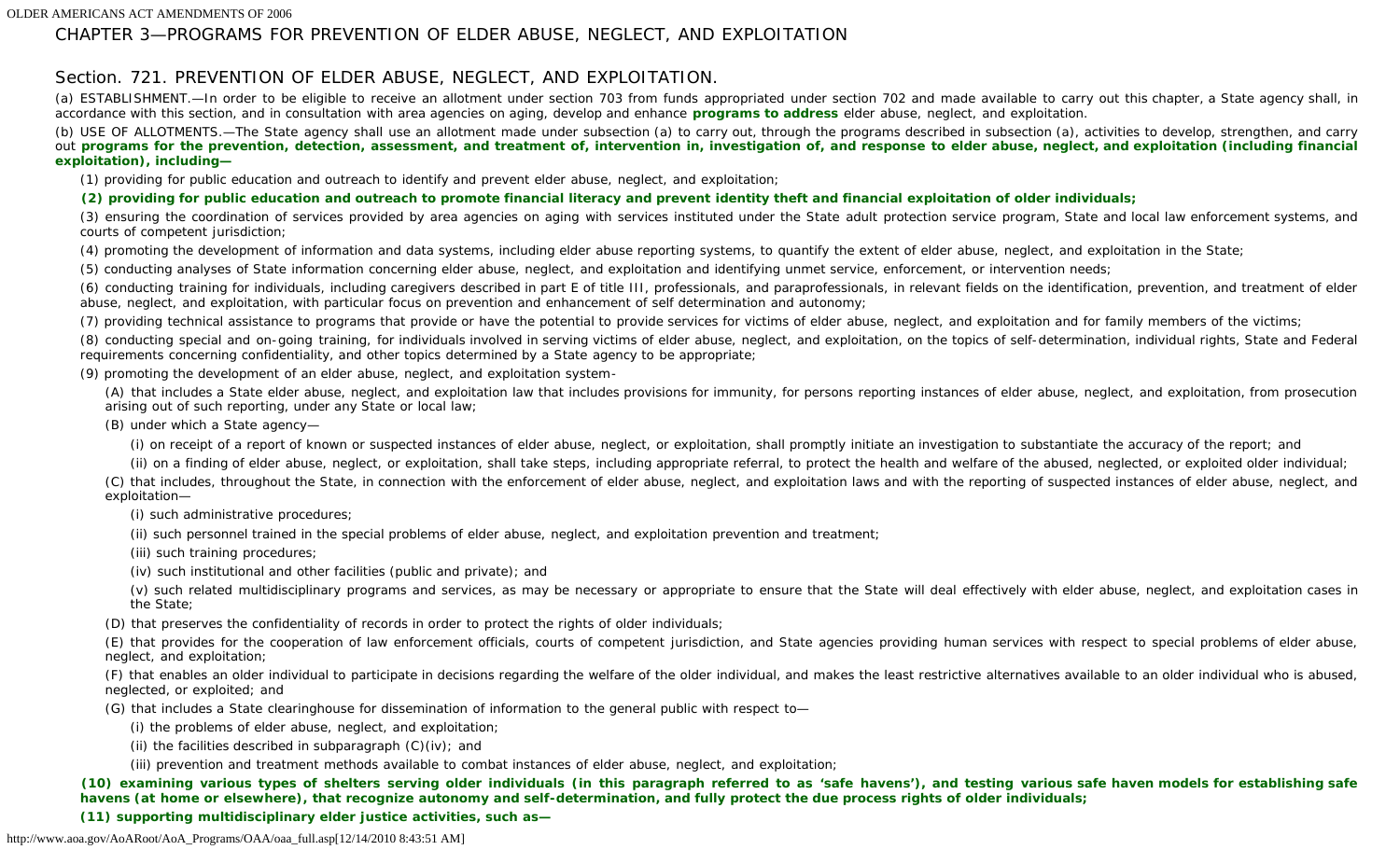**(A) supporting and studying team approaches for bringing a coordinated multidisciplinary or interdisciplinary response to elder abuse, neglect, and exploitation, including a response from individuals in social service, health care, public safety, and legal disciplines;**

**(B) establishing a State coordinating council, which shall identify the individual State's needs and provide the Assistant Secretary with information and recommendations relating to efforts by the State to combat elder abuse, neglect, and exploitation;**

**(C) providing training, technical assistance, and other methods of support to groups carrying out multidisciplinary efforts at the State (referred to in some States as 'State Working Groups');**

**(D) broadening and studying various models for elder fatality and serious injury review teams, to make recommendations about their composition, protocols, functions, timing, roles, and responsibilities, with a goal of producing models and information that will allow for replication based on the needs of States and communities (other than the ones in which the review teams were used); and**

**(E) developing best practices, for use in long-term care facilities, that reduce the risk of elder abuse for residents, including the risk of resident-to-resident abuse; and**

#### **(12) addressing underserved populations of older individuals, such as—**

**(A) older individuals living in rural locations;**

**(B) older individuals in minority populations; or**

#### **(C) low-income older individuals.**

(c) APPROACH.—In developing and enhancing programs under subsection (a), the State agency shall use a comprehensive approach, in consultation with area agencies on aging, to identify and assist older individuals who are subject to abuse, neglect, and exploitation, including older individuals who live in State licensed facilities, unlicensed facilities, or domestic or community-based settings.

(d) COORDINATION.—In developing and enhancing programs under subsection (a), the State agency shall coordinate the programs with other State and local programs and services for the protection of vulnerable adults, particularly vulnerable older individuals, including programs and services such as—

(1) area agency on aging programs;

(2) adult protective service programs;

(3) the State Long-Term Care Ombudsman program established in chapter 2;

(4) protection and advocacy programs;

(5) facility and long-term care provider licensure and certification programs;

(6) medicaid fraud and abuse services, including services provided by a State medicaid fraud control unit, as defined in section 1903(q) of the Social Security Act (42 U.S.C. 1396b(q));

(7) victim assistance programs; and

(8) consumer protection and State and local law enforcement programs, as well as other State and local programs that identify and assist vulnerable older individuals, and services provided by agencies and courts of competent jurisdiction.

(e) REQUIREMENTS.—In developing and enhancing programs under subsection (a), the State agency shall—

(1) not permit involuntary or coerced participation in such programs by alleged victims, abusers, or members of their households;

(2) require that all information gathered in the course of receiving a report described in subsection **(b)(9)(B)(i),** and making a referral described in subsection **(b)(9)(B)(ii),** shall remain confidential except—

(A) if all parties to such complaint or report consent in writing to the release of such information;

(B) if the release of such information is to a law enforcement agency, public protective service agency, licensing or certification agency, ombudsman program, or protection or advocacy system; or

(C) upon court order; and

(3) make all reasonable efforts to resolve any conflicts with other public agencies with respect to confidentiality of the information described in paragraph (2) by entering into memoranda of understanding that narrowly limit disclosure of information, consistent with the requirement described in paragraph (2).

(f) DESIGNATION.—The State agency may designate a State entity to carry out the programs and activities described in this chapter.

(g) STUDY AND REPORT.—

(1) STUDY.—The Secretary, in consultation with the Department of the Treasury and the Attorney General of the United States, State attorneys general, and tribal and local prosecutors, shall conduct a study of the nature and extent of financial exploitation of older individuals. The purpose of this study would be to define and describe the scope of the problem of financial exploitation of the elderly and to provide an estimate of the number and type of financial transactions considered to constitute financial exploitation faced by older individuals. The study shall also examine the adequacy of current Federal and State legal protections to prevent such exploitation.

(2) REPORT.—Not later than 18 months after the date of the enactment of the Older Americans Act Amendments of 2000, the Secretary shall submit to Congress a report, which shall include—

(A) the results of the study conducted under this subsection; and

(B) recommendations for future actions to combat the financial exploitation of older individuals.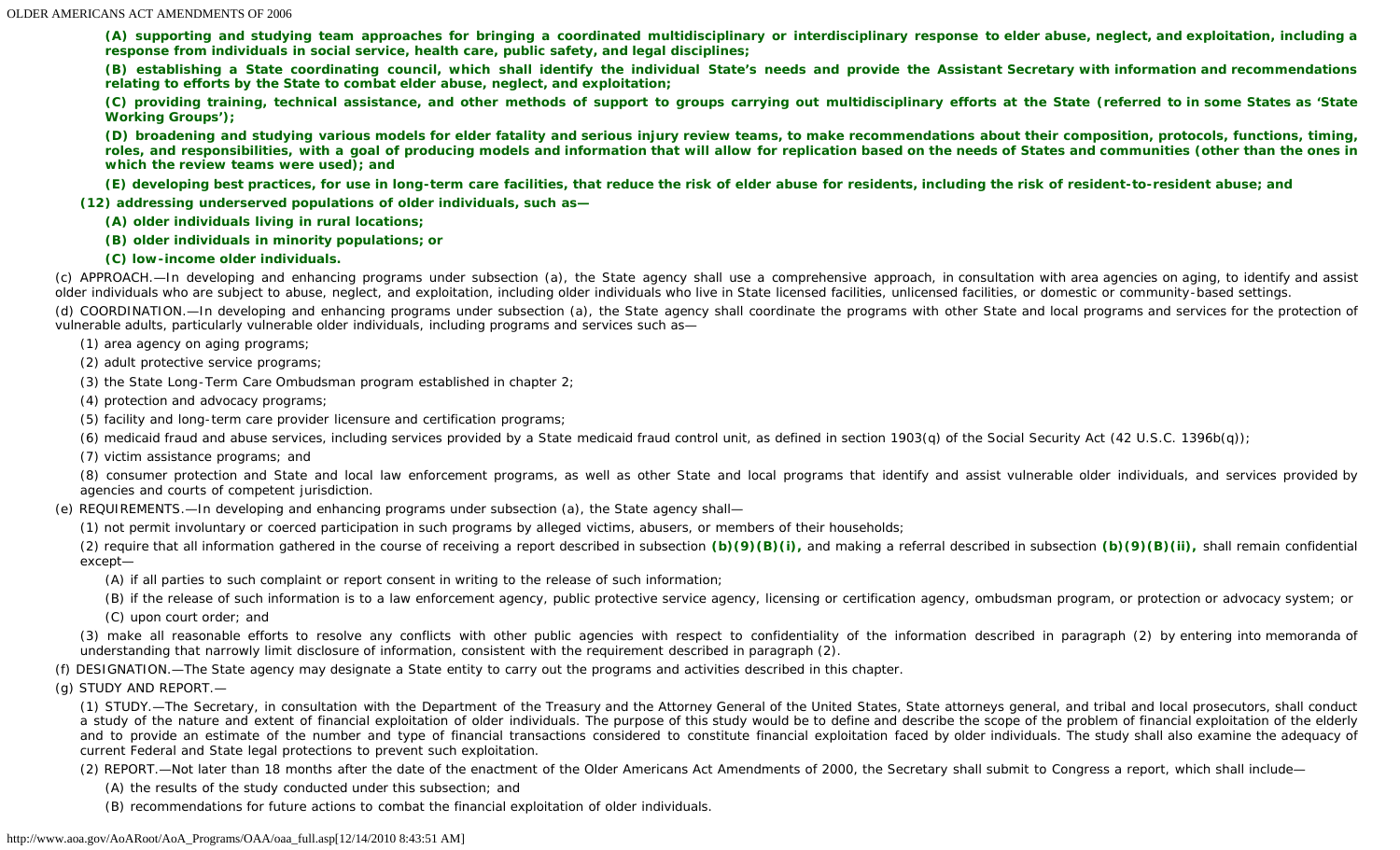**(h) ACCOUNTABILITY MEASURES.—The Assistant Secretary shall develop accountability measures to ensure the effectiveness of the activities carried out under this section.**

**(i) EVALUATING PROGRAMS.—The Assistant Secretary shall evaluate the activities carried out under this section, using funds made available under section 206(g).**

**(j) COMPLIANCE WITH APPLICABLE LAWS.—In order to receive funds made available to carry out this section, an entity shall comply with all applicable laws, regulations, and guidelines.**

(42 U.S.C. 3058i)

## CHAPTER 4—STATE LEGAL ASSISTANCE DEVELOPMENT PROGRAM

## Section. 731. STATE LEGAL ASSISTANCE DEVELOPMENT.

A State agency shall provide the services of an individual who shall be known as a State legal assistance developer, and the services of other personnel, sufficient to ensure-

(1) State leadership in securing and maintaining the legal rights of older individuals;

(2) State capacity for coordinating the provision of legal assistance;

(3) State capacity to provide technical assistance, training, and other supportive functions to area agencies on aging, legal assistance providers, ombudsmen, and other persons, as appropriate;

(4) State capacity to promote financial management services to older individuals at risk of conservatorship;

(5) State capacity to assist older individuals in understanding their rights, exercising choices, benefiting from services and opportunities authorized by law, and maintaining the rights of older individuals at risk of guardianship; and

(6) State capacity to improve the quality and quantity of legal services provided to older individuals.

(42 U.S.C. 3058j)

Subtitle B—Native American Organization and Elder Justice Provisions

## Section. 751. NATIVE AMERICAN PROGRAM.

(a) ESTABLISHMENT.—The Assistant Secretary, acting through the Director of the Office for American Indian, Alaskan Native, and Native Hawaiian Aging, shall establish and carry out a program for—

(1) assisting eligible entities in prioritizing, on a continuing basis, the needs of the service population of the entities relating to elder rights;

(2) making grants to eligible entities to carry out vulnerable elder rights protection activities that the entities determine to be priorities; **and**

**(3) enabling the eligible entities to support multidisciplinary elder justice activities, such as—**

**(A) establishing a coordinating council, which shall identify the needs of an individual Indian tribe or other Native American group and provide the Assistant Secretary with information and recommendations relating to efforts by the Indian tribe or the governing entity of the Native American group to combat elder abuse, neglect, and exploitation; (B) providing training, technical assistance, and other methods of support to groups carrying out multidisciplinary efforts for an Indian tribe or other Native American group; and**

**(C) broadening and studying various models for elder fatality and serious injury review teams, to make recommendations about their composition, protocols, functions, timing, roles, and responsibilities, with a goal of producing models and information that will allow for replication based on the needs of Indian tribes and other Native American groups (other than the ones in which the review teams were used).**

(b) APPLICATION.—In order to be eligible to receive assistance under **this section,** an entity shall submit an application to the Assistant Secretary, at such time, in such manner, and containing such information as the Assistant Secretary may require.

(c) ELIGIBLE ENTITY.—An entity eligible to receive assistance under this section shall be—

(1) an Indian tribe; or

(2) a public agency, or a nonprofit organization, serving older individuals who are Native Americans.

(d) AUTHORIZATION OF APPROPRIATIONS.—There are authorized to be appropriated to carry out **this subtitle** such sums as may be necessary for fiscal year **2007,** and such sums as may be necessary for subsequent fiscal years.

#### **Section. 752. GRANTS TO PROMOTE COMPREHENSIVE STATE ELDER JUSTICE SYSTEMS.**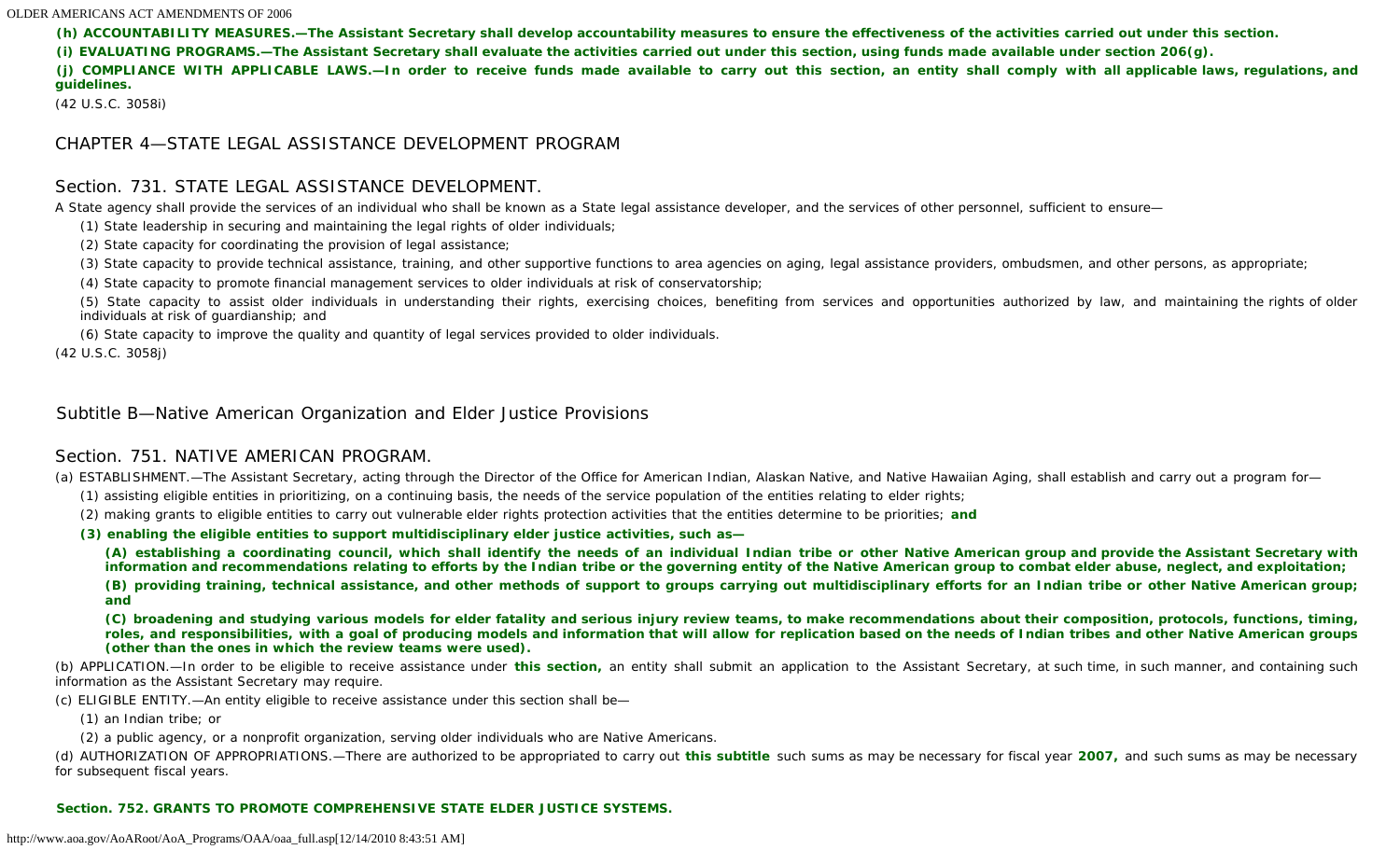**(a) PURPOSE AND AUTHORITY.—For each fiscal year, the Assistant Secretary may make grants to States, on a competitive basis, in accordance with this section, to promote the development and implementation, within each such State, of a comprehensive elder justice system, as defined in subsection (b).**

**(b) COMPREHENSIVE ELDER JUSTICE SYSTEM DEFINED.—In this section, the term 'comprehensive elder justice system' means an integrated, multidisciplinary, and collaborative system for preventing, detecting, and addressing elder abuse, neglect, and exploitation in a manner that—**

**(1) provides for widespread, convenient public access to the range of available elder justice information, programs, and services;**

**(2) coordinates the efforts of public health, social service, and law enforcement authorities, as well as other appropriate public and private entities, to identify and diminish duplication and gaps in the system;**

**(3) provides a uniform method for the standardization, collection, management, analysis, and reporting of data; and**

**(4) provides such other elements as the Assistant Secretary determines appropriate.**

**(c) APPLICATIONS.—To be eligible to receive a grant under this section for a fiscal year, a State shall submit an application to the Assistant Secretary, at such time, in such manner, and containing such information and assurances as the Assistant Secretary determines appropriate.**

**(d) AMOUNT OF GRANTS.—The amount of a grant to a State with an application approved under this section for a fiscal year shall be such amount as the Assistant Secretary determines appropriate.**

**(e) USE OF FUNDS.—**

**(1) IN GENERAL.—A State that receives a grant under this section shall use funds made available through such grant to promote the development and implementation of a comprehensive elder justice system by—**

**(A) establishing formal working relationships among public and private providers of elder justice programs, service providers, and stakeholders in order to create a unified elder justice network across such State to coordinate programmatic efforts;**

**(B) facilitating and supporting the development of a management information system and standard data elements;**

**(C) providing for appropriate education (including educating the public about the range of available elder justice information, programs, and services), training, and technical assistance; and**

**(D) taking such other steps as the Assistant Secretary determines appropriate.**

**(2) MAINTENANCE OF EFFORT.—Funds made available to States pursuant to this section shall be used to supplement and not supplant other Federal, State, and local funds expended to support activities described in paragraph (1).**

(42 U.S.C. 3058aa)

Subtitle C—General Provisions

Section. 761. DEFINITIONS.

As used in this title:

(1) ELDER RIGHT.—The term ''elder right'' means a right of an older individual.

(2) VULNERABLE ELDER RIGHTS PROTECTION ACTIVITY.—The term ''vulnerable elder rights protection activity'' means an activity funded under subtitle A.

(42 U.S.C. 3058bb)

#### Section. 762. ADMINISTRATION.

A State agency may carry out vulnerable elder rights protection activities either directly or through contracts or agreements with public or nonprofit private agencies or organizations, such as—

(1) other State agencies;

(2) area agencies on aging;

(3) county governments;

(4) institutions of higher education;

(5) Indian tribes; or

(6) nonprofit service providers or volunteer organizations.

(42 U.S.C. 3058cc)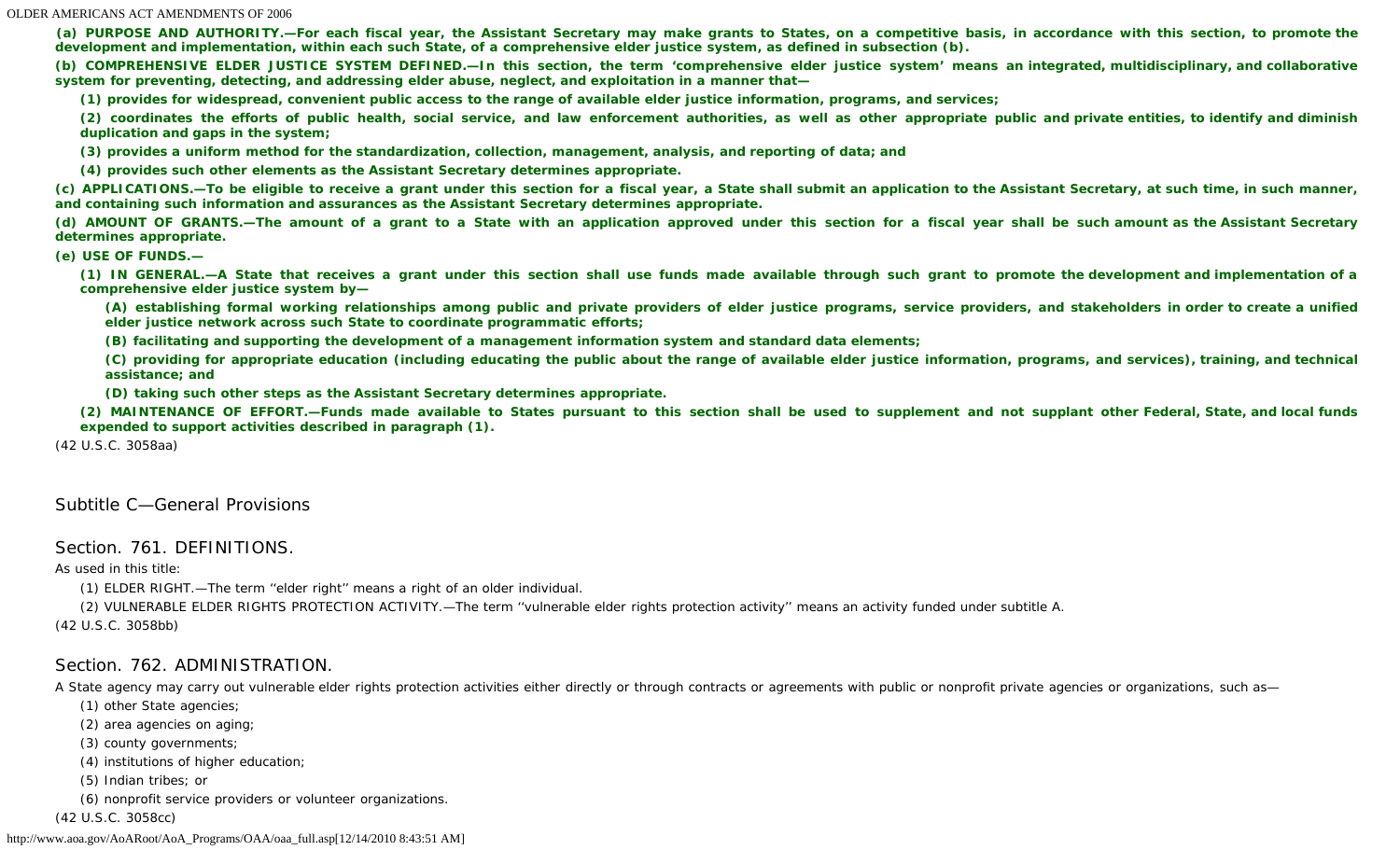## Section. 763. TECHNICAL ASSISTANCE.

(a) OTHER AGENCIES.—In carrying out the provisions of this title, the Assistant Secretary may request the technical assistance and cooperation of such Federal entities as may be appropriate. (b) ASSISTANT SECRETARY.—The Assistant Secretary shall provide technical assistance and training (by contract, grant, or otherwise) to persons and entities that administer programs established under this title.

(42 U.S.C. 3058dd)

## Section. 764. AUDITS.

(a) ACCESS.—The Assistant Secretary, the Comptroller General of the United States, and any duly authorized representative of the Assistant Secretary or the Comptroller shall have access, for the purpose of conducting an audit or examination, to any books, documents, papers, and records that are pertinent to financial assistance received under this title.

(b) LIMITATION.—State agencies and area agencies on aging shall not request information or data from providers that is not pertinent to services furnished under this title or to a payment made for the services.

(42 U.S.C. 3058ee)

## Section. 765. RULE OF CONSTRUCTION.

Nothing in this title shall be construed to interfere with or abridge the right of an older individual to practice the individual's religion through reliance on prayer alone for healing, in a **case in which a decision to so practice the religion—**

**(1) is contemporaneously expressed by the older individual—**

**(A) either orally or in writing;**

- **(B) with respect to a specific illness or injury that the older individual has at the time of the decision; and**
- **(C) when the older individual is competent to make the decision;**
- **(2) is set forth prior to the occurrence of the illness or injury in a living will, health care proxy, or other advance directive document that is validly executed and applied under State law; or**

**(3) may be unambiguously deduced from the older individual's life history.**

- [2]<br>Section 801(b)(2)(A)(i) of the Older Americans Act Amendments of 2000 (P.L. 106–501; 114 Stat. 2292) amends paragraph (19)(C) by striking "paragraphs (2) and (5)(A) of section 306(a)" and inserting "paragraphs (2) and (4)(A) of section 306(a)''. The amendment could not be executed due to an earlier amendment made by section 201(1)(B) which redesignated paragraph (19) as paragraph (16).
- [\[3\]](#page-13-1) Section 801(b)(2)(A)(ii) of the Older Americans Act Amendments of 2000 (P.L. 106–501; 114 Stat. 2292) amends paragraph (26), by striking "sections 307(a)(18) and 731(b)(2)" and inserting "section 307(a)(13) and section 731''. The amendment could not be executed due to an earlier amendment made by section 201(1)(B) which redesignated paragraph (26) as paragraph (23).
- 

[\[5\]](#page-17-0)<br>Effective July 1, 2000, strike "the Job Training Partnership Act and".

[<sup>\[1\]</sup>](#page-8-0) Section 801(a) of the Older Americans Act Amendments of 2000 (P.L. 106–501; 114 Stat. 2291) amends paragraph (34)(C), by striking "307(a)(12)" and inserting "307(a)(9)". The amendment could not be executed due to an earlier amendment made by section 101(5) (114 Stat. 2229) which redesignates paragraph (34) as paragraph (32).

 $\boxed{4}$  Margin error in the amendment made by section 801(b)(2)(C)(i) of the Older Americans Act Amendments of 2000 (P.L. 106–501; 114 Stat. 2292).

[<sup>\[6\]</sup>](#page-17-1) Effective July 1, 2000, amend paragraph (1) to read as follows: ''(1) title I of the Workforce Investment Act of 1998".